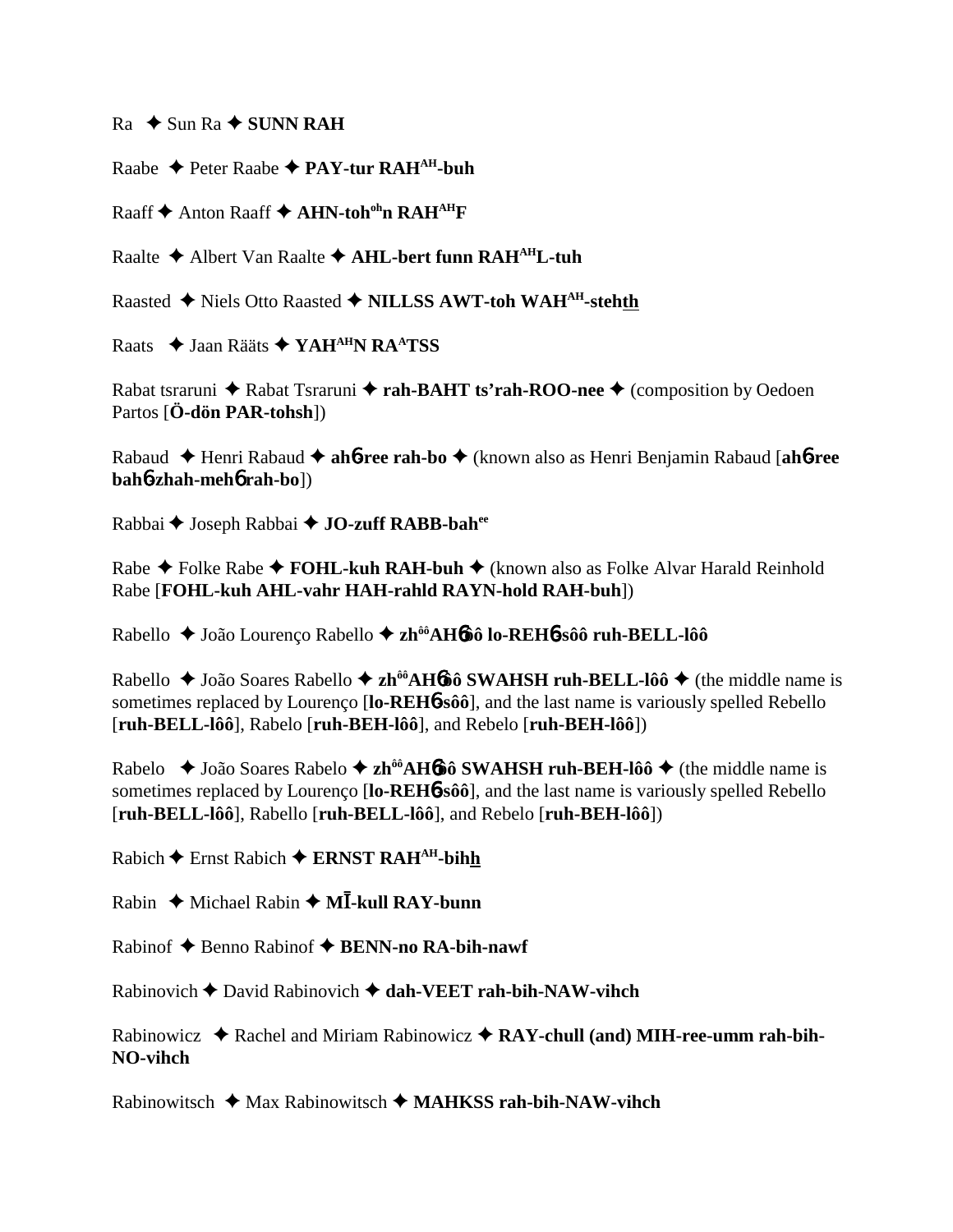Rabl Walter Rabl **VAHL-tur RAH-b'l**

Rabut  $\triangle$  Guy Rabut  $\triangle$  G**I** RAY-butt

Racek Jan Racek **YAHN RAH-tseck**

Rachamim  $\blacklozenge$  Kyrie, el rachamim  $\blacklozenge$  KÜ-r<sup>ee</sup>ay, ell RAH-kah-mimm  $\blacklozenge$  (section of the Holocaust Requiem [{REH-k<sup>ôô</sup>ee-umm} REH-k<sup>ôô</sup>ih-emm] — *Kaddish for Terezin* [kahd-**DIHSH (for) TEH-reh-zinn**] by Ronald Senator [**RAH-nulld SEH-nuh-tur**])

Rache aria **→ RAH-kay AH-ree-ah →** (aria from the opera *Don Giovanni* [**dohn jo-VAHNnee**]; music by Wolfgang Amadeus Mozart [**VAWLF-gahng ah-mah-DAY-ôôss MO-tsart**] and libretto by Lorenzo da Ponte [**lo-RAYN-tso dah POHN-tay**])

Rachel quand du seigneur **↓** Rachel, quand du Seigneur **↓ rah-shell, kah6 dü seh-n'yör ◆** (aria from the opera *La Juive* [lah zhü<sup>ee</sup>v] — *The Jewess*; music by Jacques Fromental Halévy [**zhack fraw-mah**6**-tahl ah-lay-vee**] and libretto by Eugène Scribe [**ö-zhenn skreeb**])

Rachmaninoff ◆ Serge Rachmaninoff ◆ sehr-GAY rahk-MAH-n<sup>y</sup>ih-nuff ◆ (known also as Serge Vassilievich [**vahss-SEE-l<sup>ih</sup>eh-vihch**] Rachmaninoff)  $\triangle$  (the given name is variously spelled as Serge, Sergei, and Sergey, and the family name as Rachmaninoff, Rachmaninov, Rakhmaninoff, and Rakhmaninov)

Rachmaninov **→** Serge and Sergei Rachmaninov ◆ (*see* Serge Rachmaninoff)

Rachmilovich **→** Jacques Rachmilovich **→ zhack rahk-MEE-luh-vihch** 

Racine Jean Racine **zhah**6 **rah-seen**

Raciunas ◆ Antanas Račiūnas **◆ ahn-TAH-nahss rah-ch<sup>ih</sup>OO-nahss** 

Rada **← RAH-dah ←** (Advice) ← (poem by Władysław Syrokomla [**vwah-DISS-wahf sih-rah-KOHM-lah**] set to music by Stanisław Moniuszko [stah-N<sup>Y</sup>EESS-wahf mah-n<sup>ee</sup>ÔÔSH-kaw])

Radames  $\triangle$  **rah-DAH-mayss**  $\triangle$  (character in the opera *Aida* [ah-EE-dah]; music by Giuseppe Verdi [**joo-ZAYP-pay VAYR-dee**]; libretto by Antonio Ghislanzoni [**ahn-TAW-neeo gheezlahn-TSO-nee**] after Auguste Mariette [**o-güst mah-reeett**] and Camille Du Locle [**{kah-meel dü law-kl'} kah-meey' dü law-kl'**])

Radecke Robert Radecke **ROHOH-bert RAH-duh-kuh**

Radecke **→** Rudolf Radecke → **ROO-dawlf RAH-duh-kuh** 

Radenkovic ◆ Milutin Radenković ◆ mee-LOO-tinn rah-DEHNG-kaw-vihch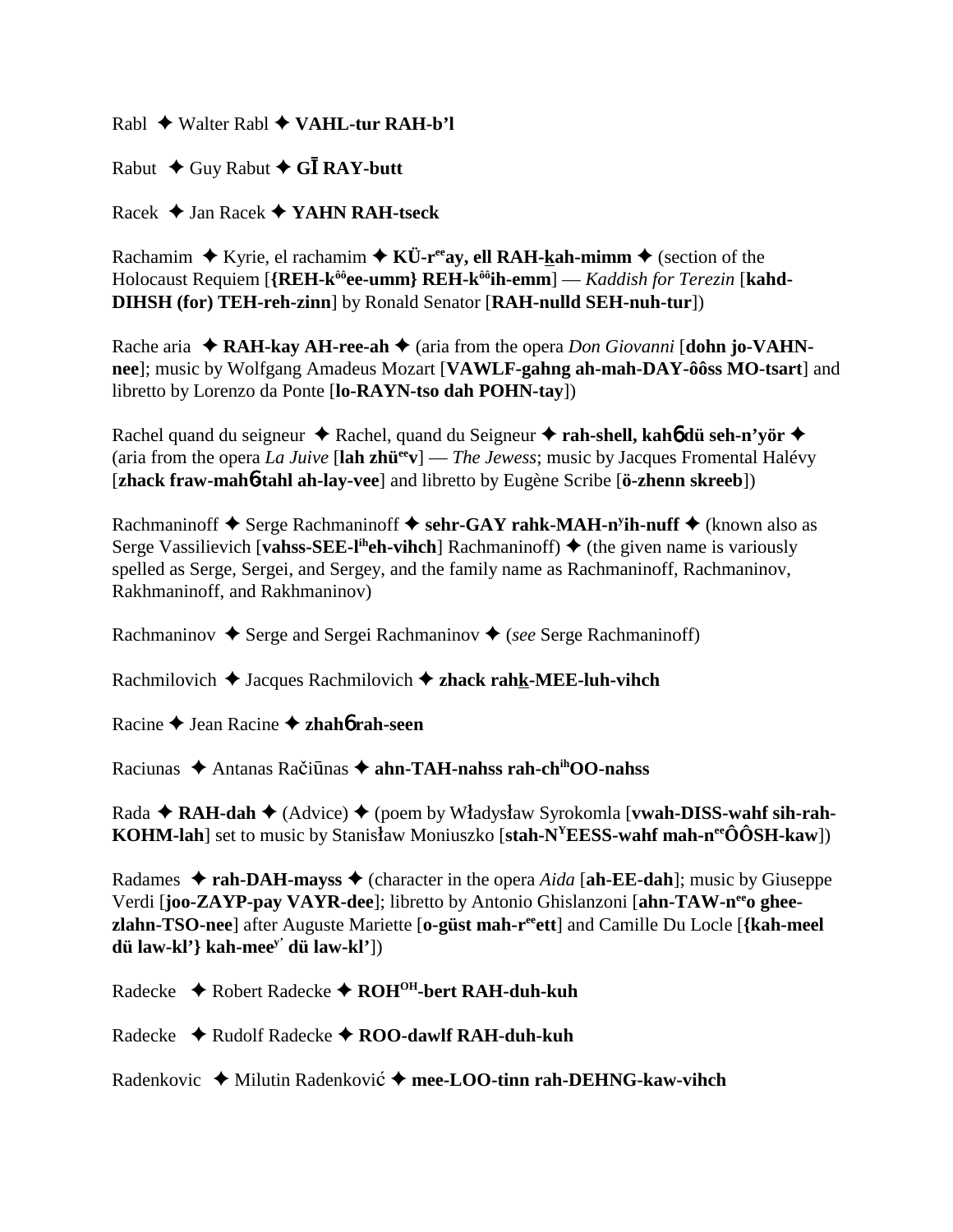Radic ◆ Dušan Radíć ◆ DOO-shahn RAH-dihch

Radica Ruben Radica **ROO-benn RAH-dih-tsah**

Radicati ◆ Teresa Bertinotti-Radicati ◆ tay-RAY-zah bayr-tee-NOHT-tee-rah-dee-KAH-tee (known also as Teresa Bertinotti)

Radiciotti Giuseppe Radiciotti **joo-ZAYP-pay rah-dee-chee-OHT-tee**

Radio sinfonie orchester frankfurt ◆ Radio-Sinfonie-Orchester Frankfurt ◆ RAH<sup>AH</sup>-d<sup>ee</sup>o-ZINN**fo-nee-awr-KEH-stur FRAHNK-fôôrt** (Frankfurt [**FRAHNK-fôôrt**] Radio Symphony Orchestra)

Radio sinfonieorchester stuttgart **→** Radio-Sinfonieorchester Stuttgart ◆ RAH<sup>AH</sup>-d<sup>ih</sup>o ZINN**fo-nee-awr-KEH-stur SHTÔÔT-gart** (Stuttgart [**SHTÔÔT-gart**] Radio Symphony Orchestra)

Radio symphonie orchester berlin ◆ Radio-Symphonie-Orchester, Berlin ◆ RAH<sup>AH</sup>-d<sup>ih</sup>o-ZÜM**fo-nee-awr-KEH-stur, behr-LEEN** (Berlin [**behr-LEEN**] Radio Symphony Orchestra)

Radkevitch Nikolai Ivanov-Radkevitch **ny ee-kah-LAHIH ee-vah-NAWF-raht-KAY-vihch**

Radnai ◆ Miklós Radnai ◆ MICK-loh<sup>oh</sup>sh RAHD-nah<sup>ih</sup>

Rado ◆ Aladár Radó ◆ **AH-lah-dah<sup>ah</sup>r RAH-doh**<sup>oh</sup>

Radoux Charles Radoux **sharl rah-dôô**

Radoux ♦ Jean-Théodore Radoux ♦ zhah**6-tay-aw-dawr rah-dôô** 

Radoux rogier Charles Radoux-Rogier **shar-luh rah-dôô-raw-zheeay**

Radovanovic ◆ Vladan Radovanović ◆ VLAH-dahn rah-daw-VAH-naw-vihch

Radziwill ◆ Prince Anton Heinrich Radziwill ◆ (Prince) AHN-toh<sup>oh</sup>n H**I**N-rihh RAHT-tsih**vill ♦** (Germanized version of the Polish Prince Antoni Henryk Radziwi<sup>11</sup> [(Prince) ahn-TAW**nee HENN-rick rah-DZEE-veew'**])

Raeli Vito Raeli **VEE-toh rah-AY-lee**

Raesel  $\triangle$  Andreas Raesel  $\triangle$  **ahn-DRAY-ahss RAY-zull**  $\triangle$  (the last name is also spelled Raselius [**rah-ZAY-lihôôss**])

Rafael ruiz el macareno ◆ Rafael Ruiz "El Macareno" ◆ rah-fah-ELL roo-EETH "ell mah**kah-RAY-no"**  $\blacklozenge$  (character in the opera *El gato montés* [ell GAH-toh mawn-TAYSS] — *The*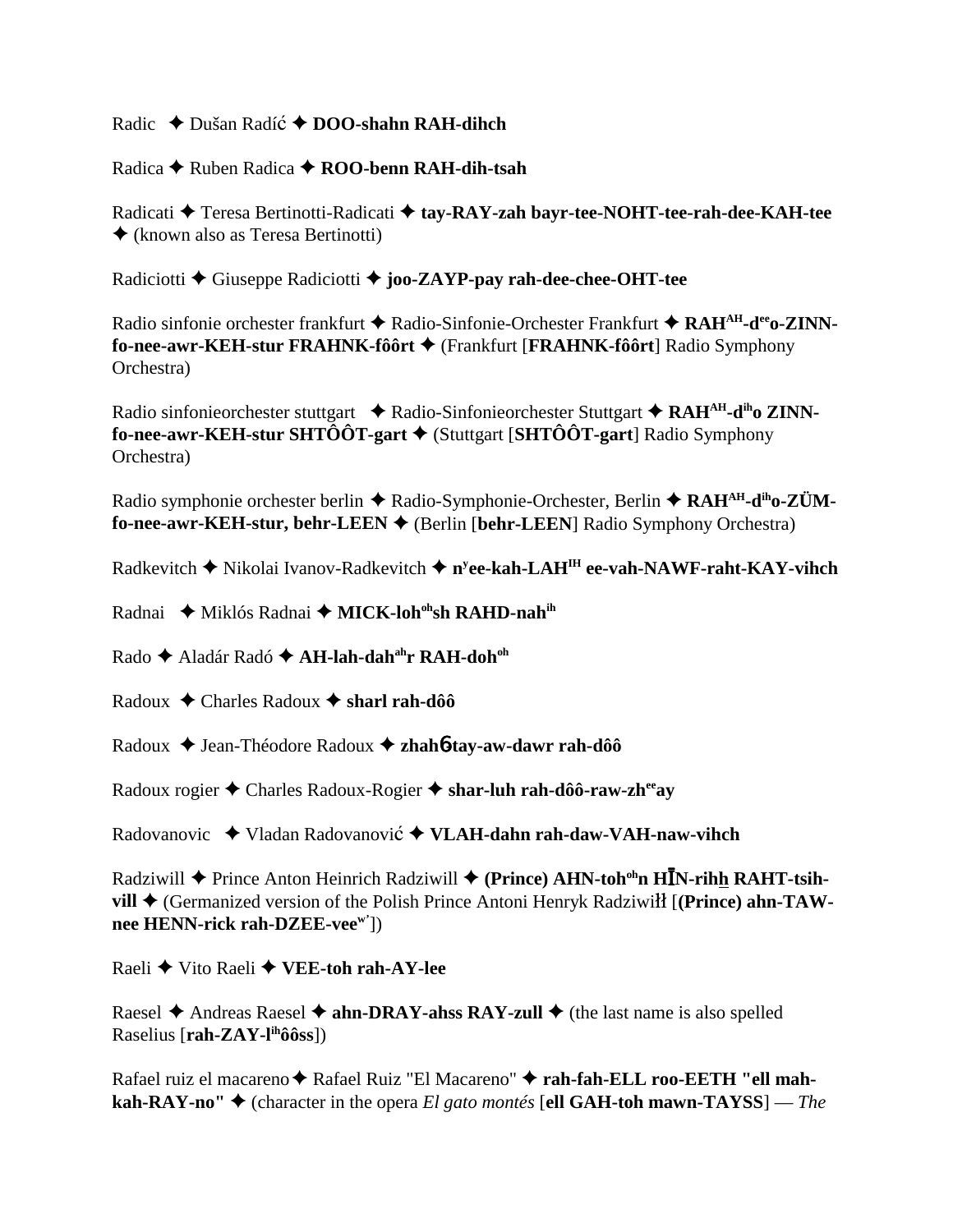*Wildcat;* music and libretto by Manuel Penella [**mah-n<sup>oo</sup>ELL pay-NAY-l'vah**])

Rafaga ◆ Ráfaga ◆ **RAH-fah-gah** ◆ (composition by Joaquín Turina [**ho-ah-KEEN too-REE-nah**])

Raff **→** Joachim Raff ◆ YOH<sup>OH</sup>-ah-kimm RAHF ◆ (known also as Joseph [YOH<sup>OH</sup>-zeff] Joachim Raff)

Raffalli ◆ Tibère Raffalli ◆ tee-behr rahf-FAHL-lee

Raffanti Dano Raffanti **DAH-no rahf-FAHN-tee**

Ragazze  $\rightarrow$  **rah-GAHT-tsay**  $\rightarrow$  (girls)  $\rightarrow$  (characters in the opera *La bohème* [lah baw-emm] — *Bohemian Life*; music by Giacomo Puccini [**JAH-ko-mo poo-CHEE-nee**]; libretto by Luigi Illica [**l ooEE-jee eel-LEE-kah**] and Giuseppe Giacosa [**joo-ZAYP-pay jah-KO-zah**] after Henri Murger [**ah**6**-ree mür-zhay**])

Ragin Derek Lee Ragin **DEH-reck (Lee) RAY-gunn**

Rago Alexis Rago **ah-LAYK-seess RAH-go**

Ragon Gilles Ragon **zheey' rah-gaw**6

Ragonde  $\triangle$  Dame Ragonde  $\triangle$  dahm rah-gawbd  $\triangle$  (character in the opera *Le Comte Ory* [luh **kaw**6**t aw-ree**]; music by Gioachino Rossini [**j ohah-KEE-no rohss-SEE-nee**]; libretto by Eugène Scribe [**ö-zhenn skreeb**] and Charles-Gaspard Delestre-Poirson [**sharl-gahss-par d'less-tr' p'war-saw**6])

Ragossnig Konrad Ragossnig **KAWN-raht RAH-gawss-nihh**

Ragotski ◆ rah-GAWT-skee ◆ (character in *Candide* [kahn-DEED], an operetta, with music by Leonard Bernstein [LEH-nurd BURN-st**In**]; libretto by R. Wilbur [R. WILL-bur], J. Latouche [**J. lah-TOOSH**], D. Parker [**D. PAR-kur**], and Leonard Bernstein after L. Hellman [**L. HELL-munn**] after Voltaire [**vawl-tehr**])

Ragweng  $\triangle$  **RAHG-vehng**  $\triangle$  (The Crown Prince)  $\triangle$  (character in the opera *Das Nusch-Nuschi* [**dahss NÔÔSH-NÔÔ-shee**] — *The Nusch-Nuschi*; music by Paul Hindemith [**PAHÔÔL HINNtuh-mitt**] and libretto by Franz Blei [**FRAHNTSS BL**])  $\blacklozenge$  (the Nusch-Nuschi is a mythical beast, half rat and half alligator)  $\triangleq$  (the opera is subtitled *A Play for Burmese Marionettes*)

Rahlwes Alfred Rahlwes **AHL-frayt RAHL-vuss**

Raichev ◆ Alexander Raichev ◆ ah-leck-SAHN-d'r RAH<sup>EE</sup>-cheff

Raichl **←** Miroslav Raichl ← **MIH-raw-slahf RAH<sup>IH</sup>-k'l**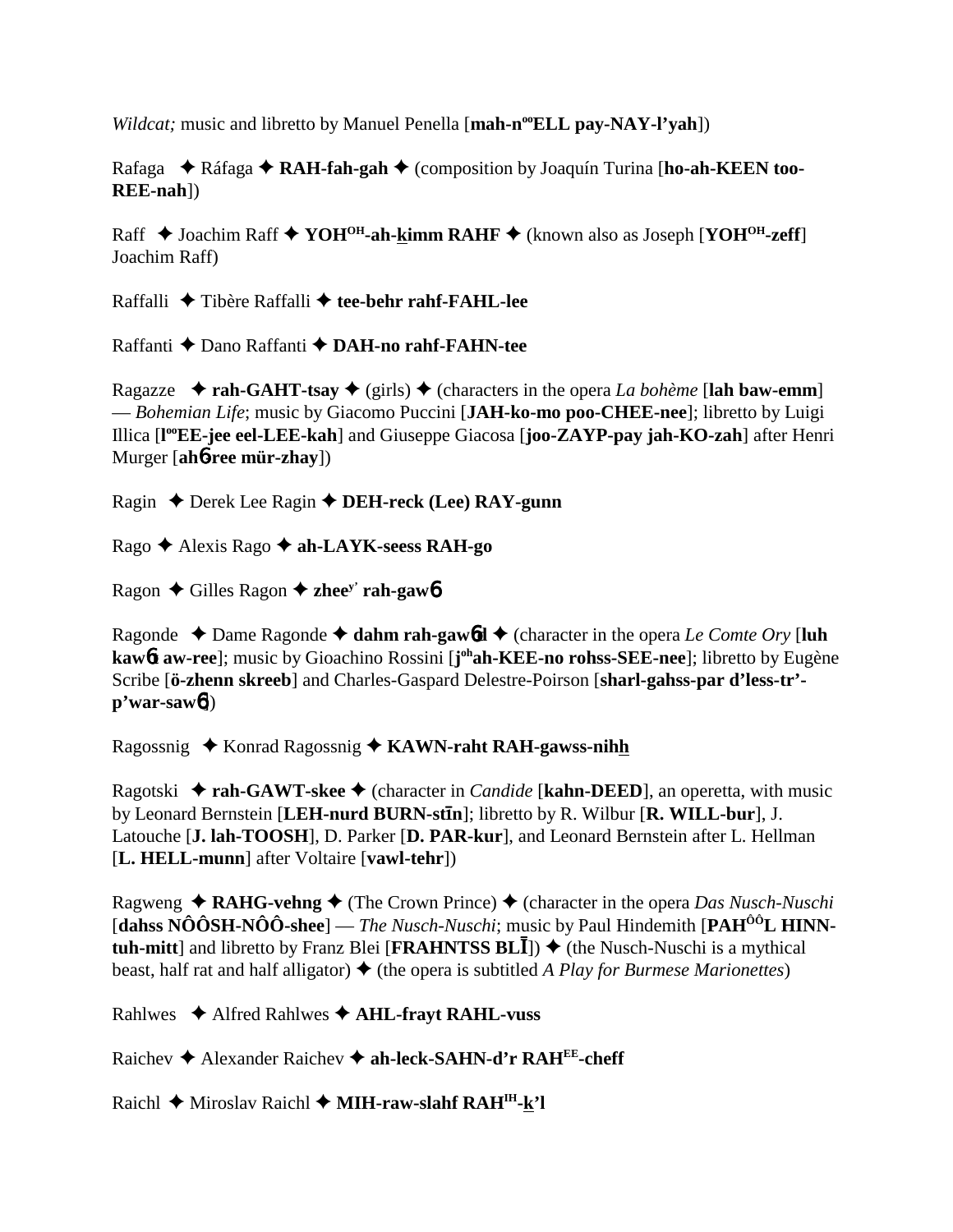## Raida  **★** Karl Alexander Raida **★ KARL ah-leck-SAHN-ter RAH<sup>IH</sup>-dah**

### Raimann **↓** Rudolf Raimann **◆ ROO-dawlf RAH<sup>IH</sup>-mahn**

Raimbaud  $\blacklozenge$  **reh6-bo**  $\blacklozenge$  (character in the opera *Le Comte Ory* [luh kaw6**t** aw-ree] — *Count* Ory; music by Gioachino Rossini [johah-KEE-no rohss-SEE-nee]; libretto by Eugène Scribe [ö**zhenn skreeb**] and Charles-Gaspard Delestre-Poirson [**sharl-gahss-par d'less-tr'-pwar-saw**6])

Raimondi Gianni Raimondi **JAHN-nee rahee-MOHN-dee**

Raimondi Ignazio Raimondi **ee-n'YAH-tseeo rahee-MOHN-dee**

Raimondi ◆ Pietro Raimondi ◆ peeAY-tro rahee-MOHN-dee

Raimondi ◆ Ruggero Raimondi ◆ rood-JAY-ro rah<sup>ee</sup>-MOHN-dee

Raimondo ◆ rah<sup>ee</sup>-MOHN-doh ◆ (character in the opera *Lucia di Lammermoor* [loo-CHEEah dee LAHM-mer-môô<sup>uh</sup>r] — *Lucy of Lammermoor* [LOO-see of LAMM-mur-môô<sup>uh</sup>r]; music by Gaetano Donizetti [**gahay-TAH-no doh-nee-TSAYT-tee**]; libretto by Salvadore Cammarano [**sahl-vah-DOH-ray kahm-mah-RAH-no**] based on the novel *The Bride of Lammermoor* by Sir Walter Scott [**WAWL-tur SKAHT**])

Raines Margaret Raines **MAR-guh-rutt RAYNZ**

Rainette  $\triangle$  La rainette  $\triangle$  lah reh-nett  $\triangle$  (the frog)  $\triangle$  (character in the opera *L'enfant et les sortileges* [**lah**6**-fah**6 **ay leh sawr-tee-lehzh**] — *The Child and the Fantasies*; music by Maurice Ravel [**mo-reess rah-vell**]; libretto by Sidonie Gabrielle Gauthiers-Villars [**see-daw-nee gah**br<sup>ee</sup>ell go-t<sup>ee</sup>ay-veel-lar])

Rainey ◆ Ma Rainey ◆ **MAH RAY-nee** 

Rainger **→** Ralph Rainger ◆ RA<sup>L</sup>F RAYN-jur

Rainier Priaulx Rainier **pree-o reh-neeay**

Raisa ◆ Rosa Raisa ◆ {**RO-zuh RAH<sup>IH</sup>-zuh} RO-sah RAH<sup>IH</sup>-sah** 

Raison **←** André Raison ← ah**6-dray reh-zaw6** 

Raitio Pentti Raitio **PAYNT-tih RAHIH-tihaw**

Raitio ◆ Väinö Raitio ◆ VA<sup>IH</sup>-nö RAH<sup>IH</sup>-tih<sup>aw</sup> ◆ (known also as Väinö Eerikki [AY<sup>AY</sup>-rih**kih**] Raitio)

Raitt **← Bonnie Raitt ← BAHN-nee RAYT**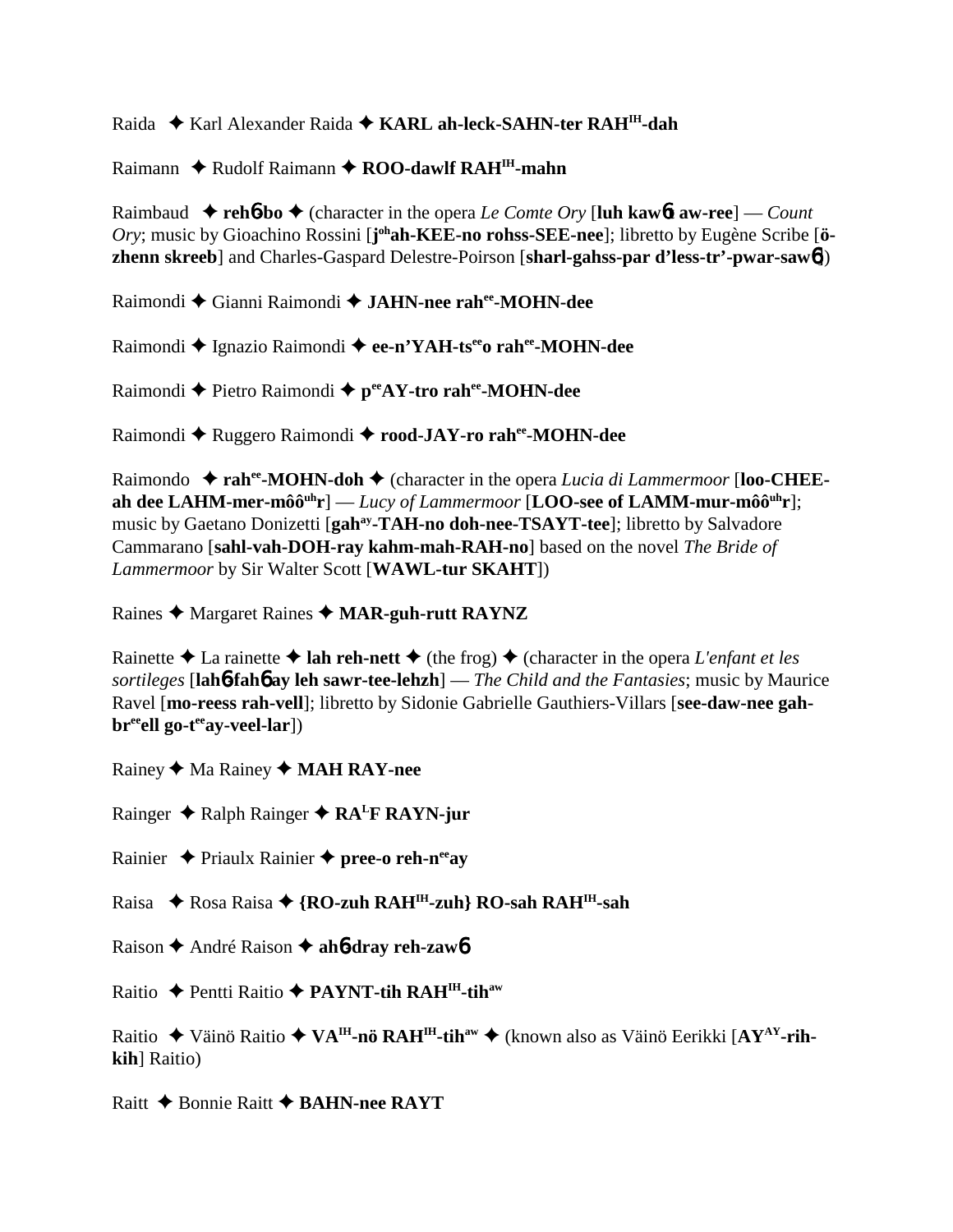Raitt **→ John Raitt → JAHN RAYT** → (known also as John Emmet [**EMM-mutt**] Raitt)

Rajicic ◆ Stanojlo Rajičić ◆ stah-NOY-lah RAH-yih-chihch

Rajna András Rajna **AHN-drahahsh R-nah**

Rajna  $\rightarrow$  Thomas Rajna  $\rightarrow$  TAH-muss R**I**-nuh  $\rightarrow$  (probably an Anglicized version of the Hungarian name Tomas Rajna [**TOH-mahsh R<sup>I</sup>-nah**])

Rajter Ludovít Rajter **LÔÔ-daw-veeeet R-ter**

Rakhmaninoff ◆ Sergei Rakhmaninoff ◆ sehr-GAY<sup>EE</sup> rahk-MAH-n<sup>y</sup>ih-nuff ◆ (the given name is variously spelled as Serge, Sergei, and Sergey, and the family name as Rachmaninoff, Rachmaninov, Rakhmaninoff, and Rakhmaninov)

Rakhmaninov **→** Serge Rakhmaninov ◆ (*see* Serge Rakhmaninoff)

Rakov ◆ Nikolai Rakov ◆ n<sup>y</sup><mark>ee-kah-LAH<sup>IH</sup> RAH-kuff</mark>

Raksin David Raksin **DAY-vudd RACK-sunn**

Raleigh  $\triangle$  Sir Walter Raleigh  $\triangle$  (Sir) WAWL-tur RAH-lih

Ralf  $\triangle$  Oscar Ralf  $\triangle$  **AWSS-kar RAHLF**  $\triangle$  (known also as Oscar Georg [**yee-AWR**<sup>Y</sup>] Ralf )

Ralf **←** Richard Ralf ← RIH-hart RAHLF

Ralf **↓** Torsten Ralf ◆ TAWSS-tenn RAHLF ◆ (known also as Torsten Ivar [EE-var] Ralf )

Ramann Lina Ramann **LEE-nah RAH-mahn**

Ramati Roman Haubenstock-Ramati **RO-mahn HAHÔÔ-benn-shtahk-rah-MAH-tee**

Ramb **→** Matthias Ramb → maht-TEE-ahss RAHMP

Rambaldo  $\triangle$  **rahm-BAHL-doh**  $\triangle$  (character in the opera *La rondine* [lah ROHN-dee-nay] — *The Swallow*; music by Giacomo Puccini [**JAH-ko-mo poo-CHEE-nee**]; libretto by Giuseppe Adami [**joo-ZAYP-pay ah-DAH-mee**] after Dr. A. M. Willner [**VILL-nur**] and Heinz Reichert [**HNTSS R-hert**])

Rambousek ◆ Joseph Ramboušek ◆ JO-seff RAHM-boh<sup>oh</sup>ôô<sup>ôô</sup>-sheck

Rameau Jean-Philippe Rameau **zhah**6**-fee-leep rah-mo**

Ramey Phillip Ramey **FILL-lupp RAY-mee**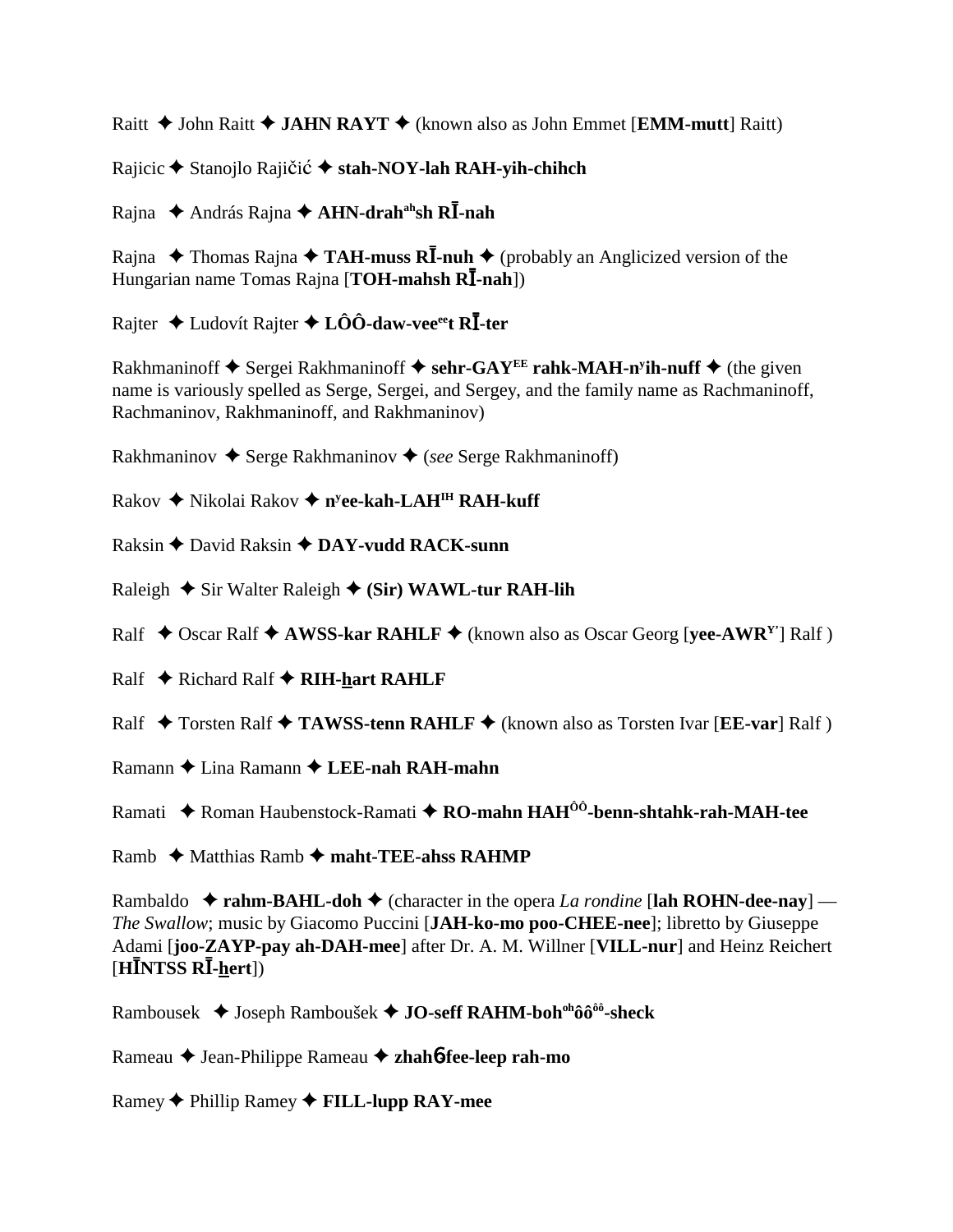Ramey ◆ Samuel Ramey ◆ SAM-yuh-wull RAY-mee ◆ (known also as Samuel Edward [**EDD-wurd**] Ramey)

Ramfis  $\triangle$  **RAHM-feess**  $\triangle$  (character in the opera *Aida* [ah-**EE-dah**]; music by Giuseppe Verdi [**joo-ZAYP-pay VAYR-dee**]; libretto by Antonio Ghislanzoni [ahn-TAW-n<sup>ee</sup>o ghee-zlahn-**TSO-nee**] after Auguste Mariette [o-güst mah-r<sup>ee</sup>ett] and Camille Du Locle [{kah-meel dü law**kl'} kah-meey' dü law-kl'**])

Ramin  $\triangle$  Günther Ramin  $\triangle$  GÜN-tur RAH-minn  $\triangle$  (known also as Günther Werner Hans [**VEHR-nur HAHNSS**] Ramin)

Raminsh  $\triangle$  Imant Raminsh  $\triangle$  **ee-MAHNT RAH-minnsh**  $\triangle$  (This is an Americanized version of the name. In Latvia, this Latvian National would be known as Imants Raminš [**ee-MAHNTSS RAH-minnsh**].)

Ramirez ◆ Alejandro Ramirez ◆ ah-lay-HAHN-dro rah-mee-REHTH

Ramirez **→** Ariel Ramírez → ah-reeELL rah-MEE-rehth

Ramirez ◆ Carlos Chávez y Ramírez ◆ KAR-lawss CHAH-vess ee rah-MEE-ress ◆ (known also as Carlos Chávez, Carlos Antonio de Padua Chávez [KAR-lawss ahn-TOH-n<sup>ee</sup>o day PAHth<sup>oo</sup>wah CHAH-vess], and Carlos Antonio de Padua Chávez y Ramírez)

Ramirez Jésus "Chucho" Monge Ramírez **HAY-sooss "CHOO-cho" MAWN-hay rah-MEE-ress**

Ramirez Luis Antonio Ramírez **l ooEESS ahn-TOH-neeo rah-MEE-ress**

Ramiro **→** Don Ramiro → dawn rah-MEE-ro

Ramler **↓** Karl Wilhelm Ramler ♦ **KARL VILL-hellm RAHM-lur** 

Ramm **←** Andrea von Ramm ← AHN-dray-ah fawn RAHM

Ramon ◆ Isabel Aretz de Ramón y Rivera ◆ ee-sah-BELL ah-RETTSS day rah-MAWN ee **ree-VAY-rah**  $\blacklozenge$  (known also as Isabel Aretz)

Ramon y rivera ◆ Isabel Aretz de Ramón y Rivera ◆ ee-sah-BELL ah-RETTSS day rah-**MAWN ee ree-VAY-rah**  $\triangle$  (known also as Isabel Aretz)

Ramon y rivera ◆ Luis Felipe Ramón y Rivera ◆ l<sup>oo</sup>EESS fay-LEE-pay rah-MAWN ee ree-**VAY-rah**

Ramos **→** Antonio Soler Ramos → **ahn-TOH-n<sup>ee</sup>o so-LEHR RAH-mawss** → (known also as Antonio Soler and Antonio Francisco Javier José Soler Ramos [**ahn-TOH-neeo frahn-SEESS-ko**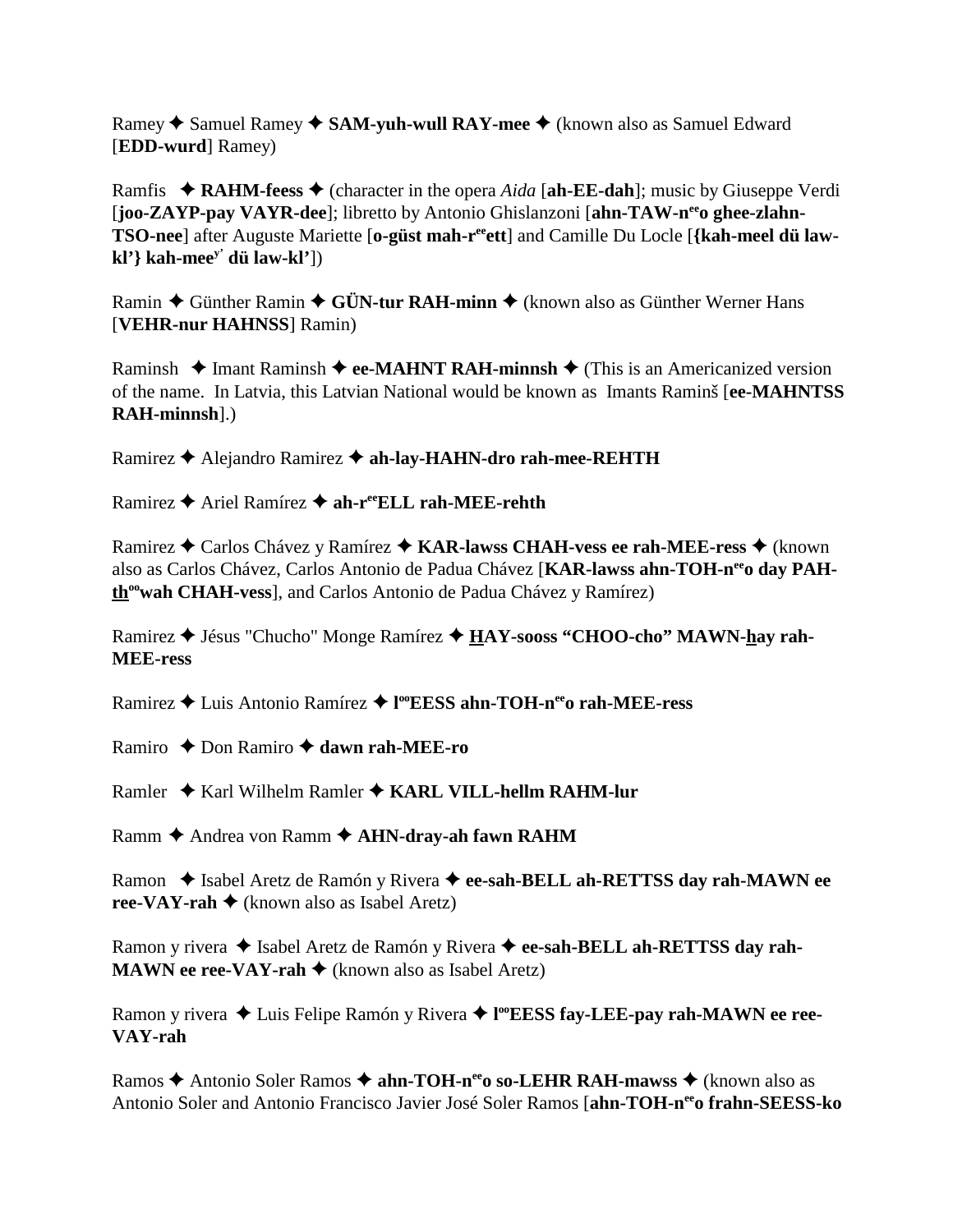#### **hah-veeEHR ho-SAY so-LEHR RAH-mawss**])

Ramos Jay Ramos **JAY RAY-mohss**

Ramos ◆ Mariano Padilla y Ramos ◆ mah-r<sup>ee</sup>AH-no pah-THEE-l'yah ee RAH-mawss

Ramos de pareia ◆ Bartolomé Ramos de Pareia ◆ bar-toh-lo-MAY RAH-mawss day pah-**RAY-eeah**

Ramous Gianni Ramous **JAHN-nee rah-MOooss**

Ramovs Primož Ramovš **PREE-mawzh RAH-mawfsh**

Rampal ◆ Jean-Pierre Rampal ◆ zhah**6**-p<sup>ee</sup>chr rah**6**-pahl ◆ (known also as Jean-Pierre Louis [**l ôôee**] Rampal)

Rampf ◆ Stefan Rampf ◆ SHTAY-fahn RAHMPF

Ran ◆ Shulamit Ran ◆ SHOO-lah-meet RAHN

Ran la le ra la ran la la largo al factotum  $\triangle$  La ran la le ra, la ran la la ... Largo al factotum  $\triangle$  lah **RAHN lah lay rah, lah RAHN lah lah ... LAR-go ahl fahk-TOH-toom**  $\triangle$  **(excerpt from the** opera *Il barbiere di Siviglia* [**eel bar-beeAY-ray dee see-VEE-leeah**] — *The Barber of Seville* [suh-VILL]; music by Gioachino Rossini [j<sup>oh</sup>ah-KEE-no rohss-SEE-nee]; libretto by Cesare Sterbini [chay-ZAH-ray stayr-BEE-nee] after Pierre-Augustin Caron de Beaumarchais [peehr**o-güss-teh**6 **kah-raw**6 **duh bo-mar-sheh**] and Giuseppe Petrosellini [**joo-ZAYP-pay pay-trozayl-LEE-nee**])

Ranczak Hildegard Ranczak **HILL-deh-gart RAHN-chahk**

Randall Teresa Stich-Randall **tuh-REE-suh STIHCH-RANN-d'l**

Randegger ◆ Alberto Randegger ◆ ahl-BAYR-toh rahn-DAYD-jayr

Randegger Giuseppe Aldo Randegger **joo-ZAYP-pay AHL-doh rahn-DAYD-jayr**

Randova ◆ Eva Randová ◆ EH-vuh RAHN-daw-vah<sup>ah</sup>

Rangstrom **→** Ture Rangström → TÜ-ruh RAHNG-ström → (known also as Anders Johan [**AHN-derss YOO-hahn**] Ture Rangström)

**Ranki ◆ Dezső Ránki ◆ DEH-zhö<sup>ö</sup> RAH<sup>AH</sup>N-kee** 

Ranki György Ránki **JÖRJ RAHAHN-kee**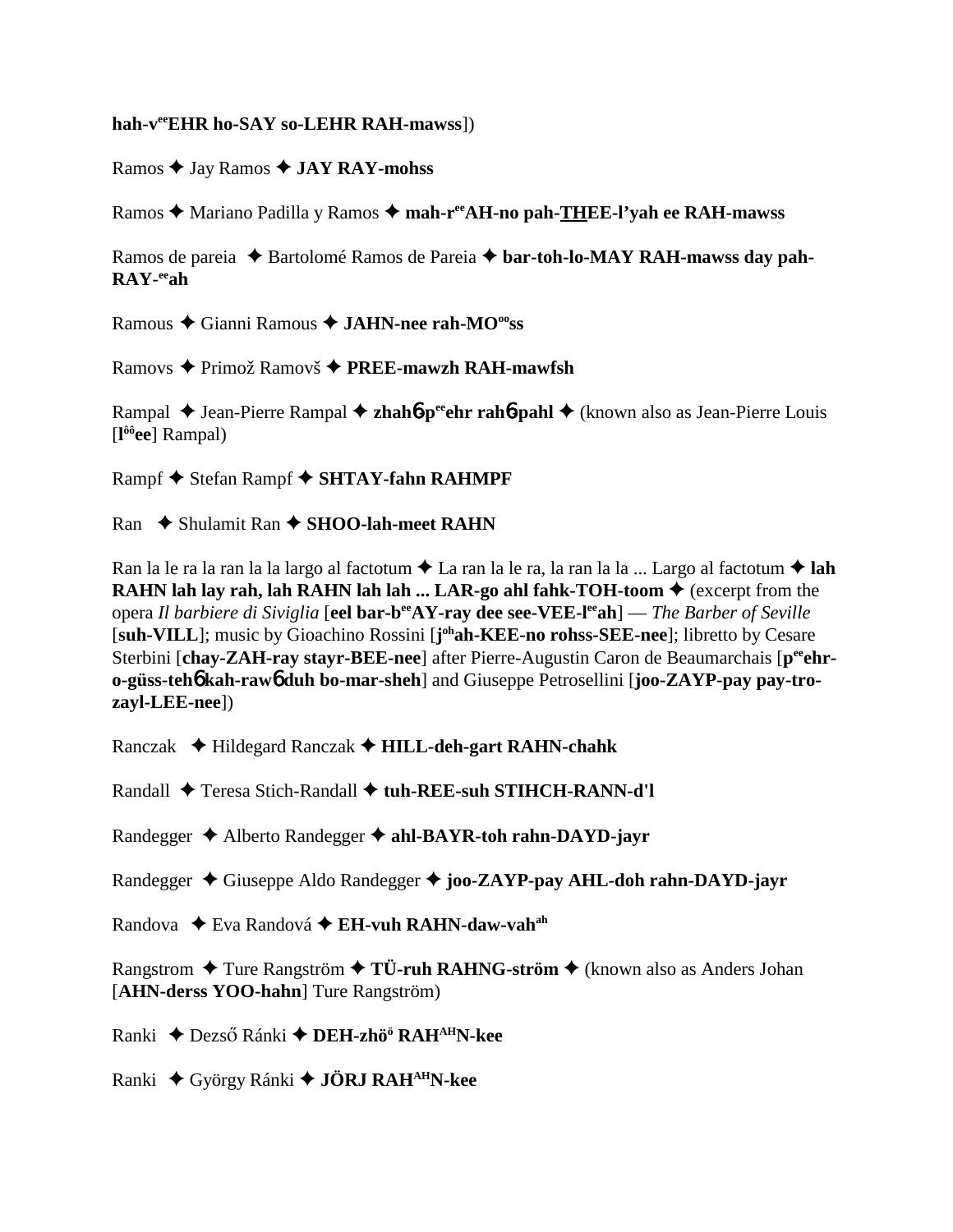Rankl Karl Rankl **{KARL RANG-k'l} KARL RAHNG-k'l**

Ransome Antony Ransome **ANN-tuh-nee RANN-summ**

Ranta ◆ Sulho Ranta ◆ SOOL-haw RAHN-tah

Rao **← Doreen Rao ← daw-REEN RAH-o** 

Rao ◆ Elisabetta Oddone Sulli-Rao ◆ ay-lee-zah-BAYT-tah ohd-DOH-nay SOOL-lee-**RAH-o**

Raoux ◆ Marcel-Auguste Raoux ◆ mar-sell-o-güst rah-ôô

Rapchak Lawrence Rapchak **LAW-runntss RAPP-chack**

Rapee Erno Rapee **{UR-no rah-PAY} EHR-no RAH-peheh**

 $R$ apf  $\blacklozenge$  Kurt Rapf  $\blacklozenge$  KÔÔRT RAHPF

Raphael ◆ Günter Raphael ◆ GÜN-tur RAH-fah-ell ◆ (known also as Günter Albert Rudolf Raphael [**GÜN-tur AHL-pert ROO-dawlf RAH-fah-ell**])

Raphael **RAH-fah-ell** (character in the oratorio *Die Schöpfung* [**dee SHÖP-fôông**] — *The Creation* — by Franz Joseph Haydn [**FRAHNTSS YOHOH-zeff H-d'n**])

Raphael string quartet Raphael String Quartet **RAH-fah-ell (String Quartet)**

Raphanel Ghislaine Raphanel **gheez-lenn rah-fah-nell**

Raphling ◆ Sam Raphling ◆ SAMM RAFF-lihng ◆ (known also as Samuel SA-m'yuh-wull Raphling

Rappel des oiseaux  $\triangleleft$  Le Rappel des Oiseaux  $\triangleleft$  luh rahp-pell day-zwah-zo  $\triangleleft$  (The Recall of the Birds)  $\triangle$  (excerpt from the *Suite en mi mineur* [s<sup>ü</sup>eet ah*6* mee mee-nör] — *Suite in e Minor* — by Jean-Philippe Rameau [**zhah**6**-fee-leep rah-mo**])

Rappold Marie Rappold **mah-REE RAPP-pawld**

Rappoldi Eduard Rappoldi **AY-dôôart rahp-PAWL-tee**

Raptim  $\triangle$  **RAHP-timm**  $\triangle$  (instrumental composition by Willem Jeths [WILL-lumm] **YETTSS**])

Raquel ◆ rah-KELL ◆ (excerpt from *El huésped del Sevillano* [ell <sup>00</sup>AYSS-pedd dell say**vee-l'YAH-no**] by Jacinto Guerrero [**hah-THEEN-toh gayr-RAY-ro**])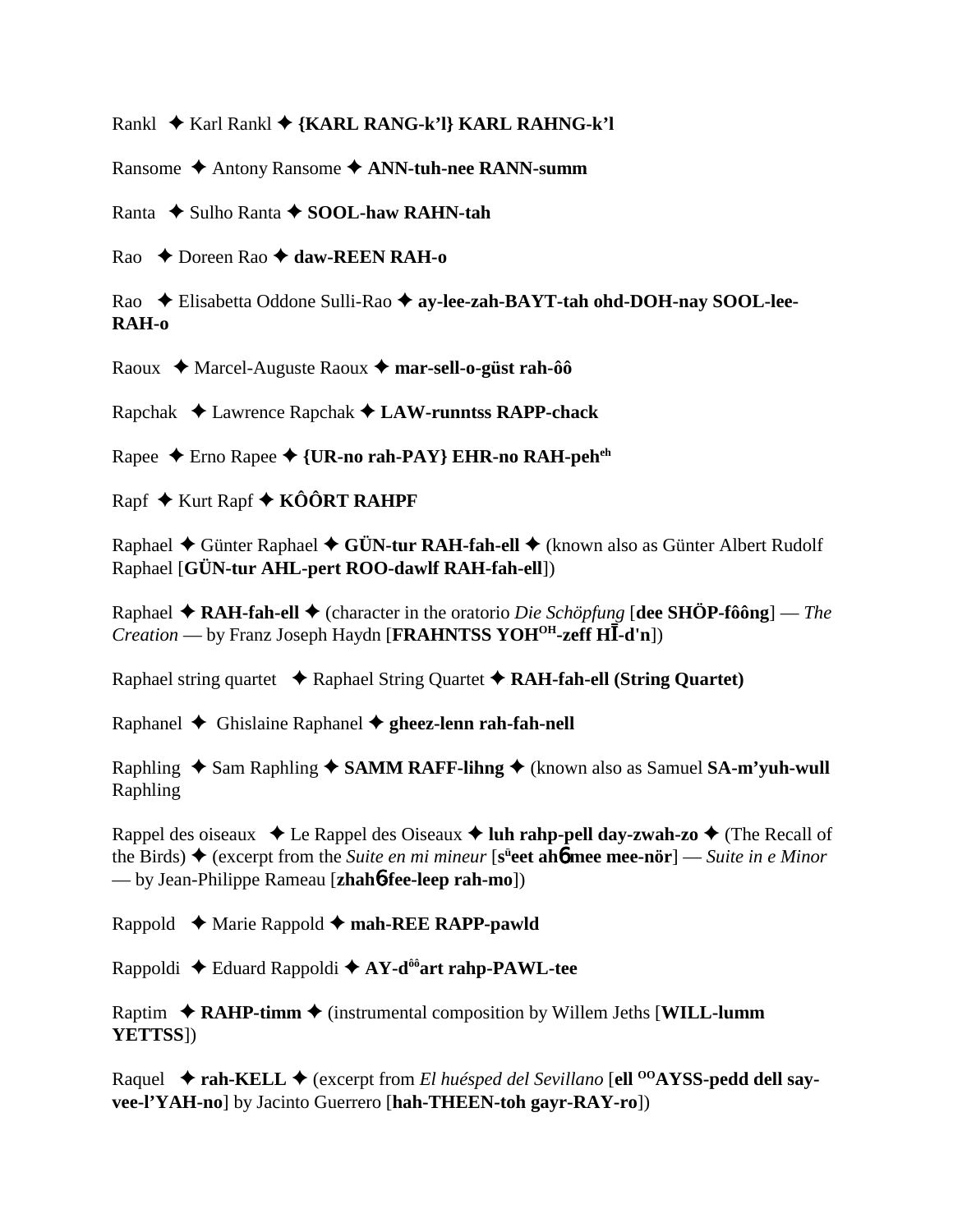Rasbach Oscar Rasbach  **AHSS-kur RASS-bahk**

Rascel **RAH-shell**

Rasch und mit feuer ◆ Rasch und mit Feuer ◆ RAHSH ôônt mitt FOY-ur ◆ (Fast and With Fire) ◆ (excerpt from *Fantasiestücke* [**FAHN-tah-zee-shtü-kuh**] by Robert Schumann [**ROHOH-bert SHOO-mahn**])

Rascher ◆ Sigurd Rascher ◆ {SIH-gurd RA-shur} ZEE-gôôrt RAH-shur ◆ (known also as Sigurd Manfred Rascher [**ZEE-gôôrt MAHN-frayt RAH-shur**])

Raselius  $\triangle$  Andreas Raselius  $\triangle$  **ahn-DRAY-ahss rah-ZAY-l<sup>ih</sup>ôôss**  $\triangle$  (the last name is also spelled Raesel [**RAY-zull**])

Raskin **→** Judith Raskin ◆ **JOO-duth RASS-kunn** 

Rasmussen Frans Rasmussen **FRAHNSS RAHSS-môôss-sunn**

Rasmussen ◆ Karl Aage Rasmussen ◆ KARL OH<sup>OH</sup>-huh WAHSS-môôss-sunn

Rasse François Rasse **frah**6**-swah rahss** (known also as François Adolphe Jean Jules [**ah-dawlf zhah**6 **zhül**] Rasse)

Rast  $\triangle$  **RAHST**  $\triangle$  (Rest)  $\triangle$  (poem by Wilhelm Müller [**VILL-hellm MÜL-lur**] set to music by **Franz Schubert [FRAHNTSS SHOO-bert]** in the song cycle *Winterreise* [VINN-tur-r**ī-zuh**] — *The Winter's Journey*)

Rastlose liebe  $\triangle$  Rastlose Liebe  $\triangle$  **RAHST-lo-zuh LEE-buh**  $\triangle$  (Restless Love) (poem by Friedrich Leopold Graf zu Stolberg [**FREET-rihh LAY-o-pawlt GRAHF tsoo SHTAWLpehrk**] set to music by Franz Schubert [**FRAHNTSS SHOO-bert**])  $\blacklozenge$  (poem by Johann Wolfgang von Goethe [**YO-hahn VAWLF-gahng fawn GÖ-tuh**] set to music by Franz Schubert [**FRAHNTSS SHOO-bert**])

Rastrelli  $\triangle$  Joseph Rastrelli  $\triangle$  YOH<sup>OH</sup>-zeff rah-STRAYL-lee  $\triangle$  (the first name is also spelled Gioseffo [**jo-ZAYF-fo**] and Giuseppe [**joo-ZAYP-pay**])

Ratasata **RAH-tah-zah-tah** (character in the opera *Das Nusch-Nuschi* [**dahss NÔÔSH-NÔÔ-shee**] — *The Nusch-Nuschi;* music by Paul Hindemith [**PAHÔÔL HINN-tuh-mitt**] and libretto by Franz Blei [**FRAHNTSS BLI**])  $\blacklozenge$  (the Nusch-Nuschi is a mythical beast, half rat and half alligator)  $\triangle$  (the opera is subtitled *A Play for Burmese Marionettes*)

Ratez  $\div$  Émile-Pierre Ratez  $\div$  ay-meel-person rah-tay

Rath Felix vom Rath **FAY-leekss fawm RAHT**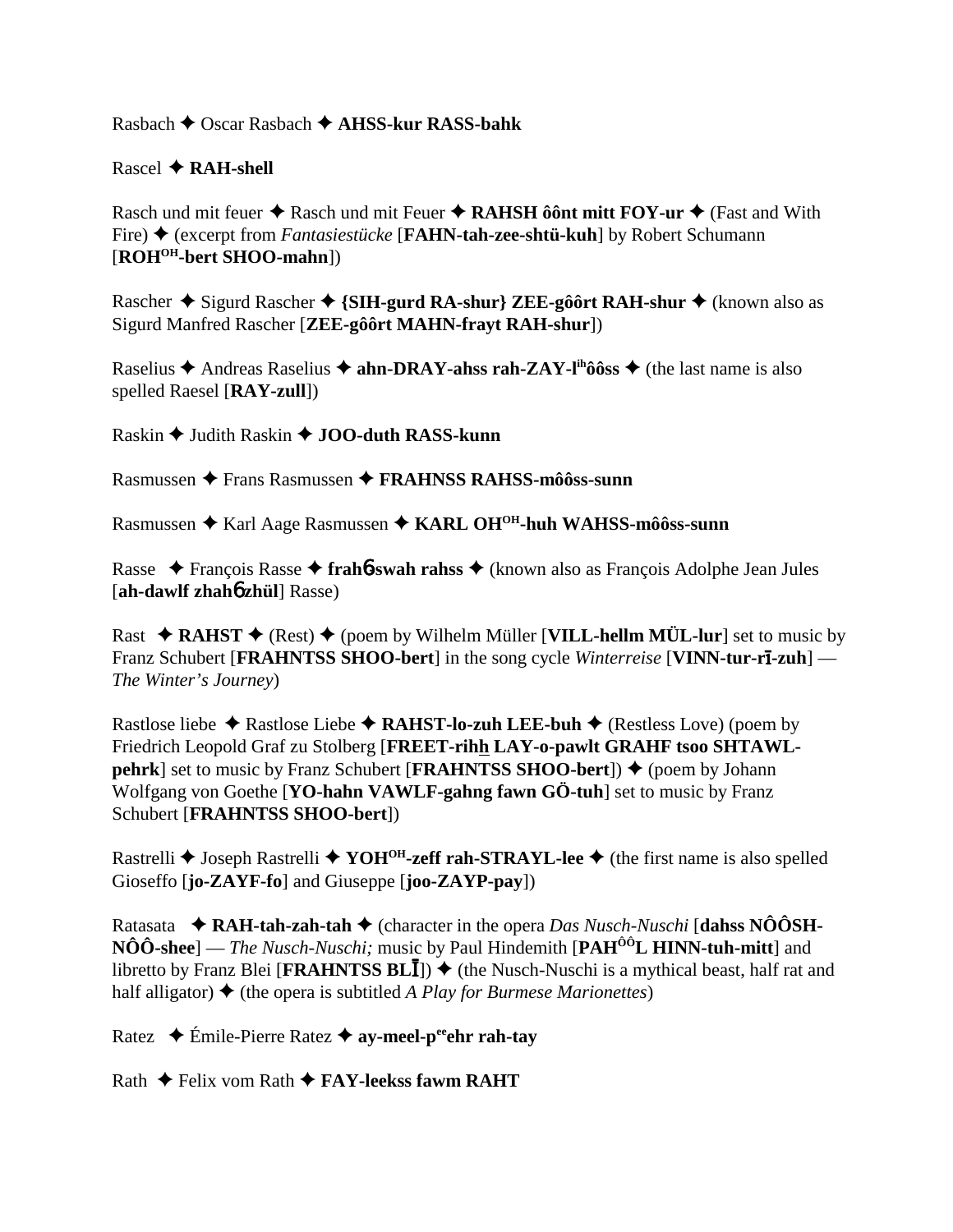Rathaus  $\triangle$  D. Rathaus  $\triangle$  (D.) RAHT-hah<sup> $\hat{\theta}$ o<sup>3</sup>ss</sup>

Rathaus ◆ Karol Rathaus ◆ {KA-rull RATT-hawss} KAH-rahl RAHT-hah<sup>ôô</sup>ss

Ratiu ← Adrian Ratiu ← AH-dreahn RAH-tseeoo

Ratschky ♦ Joseph Franz von Ratschky ♦ YOH<sup>OH</sup>-zeff FRAHNTSS fawn RAHTSH-kee

Rattenbach  $\triangle$  Augusto Rattenbach  $\triangle$  ah<sup>oo</sup>-GÔÔSS-toh RAHT-tunn-bahk

Ratzenberger  $\rightarrow$  Theodor Ratzenberger  $\rightarrow$  TAY-o-doh<sup>oh</sup>r RAHT-tsenn-pehr-gur

Rauber  $\triangle$  Der Räuber  $\triangle$  dayr ROY-bur  $\triangle$  (The Robber)  $\triangle$  (composition by Carl Loewe  $[KARL LÖ-vuh]$ 

Rauber  $\rightarrow$  François Rauber  $\rightarrow$  frahb-swah ro-bay

Raucheisen ♦ Michael Raucheisen ♦ MIH-hah-ell  $RAH^{00}$ -k**I**-zunn

Rauchenecker  $\triangle$  Georg Wilhelm Rauchenecker  $\triangle$  GAY-awrk VILL-hellm RAH<sup> $00$ </sup>-huh-nehkur

Raudenbush  $\triangle$  George King Raudenbush  $\triangle$  JAW-urj KIHNG RAH<sup>00</sup>-d'n-bôôsh

Raugel  $\blacklozenge$  Félix Raugel  $\blacklozenge$  fay-leekss ro-zhell

Raupach  $\triangleq$  Hermann Friedrich Raupach  $\triangleq$  HEHR-mahn FREET-rihh RAH<sup>00</sup>-pahk

Rausch ◆ Michael Rausch ◆ MIH-hah-ell RAH<sup>ôô</sup>SH

Rauschen die winde  $\blacklozenge$  Es rauschen die Winde  $\blacklozenge$  ess RAH<sup>ôô</sup>-shunn dee VINN-tuh  $\blacklozenge$  (The Winds Rustle)  $\blacklozenge$  (poem by Ludwig Rellstab [LOOT-vihh RELL-shtahp] set to music by Franz **Liszt [FRAHNZ LISST])** 

Rauschenberg ◆ Robert Rauschenberg ◆ RAH-burt RAH<sup>00</sup>-shunn-burg ◆ (an American painter whose name was used as the title of an orchestral composition in the *Quadri* [k<sup>ôô</sup>**AHD**ree] collection by Jack Fortner [JACK FAWRT-nur])

Rauscher ◆ Hans-Peter Rauscher ◆ HAHNSS-PAY-tur RAH<sup>00</sup>-shur

Rauschpfeife  $\bigstar$  RAH<sup> $00$ </sup>SH-p'f**I-fuh** 

Rautavaara ◆ Einojuhani Rautavaara ◆ EH<sup>IH</sup>-naw-yôô-hah-nih RAH<sup>ôô</sup>-tah-vah<sup>ah</sup>-rah

Rautavaara ◆ Sini Rautavaara ◆ SIH-nih RAH<sup>00</sup>-tah-vah<sup>ah</sup>-rah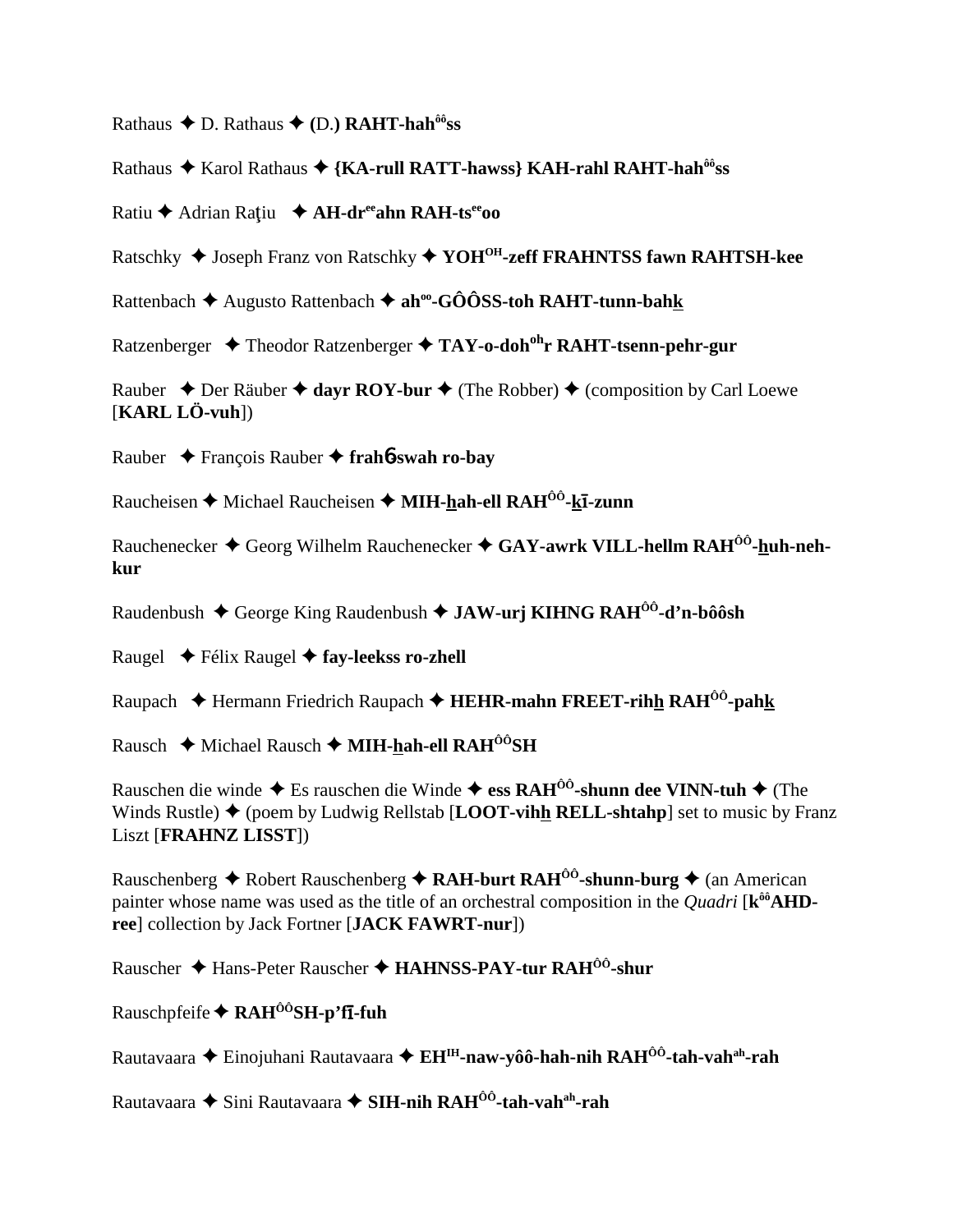Rautio **←** Matti Rautio ← MAHT-tih RAH<sup>00</sup>-t<sup>ih</sup>aw

Rauzzini Venanzio Rauzzini **vay-NAHN-tseeo rahôôt-TSEE-nee**

Ravanello ♦ Oreste Ravanello ♦ **o-RAY-stay rah-vah-NAYL-lo** 

Ravasenga Carlo Ravasenga **KAR-lo rah-vah-SAYN-gah**

Ravel ◆ Maurice Ravel ◆ mo-reess rah-vell ◆ (known also as Joseph Maurice Ravel [zho-zeff] **mo-reess rah-vell**])

Ravenscroft John Ravenscroft **JAHN RAY-vunnz-krawft** (known also as Giovanni Ravenscroft [**jo-VAHN-nee RAY-vunnz-krawft**])

Ravenscroft Thomas Ravenscroft **TAH-muss RAY-vunnz-krawft**

Ravetti **→** Dario Ravetti → DAH-r<sup>ee</sup>o rah-VAYT-tee

Ravina Ernesto Guillermo Bitetti Ravina **ehr-NAYSS-toh ghee-l'YEHR-mo bee-TETTtee rah-VEE-nah ♦** (known also as Ernesto Bitetti and Ernesto Bitetti Ravina)

Ravina ♦ Jean-Henri Ravina ♦ zhah**6** ah**6-ree rah-vee-nah** 

Rawlence Christopher Rawlence **KRISS-tuh-fur RAW-lenntss**

Raxach Enrique Raxach **ayn-REE-kay RAHK-sahch**

Rayam Curtis Rayam **KUR-tuss R-umm**

Razaf **→** Andy Razaf ◆ **ANN-dee RA-zuff** 

Razumovsky Count Razumovsky **(Count) rah-zôô-MAWF-skee** (known also as Prince Andrei [**(Prince) ahn-DRAYEE**] Razumovsky)

Razzi Fausto Razzi **FAHOO-stoh RAHT-tsee**

Rca italiana opera chorus and orchestra  $\triangle$  RCA Italiana Opera Chorus and Orchestra  $\triangle$  RCA **ee-tah-leeAH-nah (Opera Chorus and Orchestra)**

Re bemol majeur  $\triangle$  ré bémol majeur  $\triangle$  **ray bay-mawl mah-zhör**  $\triangle$  (key of D flat major, French designation)

Re bemol mayor  $\triangle$  **RAY bay-MAWL mah-YAWR**  $\triangle$  (key of D flat major, Spanish designation)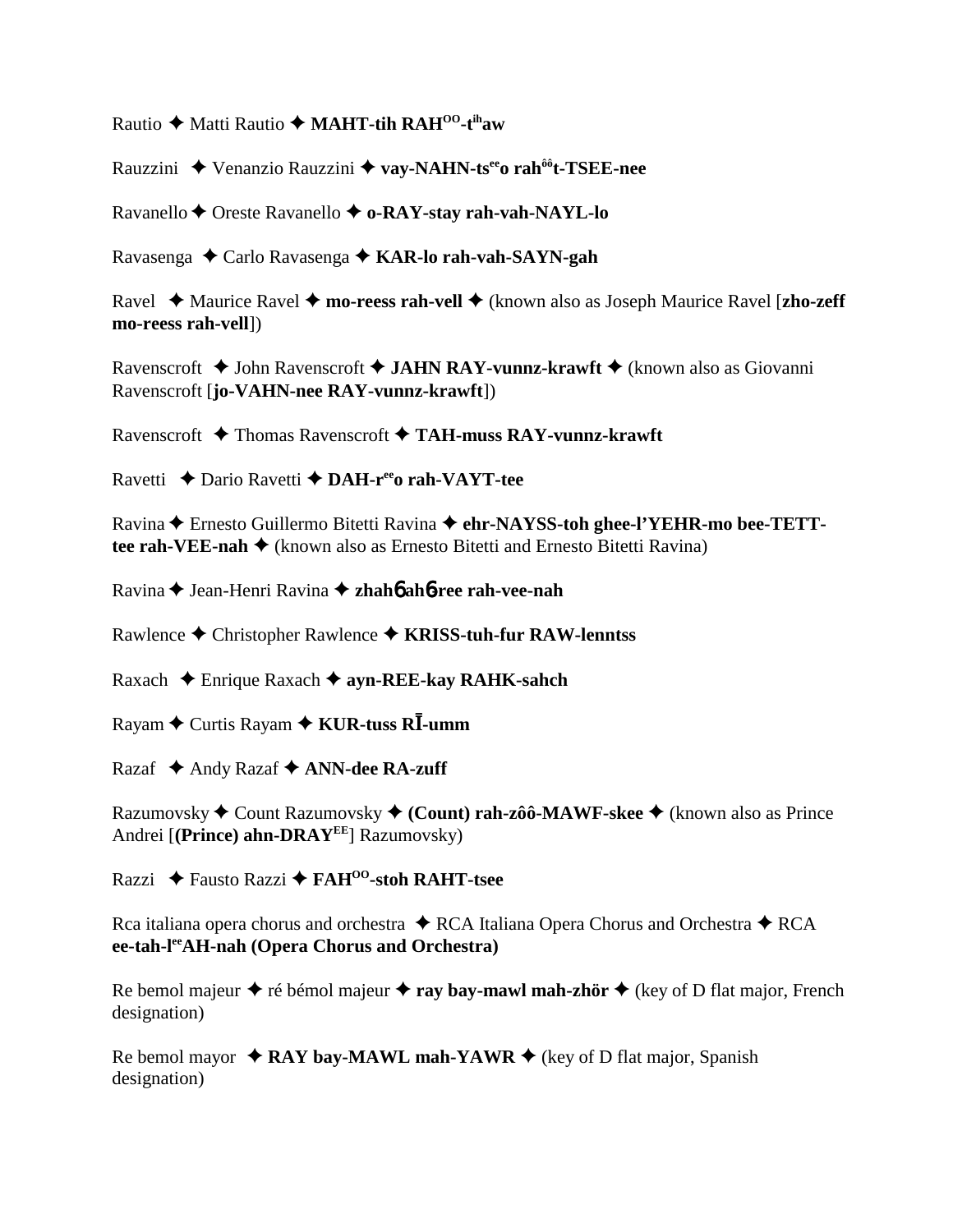Re bemol menor  $\triangle$  **RAY bay-MAWL may-NAWR**  $\triangle$  (key of *d* flat minor, Spanish designation)

Re bemol mineur  $\triangle$  ré bémol mineur  $\triangle$  **ray bay-mawl mee-nör**  $\triangle$  (key of *d* flat minor, French designation)

Re bemolle maggiore  $\triangle$  re bemolle maggiore  $\triangle$  **RAY bay-MOHL-lay mahd-JO-ray**  $\triangle$  (key of D flat major, Italian designation)

Re bemolle minore  $\blacklozenge$  re bemolle minore  $\blacklozenge$  **RAY bay-MOHL-lay mee-NO-ray**  $\blacklozenge$  (key of *d* flat minor, Italian designation)

Re diese majeur  $\triangle$  ré dièse majeur  $\triangle$  **ray d<sup>ee</sup>ezz mah-zhör**  $\triangle$  (key of D sharp major, French designation)

Re diese mineur  $\blacklozenge$  ré dièse mineur  $\blacklozenge$  ray d<sup>ee</sup>ezz mee-nör  $\blacklozenge$  (key of *d* sharp minor, French designation)

Re diesis maggiore  $\triangle$  re diesis maggiore  $\triangle$  **RAY d<sup>ee</sup>AY-zeess mahd-JO-ray**  $\triangle$  (key of D sharp major, Italian designation)

Re diesis minore  $\triangle$  re diesis minore  $\triangle$  RAY d<sup>ee</sup>AY-zeess mee-NO-ray  $\triangle$  (key of *d* sharp minor, Italian designation)

Re maggiore  $\triangle$  re maggiore  $\triangle$  **RAY mahd-JO-ray**  $\triangle$  (key of D major, Italian designation)

Re majeur  $\triangle$  ré majeur  $\triangle$  **ray mah-zhör**  $\triangle$  (key of D major, French designation)

Re mayor  $\triangle$  **RAY mah-YAWR**  $\triangle$  (key of D major, Spanish designation)

Re menor  $\triangle$  **RAY may-NAWR**  $\triangle$  (key of *d* minor, Spanish designation)

Re mineur  $\rightarrow$  ré mineur  $\rightarrow$  ray mee-nör  $\rightarrow$  (key of *d* minor, French designation)

Re minore  $\triangle$  re minore  $\triangle$  **RAY mee-NO-ray**  $\triangle$  (key of *d* minor, Italian designation)

Re sostenido mayor  $\triangle$  **RAY sawss-tay-NEE-tho mah-YAWR**  $\triangle$  (key of D sharp major, Spanish designation)

Re sostenido menor  $\triangle$  **RAY sawss-tay-NEE-tho may-NAWR**  $\triangle$  (key of *d* sharp minor, Spanish designation)

Rea John Rea **JAHN RAY** (known also as John Rocco [**RAWK-ko**] Rea)

Reache Jeanne Gerville-Réache **zhahn zhehr-veel-ray-ahsh**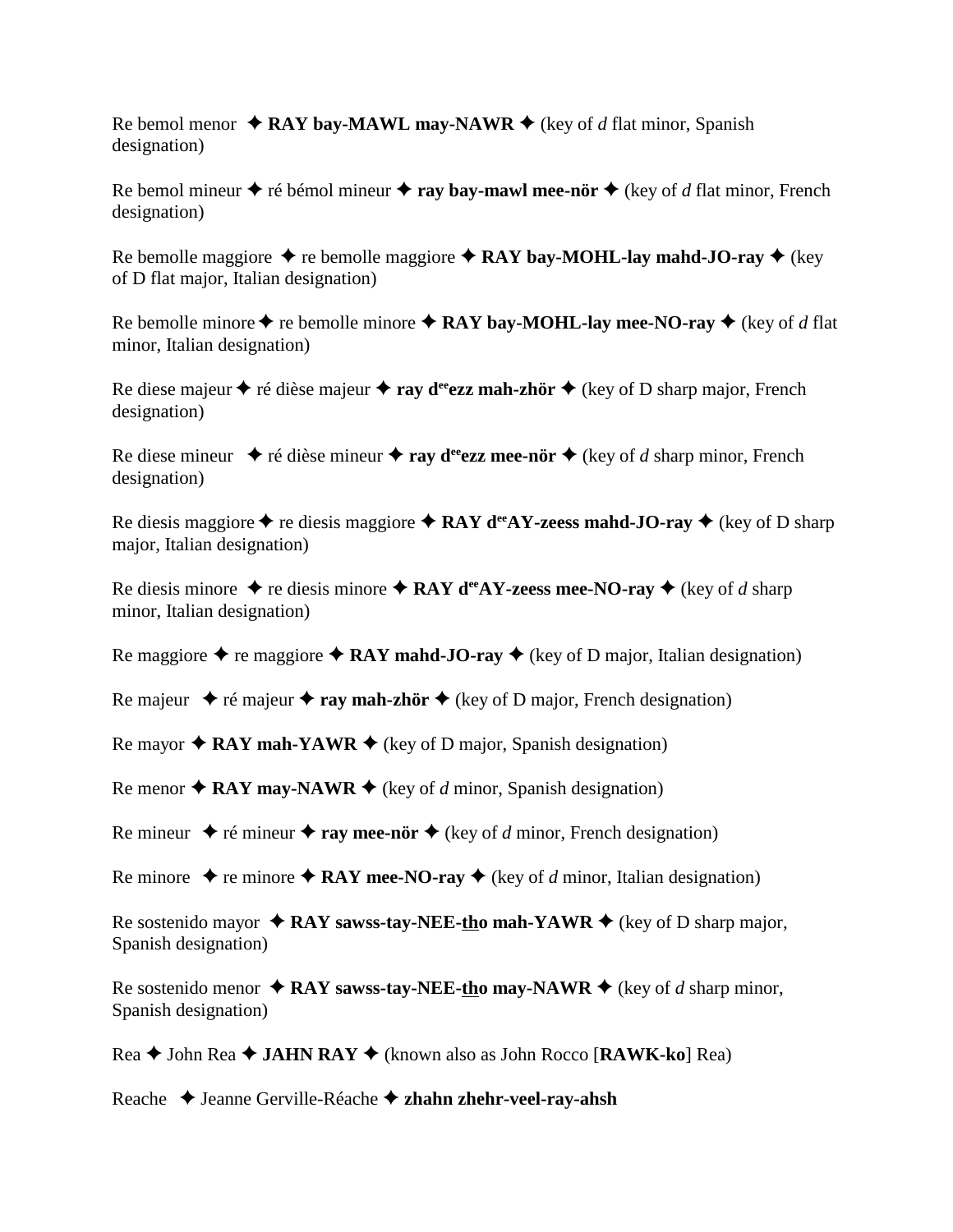- Reagin **→** Brian Reagin ◆ BR**I**-unn RAY-g'n
- Reale Paul Reale **PAWL REEL**
- Reaney Gilbert Reaney **GHILL-burt RAY-nee**
- Reardon ◆ John Reardon **◆ JAHN REER-dunn**
- Reautschnigg **→** Johann Reautschnigg **→ YO-hahn ray-AH<sup>ôô</sup>T-shnick**
- Reaux Angelina Réaux **ann-juh-LEE-nuh ray-o**
- Rebec  $\triangle$  **REH-beck**  $\triangle$  (a bowed string instrument)
- Rebel Anne-Renée Rebel **ahn-ruh-nay ruh-bell**
- Rebel François Rebel **frah**6**-swah ruh-bell**
- Rebel Jean Rebel **zhah**6 **ruh-bell**
- Rebel Jean-Féry Rebel **zhah**6**-fay-ree ruh-bell**

Rebello ◆ Eduardo Abreu Rebello ◆ eh-d<sup>oo</sup>AR-dôô ah-BR<sup>AY</sup>OO heh-BELL-lôô ◆ (known also as Eduardo Abreu)

Rebello ◆ Sergio Abreu Rebello ◆ SEHR-zhôô ah-BR<sup>AY</sup>OO heh-BELL-lôô ◆ (known also as Sergio Abreu)

Rebelo ◆ João Soares Rebelo ◆ zh<sup>ôô</sup>AH6ôô SWAHSH ruh-BEH-lôô ◆ (the middle name is sometimes replaced by Lourenço [**lo-REH**6**-sôô**], and the last name is variously spelled Rebelo [**ruh-BEH-lôô**], Rebello [**ruh-BELL-lôô**], Rabello [**ruh-BELL-lôô**], and Rabelo [**ruh-BEHlôô**])

Reber Henri Reber **ah**6**-ree ruh-bay** (known also as Napoléon-Henri Reber [**nah-pawlay-aw**6 **ah**6**-ree ruh-bay**])

Rebicek **→** Josef Řebiček ◆ **YO-seff <sup>R</sup>SHEH-bih-check** 

Rebikov  $\triangle$  Vladimir Rebikov  $\triangle$  **vlah-D<sup>Y</sup>EE-mihr RAY-bih-kuff**  $\triangle$  (known also as Vladimir Ivanovich [**ee-VAH-nuh-vihch**] Rebikov)

Rebling  $\blacklozenge$  Gustav Rebling  $\blacklozenge$  GÔÔ-stahf REBB-lihng

Rebner Adolf Rebner **AHAH-dawlf REPP-nur**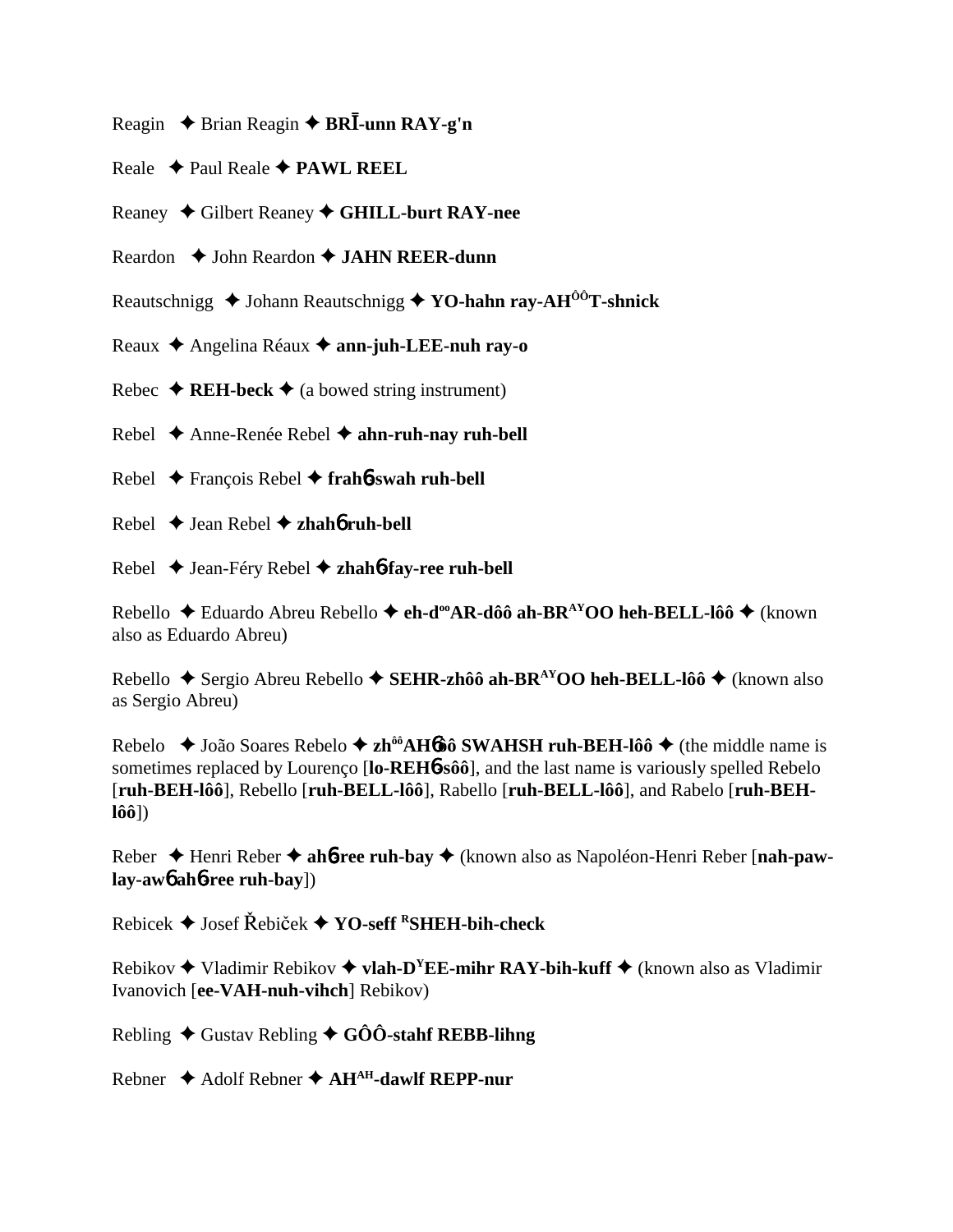Rebner Wolfgang Eduard Rebner **VAWLF-gahng AY-dôôart REPP-nur**

Reboul Jean Reboul **zhah**6 **reh-bôôl**

Rebours  $\blacklozenge$  J'ay le rebours  $\blacklozenge$  **zheh luh ruh-bôôr**  $\blacklozenge$  (song by Pierre Certon [p<sup>ee</sup>ehr sehr-taw6])

Recalcao  $\triangle$  **ray-kahl-KAH-o**  $\triangle$  (character in the opera *El gato montés* [ell GAH-toh mawn-**TAYSS**] — *The Wildcat*; music and libretto by Manuel Penella [mah-n<sup>oo</sup>ELL pay-NEH-l'yah])

Recercar bonny sweet robin ◆ Recercar "Bonny Sweet Robin" ◆ REE-cher-kar ("Bonny **Sweet Robin")**  $\blacklozenge$  (composition by Thomas Simpson [**TAH-muss SIMMP-sunn**])  $\blacklozenge$  (the first word is variously spelled recercar, ricercar, ricercare, recerchar, recerchar, recerchare, and ricercata)

Rechberger **→** Herman Rechberger → **HEHR-mahn REH-pehr-gur** → (known also as Hermann Rechberger)

Recitar vesti la giubba ◆ Recitar! ... Vesti la giubba ◆ **ray-chee-TAR! ... VAY-stee lah JOOB-bah**  $\blacklozenge$  (excerpt from the opera *Pagliacci* [**pah-l<sup>ee</sup>AH-chee**], music and libretto by Ruggero Leoncavallo [**rood-JAY-ro lay-ohn kah-VAHL-lo**])

Recitatif air et cabalette de leonore Récitatif, air et cabalette de Léonore **ray-see-tah-teef, ehr ay kah-bah-lett duh lay-aw-nawr ♦** (Leonor's Recitative [**reh-suh-tuh-TEEV**], Air and Cabaletta [**kah-bah-LETT-tah**])  $\triangle$  excerpt from the opera *La favorite* [**lah fah-vaw-reet**] — *The Favored One*; music by Gaetano Donizetti [**gahay-TAH-no doh-nee-TSAYT-tee**]; libretto by Alphonse Royer [**ahl-faw**6**ss r'wah-yay**] and Gustave Vaëz [**güss-tahv vah-ezz**], with additions by Eugene Scribe [**ö-zhenn skreeb**])

Recitatif et air de mathilde ◆ Récitatif et air de Mathilde ◆ ray-see-tah-teef ay ehr duh mah**teeld** (Recitative [**reh-suh-tuh-TEEV**] and air featuring Mathilde [**mah-TILL-duh**] in the opera *Guillaume Tell* [**ghee-yohm tell**] — *William Tell*; music by Gioachino Rossini [**j**<sup>oh</sup>**ah-KEE-no rohss-SEE-nee**]; libretto by Étienne de Jouy [ay-t<sup>ee</sup> enn duh zhôô<sup>ee</sup>], Hippolyte-Louis-Florent Bis [**eep-paw-leet-lôôee-flaw-rah**6 **bee**], Armand Marrast [**ar-mah**6 **mahr-rah**], and Adolphe Crémieux [**ah-dawlf kray-meeö**] after Friedrich von Schiller [**FREET-rihh fawn SHILL-lur**])

Recitatif et air deboli ◆ Récitatif et air d'Eboli ◆ **ray-see-tah-teef ay ehr deh-baw-lee ◆** (Recitative [**reh-suh-tuh-TEEV**] and air featuring Eboli [**eh-baw-lee**] in the opera *Don Carlos* [**dohn KAR-lohss**]; music by Giuseppe Verdi [**joo-ZAYP-pay VAYR-dee**]; libretto by François Méry [**frah**6**-swah may-ree**] and Camille Du Locle [**{kah-meel dü law-kl'} kah-meey' dü lawkl'**] after Friedrich von Schiller [**FREET-rihh fawn SHILL-lur**])

Recitatif et air delisabeth Récitatif et air d'Élisabeth **ray-see-tah-teef ay ehr day-lee-zahbett** (Recitative [**reh-suh-tuh-TEEV**] and air featuring Elisabeth [**ih-LIH-zuh-buth**] in the opera *Don Carlos* [**dohn KAR-lohss**]; music by Giuseppe Verdi [**joo-ZAYP-pay VAYR-dee**];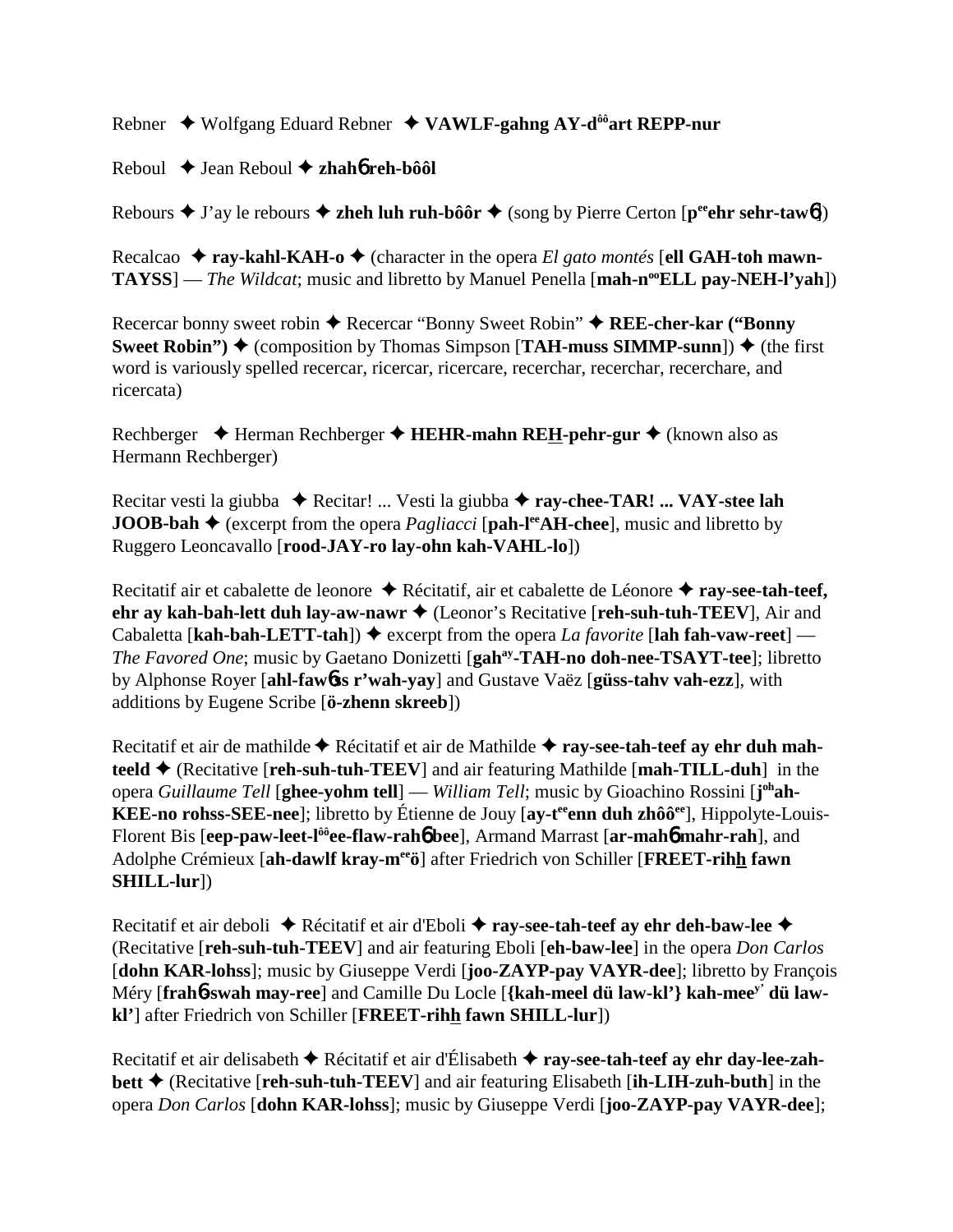libretto by François Méry [**frah**6**-swah may-ree**] and Camille Du Locle [**{kah-meel dü law-kl'} kah-meey' dü law-kl'**] after Friedrich von Schiller [**FREET-rihh fawn SHILL-lur**])

Recitatif et air dhelene ◆ Récitatif et air d'Hélène ◆ **ray-see-tah-teef ay ehr day-lenn ◆** (Recitative [**reh-suh-tuh-TEEV** and air] featuring Hélène [**ay-lenn**] in the opera *Les vêpres* siciliennes [leh veh-pr' see-see-l<sup>ee</sup>enn] — *The Sicilian Vespers;* music by Giuseppe Verdi [joo-**ZAYP-pay VAYR-dee**]; libretto by Eugène Scribe [**ö-zhenn skreeb**] and Charles Duveyrier [**sharl dü-vay-reeay**])

Recitatif et cavatine dhelene ◆ Récitatif et cavatine d'Hélène ◆ ray-see-tah-teef ay kah-vah**teen day-lenn ♦** (Recitative [**reh-suh-tuh-TEEV**] and cavatina [**ka-vuh-TEE-nuh**]) featuring Hélène [**ay-lenn**] in the opera *Les vêpres siciliennes* [**leh veh-pr' see-see-leeenn**]*— The Sicilian Vespers*; music by Giuseppe Verdi [**joo-ZAYP-pay VAYR-dee**]; libretto by Eugène Scribe [**özhenn skreeb**] and Charles Duveyrier [**sharl dü-vay-reeay**])

Recitative **reh-suh-tuh-TEEV**

Recitativi **ray-chee-tah-TEE-vee**

Recitativo **reh-see-tah-TEE-vo** (Catalan [**KAH-t'-lunn**] pronunciation) **ray-chee-tah-TEE-vo** (Italian pronunciation) ♦ reh-tsih-tah-TEE-vo (Polish pronunciation)

Recitativo  $\rightarrow$  **reh-see-tah-TEE-vo**  $\rightarrow$  (Recitative [**reh-suh-tuh-TEEV**] from the *Suite* compostelana [s<sup>ü</sup>eet kawm-pawss-tay-LAH-nah], pertaining to the people of Santiago de Compostela [**sahn-tee-AH-go day kawm-pawss-TAY-lah**], a small administrative district in northwestern Spain, by Federico Mompou [**feh-theh-REE-ko mawm-PO**<sup>00</sup>])

Recitativo i aria miecznika **← reh-tsih-tah-TEE-vo ee AH-r<sup>ee</sup>ah m<sup>ee</sup>ehch-N<sup>Y</sup>EE-kah ←** (Recitative [**reh-suh-tuh-TEEV**] and aria featuring Miecznik [**meeEHCH-ny eek**] in the opera *Straszny Dwór* [**STRAHSH-nih d'VÔÔR**] — *The Haunted Manor*; music by Stanisaw Moniuszko [stah-N<sup>Y</sup>EESS-wahf mah-n<sup>ee</sup>ÔÔSH-kaw] and libretto by Jan Checiński [YAHN] **henn-TSEE**6**-skee**])

Recitativo i aria stefana z kurantem **← reh-tsih-tah-TEE-vo ee AH-r<sup>ee</sup>ah steh-FAH-nah z kôô-RAHN-temm ♦ (Recitative [reh-suh-tuh-TEEV] and aria [AH-<sup>ree</sup>ah] featuring Stefana [steh-FAH-nah**] with chimes in the opera *Straszny Dwór* [**STRAHSH-nih d'VÔÔR**] — *The Haunted Manor*; music by Stanisław Moniuszko [stah-N<sup>Y</sup>EESS-wahf mah-n<sup>ee</sup>ÔÔSH-kaw] and libretto by Jan Chęciński [YAHN henn-TSEE6-skee])

Recke pasije ◆ Řecké Pašije ◆ <sup>R</sup>SHETTSS-keh<sup>eh</sup> PAH-shih-yeh ◆ (The Greek Passion) ◆ (an opera*,* with music by Bohuslav Martin [**BO-hôô-slahf MAR-ty ih-noooo**] and libretto by Martin after Nikos Kazantzakis [**NEE-kawss kah-zahnt-Z-kiss**])

Recondita armonia  $\triangle$  **ray-kohn-DEE-tar-mo-NEE-ah**  $\triangle$  (excerpt from the opera *Tosca* [**TOH**skah]; music by Giacomo Puccini [JAH-ko-mo poo-CHEE-nee]; libretto by Luigi Illica [l<sup>oo</sup>EE-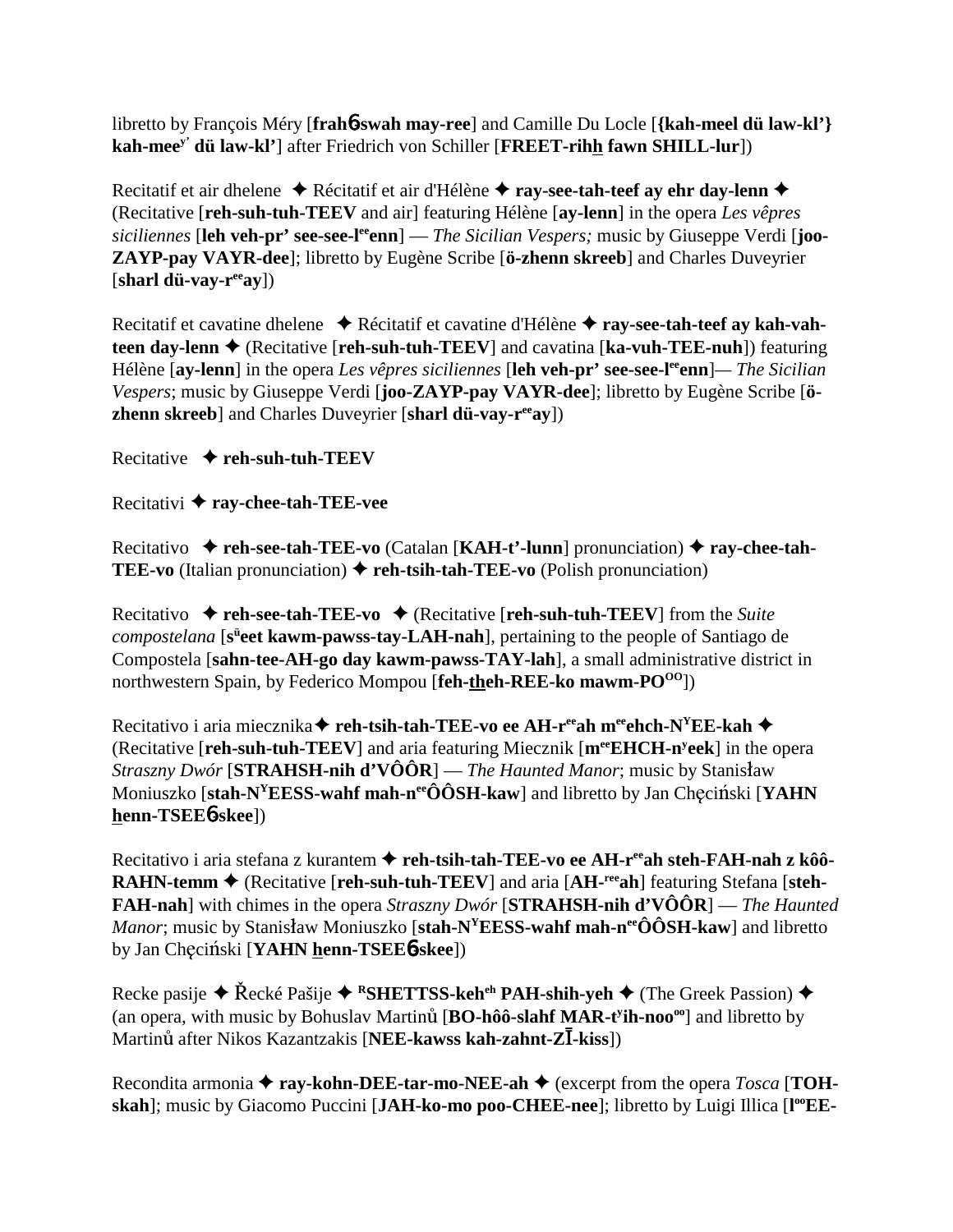**jee eel-LEE-kah**] and Giuseppe Giacosa [**joo-ZAYP-pay jah-KO-zah**] after Henri Murger [**ah**6**-ree mür-zhay**])

Reconnaissance ◆ ruh-kawn-ness-sah*b*ss ◆ (Reconnaissance [rih-KAHN-nuss-sunntss]) ◆ (excerpt from the suite *Carnaval* [**kar-nah-vahl**] — *Carnival* — by Robert Schuman [**ROHOHbert SHOO-mahn**])

Recontre ◆ ruh-kaw6-tr' ◆ (Meeting) ◆ (poem by Charles Grandmougin [sharl grah6-môô**zheh<sup>6</sup>**] set to music by Gabriel Fauré [gah-br<sup>ee</sup>ell fo-ray])

Recordare  $\rightarrow$  **reh-KOHR-dah-reh**  $\rightarrow$  (section of the Latin requiem [{REH- $k^{00}$ **ee-umm} REHkôôih-emm**] set to music by various composers)

Recuerdos de la alhambra ◆ Recuerdos de la Alhambra ◆ ray-k<sup>oo</sup>**EHR-dawss day lah ahl-**AHM-brah ◆ (Reminiscences of the Alhambra) ◆ (composition by Francisco Tárrega [frahn-**THEESS-ko TAR-ray-gah**])

Recuerdos de viaje  $\triangle$  ray-k<sup>oo</sup>EHR-dawss day vee-AH-hay  $\triangle$  (Reminiscences of the Journey) (compositions by Isaac Albéniz [**ee-SAHK ahl-VAY-neeth**])

Redel ◆ Kurt Redel ◆ KÔÔRT RAY-dull

Redemptor deus  $\blacklozenge$  Redemptor Deus  $\blacklozenge$  **reh-DAYMP-tawr DEH-ôôss**  $\blacklozenge$  (chant from the *Cancionero de Segovia* [**kahn-th<sup>ee</sup>o-NAY-ro day say-GO-v<sup>ee</sup>ah**] — *Songbook of Segovia* containing liturgical music from Spain at the time of Christopher Columbus)

Redlich **→** Hans F. Redlich ◆ {HANNZ F. REDD-lick} HAHNSS (F.) RETT-lihh ◆ (known also as Hans Ferdinand [**FEHR-tee-nahnt**] Redlich)

Redolana  $\triangle$  ray-tho-LAH-nah  $\triangle$  (That Warm Feeling)  $\triangle$  (poem by Jaime Davalos [HAH<sup>EE</sup>**may dah-VAH-lawss**] set to music by Eduardo Falú [**ay-th<sup>oo</sup>AR-doh fah-LOO**])

Redwitz Oscar von Redwitz **AW-skar fawn RETT-vittss**

Ree **←** Anton Rée ← **ANN-tohn WEE** 

Ree Louis Rée  **LOO-uss RAY**

Reede Rien de Reede **REEN duh RAYAY-duh**

Reeh **←** Heinz Reeh ← H**INTSS RAY** 

Rees Rosalind Rees **RAH-zuh-lunnd REESS**

Reese Gustave Reese **GUSS-tuvv REESS**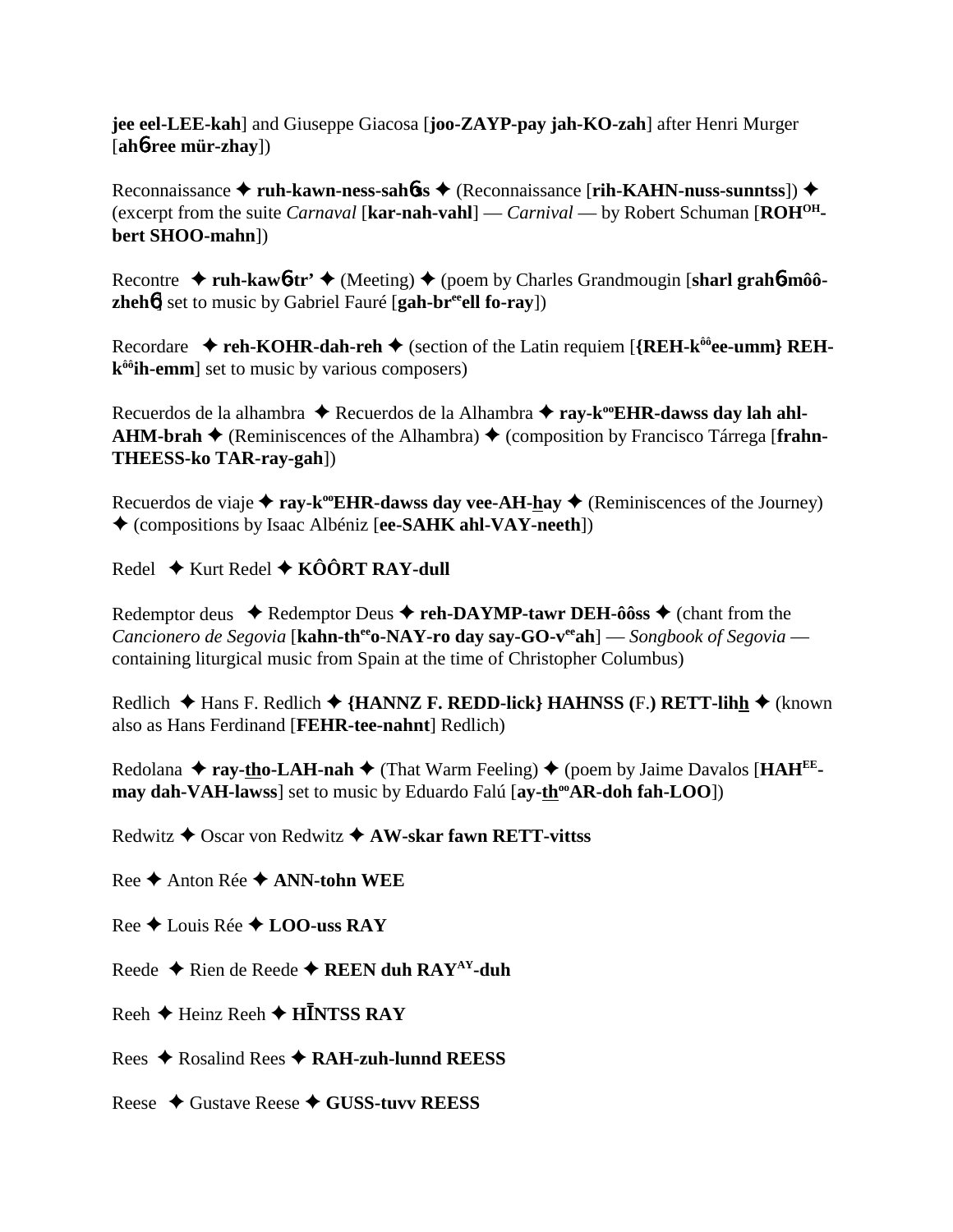Reeser Eduard Reeser **AY-dü art RAYAY-sur** (known also as Hendrick [**HENN-drick**] Eduard Reeser)

Refardt Edgar Refardt **ETT-gar RAY-fart**

Refice **→** Licinio Refice → lee-CHEE-n<sup>ee</sup>o ray-FEE-chay

Reflets dans leau  $\blacklozenge$  Reflets dans l'eau  $\blacklozenge$  **ruh-fleh dahó lo**  $\blacklozenge$  (Reflections in the Water)  $\blacklozenge$ (excerpt from the song cycle *Mirages* [**mee-rahzh**] by Gabriel Fauré [**gah-br<sup>ee</sup>ell fo-ray**])  $\blacklozenge$ (excerpt from Book 1 of *Images* [**ee-mahzh**] by Claude Debussy [**klohd deh-büss-see**])

Regamey ◆ Constantin Regamey ◆ KAWN-stahn-teen RAY-gah-m<del>I</del>

Regan Anna Schimon-Regan **AHN-nah SHEE-mohn-RAY-gahn**

Regarde  $\triangle$  ray-KAR-duh  $\triangle$  (hymn composed by Ton de Leeuw [TAWN duh LAY<sup>AY</sup>ôô])

Regata veneziana **→** La regata veneziana → lah ray-GAH-tah vay-nay-ts<sup>ee</sup>AH-nah → (The Venetian Regatta) ♦ (a group of three songs from *Les soirées musicales* [**leh swah-ray mü-zeekahl**] — *Musical Evenings*; music by Gioachino Rossini [**j**<sup>oh</sup>**ah-KEE-no rohss-SEE-nee**] and words by Conte Carlo Pepoli [**KOHN-tay KAR-lo pay-PO-lee**])

Regenlied **← RAY-gunn-leet** ← (Rain Song) ← (poem by Klaus Groth [KLAH<sup>ÔÔ</sup>SS GROHT] set to music by Johannes Brahms [**yo-HAHN-nuss {BRAHMZ} BRAHAHMSS**])

Regentropf polka ◆ Die Regentropf-Polka ◆ dee RAY-gunn-trawpf-PAWL-kah<sup>ah</sup> ◆ (The Raindrop Polka) ♦ (the music is that of the *Neue Pizzicato Polka* [**NOY-uh PITT-tsih-kah-toh PAWL-kahah**] — *New Pizzicato Polka* — by Johann Strauss II [**YO-hahn SHTRAHÔÔSS II**]; the lyric to produce the *Regentropf-Polka* was added by Miriam Frances [**MIH-ree-umm FRANNT-suss**])

Regeny Rudolf Wagner-Régeny **ROO-dawlf VAHG-nur-RAY-gheh-nee**

Reger ◆ Max Reger ◆ MAHKSS RAY-gur ◆ (known also as Johann Baptist Joseph Maximilian Reger [**YO-hahn BAHP-tisst YOH<sup>OH</sup>-zeff mahk-sih-MEE-l<sup>ih</sup>ahn RAY-gur**])

Regina caeli ◆ Regina cæli ◆ **ray-JEE-nuh CHAY-lih ◆** (motet [**mo-TETT**] by William Byrd [**WILL-lihumm BURD**])

Regina caeli laetare **↓ ray-JEE-nuh CHAY-lih lay-TAH-ray ◆** (Gregorian chant)

Regina celi  $\triangle$  ray-JEE-nuh CHAY-lih  $\triangle$  (sacred chant by Antoine Busnoys [ah6-twahn bü**n'wah**])

Regina coeli  $\triangle$  **ray-JEE-nuh CHAY-lih**  $\triangle$  (Queen of Heaven)  $\triangle$  (sacred music, title used by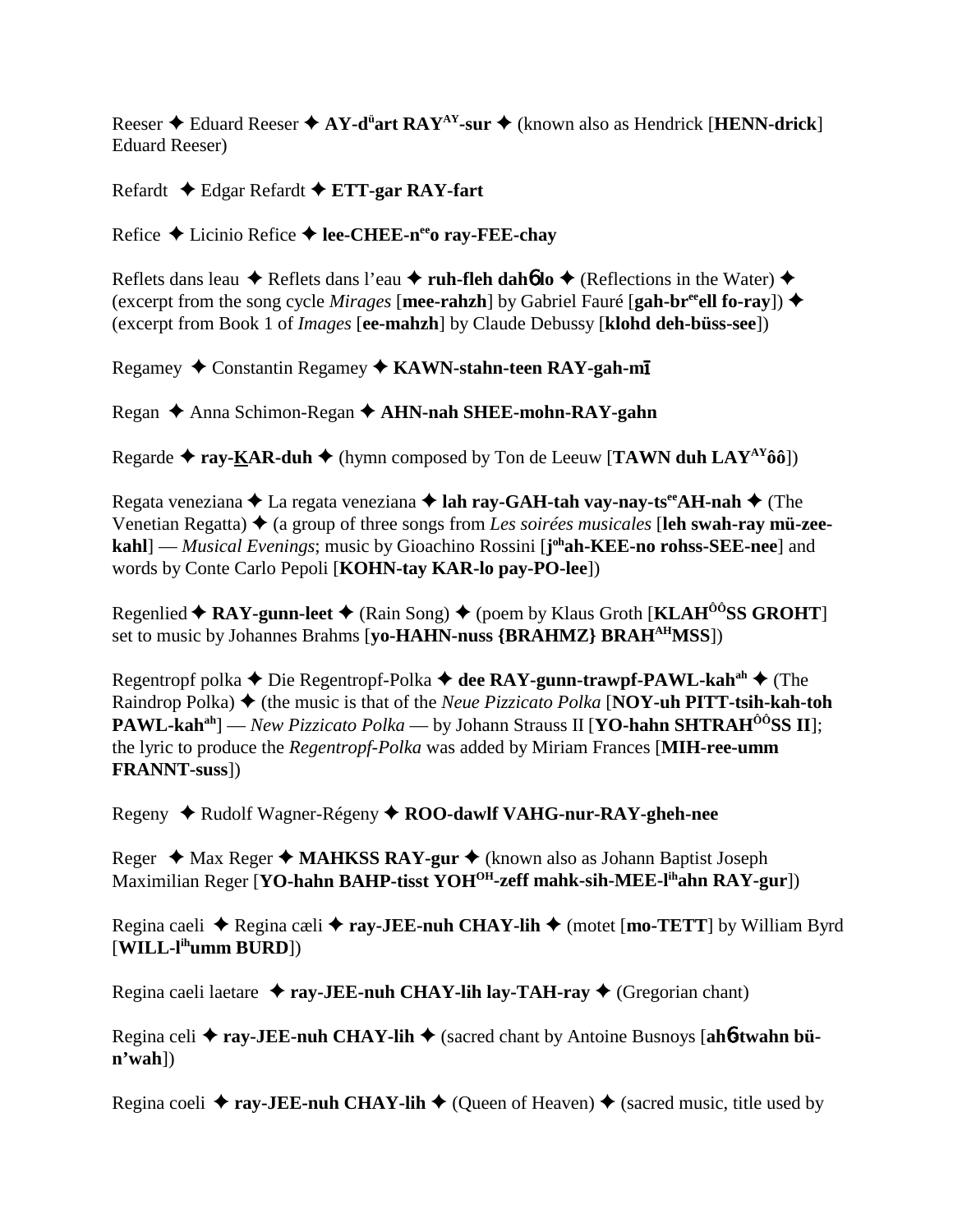various composers)

Regina coeli ingeggiamo il signor non e morto ◆ Regina coeli ... Ingeggiamo, il Signor non è morto **ray-JEE-nuh CHAY-lee ...een-jayd-JAH-mo, eel see-NYOR no ay MOHR-toh** (*Easter Chorus* from the opera *Cavalleria rusticana* [**kah-vahl-lay-REE-ah roo-stee-KAHnah**] — *Rustic Chivalry*; music by Pietro Mascagni [ $p^{ee}AY$ -tro mah-SKAH-n'yee]; libretto by Guido Menasci [**gooEE-doh may-NAH-shee**] and Giovanni Targioni-Tozzetti [**jo-VAHN-nee tar-JO-nee-toht-TSAYT-tee**] after Giovanni Verga [**jo-VAHN-nee VAYR-gah**])

Regina seculi reparatrix maria ♦ O regina seculi/Reparatrix Maria ♦ o ray-**JEE-nuh SEH-kôôlih/reh-puh-RAH-treekss muh-REE-uh**  $\triangle$  (anonymous composition)

Regis Johannes Regis **yo-HAHN-nuss RAY-heess**

Regli Francesco Regli **frahn-CHAY-sko RAY-l'yee**

Regna terrae **←** Regna Terrae ← RAY-n'yah TAYR-ray ← (composition by Jean-Joseph Cassanéa de Mondonville [**zhah**6**-zho-zeff kahss-sah-nay-ah duh maw**6**-daw**6**-veel**])

Regnart Jacob Regnart **YA-kawp REHK-nart**

Regretz sans fin  $\triangle$  ruh-greh sah**6** feh**6**  $\triangle$  (I must endure endless regrets)  $\triangle$  (six-voice song from Medieval France by Josquin Despréz [**zhawss-keh**6 **day-pray**])

Regt **→** Hendrik de Regt → HENN-drick duh REHKT

Rehberg Walter Rehberg **VAHL-tur RAY-pehrk**

Rehfuss Heinz Rehfuss **HNTSS RAY-fôôss** (known also as Heinz Julius Rehfuss [**HNTSS YOO-lihôôss RAY-fôôss**])

Rehm Wolfgang Rehm **VAWLF-gahng RAYM**

Reibold Bruno Reibold **BROO-no R-bawlt**

Reich  $\triangle$  Herr Reich  $\triangle$  **HEHR RH**  $\triangle$  (character in the opera *Die lustigen Weiber von Windsor* [dee LÔÔSS-tih-gunn V<sup>I</sup>-bur fawn VINNT-zur] — *The Merry Wives of Windsor*; music by Otto Nicolai [**AWT-toh NEE-ko-lahih**], libretto by Salomon Hermann Mosenthal [**ZAHAH-lo**mawn HEHR-mahn MO-zunn-tahl] after William Shakespeare [WILL-l<sup>ih</sup>umm SHAYKspih<sup>uh</sup>r])

Reich **→** Steve Reich ◆ STEEV R**I**K ◆ (known also as Stephen Michael Reich [STEE-vunn  $M$ *I***-kull R***K* $(N)$ 

Reich Willi Reich **VILL-lee RH**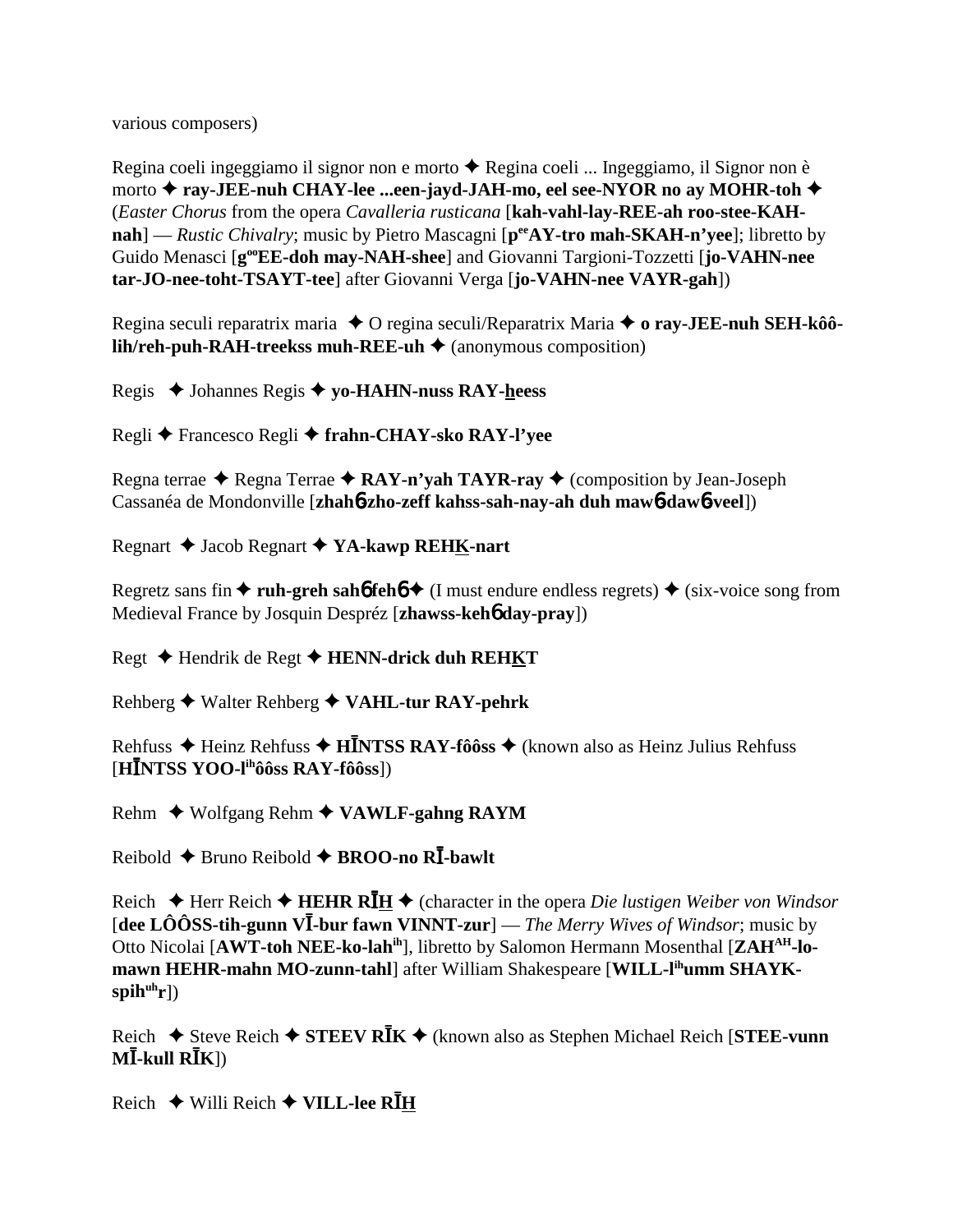Reicha **→** Antoine Reicha **→ ah6-twahn reh-shah** → (French version of the Czech name Antonín or Anton Rejcha [**AHN-taw-n<sup>y</sup>ee<sup>ee</sup>n (or) AHN-tawn RAY-<u>k</u>uh**]) ◆ (known also as Antoine-Joseph Reicha [**ah**6**-twahn zhaw-zeff reh-shah**])

Reichardt **→** Johann Friedrich Reichardt ◆ YO-hahn FREET-rihh R**I**-hart

Reichardt **→** Luise Reichardt ◆ **loo-EE-zuh RI**-hart

- Reichel  $\blacklozenge$  Friedrich Reichel  $\blacklozenge$  **FREET-rihh RI**-hull
- Reichenau **→** Berno von Reichenau → BEHR-no fawn R**I**-huh-nah<sup>ôô</sup>
- Reichenberg **→** David Reichenberg **→ DAY-vudd R<sup>I</sup>-k'n-burg**
- Reicher kindermann ◆ Hedwig Reicher-Kindermann ◆ HETT-vihh R**I-hur-KINN-tur-mahn**
- Reichert Arno Julius Reichert **AR-no YOO-lihôôss R-hert**
- Reichert **→** Johannes Reichert ◆ yo-HAHN-nuss R**I**-hert
- Reichmann Theodor Reichmann **TAY-o-dohohr RH-mahn**
- Reichmann Wolfgang Reichmann **VAWLF-gahng RH-mahn**
- Reichwein  $\triangle$  Leopold Reichwein  $\triangle$  LAY-o-pawlt RIH-vin

Reie  $\blacklozenge$  **RI**-uh  $\blacklozenge$  (Dance)  $\blacklozenge$  (excerpt from the 13th-century manuscript Carmina Burana [**kar-MEE-nah boo-RAH-nah**] set to music by Karl Orff [**KARL AWRF**])

- Reif Paul Reif **{PAWL RF} PAHÔÔL RF**
- Reigler **→** Susan Reigler ◆ SOO-zunn R**I**-glur
- Reil Friedrich Reil **FREET-rihh RL**
- Reimann ♦ Aribert Reimann ♦ **AH-rih-bert RI-mahn**
- Reimann **↓** Heinrich Reimann ◆ **HN**-rihh **RI**-mahn
- Reimann ◆ Ignaz Reimann ◆ IGG-nahtss R**I**-mahn
- Reimers Paul Reimers **{PAWL R-murz} PAHÔÔL R-murss**
- Rein  $\triangle$  Walter Rein  $\triangle$  VAHL-tur R**I**N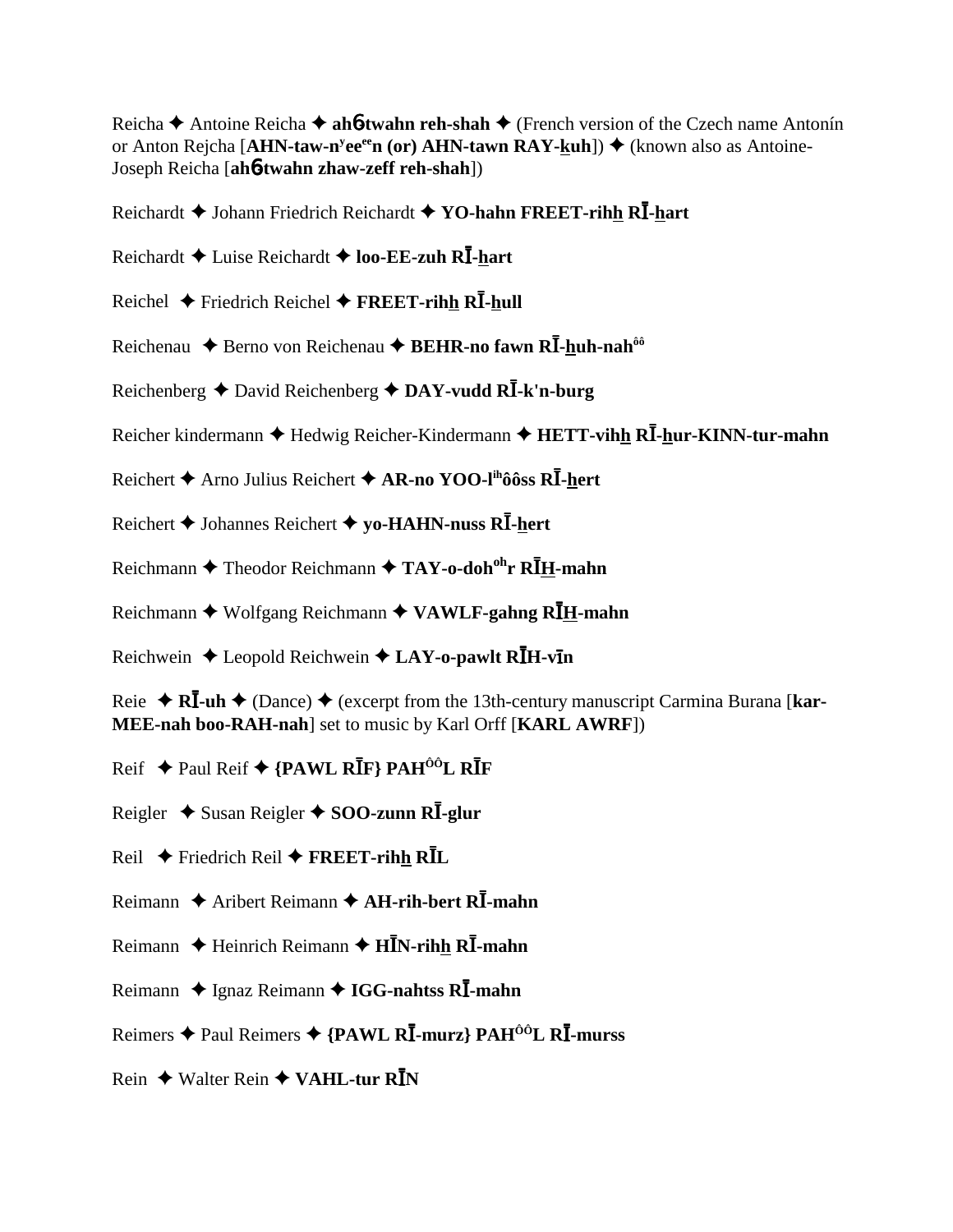Reina Domenico Reina **doh-MAY-nee-ko RAYEE-nah**

Reinach Albert Mayer-Reinach **AHL-pert M-ur-R-nahk**

Reinach **→** Théodore Reinach → tay-aw-dawr reh-nahsh → (known also as Théodore Salomon Reinach [**tay-aw-dawr sah-law-maw**6 **reh-nahsh**])

Reinagle Alexander Reinagle **a-ligg-ZANN-dur R-nay-g'l**

Reincken  $\triangle$  Jan Adams Reincken  $\triangle$  YAHN AH<sup>AH</sup>-dahms R**I**NG-kunn  $\triangle$  (the last name is also spelled Reinken [**RN-kunn**])

Reine de coeur  $\triangle$  La reine de coeur  $\triangle$  lah renn duh kör  $\triangle$  (The Queen of Hearts)  $\triangle$  (poem by Maurice Carême [**mo-reess kah-remm**] set to music by Francis Poulenc [**frah**6**-seess pôô-lah**6**k**])

Reine de saba **→** La Reine de Saba → lah renn duh sah-bah → (The Queen of Sheba) → (character in the oratorio *Solomon*; music by George Frideric Handel [**JAW-urj FRIH-duh-rick HANN-d'l**]; anonymous libretto after II Chronicles, I Kings v, and Josephus [**jo-SEE-fuss**])

Reinecke **→** Carl Reinecke **→ KARL RI**-nuh-kuh → (known also as Carl Heinrich Carsten Reinecke [**KARL HN-rihh KAR-stunn R-nuh-kuh**])

Reinecke Roald Reinecke **RO-ahlt R-nuh-kuh**

Reinecke ◆ Ronald Reinecke ◆ RO-nahlt RĪ-nuh-kuh

Reiner Fritz Reiner **FRITTSS R-nur**

Reiner Karel Reiner **KAH-rell R-ner**

Reingestimmt die saiten  $\triangle$  Reingestimmt die Saiten!  $\triangle$  R**I**N-guh-shtimmt dee ZAH<sup>IH</sup>-tunn! (Tune Thy Strings!)  $\blacklozenge$  (song from *Zigeunermelodien* [**tsee-GOY-nur-may-lo-d<sup>ee</sup>unn**] *— Gipsy*  $Melodies$  — by Antonín Dvořák [**AHN-taw-n<sup>y</sup>ee<sup>ee</sup>n d'VAW-<sup>r</sup>shah<sup>ah</sup>k**])

Reinhard  $\triangle$  Kurt Reinhard  $\triangle$  KÔÔRT R**I**N-hart

Reinhardt Delia Reinhardt **DAY-lihah RN-hart**

Reinhardt Django Reinhardt **JAHNG-go RAY-nart**

Reinhardt Heinrich Reinhardt **HN-rihh RN-hart**

Reinhart Gregory Reinhart **GREH-guh-ree RN-hart**

Reinhold Hugo Reinhold **HOO-go RN-hawlt**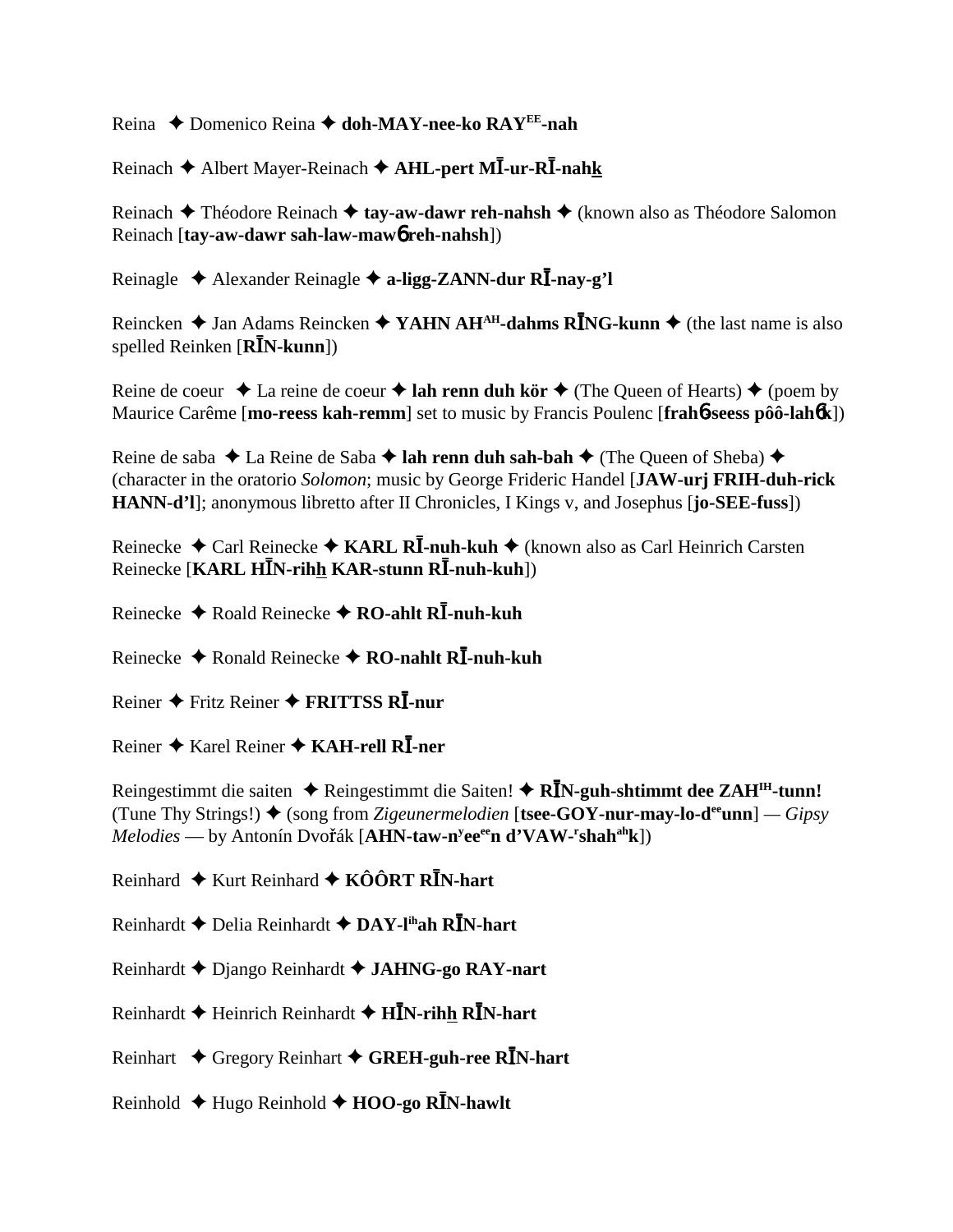Reining  $\triangle$  Maria Reining  $\triangle$  mah-REE-ah RI-nihng

Reinken  $\triangle$  Jan Adams Reinken  $\triangle$  YAHN AH<sup>AH</sup>-dahms R**I**N-kunn  $\triangle$  (the last name is also spelled Reincken  $\overline{[R\overline{I}NG\text{-}kunn]}$ 

Reinmar  $\triangle$  Hans Reinmar  $\triangle$  HAHNSS RIN-mar

Reinprecht  $\blacklozenge$  Johann Reinprecht  $\blacklozenge$  YO-hahn RIN-preht

Reinthaler  $\triangle$  Karl Reinthaler  $\triangle$  KARL RIN-tah-lur  $\triangle$  (known also as Karl Martin Reinthaler [KARL MAR-teen RIN-tah-lur])

Reisch  $\blacklozenge$  W. Reisch  $\blacklozenge$  (W.) RISH

Reisen  $\triangle$  Avrom Reisen  $\triangle$  AHV-rohm R $\overline{I}$ -zenn

Reisenauer  $\triangle$  Alfred Reisenauer  $\triangle$  AHL-fravt RI-zuh-nah<sup> $00$ </sup>-ur

Reisenberg  $\triangle$  Nadia Reisenberg  $\triangle$  NAH-d<sup>ih</sup>uh RAY-sunn-burk

Reiser ♦ Alois Reiser ♦ {ah-LOYSS RI-zur} AH<sup>AH</sup>-lo-eess RI-zur

Reisfeld ◆ Bert Reisfeld ◆ BEHRT RISS-fellt

Reisman  $\triangle$  Leo Reisman  $\triangle$  LEE-o RISS-munn

Reiss **←** Albert Reiss **← AHL-pert RISS** 

Reiss ◆ Janine Reiss ◆ zhah-neen ress

Reiss  $\triangle$  Józef Reiss  $\triangle$  YÔÔ-zeff RAY<sup>EE</sup>SS  $\triangle$  (known also as Józef Władysław Reiss [YÔÔzeff vwah-DISS-wahf RAYEESS])

Reiss ◆ Scott Reiss ◆ SKAHT RĪSS

Reisserova  $\triangleq$  Julie Reisserová  $\triangleq$  YÔÔ-I<sup>ih</sup>uh R**ISS-seh-raw-vah**<sup>ah</sup>

Reissiger ♦ Carl Gottlieb Reissiger ♦ KARL GAWT-leep RISS-sih-gur

Reissmann  $\triangle$  August Reissmann  $\triangle$  AH<sup>00</sup>-gôôst R**ISS-mahn**  $\triangle$  (known also as August Friedrich Wilhelm [FREET-rihh VILL-hellm] Reissmann)

Reiter ♦ Josef Reiter ♦ YOH<sup>OH</sup>-zeff RI-tur

Reiterlied ◆ RI-tur-leet ◆ (Riders' Song) ◆ (composition by Hermann Löns [HEHR-mahn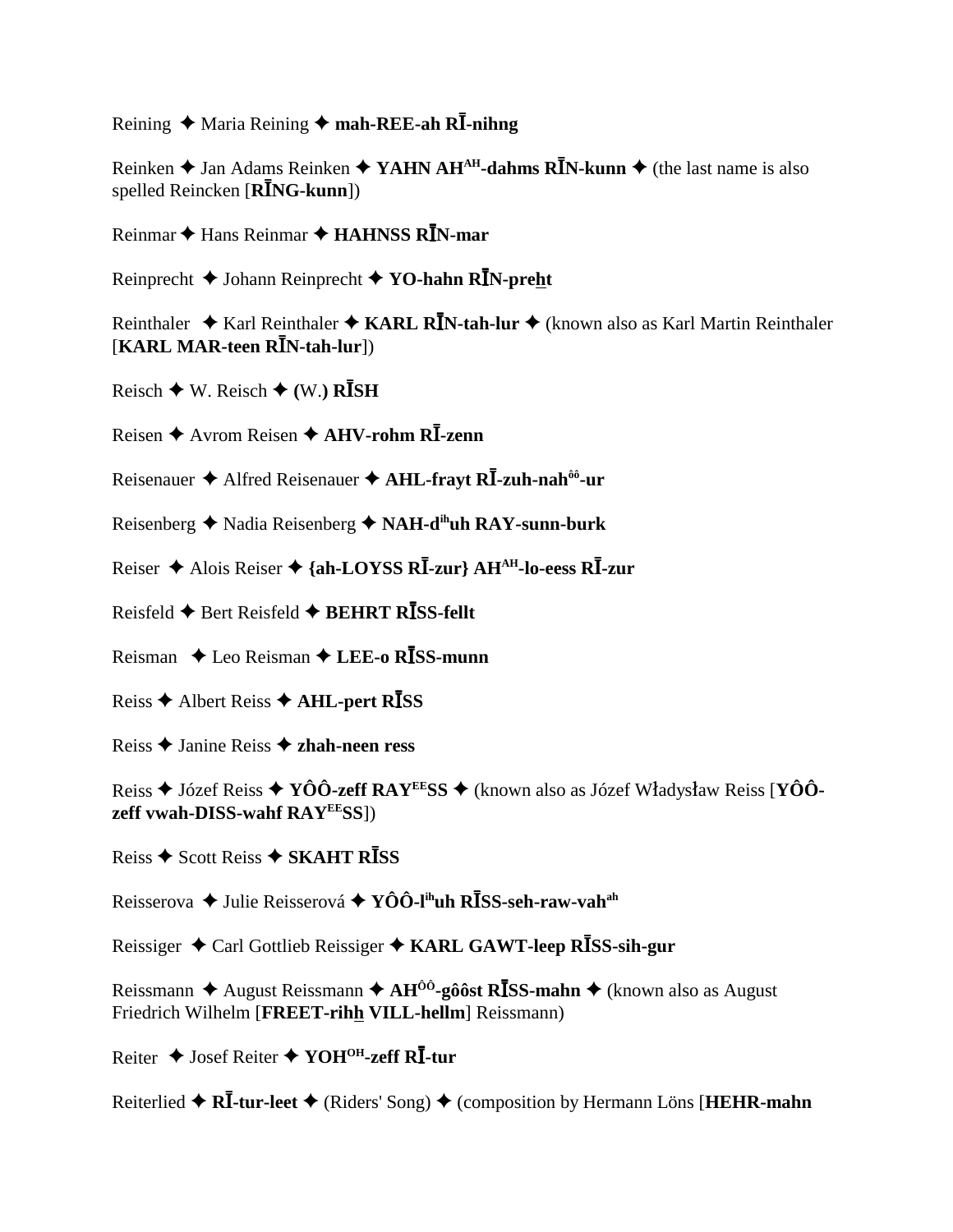# **LÖNSS**])

Reithofer Wolfgang Reithofer  **VAWLF-gahng RT-ho-fur**

 $\mathbf{R}$ eizenstein ◆ Franz Reizenstein ◆ {FRANNZ R**I**-z'n-st**ī**n} FRAHNTSS RĪ-ts'n-shtīn ◆ (known also as Franz Theodor Reizenstein [FRAHNTSS TAY-o-doh<sup>oh</sup>r RI-tsunn-shtin])

Rejcha ◆ Antonín Rejcha ◆ **AHN-taw-n<sup>y</sup>ee<sup>ee</sup>n RAY-<u>k</u>ah ◆** (known also as Antoine Reicha [**ah**6**-twahn reh-shah**], Antoine-Joseph [**ah**6**-twahn-zhaw-zeff**] Reicha, and Anton [**AHN-tawn**] Rejcha)

Rejouissance  $\triangle$  La réjouissance  $\triangle$  **lah ray-zh'weess-sah6ss**  $\triangle$  (march by Georg Philipp Telemann [GAY-awrk FEE-lipp TAY-luh-mahn])  $\blacklozenge$  (excerpt from *Music for the Royal Fireworks* by George Frideric Handel)  $\triangle$  (composition by Johann Sebastian Bach [**YO-hahn {suh-BASS-tihunn BAHK} zay-BAH-stihahn BAHK**])

Rekasius Antanas Rekašius **ahn-TAH-nahss reh-kah-shihOOSS**

Relfe John Relfe **JAHN RELLF**

Rellstab Johann Carl Friedrich Rellstab **YO-hahn KARL FREET-rihh RELL-shtahp**

Rellstab  $\triangle$  Ludwig Rellstab  $\triangle$  **LOOT-vihh RELL-shtahp**  $\triangle$  (known also as Heinrich Friedrich Ludwig Rellstab [**HN-rihh FREET-rihh LOOT-vihh RELL-shtahp**])

Rellstab lieder **◆** Rellstab-Lieder ◆ RELL-shtahp-LEE-dur ◆ (songs by Ludwig Rellstab [**LOOT-vihh RELL-shtahp**])

Remedios ◆ Alberto Remedios ◆ a<sup>l</sup>-BER-toh ruh-MEE-d<sup>ih</sup>ohss

Remenkov ♦ Stefan Remenkov ♦ STEH-fahn reh-MENN-kawf

Remenyi ◆ Ede Reményi ◆ E**H-deh REH-mayn-yee** ◆ (known also as Eduard Hoffmann [AY-d<sup>oo</sup>art HAWF-mahn])

Reminiscences de don juan ◆ Réminiscences de Don Juan ◆ ray-mee-neess-sah**6**ss duh daw6 **zhü-ah**6 (composition by Franz Liszt [**FRAHNZ LISST**])

Remire la balle  $\triangle$  Je la remire la belle  $\triangle$  **zhuh lah reh-meer lah bell**  $\triangle$  (I contemplate her, the fair one)  $\triangle$  (anonymous rondeau [**RAHN-doh**])

Remoortel **→** Edouard van Remoortel → EH-d<sup>ôô</sup>ar vunn ray-MOH<sup>OH</sup>R-tull

Remusat Jean Rémusat **zhah**6 **ray-mü-sah**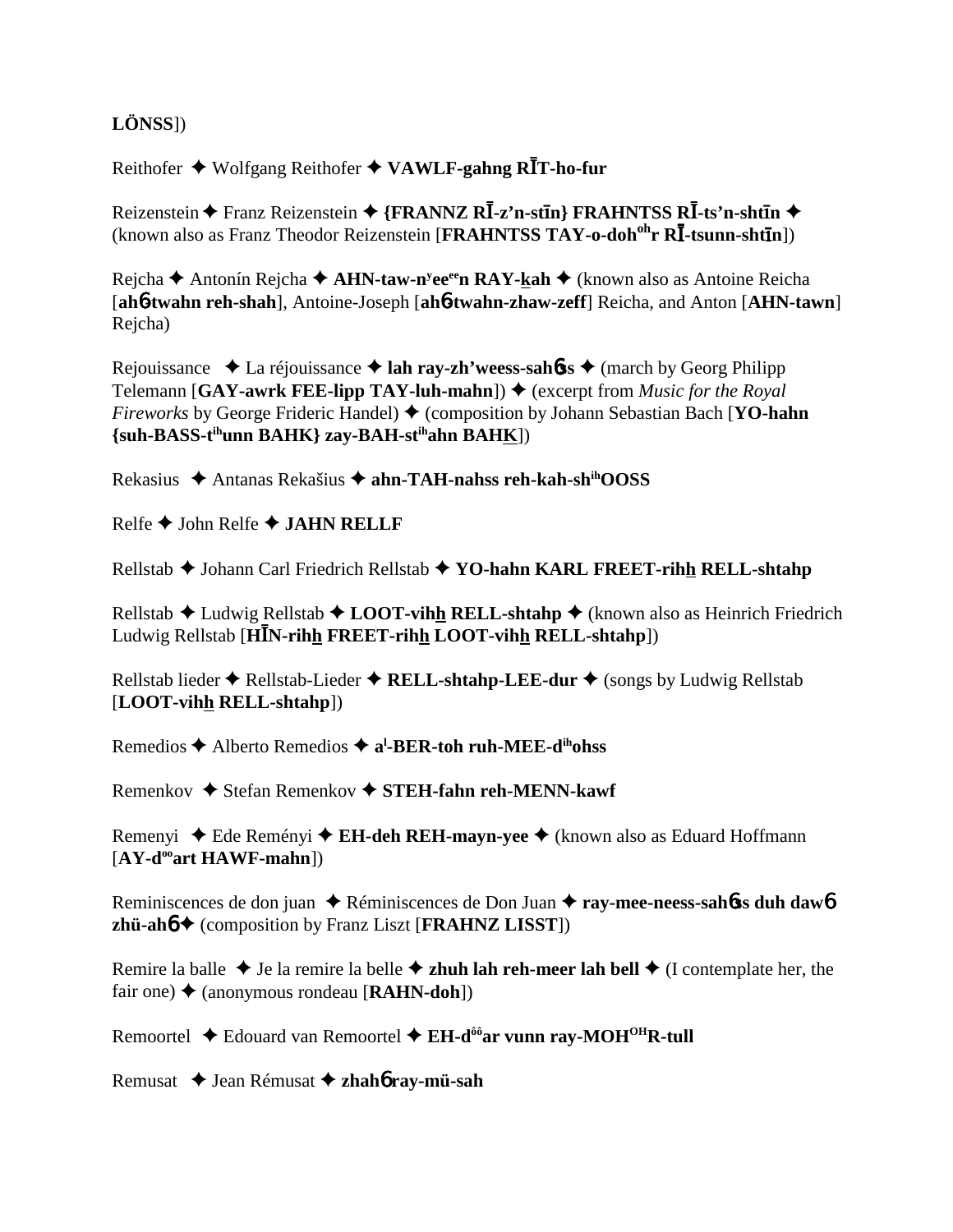## Remy  $\triangle$  Alfred Remy  $\triangle$  {A<sup>L</sup>-frudd REE-mee} AHL-frayt REH-mee

Remy Guillaume Rémy **ghee-yohm reh-mee**

Renato **ray-NAH-toh** (character in the opera *Un ballo in maschera* [**oon BAHL-lo een MAH-skay-rah**] — *A Masked Ball;* music by Giuseppe Verdi [**joo-ZAYP-pay VAYR-dee**]; libretto by Antonio Somma [**ahn-TAW-neeo SOHM-mah**] after Eugène Scribe [**ö-zhenn skreeb**])

Renaud ◆ Maurice Renaud ◆ mo-reess ruh-no ◆ (known also as Maurice Arnold Renaud [**mo-reess ar-nawl ruh-no**])

Renault rousseau Marielle Renault-Rousseau **mah-reeell reh-no-rôôss-so**

Rendall ◆ David Rendall **◆ DAY-vudd RENN-d'l** 

Rendetemi la speme  $\triangle$  Ah! rendetemi la speme  $\triangle$  AH! rayn-DAY-tay-mee lah SPAY-may  $\triangle$ (Ah, let me hope again)  $\triangle$  (aria featuring Elvira [**ayl-VEE-rah**] in Act II of the opera *I puritani* [**ee poo-ree-TAH-nee**] — *The Puritans*; music by Vincenzo Bellini [**veen-CHAYN-tso bayl-LEE-nee**] and libretto by Carlo Pepoli [**KAR-lo pay-PO-lee**])

Rendetemi la speme  $\triangle$  O rendetemi la speme  $\triangle$  O rayn-DAY-tay-mee lah SPAY-may  $\triangle$  (O let me hope again)  $\triangle$  (aria featuring Elvira [ayl-VEE-rah] in Act II of the opera *I puritani* [ee **poo-ree-TAH-nee**] — *The Puritans*; music by Vincenzo Bellini [**veen-CHAYN-tso bayl-LEEnee**] and libretto by Carlo Pepoli [**KAR-lo pay-PO-lee**])

Rendetemi la speme qui la voce sua soave vien diletto  $\triangle$  Ah! rendetemi la speme ... Qui la voce sua soave ... Vien diletto  $\triangle$  AH! rayn-DAY-tay-mee lah SPAY-may ...  $k^{\omega}$ ee lah VO-chay **SOO-ah so-AH-vay ...**  $v^{ee}$ **AYN dee-LAYT-toh**  $\blacklozenge$  (Ah! Let me hope again ... Here his gentle voice called me ... Come, beloved)  $\blacklozenge$  (passage featuring Elvira [ayl-VEE-rah] in Act II of the opera *I puritani* [**ee poo-ree-TAH-nee**] — *The Puritans*; music by Vincenzo Bellini [**veen-CHAYN-tso bayl-LEE-nee**] and libretto by Carlo Pepoli [**KAR-lo pay-PO-lee**])

Rendetemi la speme qui la voce sua suave vien diletto  $\triangle$  O rendetemi la speme ... Qui la voce sua soave ... Vien, diletto **↓ O rayn-DAY-tay-may lah SPAY-may ... k**<sup>oo</sup>ee lah VO-chay SOO-ah **so-AH-vay ...**  $v^{ee}$ **AYN, dee-LAYT-toh**  $\blacklozenge$  (O let me hope again ... Here his sweet voice called me ... Come, beloved)  $\blacklozenge$  (passage featuring Elvira [ayl-VEE-rah] in Act II of the opera *I puritani* [**ee poo-ree-TAH-nee**] — *The Puritans*; music by Vincenzo Bellini [**veen-CHAYN-tso bayl-LEE-nee**] and libretto by Carlo Pepoli [**KAR-lo pay-PO-lee**])

Rendetemi la speme vien diletto **→** Ah! rendetemi la speme ... Vien diletto ◆ A**H! rayn-DAYtay-mee lah SPAY-may ...**  $v^{ee}$ **AYN dee-LAYT-toh**  $\blacklozenge$  (Ah! Let me hope again ... Come, beloved) (passage featuring Elvira [**ayl-VEE-rah**] in Act II of the opera *I puritani* [**ee pooree-TAH-nee**] — *The Puritans*; music by Vincenzo Bellini [**veen-CHAYN-tso bayl-LEE-nee**] and libretto by Carlo Pepoli [**KAR-lo pay-PO-lee**])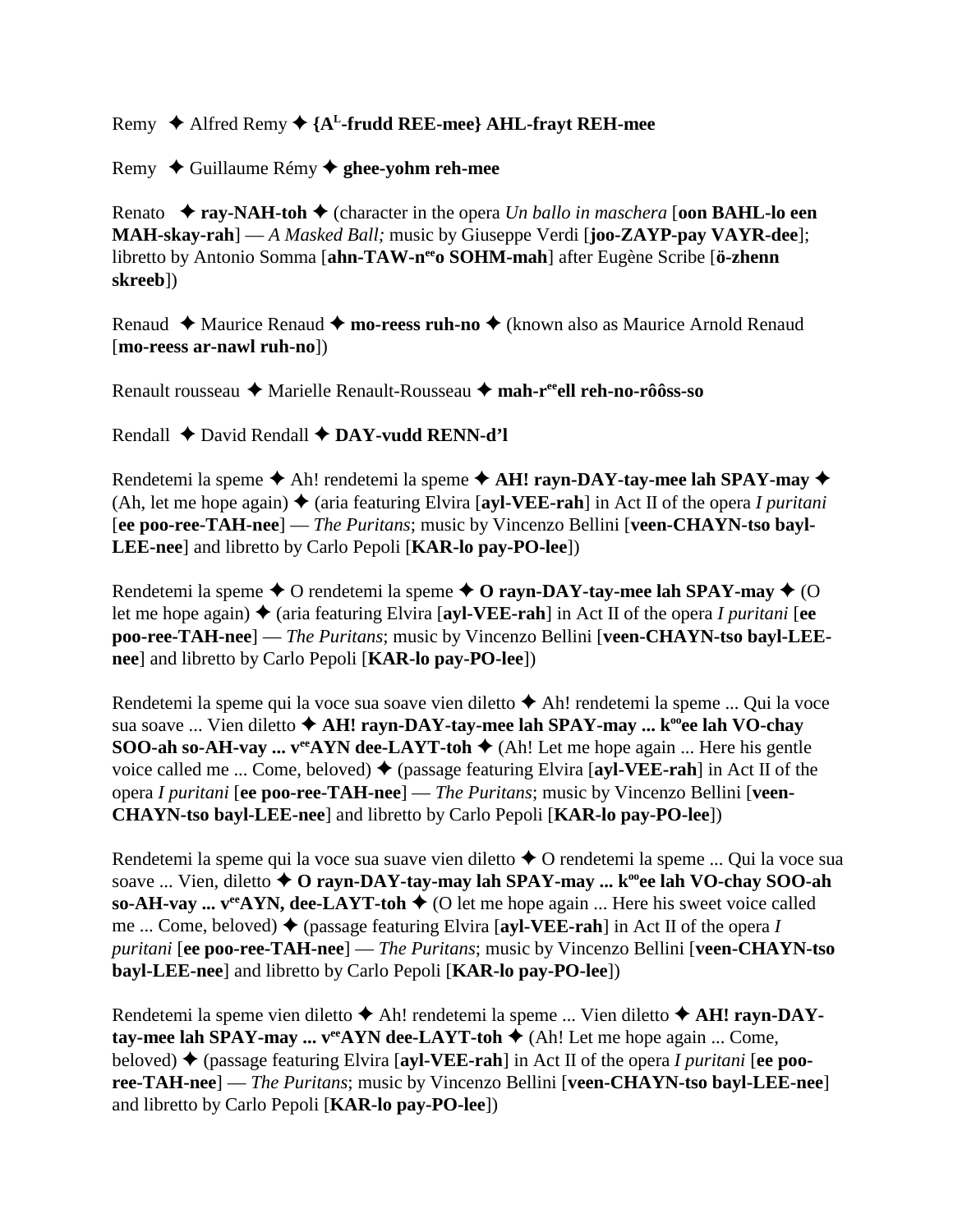Rendetemi la speme vien diletto **→** O rendetemi la speme ... Vien, diletto **→ O rayn-DAY-taymee lah SPAY-may ...**  $v^{ee}$ **AYN, dee-LAYT-toh**  $\blacklozenge$  (O let me hope again ... Come, beloved)  $\blacklozenge$ (passage featuring Elvira [**ayl-VEE-rah**] from Act II of the opera *I puritani* [**ee poo-ree-TAHnee**] — *The Puritans*; music by Vincenzo Bellini [**veen-CHAYN-tso bayl-LEE-nee**] and libretto by Carlo Pepoli [**KAR-lo pay-PO-lee**])

Rene Anna Schoen-René **{ANN-nuh SHOHN-ruh-NAY} AHN-nuh SHÖN-ruh-nay**

Rene Henri René **ah**6**-ree ruh-nay**

Renie Henriette Renié **ah**6**-reeett ruh-neeay**

Renner Josef Renner **YOHOH-zeff RENN-nur**

Rennert Günther Rennert **GÜN-tur RENN-nert**

Rensis Raffaello De Rensis **rahf-fah-AYL-lo day RAYN-seess**

Rensselaer key ◆ Pierre van Rensselaer Key ◆ p<sup>ee</sup>ehr vann RENN-suh-lur KEE

Renz Frederick Renz **FREH-duh-rick RENNZ**

Repentir  $\triangle$  **ruh-pah<sup>6-teer</sup>** 

Reperant Yvon Repérant **ee-vaw**6 **ruh-pay-rah**6

Replique  $\triangle$  Réplique  $\triangle$  ray-pleek  $\triangle$  (excerpt from the suite *Carnaval* [**kar-nah-vahl** — *Carnival* — by Robert Schuman [**ROHOH-bert SHOO-mahn**])

Reponse dune epouse sage ◆ Réponse d'une épouse sage ◆ ray-pawbs dün ay-pôôz sahzh ◆ (song by Albert Roussel [**ahl-ber rôôss-sell**])

**Requiem ♦ REH-k<sup>ôô</sup>ee-umm** (English pronunciation); **ray-k<sup>ii</sup>ee-emm** (French pronunciation); RAY-kv<sup>ih</sup>emm (German pronunciation); RAY-k<sup>oo</sup>ee-aym (Italian pronunciation); REH-k<sup>ôô</sup>ih**emm** (Latin pronunciation); **ray-kee-AYM** (Spanish pronunciation)  $\triangle$  (Mass for the dead, set to music by various composers)

Requiem aeternam  $\triangle$  REH-k<sup> $\delta \hat{\theta}$ </sup> ih-emm ay-TAYR-numm  $\triangle$  (section of the Latin requiem [**{REH-kôôee-umm} REH-kôôih-emm**] set to music by various composers)

Requiem da camera ◆ Requiem da Camera ◆ RAY-k<sup>oo</sup>ee-aym dah KAH-may-rah ◆ (Requiem [**{REH-kôôee-umm} REH-kôôih-emm**] composed by Gerald Finzi [**JEH-rulld FINNzee**] to words by Thomas Hardy [**TAH-muss HAR-dih**)

Requiem e kyrie  $\triangle$  Requiem e Kyrie  $\triangle$  RAY-k<sup>oo</sup>ee-aym ay KÜ-r<sup>ee</sup>ay  $\triangle$  (section by Antonio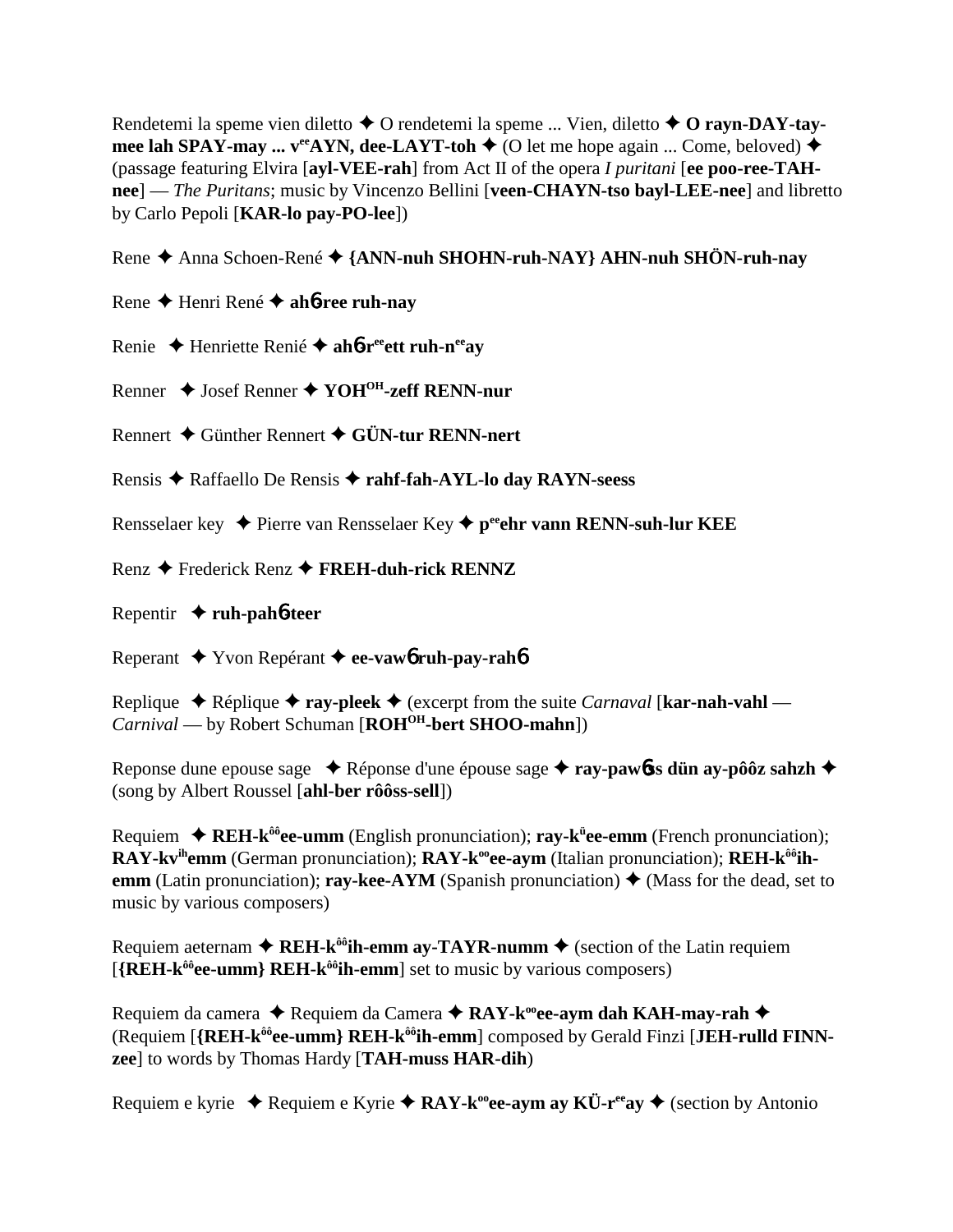Buzzolla [ahn-TAW-n<sup>ee</sup>o boot-TSOHL-lah] from the *Messa per Rossini* [MAYSS-sah payr rohss-SEE-nee] — Mass for Rossini — by 13 composers)

Requiem et kyrie  $\triangle$  Requiem et Kyrie  $\triangle$  ray-k<sup>ij</sup>ee-emm ay kee-r<sup>ee</sup>ay  $\triangle$  (section of the *Requiem* [{REH-k<sup>ôô</sup>ee-umm} REH-k<sup>ôô</sup>ih-emm] Mass by Hector Berlioz [eck-tawr behr-l<sup>ee</sup>awz])

Requiem in d minor  $\triangle$  Requiem in d Minor  $\triangle$  (requiem [{REH-k<sup> $\hat{\theta}$ </sup>ee-umm} REH-k<sup> $\hat{\theta}$ °ih-emm]</sup> set to music by Wolfgang Amadeus Mozart [VAWLF-gahng ah-mah-DAY-ôôss MO-tsart]) / (Americanized version of *Requiem in d MOLL* [RAY-kv<sup>ih</sup>emm inn  $DAY^{AY}$  MAWL])

Requier  $\triangle$  Léon Saint-Requier  $\triangle$  lay-awb sehb-reh-k<sup>ee</sup>av

Requiescat  $\triangle$  reh-k<sup>oo</sup>ih-AYSS-kutt  $\triangle$  Requiescat) (poem by Oscar Wilde [AHSS-kur WILD] set to music by George Butterworth [JAW-urj BUTT-tur-wurth])

Resch  $\triangle$  Rudolf Resch  $\triangle$  ROO-dawlf REHSH

Rescigno  $\triangle$  Nicola Rescigno  $\triangle$  nee-KO-lah ray-SHEE-n'yo

Resick  $\blacklozenge$  Georgine Resick  $\blacklozenge$  gay-AWR-gheen RI-sick

Resinarius  $\triangle$  Balthasar Resinarius  $\triangle$  BAHL-tah-zar RAY-z<sup>ih</sup>-nah-r<sup>ih</sup>ôôss

Resnick  $\triangle$  Regina Resnik  $\triangle$  rih-JEE-nuh REZZ-nick

Resonet in laudibus  $\triangle$  Resonet in Laudibus  $\triangle$  REH-saw-nett inn LAH<sup>00</sup>-dih-bôôss  $\triangle$ (composition by Orlande de Lassus [awr-lahod duh lahss-sü])

Respice in me  $\triangle$  RESS-pih-cheh inn MAY  $\triangle$  (Gregorian chant)

Respighi ♦ Ottorino Respighi ♦ oht-toh-REE-no ray-SPEE-ghee

Responsoria  $\triangle$  ray-spohn-SO-r<sup>ih</sup>ah  $\triangle$  (collective name for numerous compositions by Carlo Gesualdo [KAR-lo jay-z<sup>oo</sup>AHL-doh], each of which is called a Responsorium [ray-spohn- $SAW-r<sup>ih</sup>ôôm$ ])

Responsorium et hymnus  $\triangleq$  Responsorium et Hymnus  $\triangleq$  ray-spohn-SAW-r<sup>ih</sup>ôôm ett HÜMnôôss  $\triangle$  (composition by Jacob Ludwig Felix Mendelssohn [YAH<sup>AH</sup>-kawp LOOT-vihh {FEElicks MENN-dull-sunn} FAY-lickss MENN-t'lss-zoh<sup>oh</sup>n])

Restori ◆ Antonio Restori ◆ ahn-TAW-n<sup>ee</sup>o ray-STOH-ree

Resurrection  $\triangle$  Résurrection  $\triangle$  ray-zür-reck-s<sup>ee</sup> awb  $\triangle$  (composition by Albert Roussel [ahl-ber rôôss-sell])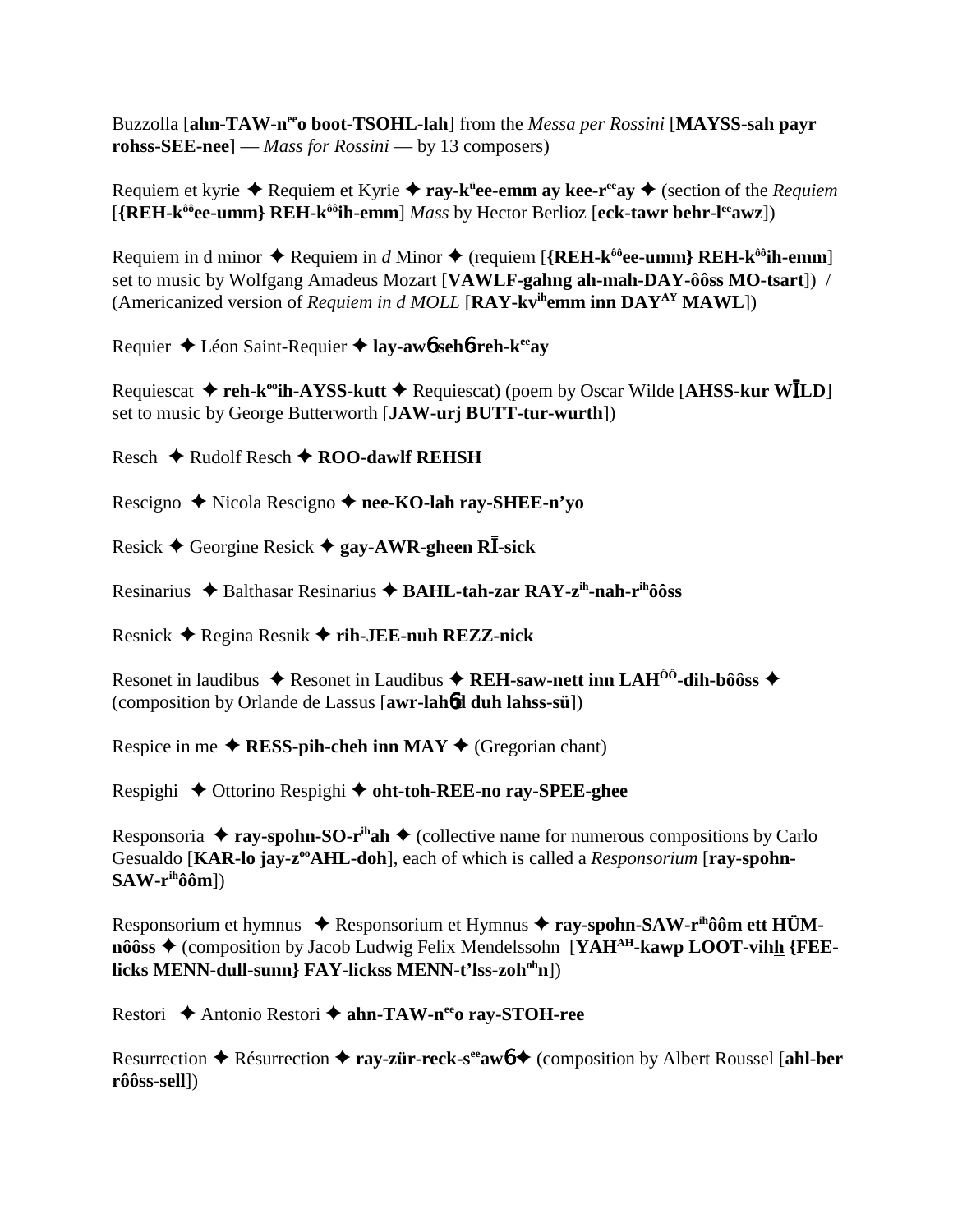Resurrexit  $\triangle$  reh-zôôr-RAYK-sitt  $\triangle$  (section of the Latin mass set to music by various composers)

Resveillez vous chacun fidele  $\triangle$  reh-veh-vay vôô shah-kü $\phi$  fee-dell  $\triangle$  (Rejoice in the Lord, Oh Ye Righteous)  $\blacklozenge$  (psalm set to music by Jan Pieterszoon Sweelinck [YAHN PEE-turss-zoh<sup>oh</sup>n  $SWAY^{AY}$ -lihngk])

Reszke  $\triangle$  Edouard de Reszke  $\triangle$  EH-d<sup>ôô</sup>art deh REHSH-keh

Reszke  $\triangle$  Jean de Reszke  $\triangle$  zhaho deh REHSH-keh  $\triangle$  (known also as Jan Mieczisław de Reszke [YAHN merech-CHEESS-wahf deh REHSH-keh])

Reszke ◆ Josephine de Reszke ◆ yôô-seh-FEE-neh deh REHSH-keh

Rethberg  $\triangle$  Elisabeth Rethberg  $\triangle$  {ih-LIH-zuh-buth REHTH-burg} ay-LEE-zah-bett **RETT-pehrk** 

Reti  $\triangle$  József Réti  $\triangle$  YOH<sup>OH</sup>-zheff RAY-tee

Reti  $\triangle$  Rudolph Réti  $\triangle$  {ROO-dawlf REH-tee} ROO-dawlf RAY-tee  $\triangle$  (the first name is also spelled Rudolf)

Rettich  $\blacklozenge$  Wilhelm Rettich  $\blacklozenge$  VILL-hellm RETT-tihh

Reubke  $\triangle$  Adolf Reubke  $\triangle$  AH<sup>AH</sup>-dawlf ROYP-kuh

Reuchsel  $\triangle$  Amédée Reuchsel  $\triangle$  ah-may-day rösh-sull

Reuchsel  $\triangle$  Maurice Reuchsel  $\triangle$  mo-reess rösh-sull

Reuenthal  $\blacklozenge$  Neidhardt von Reuenthal  $\blacklozenge$  NIT-hart fawn ROY-unn-tahl  $\blacklozenge$  (Neidhart [NIThart] and Nithart [NIH-tart] are alternative spellings of Neidhardt)

Reuling  $\triangle$  Wilhelm Reuling  $\triangle$  VILL-hellm ROY-lihng  $\triangle$  (known also as Ludwig [LOOTvihh] Wilhelm Reuling)

Reusner  $\triangle$  Esaias Reusner  $\triangle$  ay-ZAH<sup>IH</sup>-ahss ROYSS-nur  $\triangle$  (The last name is also spelled Reussner)

Reuss ◆ August Reuss ◆ AH<sup> $\hat{0}$ o<sup>-</sup>-gôôst ROYSS</sup>

Reuss ← Eduard Reuss ← AY-d<sup>ôô</sup>art ROYSS

Reuss ◆ Wilhelm Franz Reuss ◆ VILL-hellm FRAHNTSS ROYSS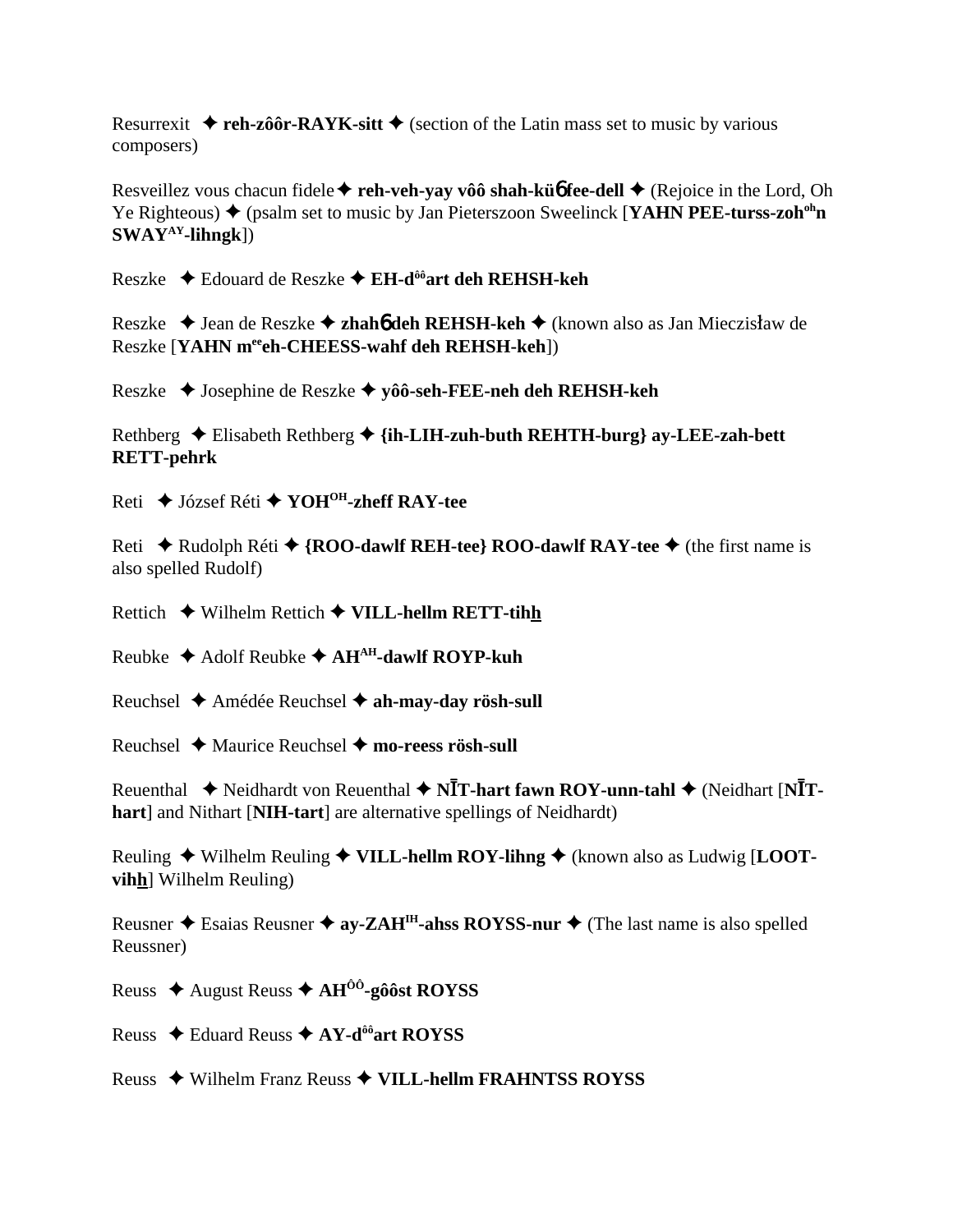Reuss belce Luise Reuss-Belce **loo-EE-zuh ROYSS-BELL-tsuh**

Reuter Florizel von Reuter **FLAW-rih-zell vahn ROY-tur**

Reuter Gerard Reuter **juh-RARD ROY-tur**

Reuter **←** Rolf Reuter **← RAWLF ROY-tur** 

Reuter Theodor Müller-Reuter **TAY-o-dohohr MÜL-lur-ROY-tur**

Reutter **→** Georg Reutter ◆ GAY-awrk ROYT-tur ◆ (known also as Georg von [fawn] Reutter)

Reutter ◆ Georg von Reutter ◆ GAY-awrk fawn ROYT-tur ◆ (known also as Johann [YOhahn] Georg von Reutter and Johann Adam Joseph Karl Georg von Reutter [YO-hahn AH<sup>AH</sup>**dahm YOHOH-zeff KARL GAY-awrk fawn ROYT-tur**])

Reutter ◆ Hermann Reutter ◆ HEHR-mahn ROYT-tur

Reveil de la mariee **←** Le Réveil de la mariée **← luh ray-veh<sup>y'</sup> duh lah mah-r<sup>ee</sup>ay ←** (excerpt from *Cinq mélodies populaires grecques* [**seh**6**k may-law-dee paw-pü-lehr greck**] — *Five Popular Greek Melodies* — by Maurice Ravel [**mo-reess rah-vell**])

 $\text{Reveillon} \triangleq \text{La réveillon} \triangleq \text{lah ray-veh-vaw6} \triangleq (\text{The Dawn}) \triangleq (\text{text by Oscar Wilde [AHSS-} \triangleq \text{Im})$ **kur WLD**] set to music by Charles Tomlinson Griffes [**CHAH-rullz TAHM-l'n-s'n GRIFFfuss**])

Revelie **RAY-vuh-lee** (poem from *Des Knaben Wunderhorn* [**dess k'NAHAH-bunn VÔÔN-tur-hawrn**] — *The Youth's Magic Horn* — set to music by Gustav Mahler [**GÔÔ-stahf MAHAH-lur**])

Revelli **◆** William D. Revelli ◆ **WILL-l<sup>ih</sup>umm D. ruh-VELL-lee** ◆ (known also as William Donald [**DAH-nulld**] Revelli)

Revenge moy pren la querelle ◆ Revenge moy, pren la querelle ◆ ruh-vah6zh m'wah, prah6 **lah kuh-rell**  $\blacklozenge$  (Judge Me, Oh God)  $\blacklozenge$  (psalm set to music by Jan Pieterszoon Sweelinck [**YAHN PEE-turss-zohohn SWAYAY-lihngk**)

Revenge timotheus cries Revenge, Timotheus Cries **(Revenge), tih-mo-THEE-uss (Cries)** (excerpt from the oratio-opera *Alexander's Feast*; music by George Frideric Handel [**JAW-urj FRIH-duh-rick HANN-d'l**]; libretto by J. Dryden [**J. DR-dunn**] and N. Hamilton [**N. HA-m'ltunn**])

Reverie du pauvre ◆ Rêverie du pauvre ◆ reh-v'ree dü po-vr' ◆ (Reverie of the Poor) ◆ (composition by Erik Satie [**ay-reek sah-tee**])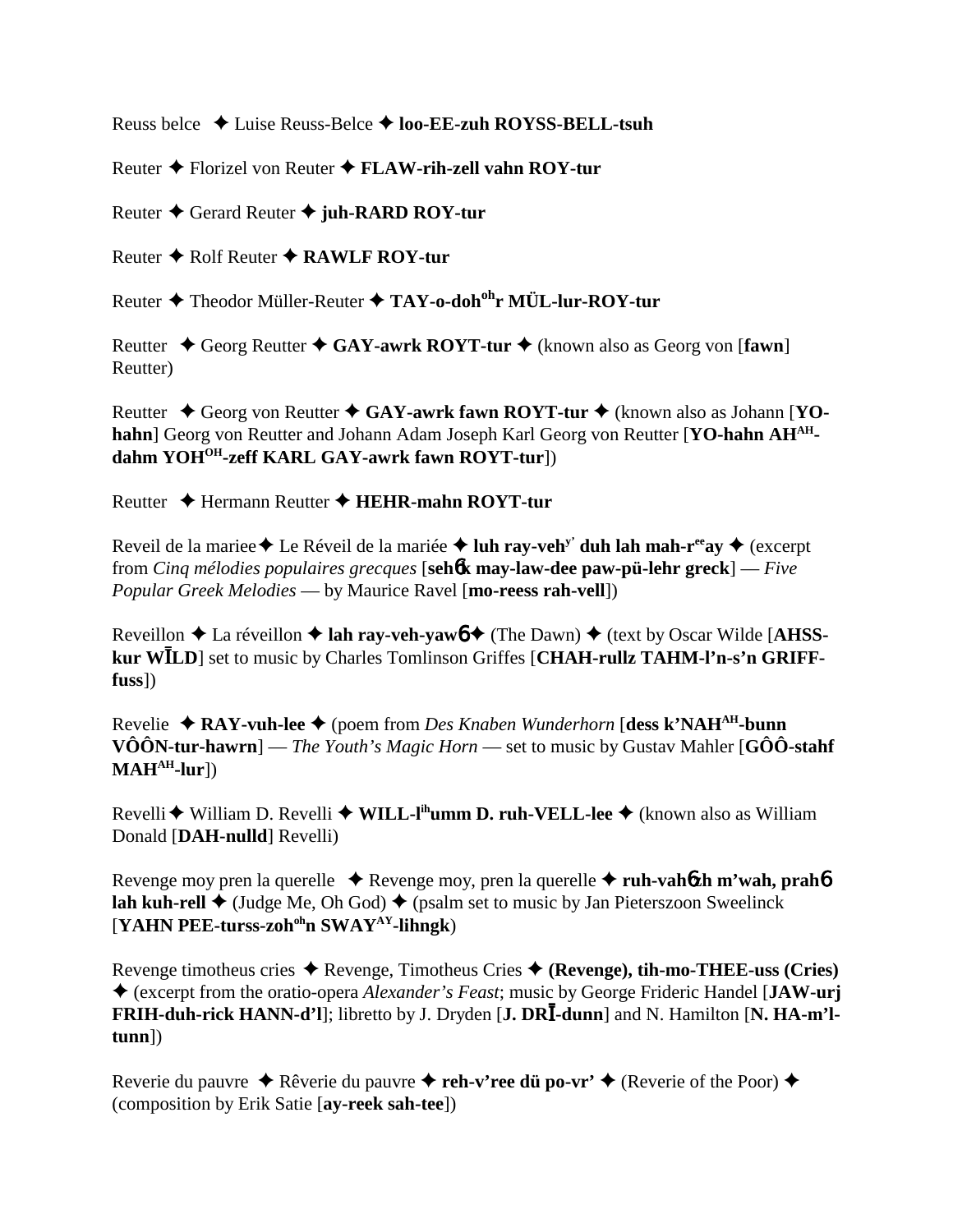Reverie et caprice  $\triangle$  Rêverie et Caprice  $\triangle$  reh-v'ree av kah-preess  $\triangle$  (composition for violin and orchestra by Hector Berlioz [eck-tawr behr-leawz])

Revesz  $\triangleleft$  Géza Révész  $\triangleleft$  GAY-zah RAY-vayss

Revolutionary etude  $\blacklozenge$  "Revolutionary" Étude  $\blacklozenge$  ("Revolutionary") ay-tüd  $\blacklozenge$  (composition by Frédéric Chopin [fray-day-reek shaw-peh6])

Revueltas  $\triangle$  Silvestre Revueltas  $\triangle$  seel-VAYSS-tray ray-v<sup>oo</sup>ELL-tahss

Revutsky  $\triangle$  Lev Revutsky  $\triangle$  L<sup>Y</sup>EVV ray-VOOTSS-kee  $\triangle$  (known also as Levko Mikolaievich  $[1<sup>y</sup>$ evv-KAW mee-kah-LAH<sup>IH</sup>-eh-vihch] Revutsky)

Revzen  $\triangle$  Joel Revzen  $\triangle$  (Joel) REVV-z'n

Rex tremendae  $\triangle$  RAYKSS treh-MAYN-day  $\triangle$  (section of the Latin requiem [{REH-k<sup> $\hat{o}\hat{o}$ </sup>eeumm} REH-k<sup>ôô</sup>ih-emm] set to music by various composers)

Rey  $\bullet$  Cemâl Reșid Rey  $\bullet$  jeh-MAHL RIH-shidd RAY  $\bullet$  (the name has been transcribed also as Cemal Reshid Rey)

Rey  $\blacklozenge$  Jean-Baptiste Rey  $\blacklozenge$  zhahó-bah-teest ray

Rey  $\leftrightarrow$  Louis-Charles-Joseph Rey  $\leftrightarrow$  l<sup>ôô</sup>ee-sharl-zho-zeff ray

Rever  $\triangle$  Ernest Rever  $\triangle$  ehr-nesst ray-vay  $\triangle$  (known also as Louis-Étienne-Ernest Rever  $\left[1^{66}$ ee-av-t<sup>ee</sup>enn-ehr-nesst rav-yay]

Reyghere  $\triangle$  Greta de Reyghere  $\triangle$  KRAY-tah duh RAY-keh-ruh

Reyneau  $\triangle$  Gacien Reyneau  $\triangle$  gah-s<sup>ee</sup>aho ray-no

Rezac  $\triangle$  Ivan Řezáč  $\triangle$  IH-vunn <sup>R</sup>ZHEH-zah<sup>ah</sup>sh

Reznicek → Emil Nikolaus von Rezniček → AY-meel NEE-ko-lah<sup>ôô</sup>ss fawn RETTSS-nihcheck

Rhapsodie  $\triangle$  Rhapsodie  $\triangle$  RAHP-zo-dee  $\triangle$  (Rhapsody)  $\triangle$  (composition from Klavierstücke [klah-FEER-shtü-kuh] — Piano Pieces — by Johannes Brahms [yo-HAHN-nuss {BRAHMZ} **BRAH<sup>AH</sup>MSS**])

Rhapsody pathetique for violin and orchestra  $\bullet$  Rhapsody Pathétique for Violin and Orchestra  $\triangle$  RAPP-suh-dee pah-tay-teek (for Violin and Orchestra)  $\triangle$  (composition by Richard Nanes [RIH-churd NAYNZ])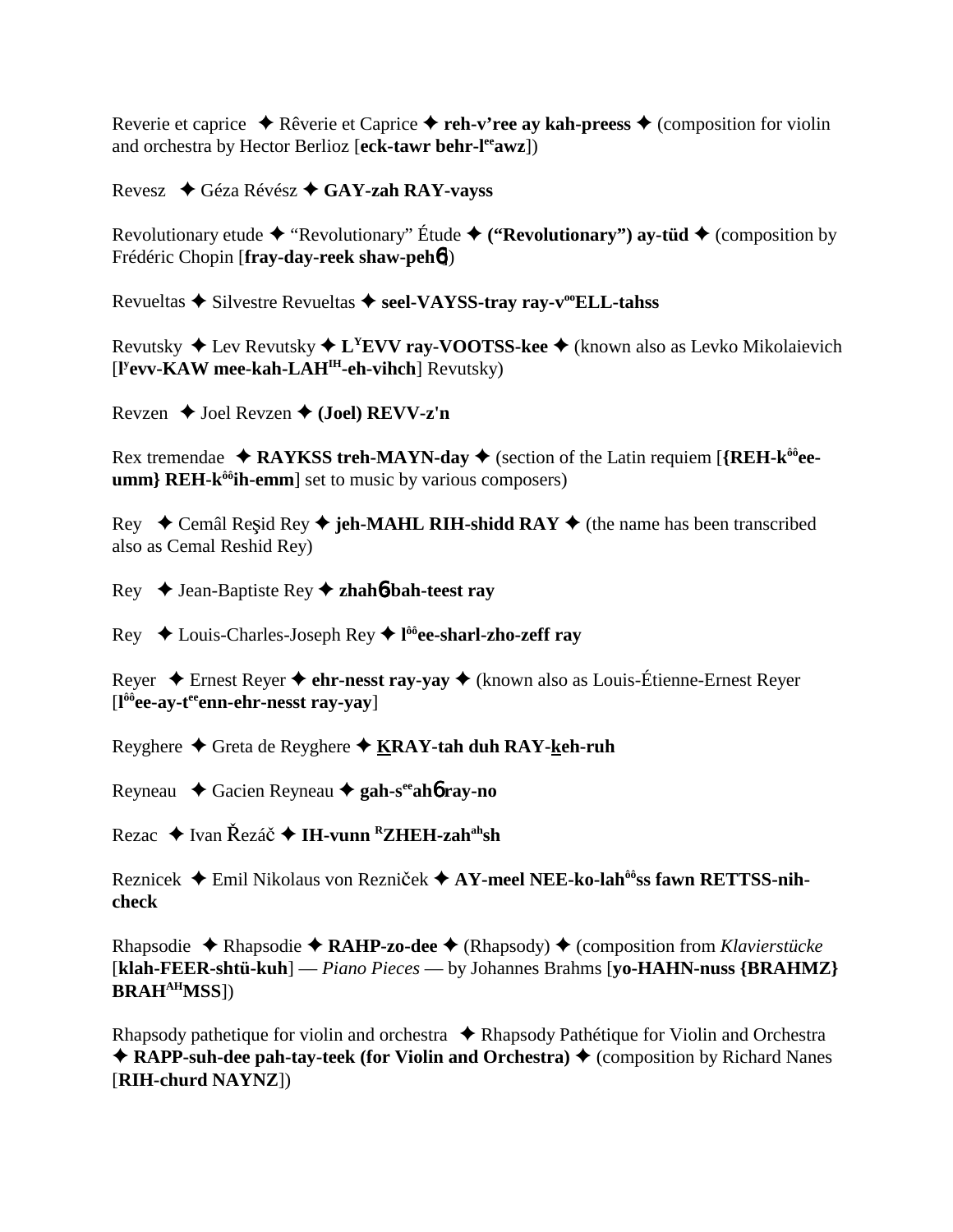Rhau  $\triangle$  Georg Rhau  $\triangle$  GAY-awrk RAH<sup>00</sup>  $\triangle$  (the last name is also spelled Rhaw [RAHV])

Rhaw  $\blacklozenge$  Georg Rhaw  $\blacklozenge$  GAY-awrk RAHV  $\blacklozenge$  (the last name is also spelled Rhau [RAH<sup>00</sup>])

Rhein im heiligen strome **◆** Im Rhein, im heiligen Strome ◆ imm R**I**N, imm H**I**-lee-gunn **SHTRO-muh**  $\blacklozenge$  (In the Rhine, in the Sacred River)  $\blacklozenge$  (poem by Heinrich Heine [**HI**N-rihh **HI**nuh] set to music by Robert Schumann [ROH<sup>OH</sup>-bert SHOO-mahn])

Rhein im schonen strome  $\triangle$  Im Rhein, im schönen Strome  $\triangle$  **imm RI**N, **imm SHÖ-nunn SHTRO-muh**  $\triangle$  (In the Rhine, in That Lovely River)  $\triangle$  (poem by Heinrich Heine [**HI**N-rihh **H-nuh**] set to music by Franz Liszt [**FRAHNZ LISST**])

Rheinberger Joseph Rheinberger **YOHOH-zeff RN-pehr-gur** (known also as Josef [**YOHOH-zeff**] Rheinberger and Joseph Gabriel [**GAHP-reeayl**] Rheinberger)

Rheingold  $\triangle$  Das Rheingold  $\triangle$  dahss R**I**N-gawlt  $\triangle$  (an opera, with music and libretto by Richard Wagner [**RIH-hart VAHG-nur**])

Rheinische kantorei ◆ Rheinische Kantorei ◆ R**Ī-nih-shuh KAHN-toh-rī** 

Rheinlegendchen  $\triangle$  Das Rheinlegendchen  $\triangle$  dahss R**I**N-leh-gunnt-hunn  $\triangle$  (The Rhine Legend) ♦ (poem from *Des Knaben Wunderhorn* [**dess k'NAH<sup>AH</sup>-bunn VÔÔN-tur-hawrn**] — *The Youth's Magic Horn* — set to music by Gustav Mahler  $[G\hat{O}\hat{O}$ -stahf MAH<sup>AH</sup>-lur<sup>]</sup>)

Rheinlegendchen **RN-leh-gunnt-hunn** (Rhine Legend) (poem from *Des Knaben Wunderhorn* [dess k'NAH<sup>AH</sup>-bunn VÔÔN-tur-hawrn] — *The Youth's Magic Horn* — set to music by Gustav Mahler [**GÔÔ-stahf MAHAH-lur**])

Rheintochter  $\triangle$  Rheintöchter  $\triangle$  R**I**N-töh-tur  $\triangle$  (Rhine maidens)  $\triangle$  (three maidens in the opera *Das Rheingold* [**dahss RN-gawlt**], music and libretto by Richard Wagner [**RIH-hart VAHGnur**])

Rhene baton Rhené-Baton **ruh-nay-bah-taw**6

Rhys davies Gareth Rhys-Davies **GHEH-ruhth H'REESS-DAY-viss**

- Riada Séan Ó Riada **SHAWN o REE-u-dah**
- Riadis Emilios Riadis **eh-MEE-lihuss reeAH-thiss**
- Rialland Louis Rialland **l ôôee ree-ahl-lah**6
- Riano **→** Juan Facundo Riaño → h<sup>oo</sup>AHN fah-KOON-doh r<sup>ee</sup>AH-n'yo

Rias berlin kammerensemble RIAS Berlin Kammerensemble RIAS **behr-LEEN KAHM-**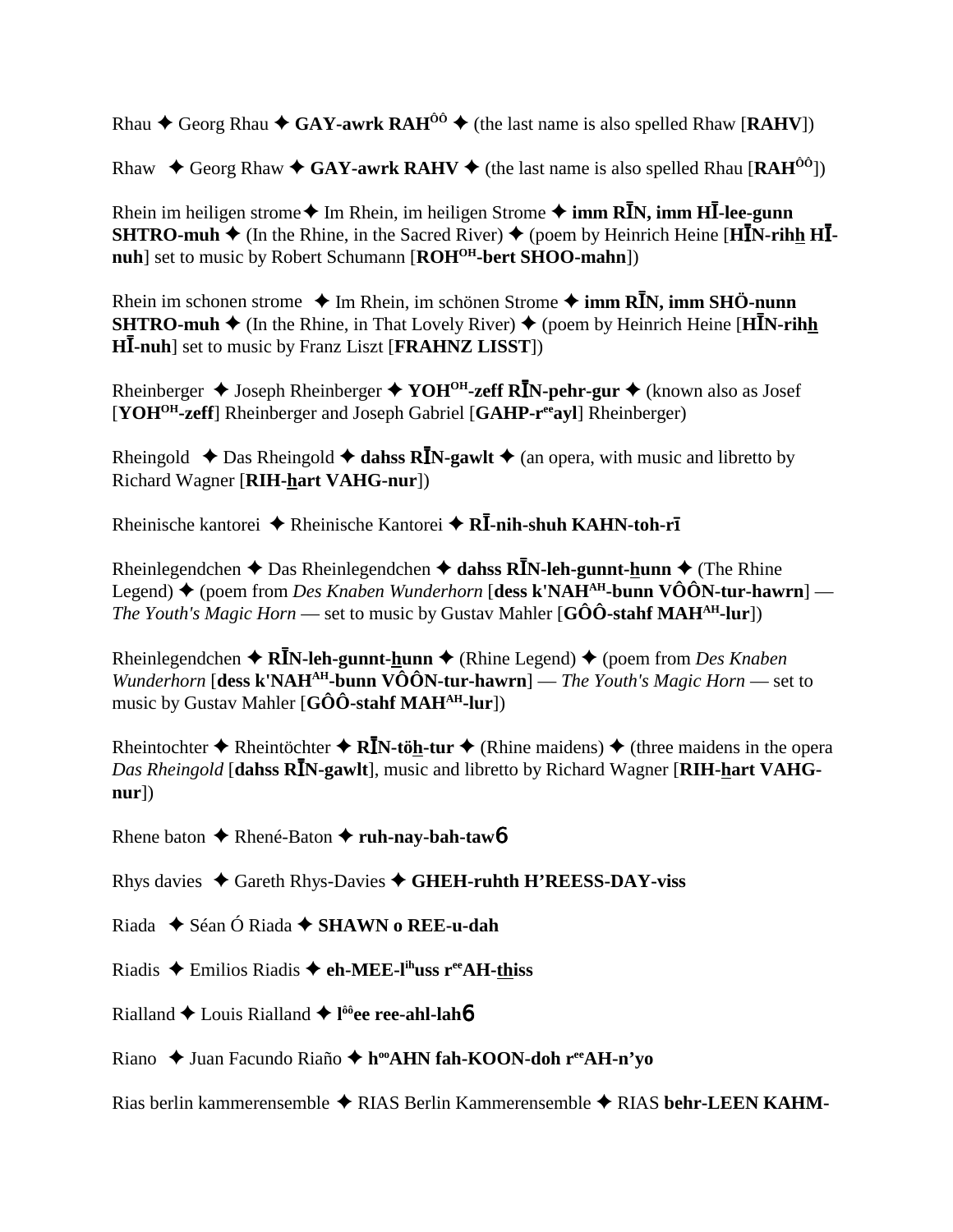**mer-ah**6**-sah**6**-bl'** (Radio in the American Sector Berlin Chamber Ensemble)

Rias berlin sinfonietta RIAS Berlin Sinfonietta RIAS **behr-LEEN zinn-fo-nihETT-tah**  (Radio in the American Sector Berlin Sinfonietta [**bur-LINN sinn-fuh-nihETT-tuh**])

Rias chamber chorus  $\triangle$  RIAS Chamber Chorus  $\triangle$  (**Radio in the American Sector Chamber Chorus)**

Rias kammerchor ◆ RIAS-Kammerchor ◆ RIAS **KAHM-mur-kohr ◆** (Radio in the American Sector Chamber Chorus)

Rias kammerchors RIAS Kammerchors RIAS **KAHM-mur-kohrss** (Radio in the American Sector Chamber Chorus)

Rias sinfonietta RIAS Sinfonietta RIAS **zinn-fo-nihETT-tah** (Radio in the American Sector Sinfonietta [s**inn-fuh-n<sup>ih</sup>ETT-tuh**])

Rias sinfonietta berlin ◆ RIAS Sinfonietta Berlin ◆ RIAS zinn-fo-n<sup>ih</sup>ETT-tah behr-LEEN ◆ (Radio in the American Sector Sinfonietta Berlin [**sinn-fuh-nihETT-tuh bur-LINN**])

 $Ribakov \triangleq$  Sergei Gavrilovich Rïbakov  $\triangleq$  sehr-GAY<sup>EE</sup> gah-VREE-luh-vihch rih-bah-KAWF

Ribary Antal Ribáry **AHN-tahl RIH-bahah-ree**

Ribas Ricardo Lamote de Grignon y Ribas **ree-KAR-doh lah-MO-tay day gree-** $\mathbf{n'YAWN}$  ee REE-bahss  $\blacklozenge$  (the first name has also been spelled Ricard)

Ribera ◆ Antonio Ribera ◆ **ahn-TOH-n<sup>ee</sup>o ree-VAY-rah** ◆ (known also as Antonio Ribera Maneja [ahn-TOH-n<sup>ee</sup>o ree-VAY-rah mah-NAY-hah])

Ribera ◆ Julián Ribera ◆ hoo-l<sup>ee</sup>AHN ree-VAY-rah ◆ (known also as Julián Ribera y Tarragó [**ee tar-rah-GO**])

Ribetti Elda Ribetti **AYL-dah ree-BAYT-tee**

Riccardo **reek-KAR-doh** (character in the opera *I puritani* [**ee poo-ree-TAH-nee**] — *The Puritans*; music by Vincenzo Bellini [**veen-CHAYN-tso bayl-LEE-nee**] and libretto by Carlo Pepoli [**KAR-lo pay-PO-lee**])

Riccardo  $\triangle$  **reek-KAR-doh**  $\triangle$  (character in the opera *Un ballo in maschera* [**oon BAHL-lo een MAH-skay-rah**] — *A Masked Ball*; music by Giuseppe Verdi [**joo-ZAYP-pay VAYR-dee**]; libretto by Antonio Somma [**ahn-TAW-neeo SOHM-mah**] after Eugène Scribe [**ö-zhenn skreeb**])

Ricci Corrado Ricci **kohr-RAH-doh REE-chee**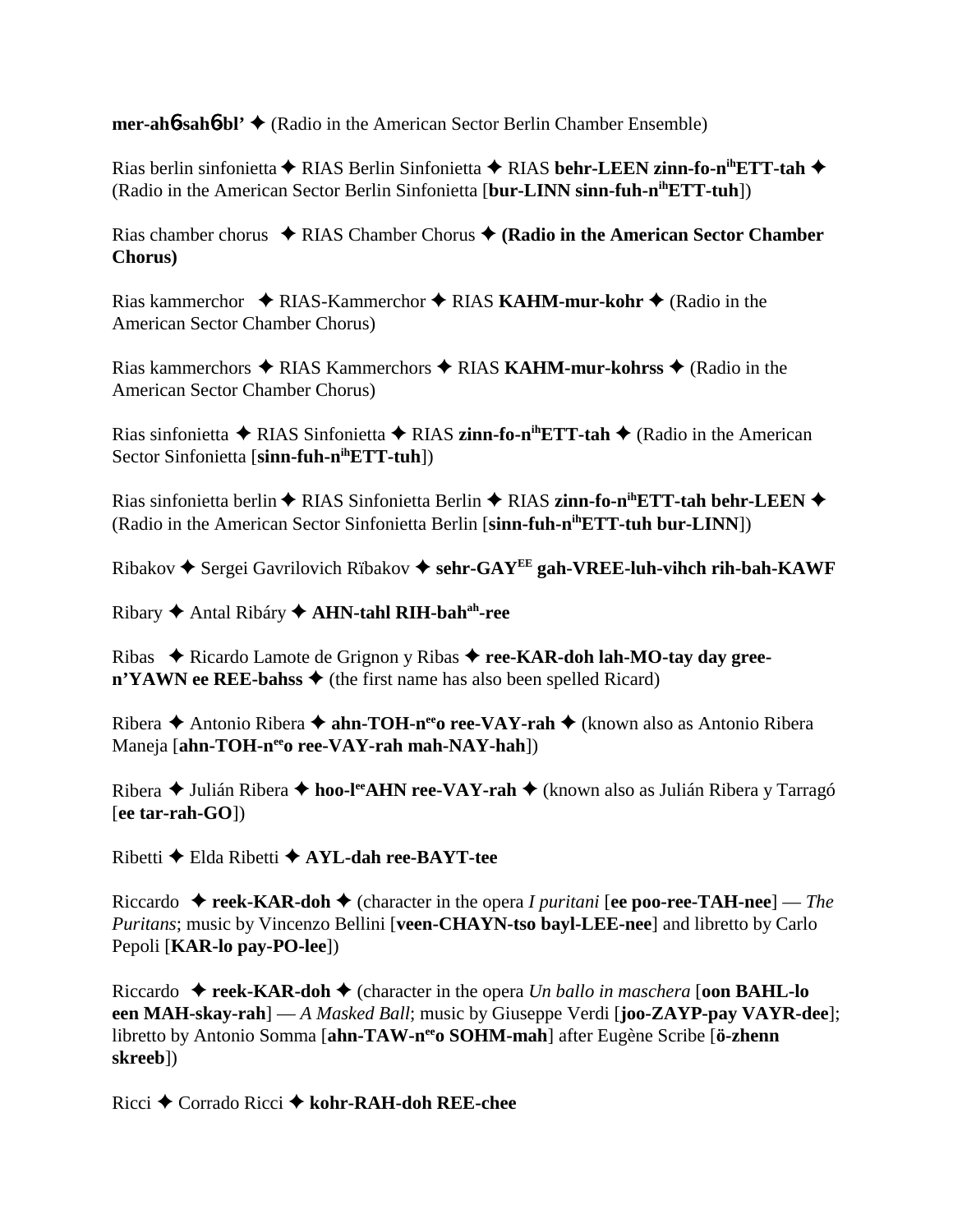Ricci Federico Ricci **fay-day-REE-ko REE-chee**

Ricci Luigi Ricci **l ooEE-jee REE-chee**

Ricci Ruggiero Ricci **roo-JEH-ro REE-chee**

Ricciarelli **→** Katia Ricciarelli → KAH-t<sup>ee</sup>ah ree-chah-RAYL-lee

Riccio  $\triangle$  David Riccio  $\triangle$  **DAY-vudd REE-cho**  $\triangle$  (character in the opera *Mary, Queen of Scots;* music and libretto by Thea Musgrave [**THEE-uh MUSS-grayv**]; libretto after Amalia Elguera [**ah-MAH-leeah ell-GAY-rah**])

Ricciotti Carlo Ricciotti **KAR-lo ree-CHOHT-tee**

Riccitelli Primo Riccitelli **PREE-mo ree-chee-TAYL-lee**

Riccius August Ferdinand Riccius **AHÔÔ-gôôst FEHR-tee-nahnt RIH-chihôôss**

Riccius Karl August Riccius **KARL AHÔÔ-gôôst RIH-chihôôss**

Ricercar a six  $\triangle$  Ricercar a 6  $\triangle$  **ree-chayr-KAR ah** 6  $\triangle$  (Six-Part Fugue)  $\triangle$  (composition from *Musikalisches Opfer* [**moo-zee-KAHAH-lih-shuss AWP-fur**] by Johann Sebastian Bach [**YOhahn {suh-BASS-tihunn BAHK} zay-BAH-stihahn BAHK**])

Ricercar a three  $\triangle$  Ricercar a 3  $\triangle$  **ree-chayr-KAR ah** 3  $\triangle$  (three-part fugue)  $\triangle$  (composition from *Musikalisches Opfer* [**moo-zee-KAHAH-lih-shuss AWP-fur**] by Johann Sebastian Bach [**YO-hahn {suh-BASS-tihunn BAHK} zay-BAH-stihahn BAHK**])

Ricercar del secondo tuono  $\triangle$  **ree-chayr-KAR dayl say-KOHN-doh t<sup>oo</sup>O-no**  $\triangle$  (composition by Giovanni Pierluigi da Palestrina [**jo-VAHN-nee p<sup>ee</sup>ayr-l<sup>oo</sup>EE-jee dah pah-lay-STREE-nah**])

Ricercarda quarta  $\bullet$  **ree-chehr-KAR-dah k<sup>oo</sup>AR-tah**  $\bullet$  (song by Diego Ortiz [ $d^{ee}AY$ -go awr-**TEETH**])

Richafort Jean Richafort **zhah**6 **ree-shah-fawr**

Richards  $\triangle$  Goff Richards  $\triangle$  GAWF RIH-churdz

Richault Charles-Simon Richault **sharl-see-maw**6 **ree-sho**

Riche  $\triangle$  Antonius le Riche  $\triangle$  **ahn-TOH-n<sup>ih</sup>üss leh RAY-kuh**  $\triangle$  (the first name is also represented as Antoine [**ah**6**-TWAHN**] and the last name as Divitis [**DEE-vee-teess**] and de Ryche [**deh-RIHSH**])

Richepin Jean Richepin  **zhah**6 **reesh-peh**6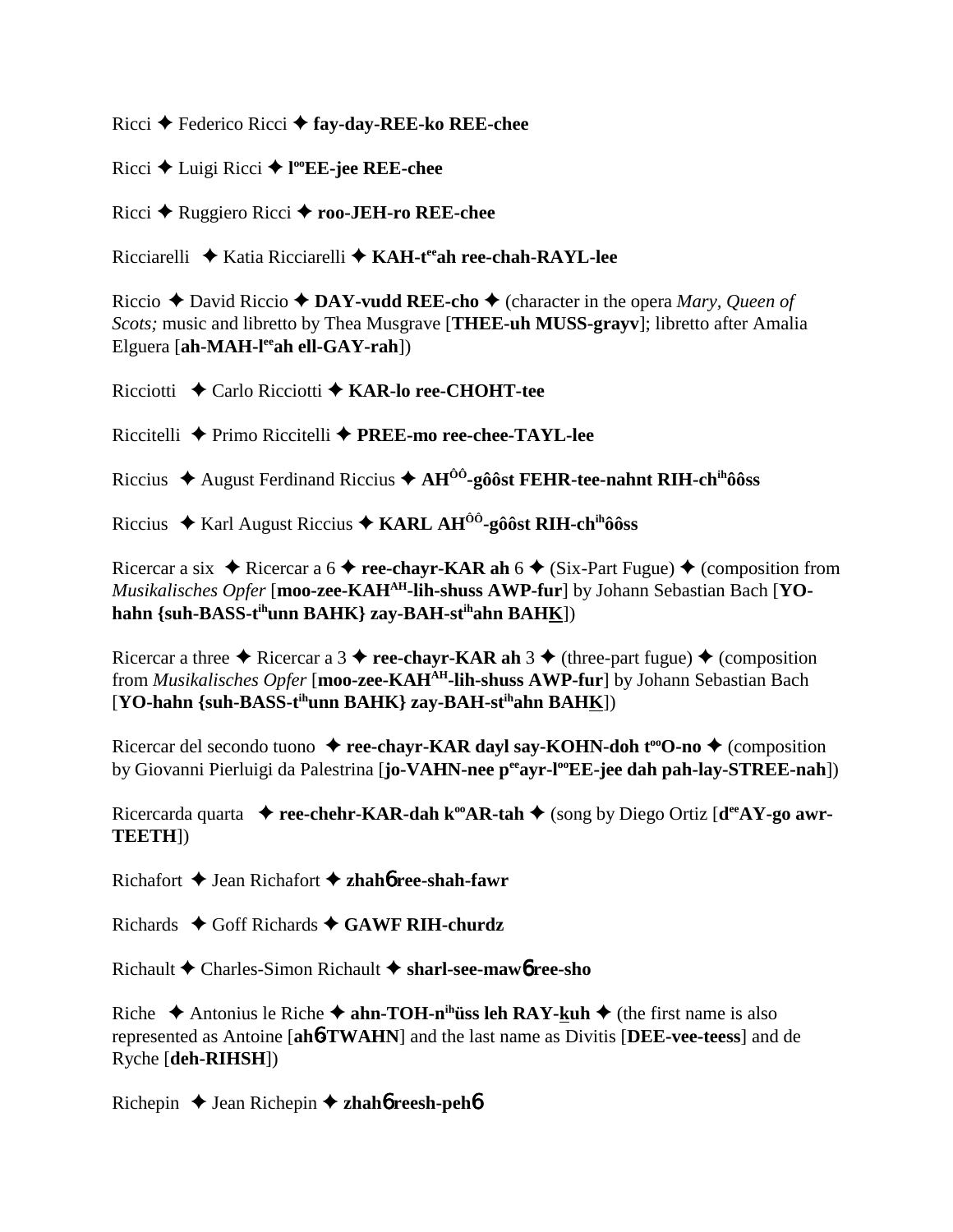#### Richter  $\triangle$  Alfred Richter  $\triangle$  AHL-fravt RIHH-tur

Richter  $\triangle$  Ernst Friedrich Richter  $\triangle$  EHRNST FREET-rihh RIHH-tur  $\triangle$  (known also as Ernst Friedrich Eduard Richter [EHRNST FREET-rihh AY-d<sup>oo</sup>art RIHH-tur])

Richter  $\triangle$  Ferdinand Tobias Richter  $\triangle$  FEHR-tee-nahnt toh-BEE-ahss RIHH-tur

Richter  $\triangleq$  Francis William Richter  $\triangleq$  **FRANNT-suss WILL-l<sup>th</sup>umm RICK-tur** 

Richter ◆ Franz Xaver Richter ◆ FRAHNTSS KSAH-fur RIHH-tur

Richter  $\triangle$  Hans Richter  $\triangle$  HAHNSS RIHH-tur

Richter  $\triangle$  Karl Richter  $\triangle$  KARL RIHH-tur

Richter  $\triangleleft$  Marga Richter  $\triangleleft$  MAR-gah RICK-tur

Richter  $\triangle$  Nico Richter  $\triangle$  NEE-ko REEH-ter  $\triangle$  (known also as Nico Max [MAHKSS] Richter)

Richter  $\triangle$  Sviatoslav Richter  $\triangle$  sveh-tah-SLAHF RIHH-tur  $\triangle$  (known also as Sviatoslav Teofilovich [teh-ah-FEE-luh-vihch] Richter)

Richter haaser ◆ Hans Richter-Haaser ◆ HAHNSS RIHH-tur-HAH<sup>AH</sup>-zur

Rickards  $\triangle$  Steven Rickards  $\triangle$  STEE-vunn RIH-kurdz

Rickenbacher ◆ Karl Anton Rickenbacher ◆ KARL AHN-toh<sup>oh</sup>n RIH-kunn-bah-kur

Rico  $\blacklozenge$  Ventura Rico  $\blacklozenge$  vayn-TOO-rah REE-ko

Riconosci in questo amplesso → ree-ko-NO-shee een k<sup>oo</sup>AY-stoh ahm-PLAYSS-so → (arrangement for woodwinds and string bass by Johann Nepomuk Wendt [YO-hahn NAY-pomôôk VENNT] of an excerpt from the opera Le nozze di Figaro [lay NOHT-tsay dee FEEgah-ro] — The Marriage of Figaro; music by Wolfgang Amadeus Mozart [VAWLF-gahng ahmah-DAY-ôôss MO-tsart] and libretto by Lorenzo da Ponte [lo-RAYN-tso dah POHN-tay] after Pierre-Augustin Caron de Beaumarchais [peehr-o-güss-teho kah-rawo duh bo-mar-sheh])

Ricordanza  $\triangleleft$  ree-kohr-DAHN-tsah  $\triangleleft$  composition from Études d'exécution transcendante [ay-tüd degg-zay-kü-s<sup>ee</sup>aw6 trah6-sah6-dah6t] by Franz Liszt [FRAHNZ LISST])

Ricordi and co  $\blacklozenge$  G. Ricordi & Co.  $\blacklozenge$  (G.) ree-KOHR-dee (& Co.)

Ridder  $\triangle$  Anton de Ridder  $\triangle$  ahn-TOHN duh RIDD-dur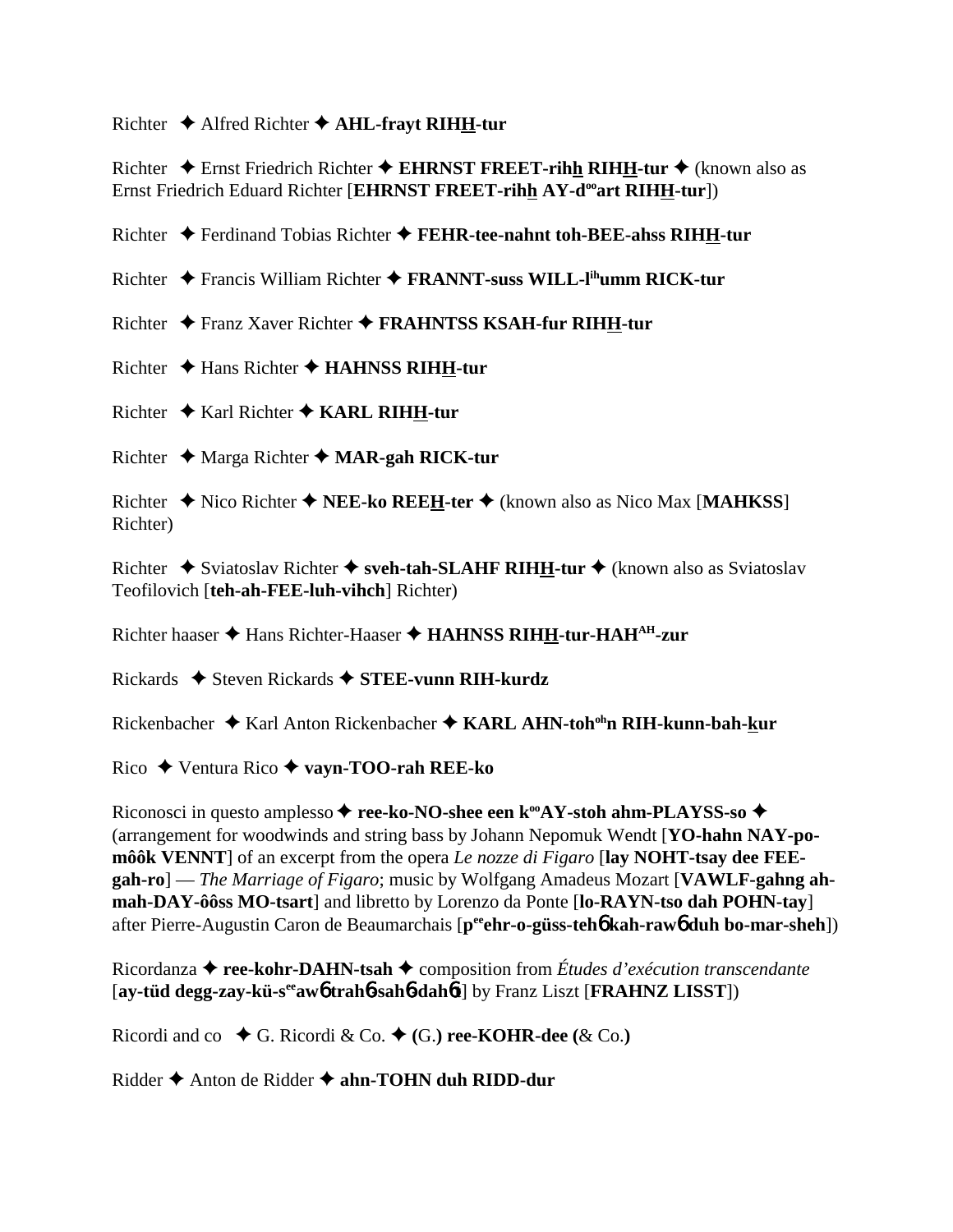## Ridderbusch  $\blacklozenge$  Karl Ridderbusch  $\blacklozenge$  KARL RITT-tur-pôôsh

Ride of the valkyries  $\triangle$  Ride of the Valkyries  $\triangle$  (Ride of the) va<sup>1</sup>-KIH-reez — anglicized version of Walkuren [vahl-KÜ-runn])  $\blacklozenge$  (excerpt from the opera *Die Walkure* [dee vahl-KÜruh], music and libretto by Richard Wagner [RIH-hart VAHG-nur])

Ridente la calma  $\triangle$  ree-DAYN-tay lah KAHL-mah  $\triangle$  (Calm Awakes, Smiling)  $\triangle$  (anonymous poem set to music by Wolfgang Amadeus Mozart [VAWLF-gahng ah-mah-DAY-ôôss MO $tsart$ ]

Rider kelsey  $\triangle$  Corinne Rider-Kelsey  $\triangle$  kaw-REEN RI-dur-KELL-see

Ridicules  $\triangle$  Les ridicules  $\triangle$  leh ree-dee-kül  $\triangle$  (the eccentrics)  $\triangle$  (characters in the opera L'amour des trois oranges [lah-môôr day tr'wah aw-rah $\delta$ zh] — The Love for Three Oranges; music by Serge Prokofiev [sehr-GAY prah-KAW-f<sup>th</sup>eff]; libretto by Prokofiev after Carlo Gozzi [KAR-lo GOHT-tsee])

Ridky  $\triangle$  Jaroslav Řídký  $\triangle$  YAH-raw-slahf <sup>R</sup>ZHEE<sup>EE</sup>D-kee<sup>ee</sup>

Ridonami la calma  $\blacklozenge$  Ridonami la Calma  $\blacklozenge$  ree-doh-NAH-mee lah KAHL-mah  $\blacklozenge$  (song by Francesco Paolo Tosti [frahn-CHAY-sko PAH<sup>O</sup>-lo TOH-stee])

Ridout ◆ Godfrey Ridout ◆ GAHD-free RIDD-ah<sup>ôô</sup>t

Riechers  $\triangle$  August Riechers  $\triangle$  AH<sup> $\hat{0}$ </sup>-gôôst REE-hurss

Riedel  $\triangle$  Carl Riedel  $\triangle$  KARL REE-dull

Riedi al soglio  $\triangle$  r<sup>ee</sup>AY-dee ahl SO-l<sup>ee</sup>  $\triangle$  (passage featuring Zelmira [dzayl-MEE-rah] and chorus in the drama Zelmira [dzayl-MEE-rah]; music by Gioachino Rossini [johah-KEE-no rohss-SEE-nee]; text by Andrea Leone Tottola [ahn-DRAY-ah lay-O-nay toht-TOH-lah] after Dormant de Belloy [dawr-maho duh bell-l'wah])

Riedl  $\triangle$  Robert Hauer-Riedl  $\triangle$  ROH<sup>OH</sup>-behrt HAH<sup>00</sup>-ur-REE-d'l

Riedo  $\triangle$  Paul Riedo  $\triangle$  PAWL REE-doh

Riedt ♦ Friedrich Wilhelm Riedt ♦ FREET-rihh VILL-hellm REET

Riegel ← Heinrich Joseph Riegel ← H<sup>I</sup>N-rihh YOH<sup>OH</sup>-zeff REE-gull ← (known also as Henri Joseph Rigel [ahb-ree zho-zeff ree-zhell])

Riegel ◆ Kenneth Riegel ◆ KENN-nuhth REE-g'l

Rieger  $\blacklozenge$  Fritz Rieger  $\blacklozenge$  FRITTSS REE-gur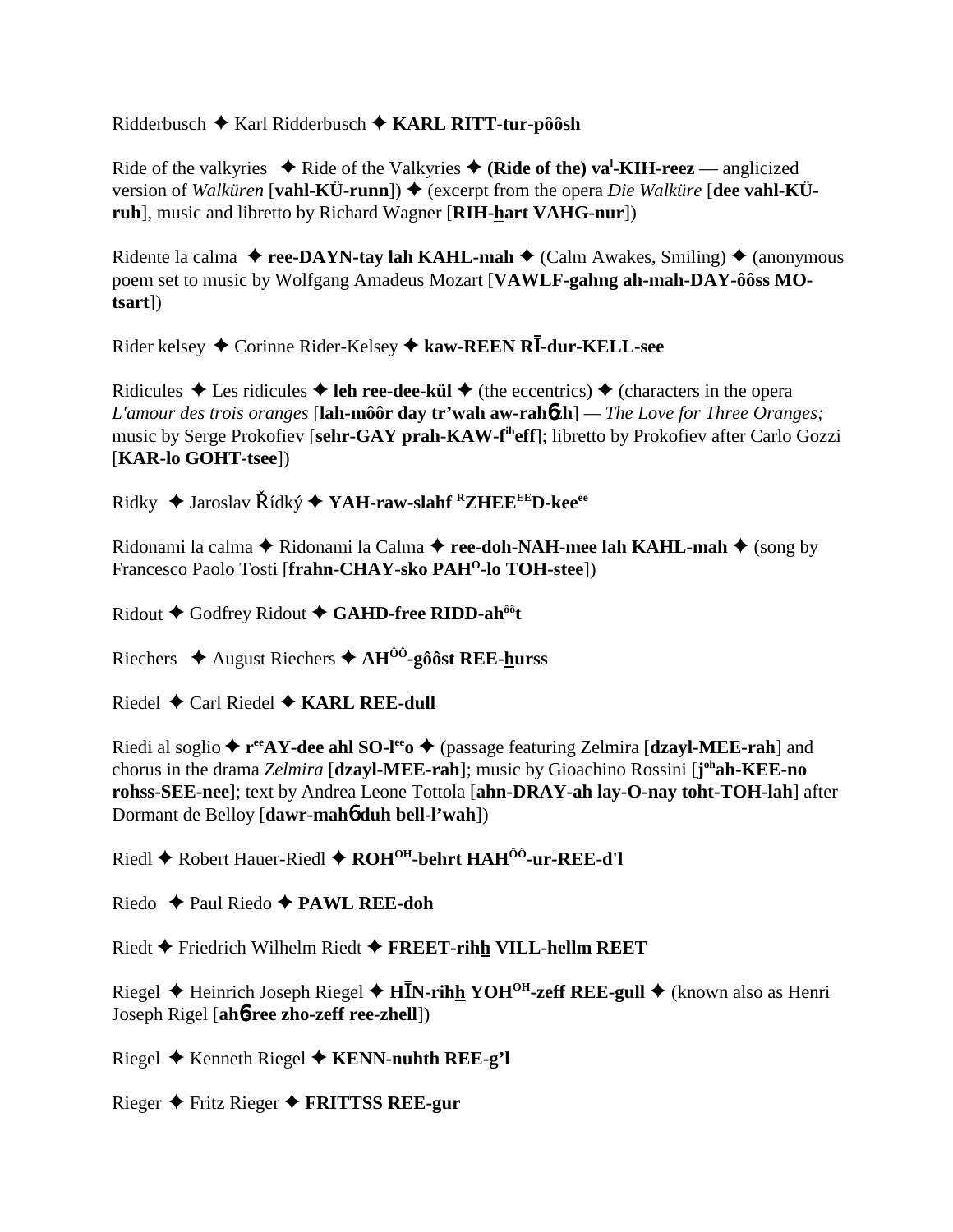Riegger  $\triangleq$  Wallingford Riegger  $\triangleq$  WAHL-lihng-furd REE-gur  $\triangleq$  (known also as Wallingford Constantin [KAHN-stunn-teen] Riegger)

Riego  $\leftrightarrow$  r<sup>ee</sup>AY-go

Riehl  $\blacklozenge$  Wilhelm Heinrich von Riehl  $\blacklozenge$  VILL-hellm HIN-rihh fawn REEL

 $Riem$  Friedrich Wilhelm Riem  $\blacklozenge$  FREET-rihh VILL-hellm REEM

Riemann  $\triangle$  Hugo Riemann  $\triangle$  HOO-go REE-mahn  $\triangle$  (known also as Karl Wilhelm Julius Hugo Riemann [KARL VILL-hellm YOO-lihôôss HOO-go REE-mahn])

Riemann  $\triangle$  Ludwig Riemann  $\triangle$  LOOT-vihh REE-mahn

Riemenschneider  $\triangle$  Albert Riemenschneider  $\triangle$  A<sup>L</sup>-burt REE-m'n-sn**ī-dur**  $\triangle$  (known also as Charles [CHAH-rullz] Albert Riemenschneider)

Rienzi  $\triangle$  ree-ENN-tsee  $\triangle$  (an opera, with music and libretto by Richard Wagner [RIH-hart] VAHG-nur]; libretto after E. Bulwer Lytton [E. BUHL-wur LITT-tunn] and M. R. Mitford  $[M. R. MITT-furd]$ 

Riepel  $\blacklozenge$  Joseph Riepel  $\blacklozenge$  YOH<sup>OH</sup>-zeff REE-puhl

Ries  $\blacklozenge$  Ferdinand Ries  $\blacklozenge$  FEHR-tee-nahnt REESS

Ries  $\triangle$  Franz Ries  $\triangle$  FRAHNTSS REESS  $\triangle$  (known also as Franz Anton Ries [FRAHNTSS] **AHN-toh<sup>oh</sup>n REESS**])

Ries  $\triangle$  Hubert Ries  $\triangle$  HOO-bert REESS  $\triangle$  (known also as Pieter Hubert Ries [PEE-tur **HOO-bert REESS])** 

Riesemann  $\triangle$  Oscar Riesemann  $\triangle$  AW-skar REE-zuh-mahn

Riesner  $\bigstar$  C. Francis Riesner  $\bigstar$  C. FRANNT-suss REESS-nur

Riestra ◆ José María Valle-Riestra ◆ ho-SAY mah-REE-ah VAH-l'vav-r<sup>ee</sup>AYSS-trah

Rieter biedermann  $\triangle$  J. Melchior Rieter-Biedermann  $\triangle$  (J.) MELL-h<sup>ih</sup>awr REE-tur-BEE-durmahn

Rieti ◆ Vittorio Rieti ◆ {vitt-TAW-r<sup>ee</sup>o REE-tee} veet-TAW-r<sup>ee</sup>o r<sup>ee</sup>AY-tee

Rietsch  $\triangle$  Heinrich Rietsch  $\triangle$  HIN-rihh REETSH  $\triangle$  (known also as Heinrich Rietsch Löwy  $[L\ddot{\textbf{O}}\textbf{-veel})$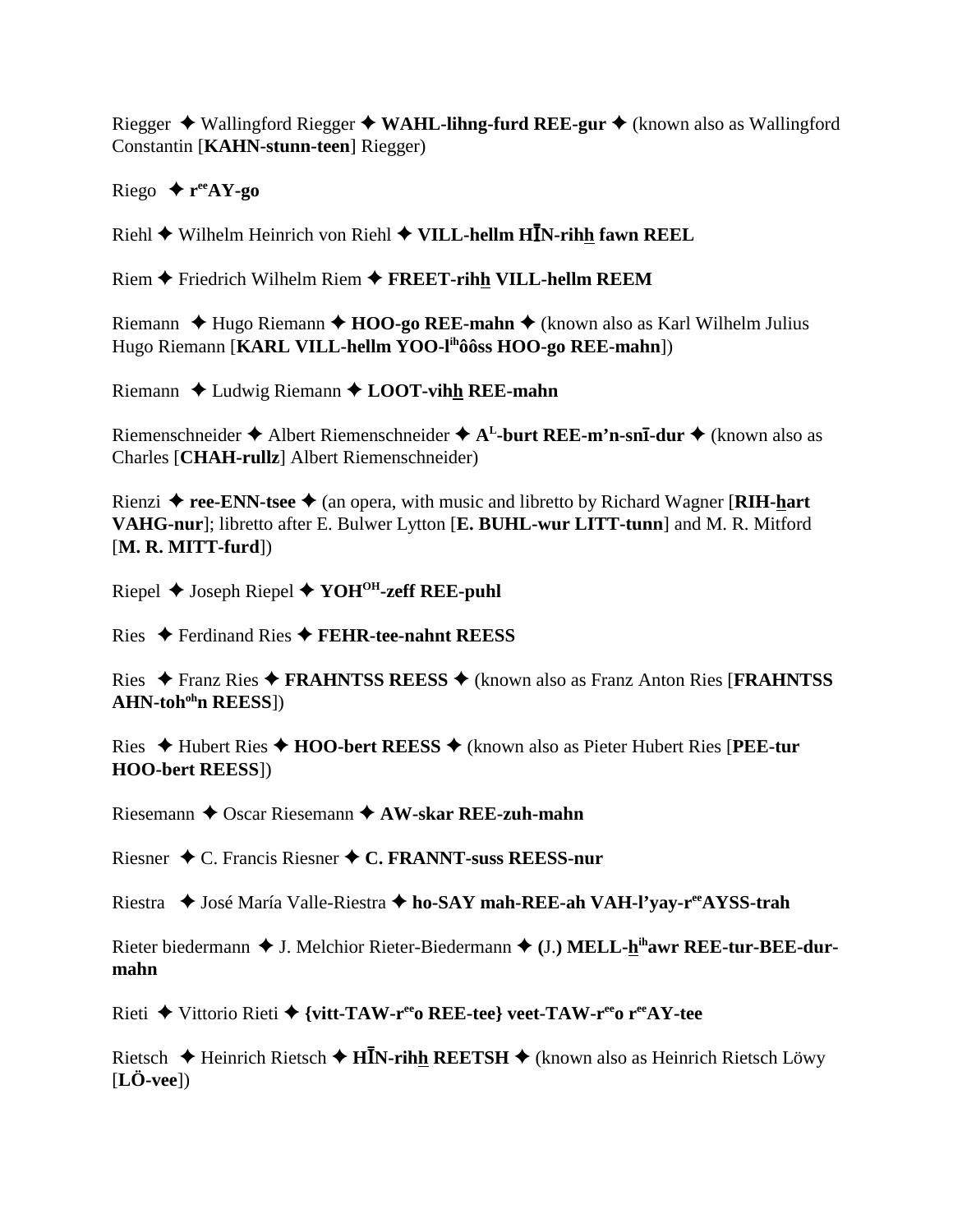Rietschel  $\triangle$  Georg Christian Rietschel  $\triangle$  GAY-awrk KRIH-st<sup>ih</sup>ahn REET-shull

Rietz  $\triangle$  Julius Rietz  $\triangle$  YOO-l<sup>ih</sup>ôôss REETSS  $\triangle$  (known also as August Wilhelm [AH<sup>00</sup>-gôôst **VILL-hellm** Julius Rietz)

Riezler ◆ Walter Riezler ◆ VAHL-tur REETSS-lur

 $Rifkin$   $\blacklozenge$  Joshua Rifkin  $\blacklozenge$  JAH-shuh-wuh RIFF-k'n

Rigatti ◆ Giovanni Antonio Rigatti ◆ jo-VAHN-nee ahn-TAW-n<sup>ee</sup>o ree-GAHT-tee

Rigaudon  $\triangle$  ree-go-daw $\phi$   $\triangle$  (composition from Le tombeau de Couperin [luh taw $\phi$ -bo duh  $k\hat{o}\hat{o} \cdot p'$ reh $\hat{o}$  - The Tomb of Couperin - by Maurice Ravel [mo-reess rah-vell])

Rigaudon i et ii  $\triangle$  Rigaudon I et II  $\triangle$  ree-go-dawb I ay II  $\triangle$  (excerpt from the Suite en mi *mineur* [s<sup>ii</sup>eet ah**6** mee mee-nör] — Suite in e Minor — by Jean-Philippe Rameau [zhah**6-fee-** $[leep rah-mo])$ 

Rigaudons en rondeau  $\rightarrow$  Rigaudons en Rondeau  $\rightarrow$  ree-go-daw<sub>b</sub> aho rawb-doh  $\rightarrow$  (orchestral suite excerpt from the opera-ballet [ $BA<sup>L</sup>$ -lay] Les Indes galantes [**leh-zehod gah-lahot**] — The Amorous Indies; music by Jean-Philippe Rameau [zhahot-fee-leep rah-mo] and libretto by Louis Fuzelier  $[1^{\hat{0}\hat{0}}$ ee fü-z'l<sup>ee</sup>ay])

Rigel ♦ Henri Joseph Rigel ♦ ah**6-ree zho-zeff ree-zhell ♦** (known also as Heinrich Joseph Riegel [HIN-rihh YOH<sup>OH</sup>-zeff REE-gull])

Rigel  $\triangle$  Henri-Jean Rigel  $\triangle$  ah**6-ree-zhah6 ree-zhell** 

Righetti giorgi ◆ Geltrude Righetti-Giorgi ◆ gayl-TROO-day ree-GAYT-tee-JOHR-jee

Righini ◆ Vincenzo Righini ◆ veen-CHAYN-tso ree-GHEE-nee

Rignold  $\triangle$  Hugo Rignold  $\triangle$  h'YOO-go REE-nohld  $\triangle$  (known also as Hugo Henry [HENNree] Rignold)

Rigoletto  $\triangle$  ree-go-LAYT-toh  $\triangle$  (an opera, with music by Giuseppe Verdi [joo-ZAYP-pay VAYR-dee]; libretto by Francesco Maria Piave [frahn-CHAY-sko mah-REE-ah peeAH-vay] after Victor Hugo [{VICK-tur h'YOO-go} veek-tawr ü-go]; also a character in the opera)

Rigori armato il seno  $\triangle$  Di rigori armato il seno  $\triangle$  dee ree-GO-ree ar-MAH-toh eel SAY-no  $\triangle$  (aria from the opera *Der Rosenkavalier* [dayr RO-zunn-kah-fah-leer] — *The Knight of the Rose*; music by Richard Strauss [RIH-hart SHTRAH<sup>00</sup>SS] and libretto by Hugo von Hofmannsthal [HOO-go fawn HAWF-mahn-stahl])

Rihm  $\blacklozenge$  Wolfgang Rihm  $\blacklozenge$  VAWLF-gahng REEM  $\blacklozenge$  (known also as Wolfgang Michael Rihm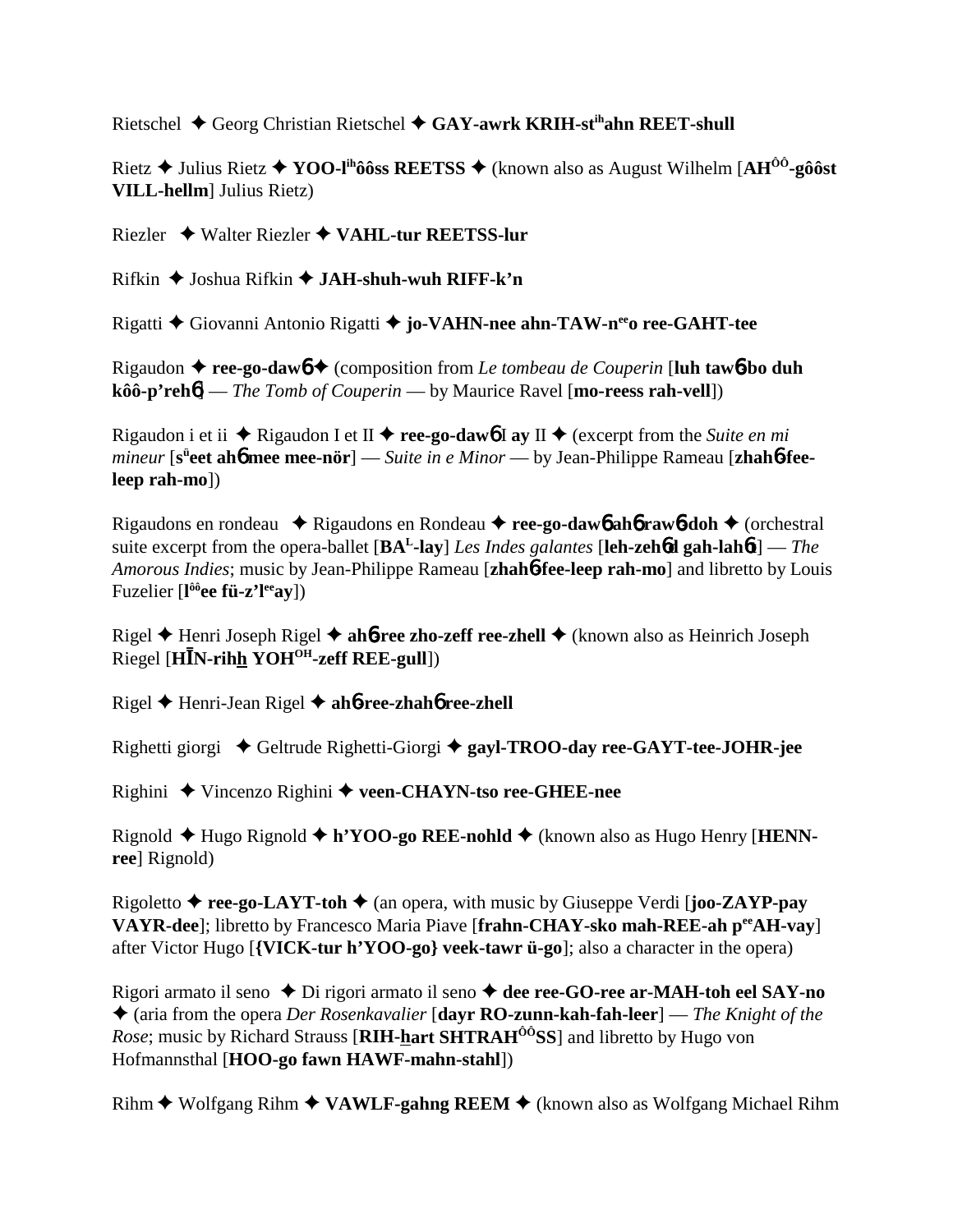### [**VAWLF-gahng MIH-hah-ell REEM**])

Riisager Knudåge Riisager **k'NOOTH-o-huh WEE-sa-guh**

Riisalo Tuula Riisalo **TÔÔÔÔ-lah REEee-sah-law**

Rijke Helenus de Rijke  **hay-LAY-nüss duh RAY-kuh**

Rilke **←** Rainer Maria Rilke ← RAH<sup>IH</sup>-nur mah-REE-ah RILL-kuh

Rilling Helmuth Rilling **HELL-moot RILL-lihng**

Rimbaud Arthur Rimbaud **ar-tür reh**6**-bo**

Rimbault Edward Rimbault **EDD-wurd RIMM-bohlt** (known also as Edward Francis [**FRANNT-suss**] Rimbault)

Rime ◆ Noéme Rime ◆ naw-aym reem

 $R<sub>imon</sub>$   $\blacklozenge$  Meir Rimon  $\blacklozenge$  **meh-IHR ree-MAWN** 

Rimskiej korsakof Nicolai Rimskiej-Korsakof **ny ee-kah-LAHIH REEM-skee-KAWR-suhkuff**

Rimsky korsakov Andrei Rimsky-Korsakov **ahn-DRAYEE REEM-skee-KAWR-suh-kuff** ◆ (known also as Andrei Nikolaievich [n<sup>y</sup>ee-kah-LAH<sup>IH</sup>-eh-vihch] Rimsky-Korsakov )

Rimsky korsakov Georgi Rimsky-Korsakov **gay-AWR-ghee REEM-skee-KAWR-suhkuff** (known also as Georgi Mikhailovich Rimsky-Korsakov [**gay-AWR-ghee mee-KAHIHluh-vihch REEM-skee-KAWR-suh-kuff**])

Rimsky korsakov ◆ Nicolai Rimsky-Korsakov ◆ n<sup>y</sup>ee-kah-LAH<sup>IH</sup> REEM-skee-KAWR-suh**kuff** (known also as Nikolai Andreievich [**ahn-DRAYEE-eh-vihch**] Rimsky-Korsakov, Nicolas [**ny ee-KAW-luss**] Rimsky-Korsakov, Nikolai Rimsky-Korsakow [**ny ee-kah-LAHIH REEM-skee-KAWR-suh-kuff**], and Nicolai Rimskiej-Korsakof [**ny ee-kah-LAHIH REEM-skee-KAWR-suhkuff**])

Rimsky korsakov ◆ Sofiya Rimsky-Korsakov ◆ sah-FEE-yuh REEM-skee-KAWR-suh-kuff

Rinaldi Margherita Rinaldi  **mar-gay-REE-tah ree-NAHL-dee**

Rinaldo  $\triangle$  **ree-NAHL-doh**  $\triangle$  (an opera, with music by George Frideric Handel [**JAW-urj FRIH-duh-rick HANN-d'l**]; libretto by Gaetano Rossi [**gahay-TAH-no ROHSS-see**] after Torquato Tasso [tohr-k<sup>oo</sup>AH-toh TAHSS-so])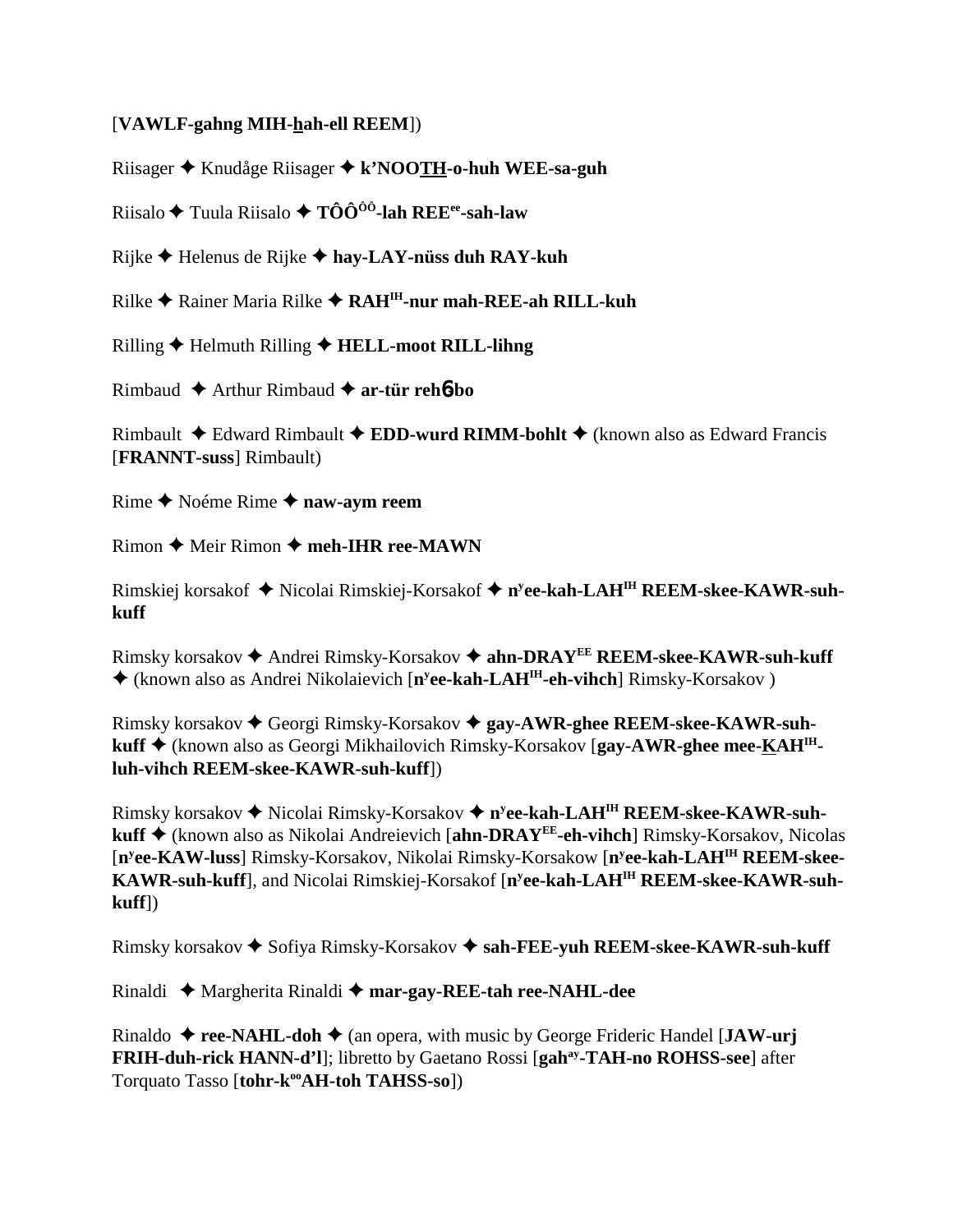Rinaldo di capua ◆ Rinaldo di Capua ◆ ree-NAHL-doh dee KAH-p<sup>oo</sup>ah ◆ (known also as Rinaldo da [dah] Capua)

Rinaudo ◆ Mario Rinaudo ◆ MAH-ree ree-NAH<sup>ôô</sup>-doh

Rinck  $\blacklozenge$  Johann Christian Heinrich Rinck  $\blacklozenge$  YO-hahn KRIH-st<sup>ih</sup>ahn HIN-rihh RIHNGK

Ring ◆ Der Ring ◆ dayr RIHNG ◆ (*The Ring* [not the *Nibelung*]) ◆ (excerpt from Mährische Duette [MAY-rih-shuh doo-ETT-tuh] — Moravian Duets — by Antonín Dvořák  $[AHN-taw-n<sup>y</sup>ee<sup>ee</sup>n d'VAW-rshah<sup>ah</sup>k])$ 

Ring des nibelungen  $\triangle$  Der Ring des Nibelungen  $\triangle$  dayr rihng dess NEE-buh-lôông-unn  $\triangle$ (The Ring of the Nibelung [NEE-buh-lôông])  $\triangleq$  (a series of four operas (*Das Reingold* [dahss] RIN-gawlt], Siegfried [ZEEK-freet], Die Walküre [dee vahl-KÜ-ruh], and Götterdämmerung [GÖT-tur-temm-muh-rôông]) dealing with a golden ring with supernatural powers); music and libretto by Richard Wagner [RIH-hart VAHG-nur])

Ring des polykrates  $\triangle$  Der Ring des Polykrates  $\triangle$  der RIHNG dess PAW**lü-krah-tuss**  $\blacklozenge$  (an opera, with music by Erich Wolfgang Korngold [{**EH-rick WO** $\hat{O}$ **LF-gang** KAWRN-gohld} AY-rihh VAWLF-gahng KAWRN-gawlt] and libretto after H. Teweles [(H.)  $tav-VAY-luss$ ]

Ringbom ◆ Nils-Eric Ringbom ◆ NILSS-AY-rick RIHNG-bawm

Ringer  $\triangle$  Alexander L. Ringer  $\triangle$  a-ligg-ZANN-dur L. RIHNG-ur  $\triangle$  (known also as Alexander Lothar [LO-thur] Ringer)

Ringholz  $\triangle$  Teresa Ringholz  $\triangle$  tay-RAY-zah RIHNG-hawltss

Rings die natur nun in schlummer und traumen ◆ Rings die Natur nun in Schlummer und Träumen  $\triangle$  RIHNGSS dee NAH-toor noon inn SHLÔÔM-mur ôônt TROY-munn  $\triangle$  (All around, nature lies in slumber and dreams)  $\triangle$  (song from *Liebeslieder* [LEE-buss-lee-dur] — Love Songs — by Antonín Dvořák [AHN-taw-n<sup>y</sup>ee<sup>ee</sup>n d'VAW-<sup>r</sup>shah<sup>ah</sup>k])

Rings ist der wald so stumm und still  $\triangle$  Rings ist der Wald so stumm und still  $\triangle$  RIHNGS isst dayr VAHLT zo SHTÔÔM ôônt SHTILL  $\blacklozenge$  (All round about the woods are still)  $\blacklozenge$  (song from Zigeunermelodien [tsee-GOY-nur-may-lo-dee-unn] —  $Gipsy$  Melodies — by Antonín Dvořák [AHN-taw-n<sup>y</sup>ee<sup>ee</sup>n d'VAW-'shah<sup>ah</sup>k])

Rini ◆ Anthony Galla-Rini ◆ ANN-thuh-nee GA<sup>L</sup>-lah-REE-nee

Rinuccini  $\triangle$  Ottavio Rinuccini  $\triangle$  oht-TAH- $v^{ee}$ o ree-noo-CHEE-nee

Rinuccio  $\triangle$  ree-NOO-cho  $\triangle$  (character in the opera *Gianni Schicchi* [JAHN-nee SKEEKkee]; music by Giacomo Puccini [JAH-ko-mo poo-CHEE-nee] and libretto by Giovacchino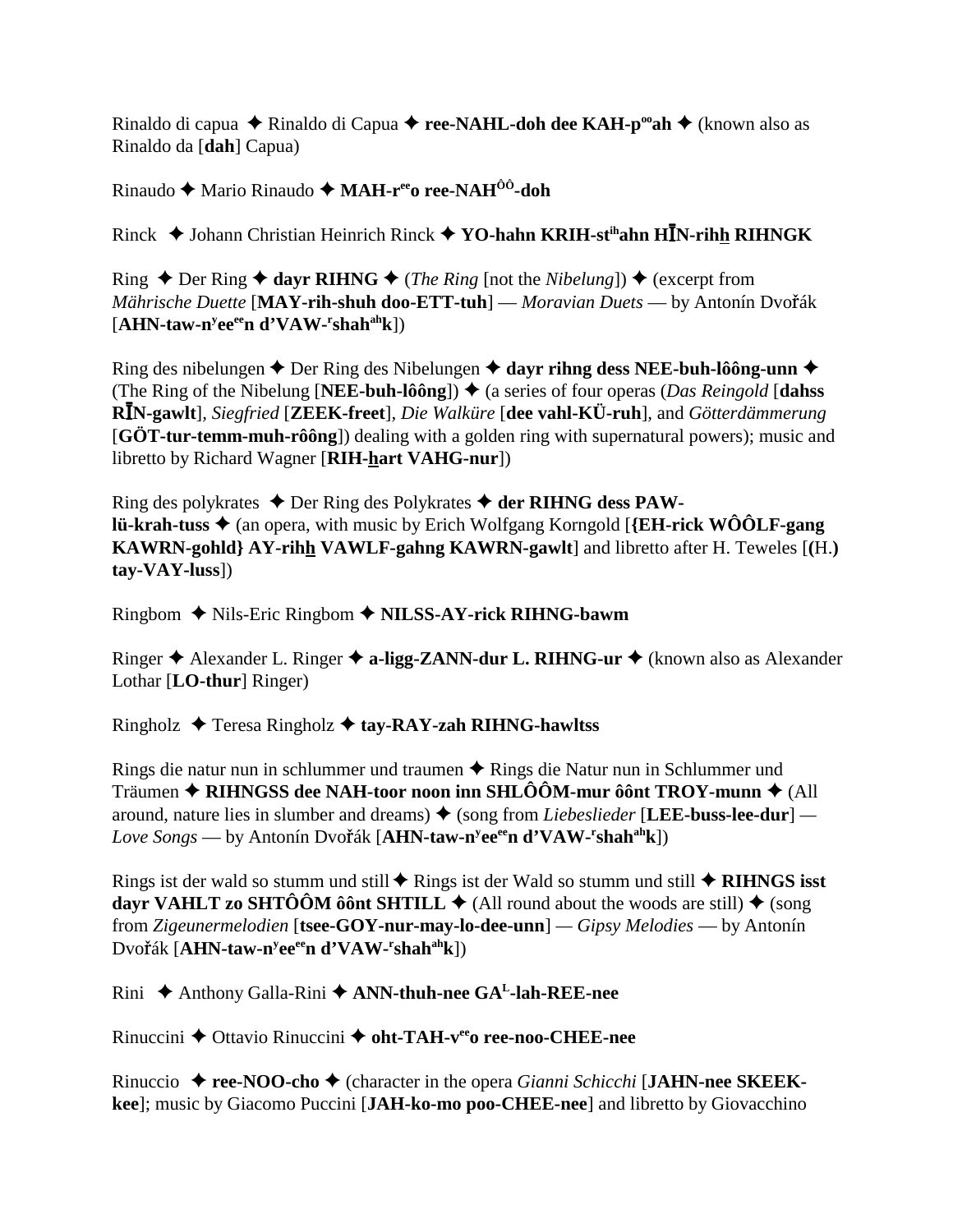Forzano [**jo-vahk-KEE-no fohr-TSAH-no**])

Rios José Rios **ho-SAY REE-awss**

Rios Orlando Ríos **awr-LAHN-doh REE-awss**

Rios Waldo de los Rios **WAHL-doh day lawss REE-awss**

Riotte **→** Philipp Jakob Riotte → **FEE-lipp YAH<sup>AH</sup>-kawp r<sup>ee</sup>AWT-tuh** 

Ripa Alberto da Ripa **ahl-BAYR-toh dah REE-pah**

Riquier Guiraut Riquier **ghee-ro ree-keeay**

Rischbieter Wilhelm Albert Rischbieter **VILL-hellm AHL-pert RIHSH-pee-tur**

Riseley  $\leftrightarrow$  George Riseley  $\leftrightarrow$  **JAW-urj RIZ-lih** 

Risentimento  $\triangle$  Il risentimento  $\triangle$  eel ree-zayn-tee-MAYN-toh  $\triangle$  (Resentment)  $\triangle$  (poem by Pietro Metastasio [p<sup>ee</sup>AY-tro may-tah-STAH-z<sup>ee</sup>o] set to music by Gioachino Rossini [j<sup>oh</sup>ah-**KEE-no rohss-SEE-nee**])

Risentimento mi lagnero tacendo four ♦ Il risentimento (Mi lagnerò tacendo, 4) ♦ eel ree-zayn**tee-MAYN-toh (mee lah-n'yay-RO tah-CHAYN-doh,**  $4) \triangleleft$  (song by Gioachino Rossini) [**j ohah-KEE-no rohss-SEE-nee**])

Risler  $\triangle$  Édouard Risler  $\triangle$  ay-d<sup>ôô</sup>ar reess-ler

Risoluto **ree-zo-LOO-toh**

Rist Johann Rist **YO-hahn RISST**

Ristenpart Karl Ristenpart **KARL RIH-stunn-part**

Ristic ◆ Milan Ristić ◆ MEE-lahn REE-stihch

Ristori Giovanni Alberto Ristori **jo-VAHN-nee ahl-BAYR-toh ree-STOH-ree**

Risurrezione ◆ ree-zoor-ray-ts<sup>ee</sup>O-nay ◆ (an opera, with music by Franco Alfano [**FRAHN-ko**] **ahl-FAH-no**] and libretto by Cesare Hanau [**chay-ZAH-ray hah-NAHOO**] after Lev Nikolayevich Tolstoy [**LYEFF ny ee-kah-LAH-yeh-vihch tahl-STAWEE**])

Ritka ◆ RITT-kah ◆ (dance from *Tantz* [TAHNTSS] — anonymous 17th-century Hungarian dances)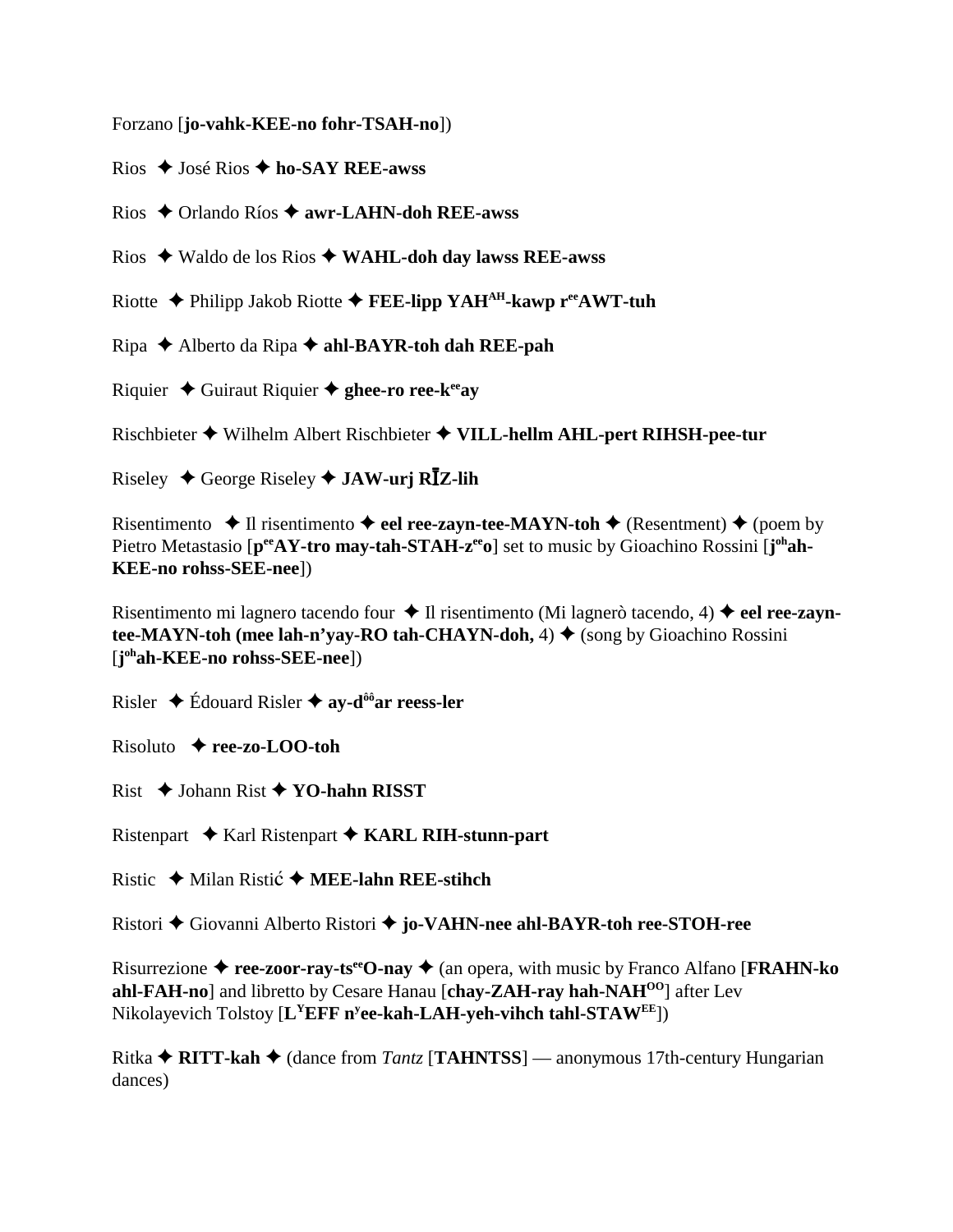Ritmico e cavalleresco **REET-mee-ko ay kah-vahl-lay-RAY-sko**

Ritorna vincitor  $\triangle$  Ritorna vincitor!  $\triangle$  **ree-TOHR-nah veen-chee-TOHR!**  $\triangle$  (aria from the opera *Aida* [**ah-EE-dah**]; music by Giuseppe Verdi [**joo-ZAYP-pay VAYR-dee**]; libretto by Antonio Ghislanzoni [ahn-TAW-n<sup>ee</sup>o ghee-zlahn-TSO-nee] after Auguste Mariette [o-güst **mah-r<sup>ee</sup>ett**] and Camille Du Locle [{kah-meel dü law-kl'} kah-mee<sup>y'</sup> dü law-kl'])

Ritorna vincitor i sacri nomi **←** Ritorna vincitor! — I sacri nomi ← ree-TOHR-nah veen-chee-**TOHR!** — ee SAH-kree NO-mee  $\blacklozenge$  (excerpt from the opera *Aida* [ah-EE-dah]; music by Giuseppe Verdi [**joo-ZAYP-pay VAYR-dee**]; libretto by Antonio Ghislanzoni [**ahn-TAW-neeo ghee-zlahn-TSO-nee**] after Auguste Mariette [**o-güst mah-reeett**] and Camille Du Locle [**{kahmeel dü law-kl'} kah-meey' dü law-kl'**])

Ritorna vincitor linsana parola i sacri nomi  $\blacklozenge$  Ritorna vincitor ... L'insana parola ... I sacri nomi  $\blacklozenge$ **ree-TOHR-nah veen-chee-TOHR ... leen-SAH-nah pah-RO-lah ... ee SAH-kree NO-mee** (excerpt from the opera *Aida* [**ah-EE-dah**]; music by Giuseppe Verdi [**joo-ZAYP-pay VAYRdee**]; libretto by Antonio Ghislanzoni [**ahn-TAW-n<sup>ee</sup>o ghee-zlahn-TSO-nee**] after Auguste Mariette [o-güst mah-r<sup>ee</sup>ett] and Camille Du Locle [{kah-meel dü law-kl'} kah-mee<sup>y'</sup> dü law**kl'**])

Ritournelle  $\triangle$  **ree-tôôr-nell**  $\triangle$  (orchestral suite excerpt from the opera-ballet [ $BA<sup>L</sup>$ -lay] *Les Indes galantes* [**leh-zeh**6**d gah-lah**6**t**] — *The Amorous Indies*; music by Jean-Philippe Rameau [**zhah<sup>6</sup>-fee-leep rah-mo**] and libretto by Louis Fuzelier [l<sup>ôô</sup>ee fü-z'l<sup>ee</sup>ay])

Ritsos Yannis Ritsos **YAHN-niss RITT-suss**

Ritter Alexander Ritter **ah-leck-SAHN-tur RITT-tur**

Ritter August Gottfried Ritter **AHÔÔ-gôôst GAWT-freet RITT-tur**

Ritter Frédéric Louis Ritter **{FREH-duh-rick LOO-uss RITT-tur} fray-day-reek LOOee RITT-tur**

Ritter **←** Hermann Ritter ← HEHR-mahn RITT-tur

Ritter Peter Ritter **PAY-tur RITT-tur**

Ritter ◆ Théodore Ritter ◆ tay-aw-dawr RITT-tur

Ritter von adelburg ◆ August, Ritter von Adelburg ◆ AH<sup>ÔÔ</sup>-gôôst, RITT-tur fawn AH-dull**pôôrk**

Ritter von herbeck ◆ Johann, Ritter von Herbeck ◆ YO-hahn, RITT-tur fawn HEHR-peck ◆ (known also as Johann Franz [**FRAHNTSS**], Ritter von Herbeck)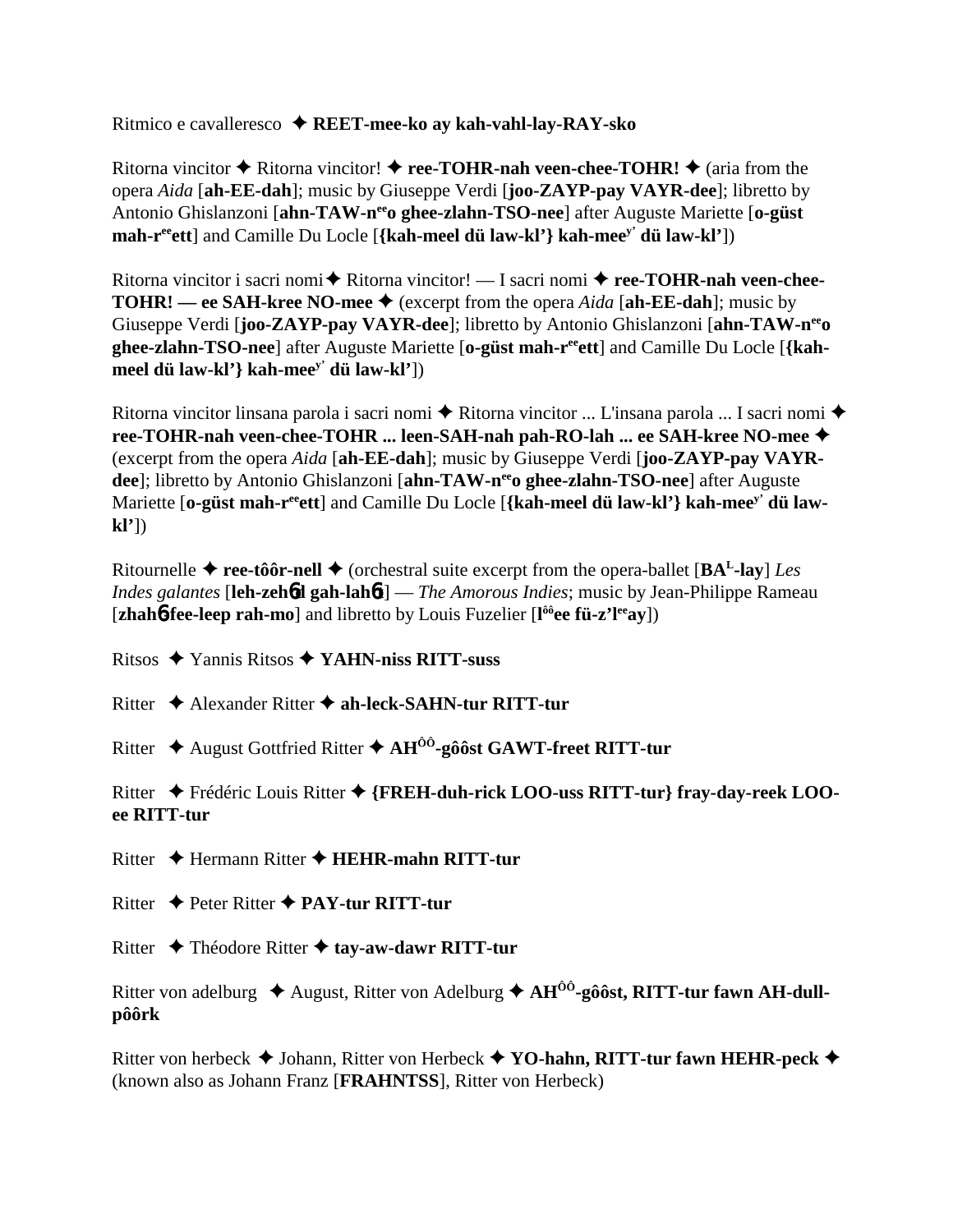Ritter von kochel ◆ Ludwig, Ritter von Köchel ◆ LOOT-vihh, RITT-tur fawn KÖ-hull ◆ (known also as Ludwig Alois Ferdinand [**AHAH-lo-eess FEHR-tee-nahnt**], Ritter von Köchel)

Ritter von neukomm **→** Sigismund, Ritter von Neukomm → **ZEE-ghiss-môônt, RITT-tur fawn NOY-kawm**

Ritter von seyfried  $\blacklozenge$  Ignaz, Ritter von Seyfried  $\blacklozenge$  **IGG-nahtss, RITT-tur fawn ZI-freet**  $\blacklozenge$ (known also as Ignaz Xaver [**KSAH-fur**], Ritter von Seyfried)

Riva Pedro Ipuche-Riva **PAY-dro ee-POO-chay-REE-vah**

Rivaflecha Martín de Rivaflecha **mar-TEEN day ree-vah-FLAY-chah**

Rive king ◆ Julie Rivé-King ◆ **JOO-lee ree-VAY-KIHNG** 

Rivenq Nicolas Rivenq **nee-kaw-lah ree-vehnk**

Rivera Chita Rivera **CHEE-tah ree-VAY-rah**

Rivera Isabel Aretz de Ramón y Rivera  **ee-sah-BELL ah-RETTSS day rah-MAWN ee ree-VAY-rah**  $\triangle$  (known also as Isabel Aretz)

Rivera Luis Felipe Ramón y Rivera **l ooEESS fay-LEE-pay rah-MAWN ee ree-VAY-rah**

Rivesman ◆ Mordkhe Rivesman ◆ MAWR-duh-<u>h</u>ī RIVVZ-munn

Rivier  $\triangle$  Jean Rivier  $\triangle$  **zhahó ree-v<sup>ee</sup>ay** 

Rivolgete a lui lo sguardo  $\triangle$  **ree-VOHL-jay-tay ah LOO-ee lo zg<sup>oo</sup>AR-doh**  $\triangle$  (aria featuring Guglielmo [**goo-leeAYL-mo**] in the opera *Così fan tutte* [**ko-ZEE fahn TOOT-tay**] — *All Women Do the Same*; music by Wolfgang Amadeus Mozart [**VAWLF-gahng ah-mah-DAYôôss MO-tsart**] and libretto by Lorenzo da Ponte [**lo-RAYN-tso dah POHN-tay**])

Rizza Gilda dalla Rizza **JEEL-dah DAHL-lah REET-tsah**

Rizzetti F. Rizzetti **(**F.**) reet-TSAYT-tee**

Rizzi Carlo Rizzi **KAR-lo REET-tsee**

Roa ◆ Miguel Roa ◆ mee-GHELL RO-ah

Robert  $\triangle$  **ro-behr**  $\triangle$  (character in the opera *Les vêpres siciliennes* [**leh veh-pr' see-see-l<sup>ee</sup>enn**] *— The Sicilian Vespers*; music by Giuseppe Verdi [**joo-ZAYP-pay VAYR-dee**]; libretto by Eugène Scribe [**ö-zhenn skreeb**] and Charles Duveyrier [**sharl dü-vay-r<sup>ee</sup>ay**])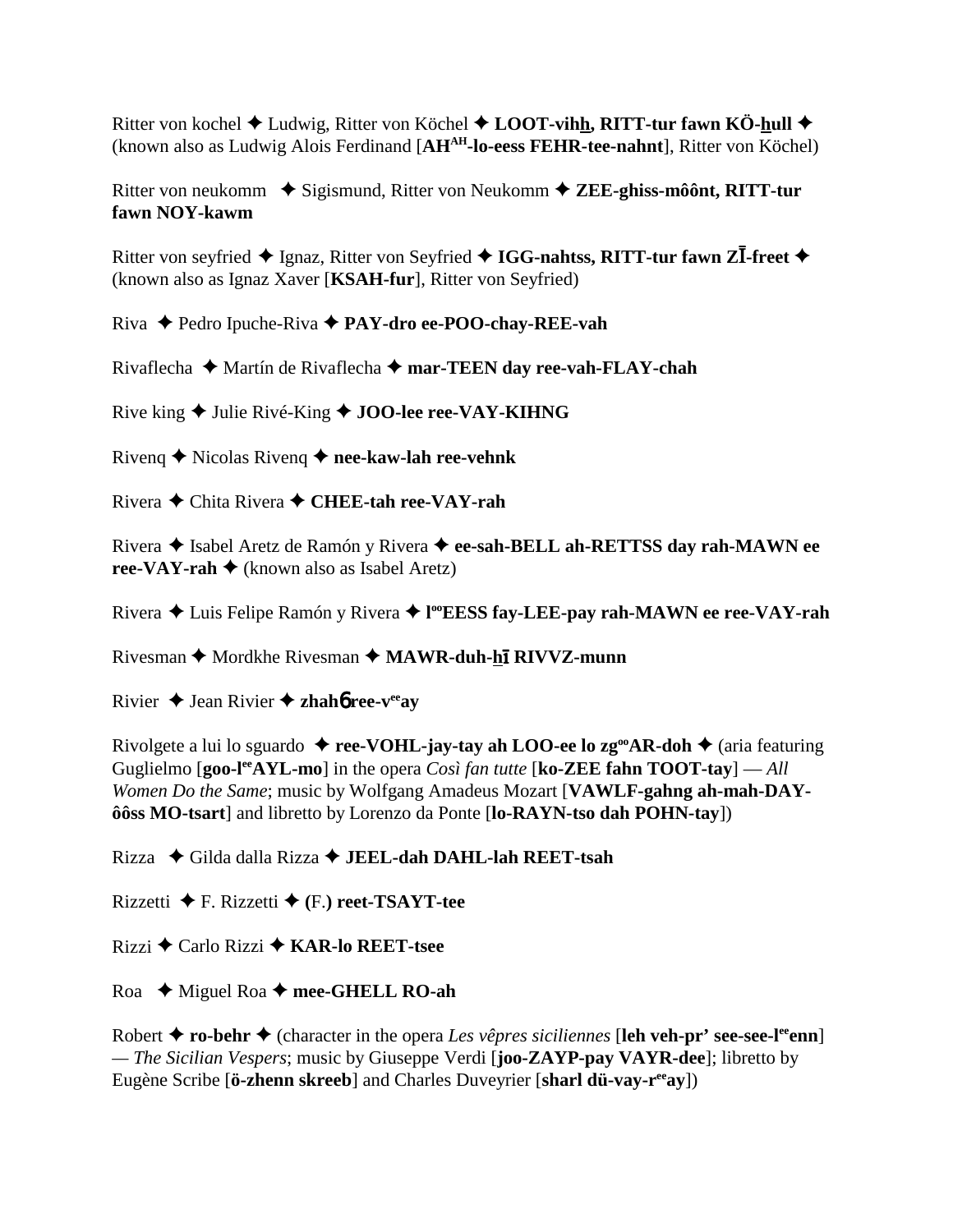Robert Wenzel Robert, Graf von Gallenberg **VENN-tsull ROHOH-behrt, GRAHF fawn GAHL-lunn-pehrk**

Robert le diable  $\triangle$  **ro-behr luh d<sup>ee</sup>ah-bl'**  $\triangle$  (Robert the Devil)  $\triangle$  (an opera, with music by Giacomo Meyerbeer [**JAH-ko-mo M-ur-bayr**] and libretto by Eugène Scribe [**ö-zhenn skreeb**])

Roberto devereux  $\rightarrow$  Roberto Devereux  $\rightarrow$  **raw-behr-toh deh-v'rö**  $\rightarrow$  (an opera, with music by Gaetano Donizetti [gah<sup>ay</sup>-TAH-no doh-nee-TSAYT-tee]; libretto by Salvadore Cammarano [**sahl-vah-DOH-ray kahm-mah-RAH-no**] after François Ancelot [**frah**6**-swah ah**6**-s'lo**])

Roberto il diavolo  $\rightarrow$  **ro-BAYR-toh eel dee-AH-vo-lo**  $\rightarrow$  (Robert the Devil)  $\rightarrow$  (an opera, with music by Giacomo Meyerbeer [**JAH-ko-mo M-ur-bayr**] and libretto by Eugène Scribe [**özhenn skreeb**])

Roberts Gareth Roberts **GA-ruhth RAH-burtss**

Robeson Lila Robeson **L-luh ROHB-sunn**

Robeson  $\triangle$  Paul Robeson  $\triangle$  PAWL ROHB-sunn  $\triangle$  (known also as Paul Bustill [BUSS-t'l] Robeson )

Robev Georgi Robev **gay-AWR-ghee RW-beff**

Robin **→** Mado Robin → mah-doh raw-beh**6** 

Robinson Armin Robinson **AR-munn RAH-bunn-sunn**

Robiquet  $\triangle$  Paul Robiquet  $\triangle$  **pohl raw-bee-kay** 

Robison ◆ Paula Robison ◆ PAW-luh RO-buh-sunn ◆ (known also as Paula Judith [**JOOduhth**] Robison)

Robles **←** Daniel Alomias Robles ← dah-n<sup>ee</sup>ELL ah-lo-MEE-ahss RO-vlayss

Robles Marisa Robles **{muh-RIH-suh RO-b'lz} mah-REE-sah RO-vlayss**

Roblou David Roblou **DAY-vudd RO-bloo**

Robson ♦ Anthony Robson ♦ ANNT-thuh-nee RAHB-sunn

Robson Nigel Robson **N-j'l RAHB-sunn**

Robyn Alfred George Robyn **AL-frudd JAW-urj RAH-bunn**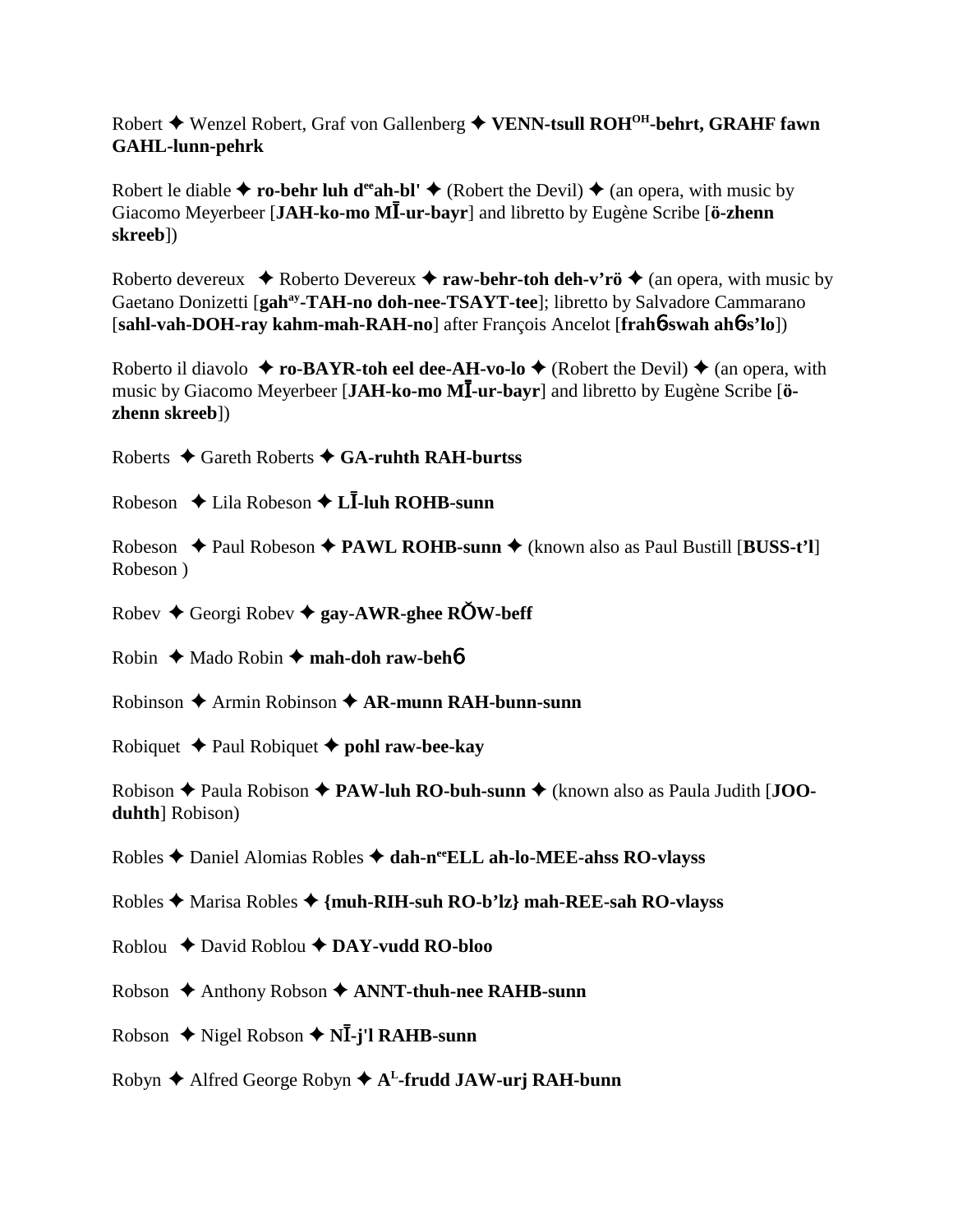Rocca  $\triangle$  Lodovico Rocca  $\triangle$  lo-doh-VEE-ko ROHK-kah

Rocca ◆ Nick la Rocca ◆ NICK lah ROHK-kuh ◆ (known also as Dominick James IDAHmuh-nick JAYMZ] la Rocca)

Rochberg ♦ George Rochberg ♦ JAW-urj RAWK-burg

Roche  $\triangle$  Jerome Roche  $\triangle$  juh-ROHM ROHCH  $\triangle$  (known also as Jerome Lawrence Alexander [LAW-runntss a-ligg-ZANN-dur] Roche)

Roche  $\triangle$  Sarita Roche  $\triangle$  suh-REE-tuh ROHCH

Roche  $\triangle$  Terre Roche  $\triangle$  TEHR-ree ROHCH

Rochefort  $\bullet$  Lord Rochefort  $\bullet$  (Lord) rawsh-fawr  $\bullet$  (character in the opera Anna Bolena [AHN-nah bo-LAY-nah] — Anne Bolyn [ANN bo-LINN]; music by Gaetano Donizetti [gah<sup>ay</sup>-TAH-no doh-nee-TSAYT-tee] and libretto by Felice Romani [fay-LEE-chay ro-MAH-nee])

Rochlitz  $\triangle$  Friedrich Rochlitz  $\triangle$  FREET-rihh RAWH-littss  $\triangle$  (known also as Johann Friedrich Rochlitz [YO-hahn FREET-rihh RAWH-littss])

Rococo  $\bigstar$  ro-KO-ko

Roczek  $\triangleq$  Paul Roczek  $\triangleq$  PAH<sup>ÔÔ</sup>L RO-check

Roda y lopez ◆ Cecilio de Roda y López ◆ thay-THEE-l<sup>ee</sup> day RO-thah ee LO-pehth

Rodan  $\triangle$  Mendi Rodan  $\triangle$  MENN-dee raw-DAHN

Rodd  $\triangle$  Alice Rodd  $\triangle$  A-luss RAHD

Rode  $\triangle$  Pierre Rode  $\triangle$  p<sup>ee</sup>chr rawd  $\triangle$  (known also as Jacques-Pierre Joseph Rode [zhack $p^{\text{ee}}$ chr zho-zeff rawd])

Rode  $\blacklozenge$  Wilhelm Rode  $\blacklozenge$  VILL-hellm RO-duh

Rodeheaver  $\triangle$  Homer A. Rodeheaver  $\triangle$  HO-mur A. RO-duh-hee-vur  $\triangle$  (known also as Homer Alvan [A<sup>L</sup>-vunn] Rodeheaver)

Roder ♦ Carl Gottlieb Röder ♦ KARL GAWT-leep RÖ-dur

Roder  $\triangle$  Martin Röder  $\triangle$  MAR-teen RÖ-dur

Roderigo  $\triangle$  ro-day-REE-go  $\triangle$  (character in the opera *Otello* [o-TAYL-lo]; music by Giuseppe Verdi [joo-ZAYP-pay VAYR-dee] and libretto by Arrigo Boito [ar-REE-go bo-EE-toh])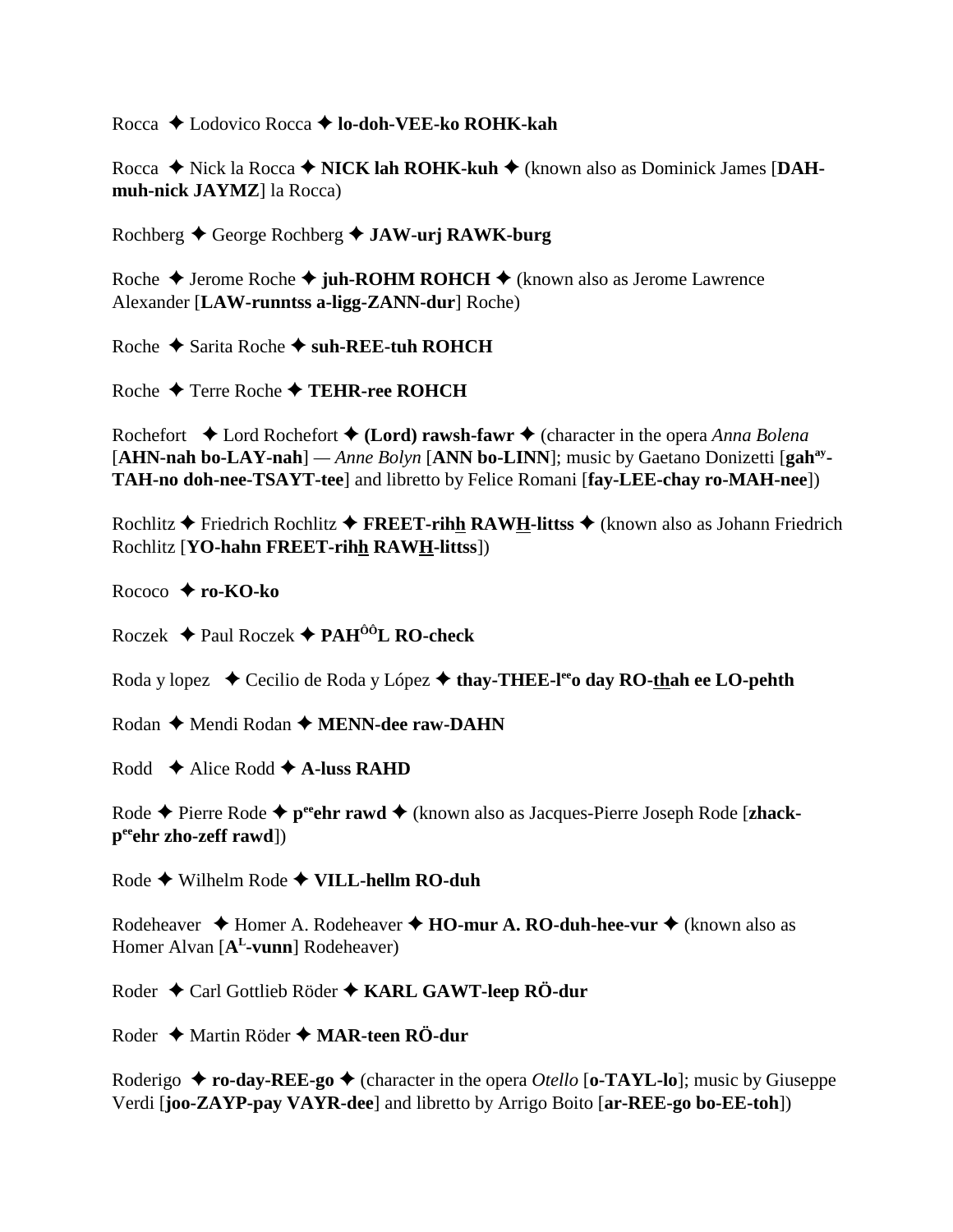Rodescu **→** Julian Rodescu → zhoo-l<sup>ee</sup>AHN raw-DESS-koo

Rodin August Rodin  **AW-gusst RO-d'n**

Rodio Rocco Rodio **ROHK-ko RAW-deeo**

Rodolfo  $\triangle$  **ro-DOHL-fo**  $\triangle$  (character in the opera *La bohème* [lah baw-emm] — *Bohemian* Life; music by Giacomo Puccini [JAH-ko-mo poo-CHEE-nee]; libretto by Luigi Illica [l<sup>oo</sup>EE-jee **eel-LEE-kah**] and Giuseppe Giacosa [**joo-ZAYP-pay jah-KO-zah**] after Henri Murger [**ah**6**-ree mür-zhay**])

Rodolphe ♦ Jean Joseph Rodolphe ♦ **zhahó zho-zeff raw-dawlf** ♦ (known also as Johann Joseph Rudolph [**YO-hahn YOHOH-zeff ROO-dawlf**])

Rodrigo Joaquín Rodrigo **ho-ah-KEEN rohd-REE-go**

Rodrigo di dhu  $\blacklozenge$  Rodrigo di Dhu  $\blacklozenge$  **rohd-REE-go dee DOO**  $\blacklozenge$  (character in the opera *La donna del lago* [**lah DOHN-nah dayl LAH-go**] — *The Lady of the Lake*; music by Gioachino Rossini [j<sup>oh</sup>ah-KEE-no rohss-SEE-nee]; libretto by Andrea Leone Tottola [ahn-DRAY-ah lay-**O-nay toht-TOH-lah**] after Sir Walter Scott [**(Sir) WAWL-tur SKAHT**])

Rodrigo marchese di posa ◆ Rodrigo, Marchese di Posa **◆ rohd-REE-go, mar-KAY-zay dee PO-zah ♦** (Rodrigo [**rohd-REE-go**], Marquis of Posa [**PO-zah**]) ♦ (character in the opera *Don Carlo* [**dohn KAR-lo**]; music by Giuseppe Verdi [**joo-ZAYP-pay VAYR-dee**]; libretto by François Méry [**frah**6**-swah may-ree**] and Camille Du Locle [**{kah-meel dü law-kl'} kah-meey' dü law-kl'**] after Friedrich von Schiller [**FREET-rihh fawn SHILL-lur**])

Rodrigues de ledesma **←** Mariano Rodrígues de Ledesma ← mah-r<sup>ee</sup>AH-no rohd-REE-gayss **day lay-THAYSS-mah**

Rodriguez **→** Augusto Rodríguez → ah<sup>oo</sup>-GOOSS-toh rohd-REE-ghess → (known also as Augusto Alejandro Rodríguez Amador [**ahoo-GOOSS-toh ah-lay-HAHN-dro rohd-REE-ghess ah-mah-DAWR**])

Rodriguez ◆ Felipe Rodriguez ◆ fay-LEE-pay ro-dree-GHEHTH

Rodriguez ◆ Robert Xavier Rodriguez ◆ RAH-burt ZAY-v<sup>ee</sup>ur rohd-REE-guzz

Rodriguez ◆ Santiago Rodriguez ◆ {sann-tee-AH-go rohd-REE-guzz} sahn-t<sup>ee</sup>AH-go ro**dree-GHESS**

Rodriguez Vicente Rodríguez **vee-THAYN-tay rohd-REE-ghehth**

Rodriguez de hita ◆ Antonio Rodríguez de Hita ◆ ahn-TOH-n<sup>ee</sup>o rohd-REE-ghehth day EE**tah**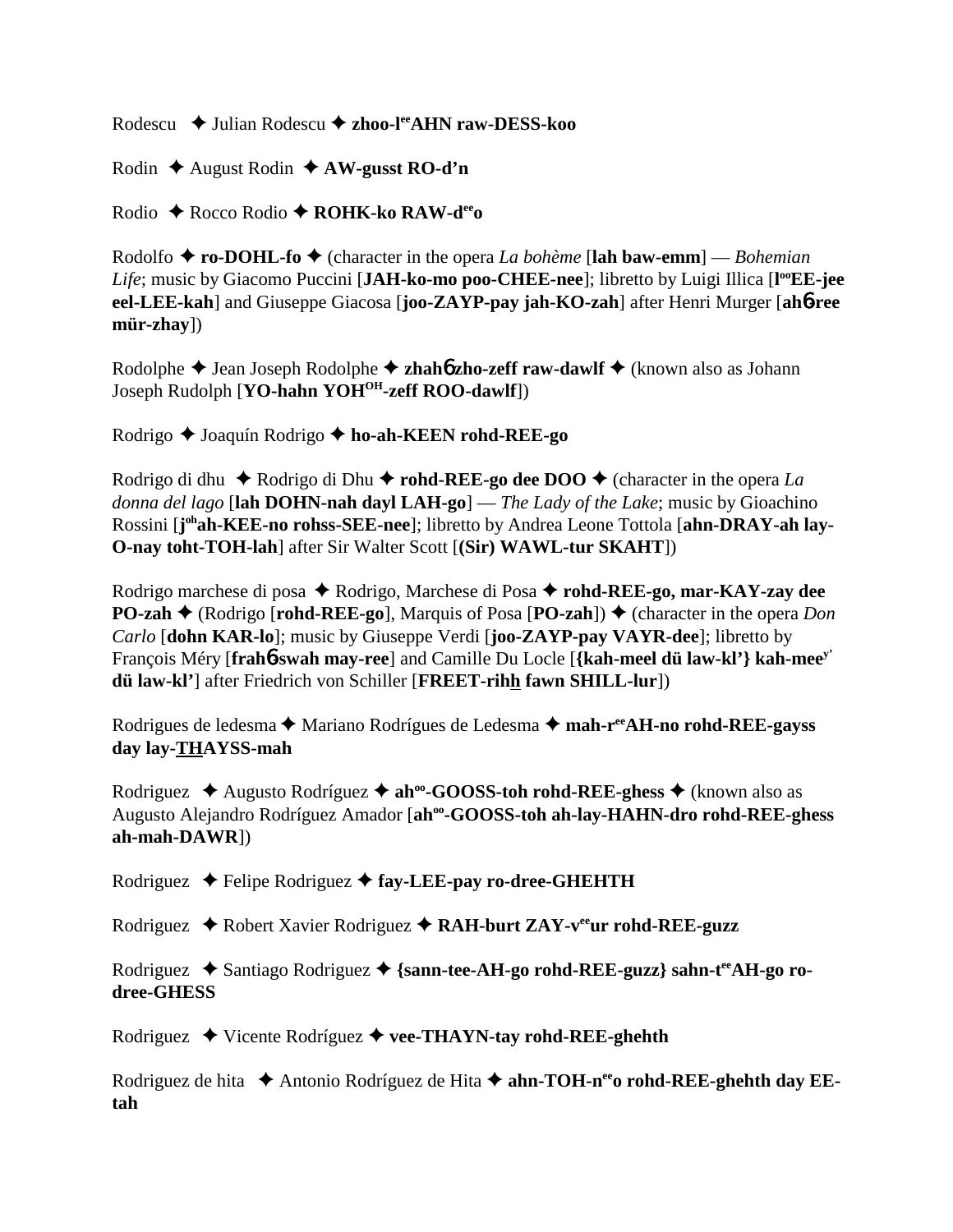Rodzinski ◆ Artur Rodzinski ◆ **AR-tur rohd-ZINN-skee ◆** (this Polish National is known in Poland as Artur Rodziński [**AR-tôôr rohd-ZEE6-skee**])

Roeckel August Roeckel **AHÔÔ-gôôst RÖ-kull**

Roesgen champion **→** Marguerite Roesgen-Champion → mar-gö-reet RÖSS-gunn-shah**6 peeaw**6

Roethke Theodore Roethke **THEE-uh-dohuhr REHTH-kee**

Rofe Peter Rofe **PEE-tur ROHF**

Rogalski Theodor Rogalski **t'yo-DAWR raw-GAHL-skee**

Rogatis ◆ Pascual de Rogatis ◆ pahss-k<sup>oo</sup>AHL day ro-GAH-teess

Roge Pascal Rogé **pahss-kahl raw-zhay**

Rogel José Rogel **ho-SAY ro-HELL**

Roger Gustave-Hippolyte Roger **güss-tahv-eep-paw-leet raw-zhay**

Roger Victor Roger **veek-tawr raw-zhay**

Roger ducasse ◆ Jean Roger-Ducasse ◆ zhah**6** raw-zhay-dü-kahss ◆ (known also as Jean-Jules Aimable Roger-Ducasse [**zhah**6**-zhül eh-mah-bl' raw-zhay-dü-kahss**])

Rogers  $\blacklozenge$  Nigel Rogers  $\blacklozenge$  N**I**-j'l RAH-jurz  $\blacklozenge$  (known also as Nigel David [DAY-vudd] Rogers)

Roget Henriette Roget **ah**6**-reeett raw-zhay**

Rogez  $\triangle$  **RAW-gezz**  $\triangle$  (Angry)

Rogg Lionel Rogg **LEE-o-null RAWG**

Rogier Charles Radoux-Rogier **shar-luh rah-dôô-raw-zheeay**

Rogister **→** Jean Rogister **→ zhahó raw-zheess-tay** → (known also as Jean François Toussaint [**frah**6**-swah tooss-seh**6] Rogister)

Rogner Heinz Rögner **HNTSS RÖG-nur**

Rogowski Ludomir Rogowski **lôô-DAW-meer ro-GAWF-skee** (known also as Ludomir Michał [MEE-hah<sup>w'</sup>] Rogowski)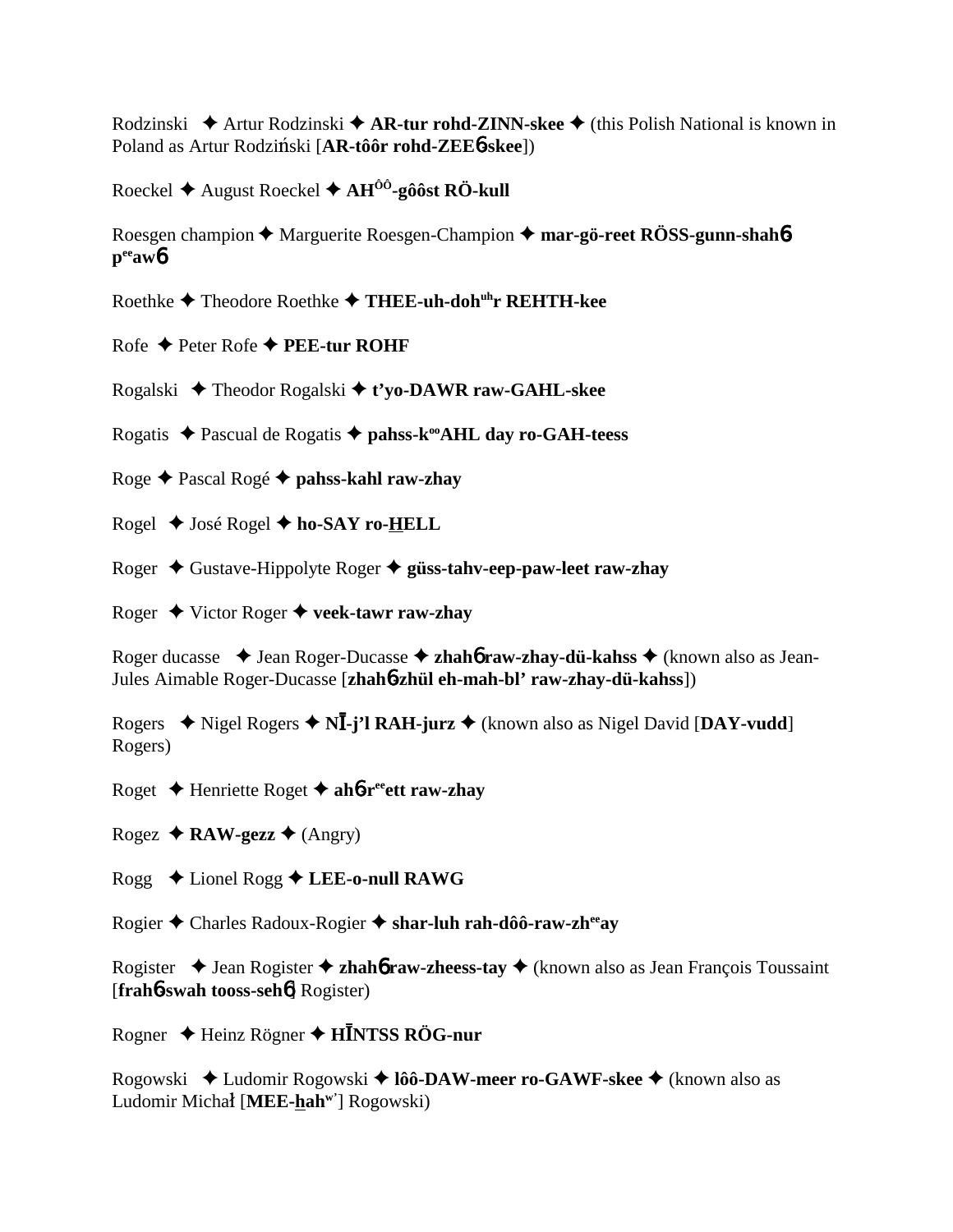Roguski Gustav Roguski **GÔÔ-stahf ro-GÔÔ-skee**

Rohan ◆ Maria di Rohan ◆ mah-REE-ah dee RO-ahn

Rohde ◆ Wilhelm Rohde ◆ **VILL-hellm WO-thuh** ◆ (known also as Friedrich [**FREED-rihh**] Wilhelm Rohde)

Rohloff Ernst Rohloff **EHRNST RO-lawf**

Rohr Hugo Röhr **HOO-go RÖR**

Rohrig Emil Röhrig **AY-meel RÖ-rihh**

Roi Gaële le Roi **gah-ell luh r'wah**

Roi arthus  $\triangle$  Le Roi Arthus  $\triangle$  luh r'wah ar-tüss  $\triangle$  (King Arthur, a lyric drama, words and music by Ernest Chausson [**ehr-nesst shohss-saw**6])

Roi daquitaine  $\bullet$  Le Roi d'Aquitaine  $\bullet$  luh r'wah dah-kee-tenn  $\bullet$  (The King of Aquitaine)  $\bullet$ (song from the opera *Marie Galante* [**mah-ree gah-lah**6**t**], with music by Kurt Weill [**KÔÔRT VL**]; libretto by Jacques Déval [**zhack day-vahl**] and Fernay [**fehr-nay**])

Roi de trefle  $\triangle$  Le Roi de Trèfle  $\triangle$  luh r'wah duh TREH-fl'  $\triangle$  (The King of Clubs)  $\triangle$ (character in the opera *L'amour des trois oranges — The Love for Three Oranges*; music by Serge Prokofiev [**sehr-GAY prah-KAW-fiheff**]; libretto by Prokofiev after Carlo Gozzi [**KAR-lo GOHT-tsee**])

Roi dys  $\triangle$  Le Roi d'Ys  $\triangle$  luh r'wah deess  $\triangle$  (The King of Ys [EESS])  $\triangle$  (an opera, with music by Édouard Lalo [**ay-dôôar lah-lo**] and libretto by Édouard Blau [**ay-dôôar blo**])

Roig Gonzalo Roig **gawn-SAH-lo ROEEG**

Roismann  $\triangle$  Josef Roismann  $\triangle$  YOH<sup>OH</sup>-zeff RO<sup>IH</sup>SS-mahn

Rojo olalla Casiano Rojo Olalla **kah-seeAH-no RO-ho o-LAH-l'yah**

Rokseth Yvonne Rokseth **ee-vawn rawk-sett**

Roland Claude-Robert Roland **klohd-raw-behr raw-lah**6

Roland manuel Roland-Manuel **raw-lah**6**-mah-nü ell**

Rolandi Gianna Rolandi **JAHN-nah ro-LAHN-dee**

Roldan ◆ Amadeo Roldán ◆ ah-mah-DAY-o rawl-DAHN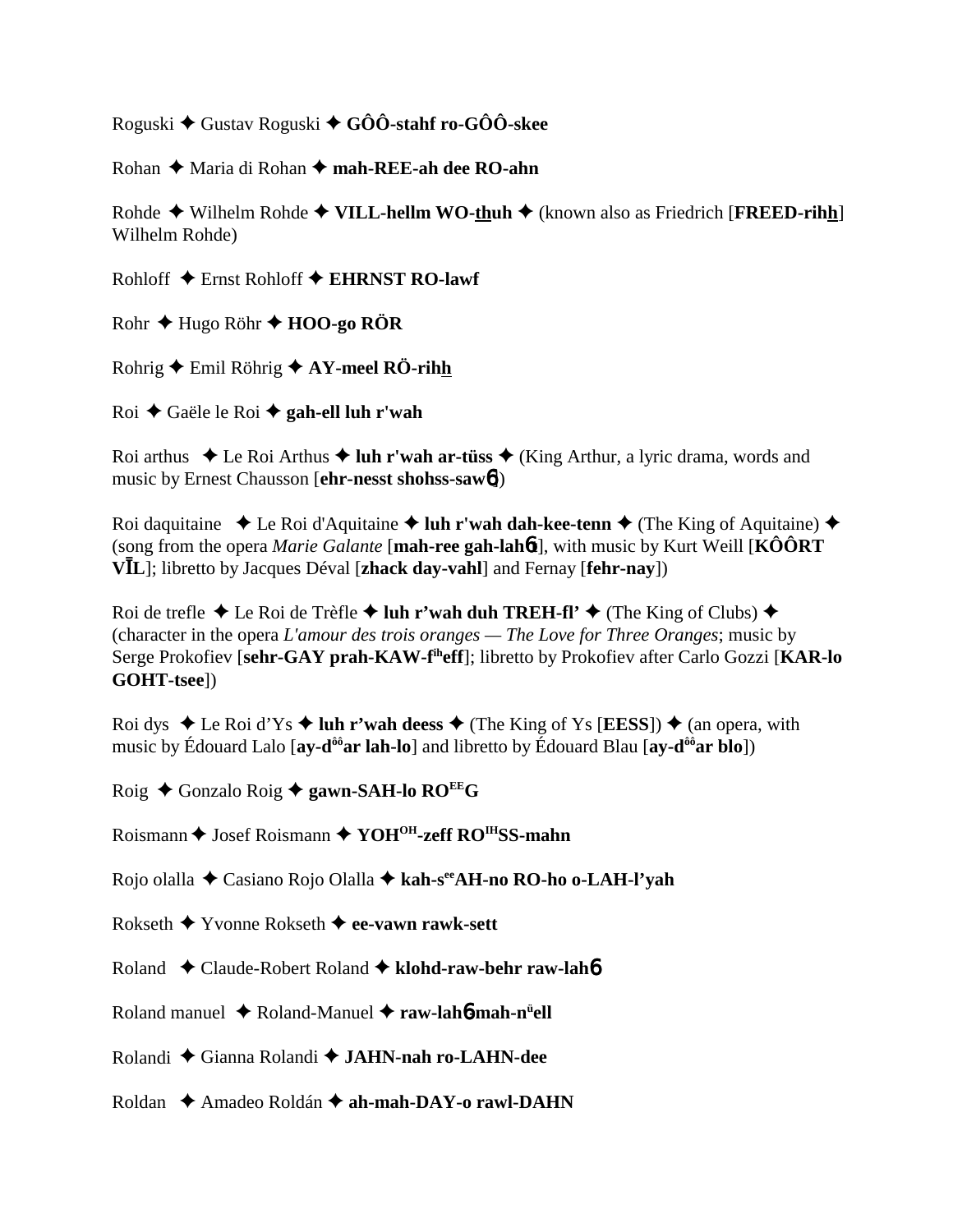Rolfe johnson ♦ Anthony Rolfe-Johnson ♦ ANNT-thuh-nee RAWLF-JAHN-sunn

- Rolla Alessandro Rolla **ah-layss-SAHN-dro ROHL-lah**
- Rolla **←** Giuseppe Antonio Rolla ← joo-ZAYP-pay ahn-TAW-n<sup>ee</sup>o ROHL-lah
- Rolla János Rolla **YAH-nawsh ROHL-lah**
- Rolland Romain Rolland **raw-meh**6 **rawl-lah**6
- Rolle Johann Heinrich Rolle **YO-hahn HN-rihh RAWL-luh**
- Rollig Carl Leopold Röllig **KARL LAY-o-pahlt RÖL-lihh**
- Rollin Jean Rollin **zhah**6 **rawl-leh**6
- Rolon **→** José Rolón ◆ ho-SAY ro-LAWN
- Roman **→** Johan Helmich Roman **→ YOO-hahn HELL-mihsh ROO-mahn**
- Roman **→** Stella Roman → **STELL-lah raw-MAHN**

Romance de bliomberis **↑** Romance de Bliombéris **↑ raw-mah6ss duh bl<sup>ee</sup>aw6-bay-ree** ◆ (Romance of Bliombéris) (composition by Ferdinando Fortunati [**fehr-dee-NAHN-doh fortoo-NAH-tee**])

Romance de galatee ◆ Romance de Galatée ◆ raw-mah**6ss duh gah-lah-tay** ◆ (Romance of Galatia [**guh-LAY-sh<sup>ee</sup>uh**])  $\blacklozenge$  (composition by Ferdinando Fortunati [**fehr-dee-NAHN-doh fawr-too-NAH-tee**])

Romance de mignon  $\triangle$  Romance de Mignon  $\triangle$  **raw-mah6ss duh mee-n'yaw6**  $\triangle$  (poem by Victor Wilder [**veek-tawr veel-day**] after Goethe [**gö-tuh**], set to music by Henri Duparc [**ah**6 **ree dü-park**])

Romani Carlo Romani **KAR-lo ro-MAH-nee**

Romani ◆ Felice Romani ◆ fay-LEE-chay ro-MAH-nee

Romani ◆ Pietro Romani ◆ peeAY-tro ro-MAH-nee

Romano Patrick Romano **PATT-rick RO-mah-no**

Romantico Romántico **ro-MAHN-tee-ko** (excerpt from *Tres Preludios* [**TRAYSS pray-LOO-th<sup>ee</sup>awss**] by Celedonio Romero [thay-lay THO-n<sup>ee</sup>o ro-MAY-ro])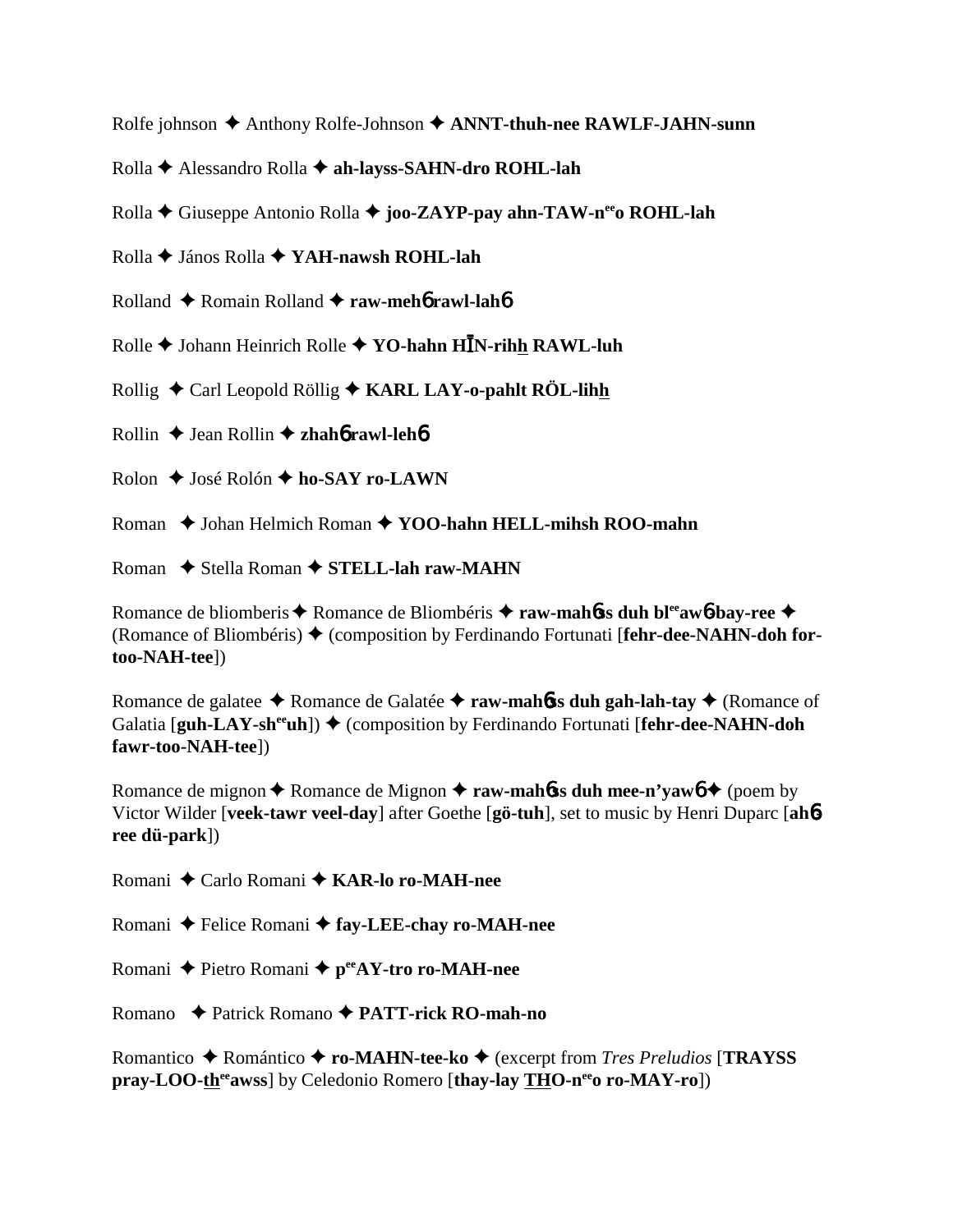Romany life  $\triangle$  Romany Life  $\triangle$  **RO-muh-nee (Life)**  $\triangle$  (excerpt from the operetta *The Fortune Teller*, with music by Victor Herbert [**VICK-tur HUR-burt**] and lyrics by H. B. Smith)

Romanza  $\triangle$  **ro-MAHN-tsah**  $\triangle$  (excerpt from the *Serenade in A* by Igor Stravinsky [**EE-gur** strah-VINN-skee]) ♦ (excerpt from *Variations on an Original Theme, "Enigma,"* by Sir Edward Elgar [**(Sir) EDD-wurd ELL-gar**])

Romanza and humoreske for cello and piano  $\triangle$  Romanza and Humoreske for Cello and Piano  $\triangle$ **ro-MAHN-tsah (and) hoo-mo-REH-skuh (for Cello and Piano) ♦ (composition by John** Knowles Paine [**JAHN NOHLZ PAYN**])

Romanza noche madrilena **←** Romanza — Noche madrileña **← ro-MAHN-thah — NO-chav mah-dree-LAY-n'yah**  $\blacklozenge$  (duet from the opera *La chulapona* [lah choo-lah-PO-nah]; music by Federico Moreno Torroba [**fay-thay-REE-ko mo-RAY-no tawr-RO-vah**]; libretto by Romero [**ro-MAY-ro**] and Fernández Shaw [**fehr-NAHN-dehth SHAW**])

Romanza spirto gentil ne sogni miei ◆ Romanza: Spirto gentil, ne' sogni miei ◆ ro-MAHN**tsah: SPEER-toh jayn-TEEL, nay SO-n'yee m<sup>ee</sup>AY<sup>EE</sup>**  $\blacklozenge$  (aria from the opera *La favorita* [lah **fah-vo-REE-tah**] — *The Favored One*; music by Gaetano Donizetti [gah<sup>ay</sup>-TAH-no doh-nee-**TSAYT-tee**]; libretto by Alphonse Royer [**ahl-faw**6**ss r'wah-yay**] and Gustave Vaëz [**güss-tahv vah-ezz**], with additions by Eugene Scribe [**ö-zhenn skreeb**])

Romanzas de zarzuelas ◆ Romanzas de Zarzuelas ◆ ro-MAHN-thahss day thar-th<sup>oo</sup>AY-lahss

Romanze  $\triangle$  **ro-MAHN-tsuh**  $\triangle$  (excerpt from the operetta *Die lustige Witwe* [dee LOO-stih**guh VITT-vuh**] — *The Merry Widow;* music by Franz Lehár [**FRAHNZ leh-HAHAHR**]; libretto by Victor Léon [**veek-tawr lay-aw**6] and Leo Stein [**LAY-o SHTN**] after Henri Meilhac [**ah**6 **ree meh-yack**])

Romanze / **ro-MAHN-tsuh** / (Romance) / (composition from *Eine kleine Nachtmusik* [I-nuh **KL-nuh NAHKT-moo-zick**] – *A Little Night Music* – by Wolfgang Amadeus Mozart [**VAWLF-gahng ah-mah-DAY-ôôss MO-tsart**])

Romanze ◆ **ro-MAHN-tsuh ◆** (Romance) ◆ (composition from *Spanische Liebes-Lieder* [**SHPAHAH-nih-shuh LEE-buss-LEE-dur**] — *Spanish Love Songs* — by Robert Schumann  $[ROH<sup>OH</sup>-bert SHOO-mahn]$ )  $\blacklozenge$  (song by Franz Schubert [**FRAHNTSS SHOO-bert**])

Romanzo di central park ◆ Romanzo di Central Park ◆ ro-MAHN-tso dee (Central Park) ◆ (song by Charles Ives [**CHAH-rullz VZ**])

Romberg ◆ Andreas Jakob Romberg ◆ ahn-DRAY-ahss YAH<sup>AH</sup>-kawp RAWM-pehrk

Romberg Bernhard Heinrich Romberg **BEHRN-hart HN-rihh RAWM-pehrk**

Romberg Sigmund Romberg **SIGG-munnd RAHM-burg**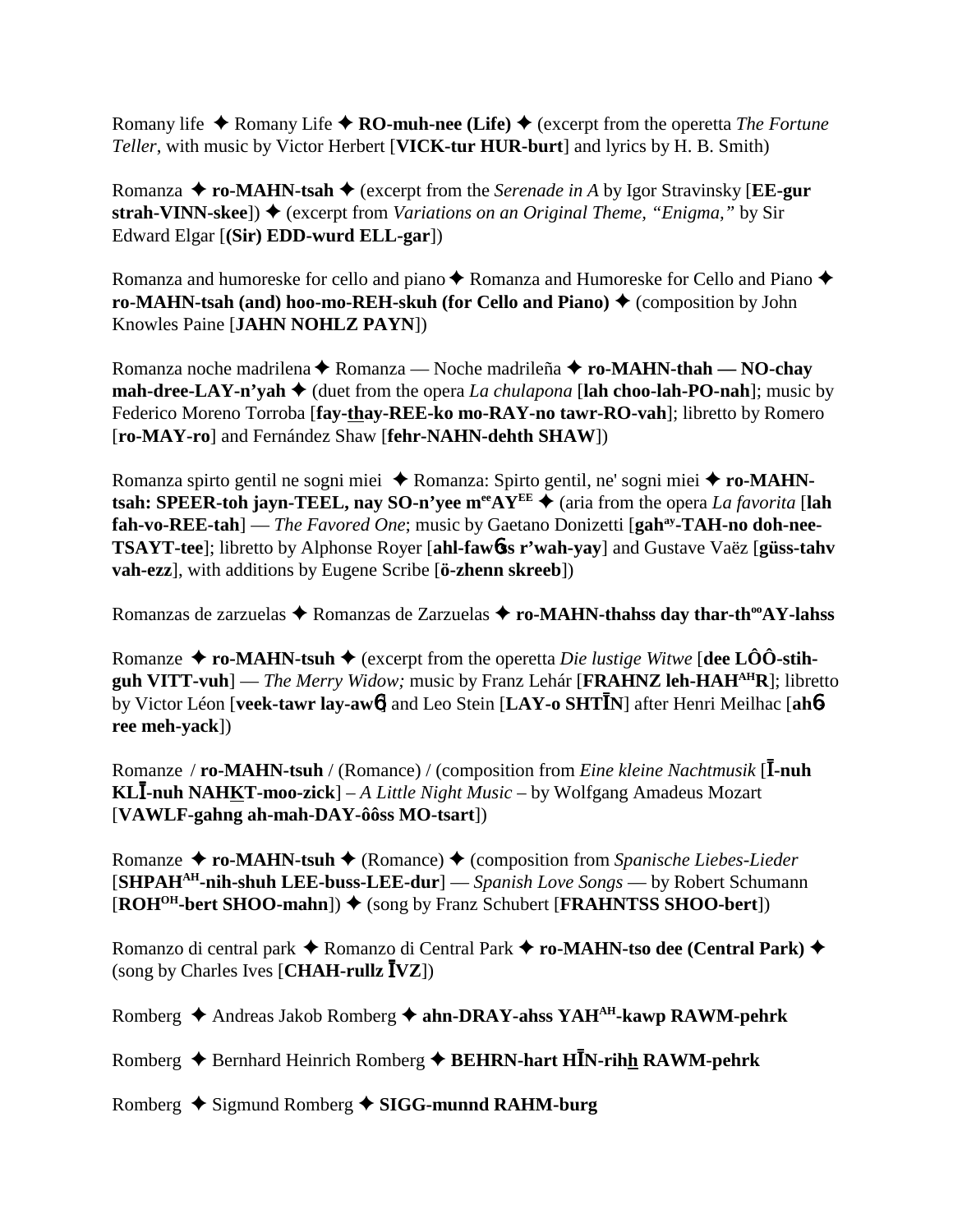Romeo et juliette  $\triangle$  Roméo et Juliette  $\triangle$  **raw-may-o ay zhü-l<sup>ih</sup>ett**  $\triangle$  (an opera, with music by Charles Gounod [**sharl gôô-no**]; libretto by Jules Barbier [**zhül bar-beeay**] and Michel Carré [**mee-shell kar-ray**] after William Shakespeare [**WILL-lihumm SHAYK-spihuhr**)

Romeos seance  $\triangle$  Romeo's Seance  $\triangle$  **RO-may-ohz SAY-ahnss**  $\triangle$  (song by Elvis Costello [**ELL-vuss kawss-TELL-lo**] (pen name for Declan MacManus [**duh-CLANN muck-MA-nuss**])

Romero ◆ Celedonio Romero ◆ thay-lay-THO-n<sup>ee</sup>o ro-MAY-ro

Romero Mateo Romero **mah-TAY-o ro-MAY-ro**

Romero Pepe Romero  **PAY-pay ro-MAY-ro**

Romeu Luis Romeu **l ooEESS ro-MAYoo**

Romhild **↓** Johann Theodor Römhild **→ YO-hahn TAY-o-doh<sup>oh</sup>r RÖM-hillt →** (the last name is also spelled Römhildt [**RÖM-hillt**])

Romhildt **→** Johann Theodor Römhildt **→ YO-hahn TAY-o-doh<sup>oh</sup>r RÖM-hillt** → (the last name is also spelled Römhild [**RÖM-hillt**])

Romo Gilda Cruz-Romo **HEEL-dah KROOSS-RO-mo**

Rompe sprezza  $\triangle$  **ROHM-pay SPRAYT-tsah**  $\triangle$  (She breaks, she scorns)  $\triangle$  (aria with solo trumpet from *7 Arie con tromba sola* [7 **AH-reeay kohn TROHM-bah SO-lah**] — *Seven Arias with Solo Trumpet* — by Alessandro Scarlatti [**ah-layss-SAHN-dro skar-LAHT-tee**])

Romulus hunt **↑** Romulus Hunt **↑ RAH-m'yôô-luss HUNT** 

Roncaglia ◆ Gino Roncaglia ◆ **JEE-no rohn-KAH-l<sup>ee</sup>ah** 

Ronconi ◆ Domenico Ronconi ◆ doh-MAY-nee-ko rohn-KO-nee

Ronconi **←** Felice Ronconi ← fay-LEE-chay rohn-KO-nee

Ronconi Giorgio Ronconi **JOHR-jo rohn-KO-nee**

Ronconi ◆ Sebastiano Ronconi ◆ say-bah-st<sup>ee</sup>AH-no rohn-KO-nee

Rondalla lirica de madrid ★ Rondalla Lírica de Madrid ★ rohn-DAH-l'yah LEE-ree-kah day **mah-DREED**  $\triangleq$  (a *rondalla* is a band of street musicians)

Ronde ◆ rawn-day ◆ (Roundelay) ◆ (song from *Trois chansons* [tr'wah shah6-saw6] — *Three Songs* — by Maurice Ravel [**mo-reess rah-vell**])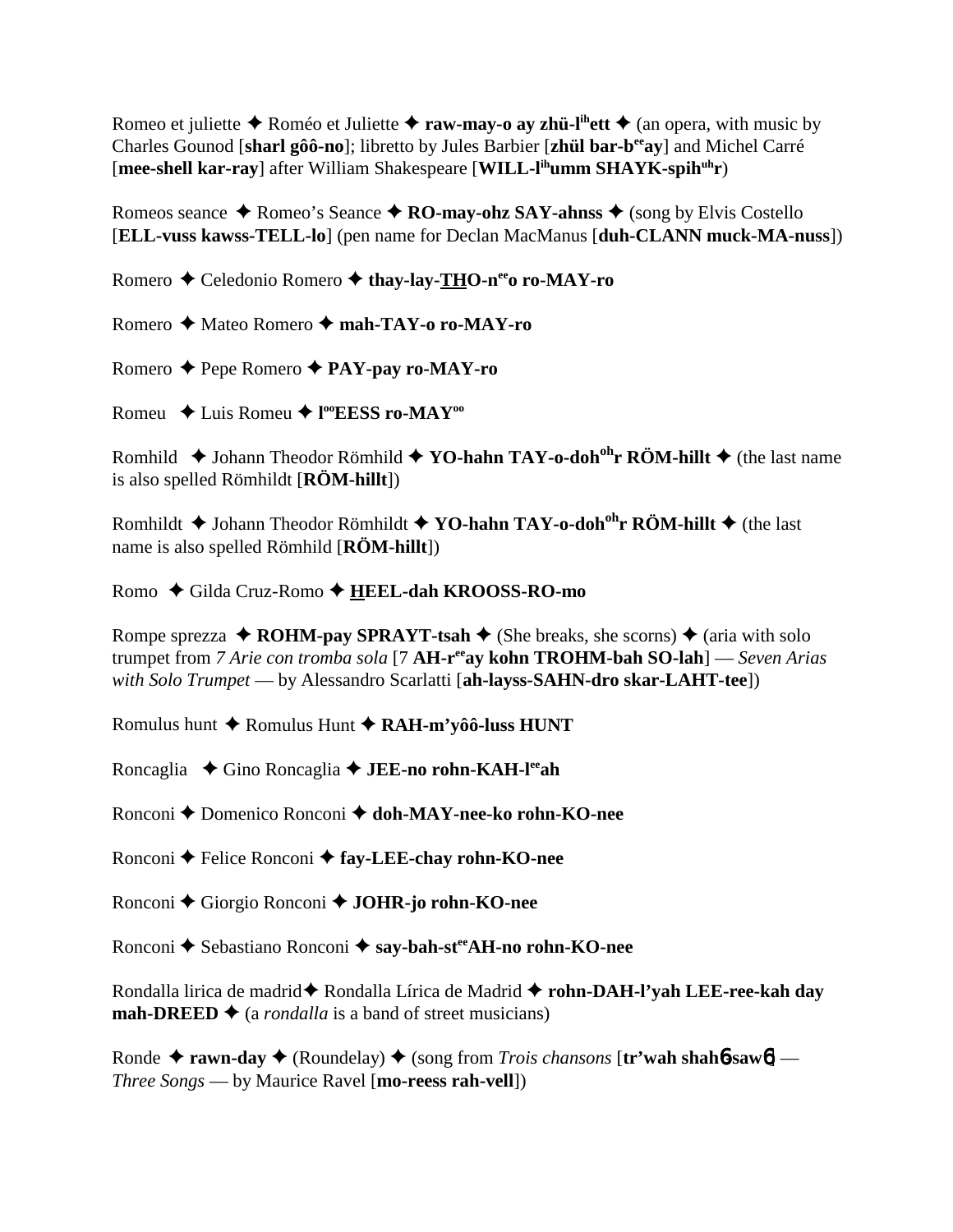Ronde des lutins  $\triangle$  La ronde des lutins  $\triangle$  **lah raw6d day lü-teh**6  $\triangle$  (composition by Antonio Bazzini [**ahn-TAW-n<sup>ee</sup>o baht-TSEE-nee**])

Rondeau ◆ rawb-doh ◆ (excerpt from *Suite/Ouverture No. 2* by Johann Sebastian Bach [YO**hahn {suh-BASS-t<sup>ih</sup>unn BAHK} zay-BAH-st<sup>ih</sup>ahn BAHK]; excerpt from the suite** *Françaix Divertissement* [**frah**6**-seh dee-vehr-teess-s'mah**6] by Claude Debussy [**klohd deh-büss-see**])

Rondeau allegro Rondeau. Allegro **raw**6**-doh. ahl-LAY-gro**

Rondeaux **→ raw6-doh →** (composition from *Partita No. 2* by Johann Sebastian Bach [**YOhahn {suh-BASS-t<sup>ih</sup>unn BAHK} zay-BAH-st<sup>ih</sup>ahn BAHK]) ♦ (composition from** *Sinfonies de fanfare* [**seh**6**-faw-nee duh fah**6**-far**]) by Jean-Joseph Mouret [**zhah**6**-zho-zeff môô-reh**])

Rondel **RAHN-d'l**

Rondellus **rohn-DAYL-lôôss**

Rondine  $\triangle$  La rondine  $\triangle$  **lah ROHN-dee-nay**  $\triangle$  (The Swallow)  $\triangle$  an opera, with music by Giacomo Puccini [**JAH-ko-mo poo-CHEE-nee**] and libretto by Giuseppe Adami [**joo-ZAYPpay ah-DAH-mee**])

Rondine al nido **◆** Rondine al nido ◆ **ROHN-dee-nay ahl NEE-doh ◆** (The Swallow Returns to Her Nest) (song by Vincenzo de Crescenzo [**veen-CHAYN-tso day kray-SHAYN-tso**])

Rondinella  $\triangle$  La Rondinella  $\triangle$  **lah rawn-dee-NAY-l'yah**  $\triangle$  (a group of musicians performing ancient music of exiled Jews)

Rondino  $\rightarrow$  **rohn-DEE-no**  $\rightarrow$  (composition by Ludwig van Beethoven [**LOOT-vihh funn BAY<sup>AY</sup>-toh-funn**], arranged by Fritz Kreisler [**FRITTSS KRISS-lur**])

Rondo ◆ **ROHN-doh** ◆ (composition by Franz Schubert [**FRAHNTSS SHOO-bert**])

Rondo alla polacca ◆ Rondo alla Polacca ◆ ROHN-doh AHL-lah po-LAHK-kah ◆ (composition by Louis Spohr [**l ôôee spawr**] — known also as Ludwig Spohr [**LOOT-vihh SHPOHR**])

Rondo alla turca  $\triangle$  **ROHN-doh AHL-lah TOOR-kah**  $\triangle$  (composition by Wolfgang Amadeus Mozart [**VAWLF-gahng ah-mah-DAY-ôôss MO-tsart**])

Rondo allungarese ◆ Rondo all'ungarese ◆ ROHN-doh ahl-loon-gah-RAY-zay

Rondo capriccioso  $\triangle$  **ROHN-doh kah-pree-CHO-zo**  $\triangle$  (composition by Felix Mendelssohn [**{FEE-lickss MENN-dull-sunn} FAY-lickss MENN-t'lss-zohohn**])

Rondo fur violine und orchester ◆ Rondo für Violine und Orchester ◆ ROHN-doh für fee-o-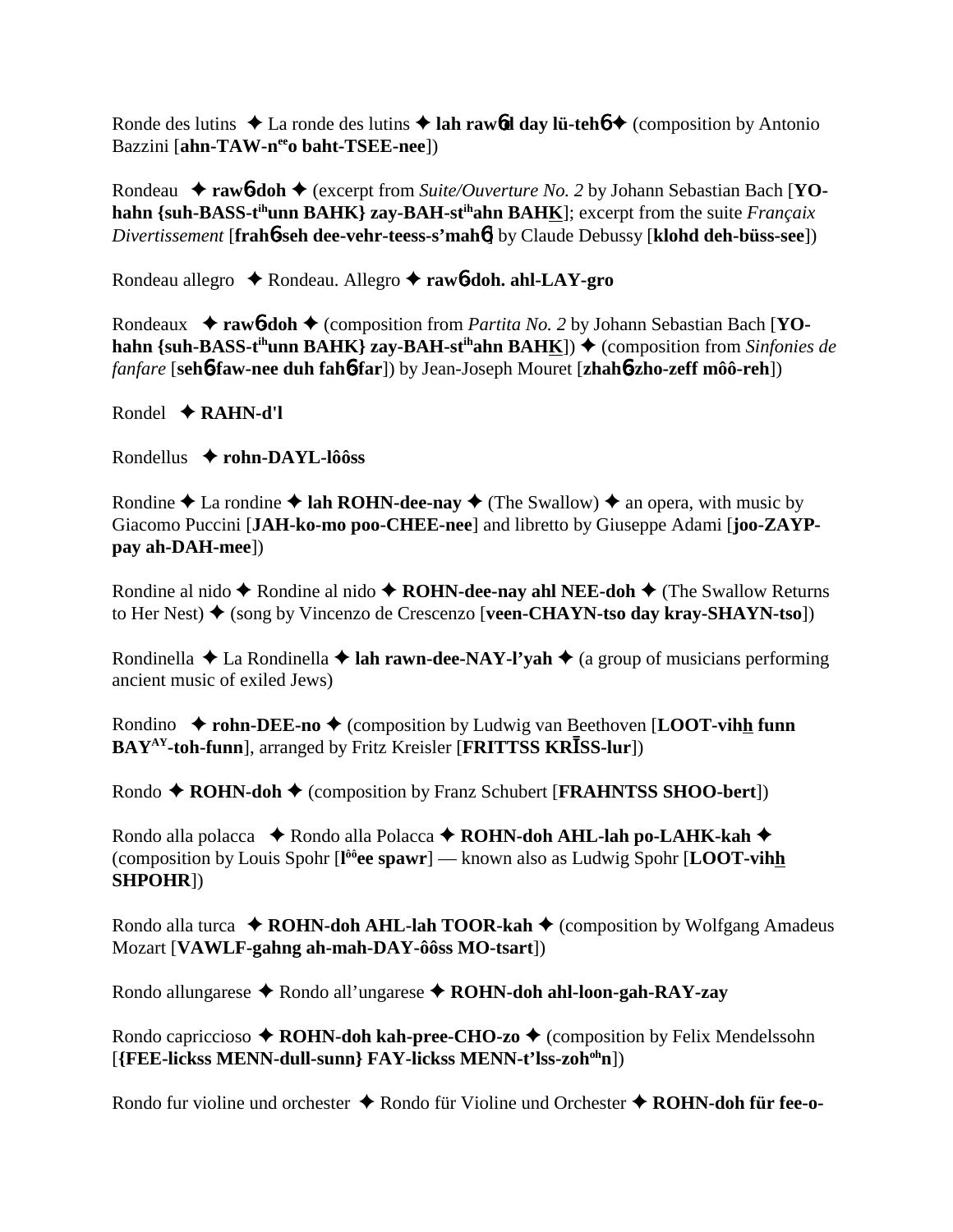**LEE-nuh ôônt awr-KEH-stur ♦ (Rondo [RAHN-doh**] for Violin and Orchestra) ♦ (composition by Wolfgang Amadeus Mozart [**VAWLF-gahng ah-mah-DAY-ôôss MO-tsart**])

Rondo poco allegretto e grazioso **→** Rondo. Poco allegretto e grazioso **→ ROHN-doh. PO-ko ahl-lay-GRAYT-toh ay grah-ts<sup>ee</sup>O-zo**  $\blacklozenge$  (composition by Ludwig van Beethoven [LOOT-vihh **funn BAYAY-toh-funn**])

Rondoletto  $\blacklozenge$  **rohn-doh-LAYT-toh**  $\blacklozenge$  (excerpt from the *Serenade in A* by Igor Stravinsky [**EEgur strah-VINN-skee**])

Ronga Luigi Ronga **l ooEE-jee ROHN-gah**

Ronge Jean-Baptiste Rongé **zhah**6**-bah-teess-tuh raw**6**-zhay**

Ronnefeld Peter Ronnefeld **PAY-tur RAWN-nuh-fellt**

Ronsard ◆ Pierre de Ronsard ◆ p<sup>ee</sup>ehr duh raw6-sar

Ronstadt Linda Ronstadt **LINN-duh RAHN-statt** (known also as Maria [**muh-REEuh**] Linda Ronstadt)

Rontgen Julius Röntgen **YOO-lihôôss RÖNT-gunn**

Rooley Anthony Rooley **ANNT-thuh-nee ROO-lee**

Room in bloomsbury  $\triangle$  A Room in Bloomsbury  $\triangle$  (A Room in) BLOOMZ-b'ree  $\triangle$ (composition by Wilson [**WILL-sunn**])

Roos Robert de Roos **ROHOH-bert duh ROHOHSS**

Rootering ◆ Jan Hendrick Rootering ◆ YAHN HENN-drick ROH<sup>OH</sup>-tuh-rihng

Rooy ◆ Anton van Rooy ◆ **ahn-TOHN funn ROH<sup>OH</sup>ee** ◆ (known also as Antonius Maria Josephus [**ahn-TOH-nihüss mah-REE-ah yo-ZEH-füss**] van Rooy)

Ropartz ◆ Joseph Guy Ropartz ◆ zho-zeff gh<sup>ü</sup>ee raw-par ◆ (known also as Joseph Guy Marie [**mah-ree**] Ropartz)

Roque  $\triangle$  Marcel Roque  $\triangle$  mar-sell rawk

Rore ◆ Cipriano de Rore ◆ see-pr<sup>ee</sup>AH-no deh RAW-ruh

Rorem **←** Ned Rorem ← **NEDD RAW-rumm** 

Rorholm **→** Marianne Rørholm → mah-r<sup>ih</sup>AHN-nuh RÖR-hahlm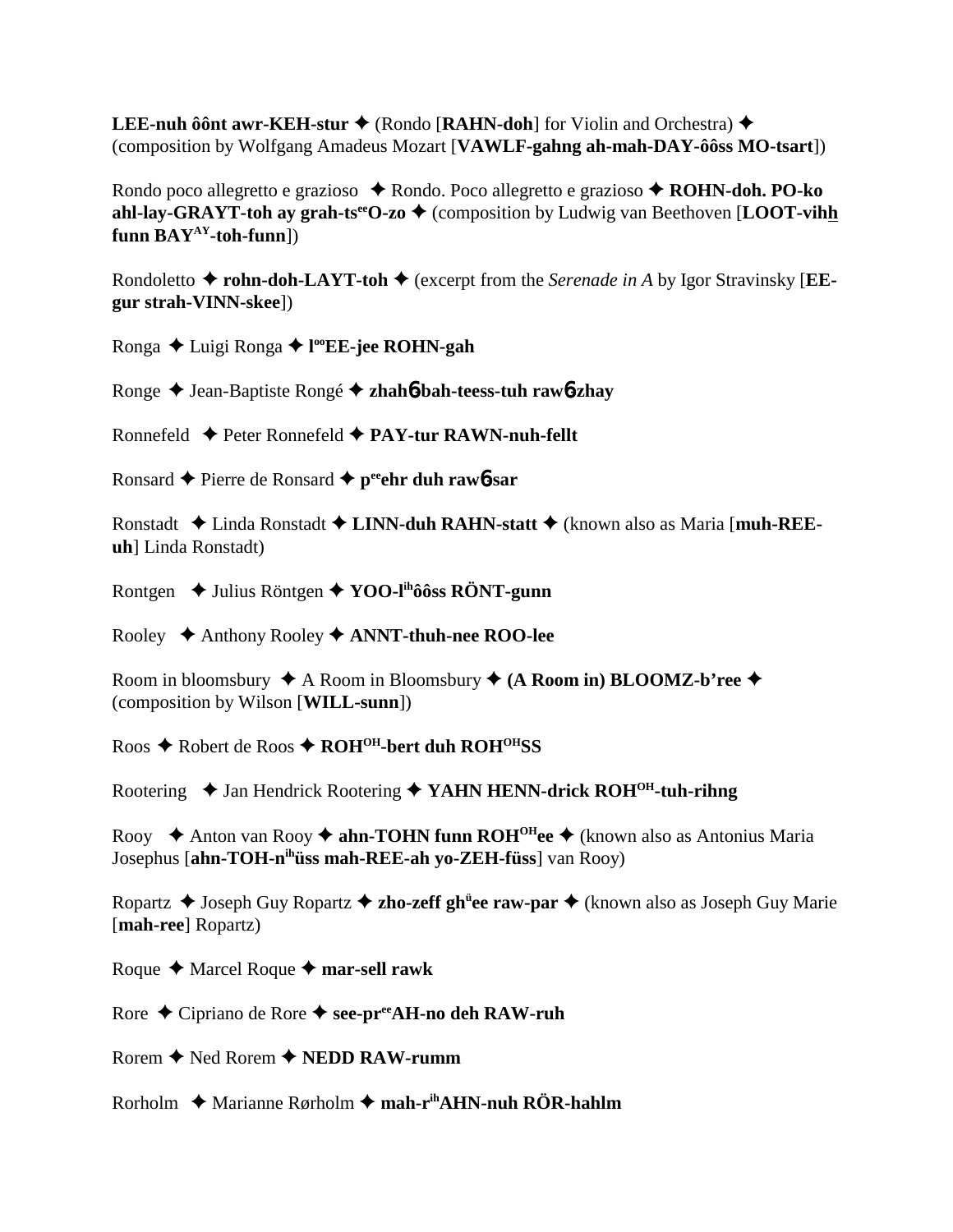Ros marba Antoni Ros-Marbá **ahn-TOH-nee RAWSS-mar-BAH**

Rosa **←** Carl Rosa ← **KARL-RO-zah** 

Rosa Euphrosyne Parepa-Rosa **yôô-FRAH-s'nee pah-REH-pah-RO-zah**

Rosa  $\triangle$  Salvator Rosa  $\triangle$  SAHL-vah-tohr RO-zah  $\triangle$  (the first name is also spelled Salvatore [**sahl-vah-TOH-ray**])

Rosa parodi Armando la Rosa Parodi **ar-MAHN-doh lah RO-zah pah-RO-dee**

Rosa y el sauce  $\triangle$  La rosa y el sauce  $\triangle$  lah RO-sah ee ell SAH<sup>00</sup>-say  $\triangle$  (The Rose and the Willow)  $\blacklozenge$  (poem by Francisco Silva [**frahn-SEESS-ko SEEL-vah**] set to music by Carlos Guastavino [**KAR-lawss gooahss-tah-VEE-no**])

Rosal hace una rosa ◆ Un rosal hace una rosa ◆ **oon ro-SAHL AH-thay OO-nah RO-sah ◆** (A rosebush has a rose)  $\triangle$  (excerpt from *Coplas* [**KAWP-lahss**] by Mario Castelnuovo-Tedesco [{MEH-r<sup>ee</sup>o kass-t'l-n<sup>oo</sup>O-vo-tuh-DESS-ko} MAH-r<sup>ee</sup>o kah-stayl-n<sup>oo</sup>O-vo-tay-DAY-sko])

Rosamunde  $\triangle$  **ro-zah-MÔÔN-duh**  $\triangle$  (song by Charles Ives [**CHAH-rullz**  $\bar{I}VZ$ ])

Rosand **→** Aaron Rosand **→ A-runn RO-zunnd** 

Rosbaud Hans Rosbaud **HAHNSS RAWSS-pahôôt**

Rosch Friedrich Rösch **FREET-rihh RÖSH**

Roschmann ◆ Dorothea Röschmann ◆ doh-ro-TAY-ah RÖSH-mahn

Rose  $\triangle$  Alfred Rose  $\triangle$  AHL-frayt RO-zuh  $\triangle$  (known also as Alfred Rosè [ro-ZAY])

Rose  $\triangle$  Arnold Rosé  $\triangle$  AR-nawlt ro-ZAY  $\triangle$  (known also as Arnold Josef [YOH<sup>OH</sup>-zeff] Rosé)

Rose **→** Die Rose → dee RO-zuh → (poem by Friedrich von Schlegel [FREET-rihh fawn **SHLAY-gull**] set to music by Franz Schubert [**FRAHNTSS SHOO-bert**])

Roseingrave Thomas Roseingrave **TAH-muss RO-zinn-grayv**

Rosel Artur Rösel **AR-tôôr RÖ-zull**

Rosel Peter Rösel **PAY-tur RÖ-zull**

Roselius Ludwig Roselius **LOOT-vihh ro-ZAY-lihôôss**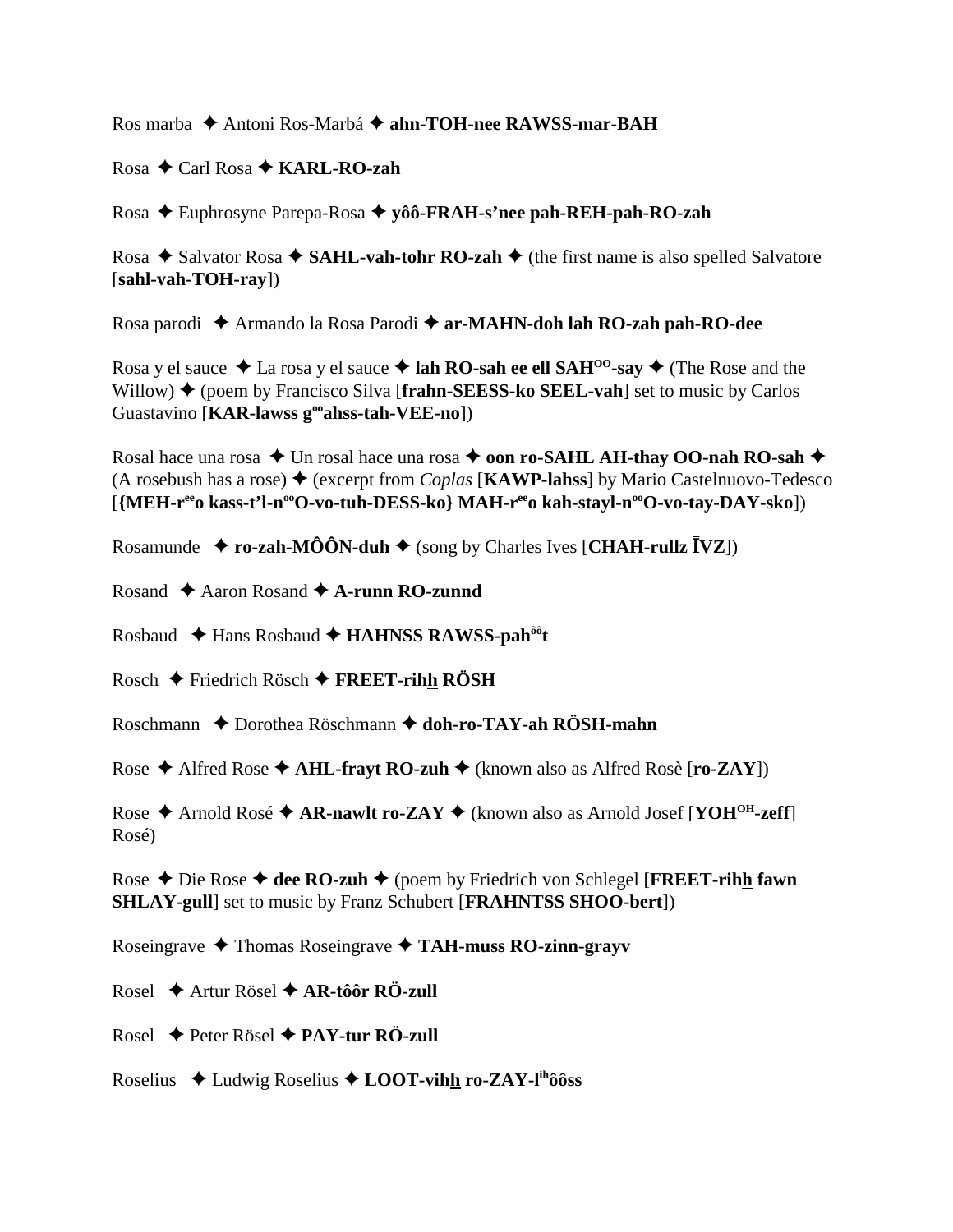Rosell ◆ Lars-Erik Rosell ◆ LARSS-AY<sup>UH</sup>-rick rôô-SELL

Rosellen  $\triangle$  Henri Rosellen  $\triangle$  ahb-ree raw-s'lahb

Rosen  $\triangle$  Myor Rosen  $\triangle$  MI-ur RO-zunn

Rosenband  $\triangle$  Das Rosenband  $\triangle$  dahss RO-zunn-pahnt  $\triangle$  (poem by Friedrich Gottlieb Klopstock [FREET-rihh GAWT-leep KLAWP-stawk] set to music by Richard Strauss [RIHhart SHTRAH<sup>ôô</sup>SS])

Rosenberg  $\triangle$  Hilding Rosenberg  $\triangle$  HEEL-deeng ROO-senn-bar<sup>y</sup>  $\triangle$  (known also as Hilding Constantin [KAHN-stahn-teen] Rosenberg)

Rosenbloom  $\triangle$  Sydney Rosenbloom  $\triangle$  SIDD-nee RO-z'n-bloom

Rosenblum ♦ Mathew Rosenblum ♦ MATH-yoo RO-z'n-bloom

Rosenboom  $\triangle$  David Rosenboom  $\triangle$  DAY-vudd RO-z'n-boom / (known also as David Charles [CHAH-rullz] Rosenboom)

Rosenfeld  $\triangle$  Gerhard Rosenfeld  $\triangle$  GAYR-hart RO-zunn-fellt

Rosenfeld  $\triangle$  Leopold Rosenfeld  $\triangle$  LAY-o-pahlt WO-zunn-fellt

Rosenfeld  $\blacklozenge$  Paul Rosenfeld  $\blacklozenge$  PAWL RO-z'n-felld  $\blacklozenge$  (known also as Paul Leopold [LEEuh-pohld Rosenfeld)

Rosenhain  $\triangle$  Jacob Rosenhain  $\triangle$  YAH<sup>AH</sup>-kawp RO-zunn-hah<sup>ih</sup>n  $\triangle$  (the first name is also spelled Jakob [YAH<sup>AH</sup>-kawp] and Jacques [zhack])

Rosenkavalier  $\triangle$  Der Rosenkavalier  $\triangle$  dayr RO-zunn-kah-fah-leer  $\triangle$  (The Knight of the Rose)  $\triangle$  (an opera, with music by Richard Strauss [RIH-hart SHTRAH<sup> $\hat{o}$ os S] and libretto by</sup> Hugo von Hofmannsthal [HOO-go fawn HAWF-mahn-stahl])

Rosenmuller ♦ Johann Rosenmüller ♦ YO-hahn RO-zunn-müll-lur

Rosenshein ♦ Neil Rosenshein ♦ NEEL RO-z'n-shin

Rosenstock  $\triangle$  Joseph Rosenstock  $\triangle$  JO-zuff RO-z'n-stahk  $\triangle$  (this Polish-American musician would be known as Józef Rosenstock [ $Y\hat{O}\hat{O}$ -zeff ro-SENN-stawk] in Poland)

Rosenthal  $\blacklozenge$  Harold Rosenthal  $\blacklozenge$  HA-rulld RO-z'n-thahl  $\blacklozenge$  (known also as Harold David [DAY-vudd] Rosenthal)

Rosenthal ♦ Hedwig Kanner-Rosenthal ♦ {HEDD-wigg KANN-nur-RO-z'n-thahl} HETT-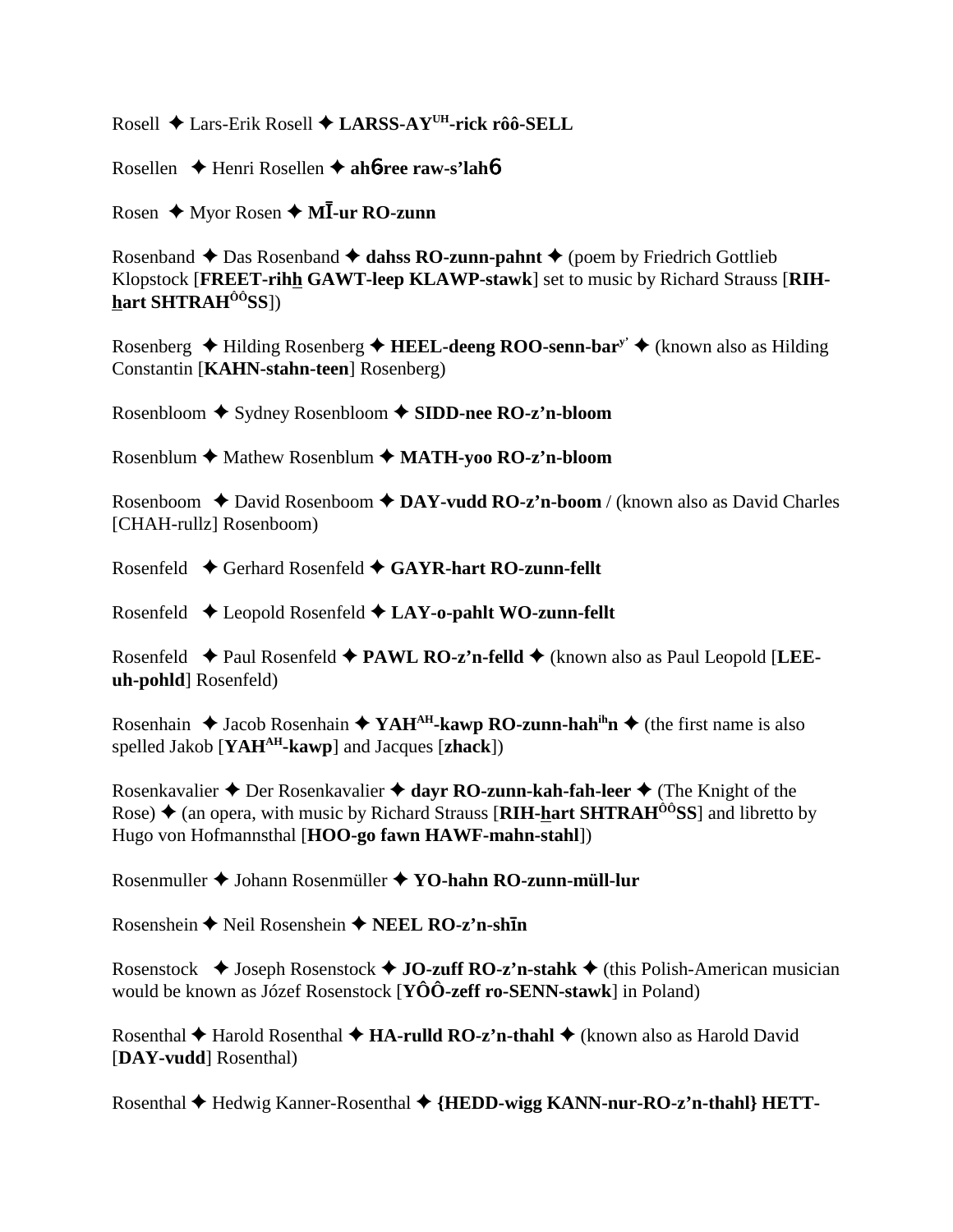#### **vihh KAHN-nur RO-zunn-tahl**

Rosenthal **←** Heribert Rosenthal ← HAY-rih-bert RO-zunn-tahl

Rosenthal Manuel Rosenthal **mah-nü ell raw-z'n-tahl**

Rosenthal **←** Moriz Rosenthal ← MO-rittss RO-zunn-tahl

Rosenzeit rabenzeit ◆ Rosenzeit, Rabenzeit ◆ RO-zunn-tsīt, RAH-bunn-tsīt ◆ (song from *Leib- und Seelen-Songs für hohe Stimme und Gitarre* [**LP- ôônt ZAY-lunn-(Songs) für HOuh SHTIMM-muh ôônt ghee-TAR-ruh**] — *Songs of Body and Soul for High Voice and Guitar*)  $\triangle$  (compositions by Gottfried von Einem [GAWT-freet fawn  $\overline{I}$ -numm])

Roses ardentes **RO-sess ar-DENN-tess** (poem by Charles van Lerberghe [**SHAR-luh vunn LEHR-ber-guh**] set to music by Gabriel Fauré [gah-br<sup>ee</sup>ell fo-ray])

Roses dispahan **←** Les roses d'Ispahan **← leh rawz deess-pah-hah6 ←** (The Roses of Ispahan  $[eess-pah-hah(1)]$   $\blacklozenge$  (poem by Leconte de Lisle [luh-kawo bu duh leel] set to music by Gabriel Fauré [**gah-breeell fo-ray**])

Roses of picardy Roses of Picardy **(Roses of) pih-kar-dee**

Rosetti  $\triangle$  Antonio Rosetti  $\triangle$  ahn-TAW-n<sup>ee</sup> ro-ZAYT-tee (Italianized version) and Francesco [**frahn-CHAY-sko**] Antonio Rosetti (another Italianized version); Franz Anton Rosetti [**FRAHNTSS AHN-toh<sup>oh</sup>n ro-ZETT-tee**] (Germanized version); and František Antonín Rosetti [FRAHN-t<sup>y</sup>ih-sheck AHN-taw-n<sup>y</sup>ee<sup>ee</sup>n ro-ZAYT-tee], the Bohemian name (with Italian surname) from which the others were derived)

Rosier Carl Rosier **KARL ro-ZEER**

Rosina  $\triangle$  **ro-ZEE-nah**  $\triangle$  (character in the opera *Il barbiere di Siviglia* [**eel bar-b<sup>ee</sup>AY-ray dee see-VEE-l<sup>ee</sup>ah**] — *The Barber of Seville* [suh-VILL]; music by Gioachino Rossini [j<sup>oh</sup>ah-KEE**no rohss-SEE-nee**]; libretto by Cesare Sterbini [**chay-ZAH-ray stayr-BEE-nee**] after Pierre-Augustin Caron de Beaumarchais [p<sup>ee</sup>ehr-o-güss-teh**o** kah-rawo duh bo-mar-sheh] and Giuseppe Petrosellini [**joo-ZAYP-pay pay-tro-zayl-LEE-nee**])

Rosing  $\blacklozenge$  Vladimir Rosing  $\blacklozenge$  {VLA-dih-mihr RO-zihng} vlah-D<sup>Y</sup>EE-mihr RO-sihng

Roslavetz ◆ Nikolai Roslavetz ◆ n<sup>y</sup>**ee-kah-LAH<sup>IH</sup> rahss-LAH-vettz ◆** (known also as Nikolai Andreievich [**ahn-DRAYEE-eh-vihch**] Roslavetz)

 $R$ oslein dreie in der reihe ◆ Röslein dreie in der Reihe ◆ RÖZ-l**īn DRĪ-uh inn dayr RĪ-uh ◆** (Three Roses Bloom So Red) (Hungarian poem translated to German by Hugo Conrat [**HOOgo KAWN-raht**] and set to music by Johannes Brahms [**yo-HAHN-nuss {BRAHMZ} BRAHAHMSS**])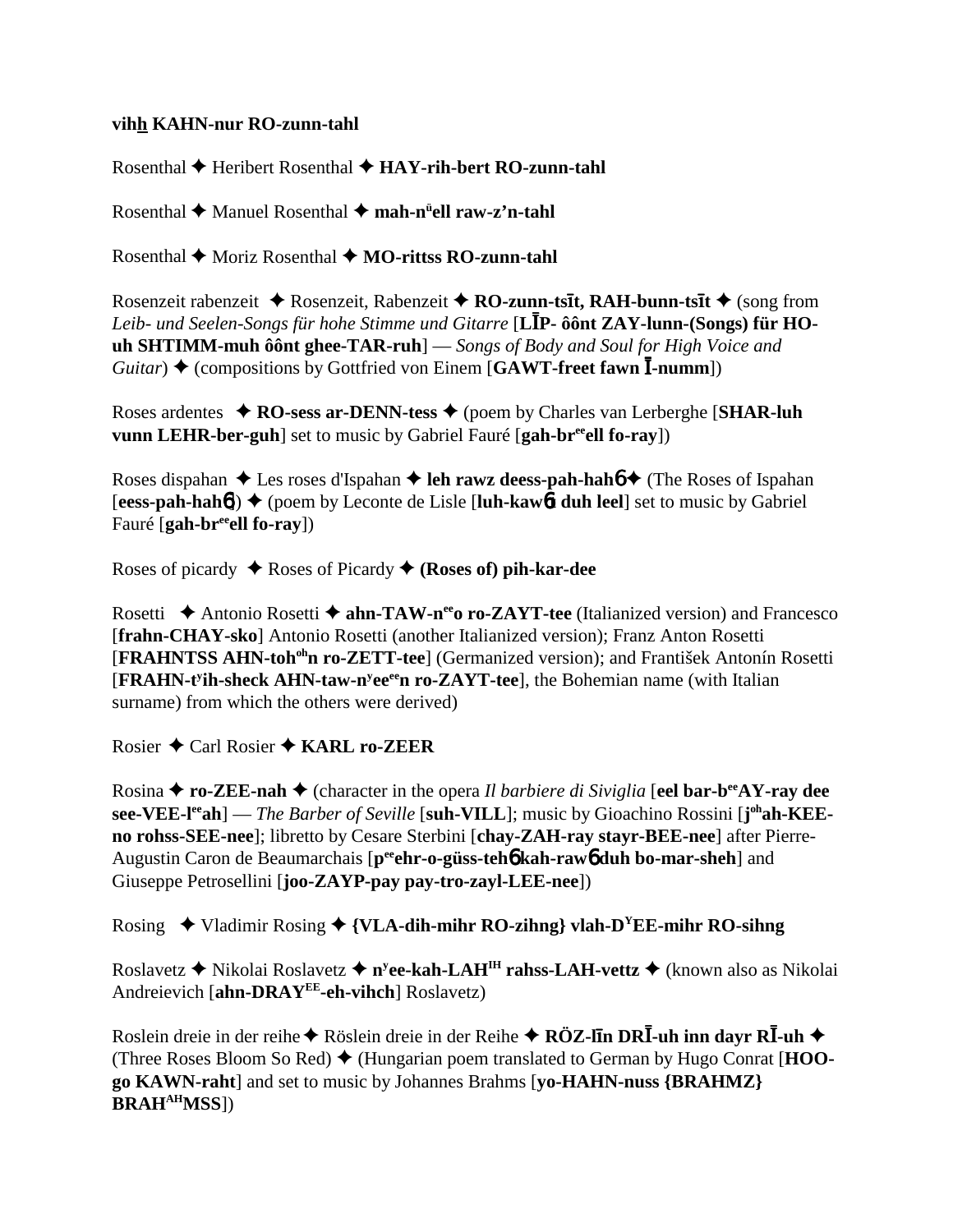Rosler ◆ Johann Joseph Rösler ◆ YO-hahn YOH<sup>OH</sup>-zeff RÖSS-lur ◆ (Germanized version of the original Bohemian name Jan Josef Rösler [**YAHN YO-seff RÖSS-ler**])  $\triangle$  (the last name is also spelled Rössler)

Roslin castle  $\triangle$  Roslin Castle  $\triangle$  **RAHZ-linn (Castle)**  $\triangle$  (composition by Charles Nicholson [**CHAH-rullz NIH-kull-sunn**])

Rosner Arnold Rosner **AR-nulld RAWZ-nur**

Rosowskijs  $\triangle$  Solomons Rosowskijs  $\triangle$  SAW-law-mohnss ro-ZAWF-skeess  $\triangle$  (the Latvian name has been Americanized to Solomon Rosowsky [**SAW-law-mohn ro-ZAWF-skee**])

Rosowsky ◆ Solomon Rosowsky ◆ SAW-law-mohn ro-ZAWF-skee ◆ (in Latvia, this Latvian National would be known as Solomons Rosowskijs [**SAW-law-mohnss ro-ZAWFskeess**])

Ross Alastair Ross **A-liss-tur RAWSS**

Ross Rowland Ross **RO-lunnd RAWSS**

Rosseau ◆ Norbert Rosseau ◆ nawr-behr rawss-so ◆ (known also as Norbert Oscar Claude [**awss-kar klohd**] Rosseau)

Rossel majdan Hilde Rössel-Majdan **HILL-tuh RÖSS-sull-M-dunn**

Rossellini Renzo Rossellini **RAYN-tso rohss-sayl-LEE-nee**

Rossello ◆ Manuel Blancafort de Rosselló ◆ mah-n<sup>oo</sup>ELL blahn-kah-FAWRT day rawss- $\textbf{sav-}$ <sup> $\textbf{yO} \triangleq$  (known also as Manuel Blancafort)</sup>

Rosseter Philip Rosseter **FIH-lipp RAHSS-sih-tur**

Rossetti Christina Rossetti **kriss-TEE-nuh russ-ZETT-tih**

Rossetti Christine Rossetti  **kriss-TEEN russ-ZETT-tih**

- Rossetti D. G. Rossetti **D. G. russ-ZETT-tih**
- Rossi Abbate Francesco Rossi **ahb-BAH-tay frahn-CHAY-sko ROHSS-see**
- Rossi Franco Rossi **FRAHN-ko ROHSS-see**
- Rossi Gaetano Rossi **gahay-TAH-no ROHSS-see**
- Rossi Giacomo Rossi **JAH-ko-mo ROHSS-see**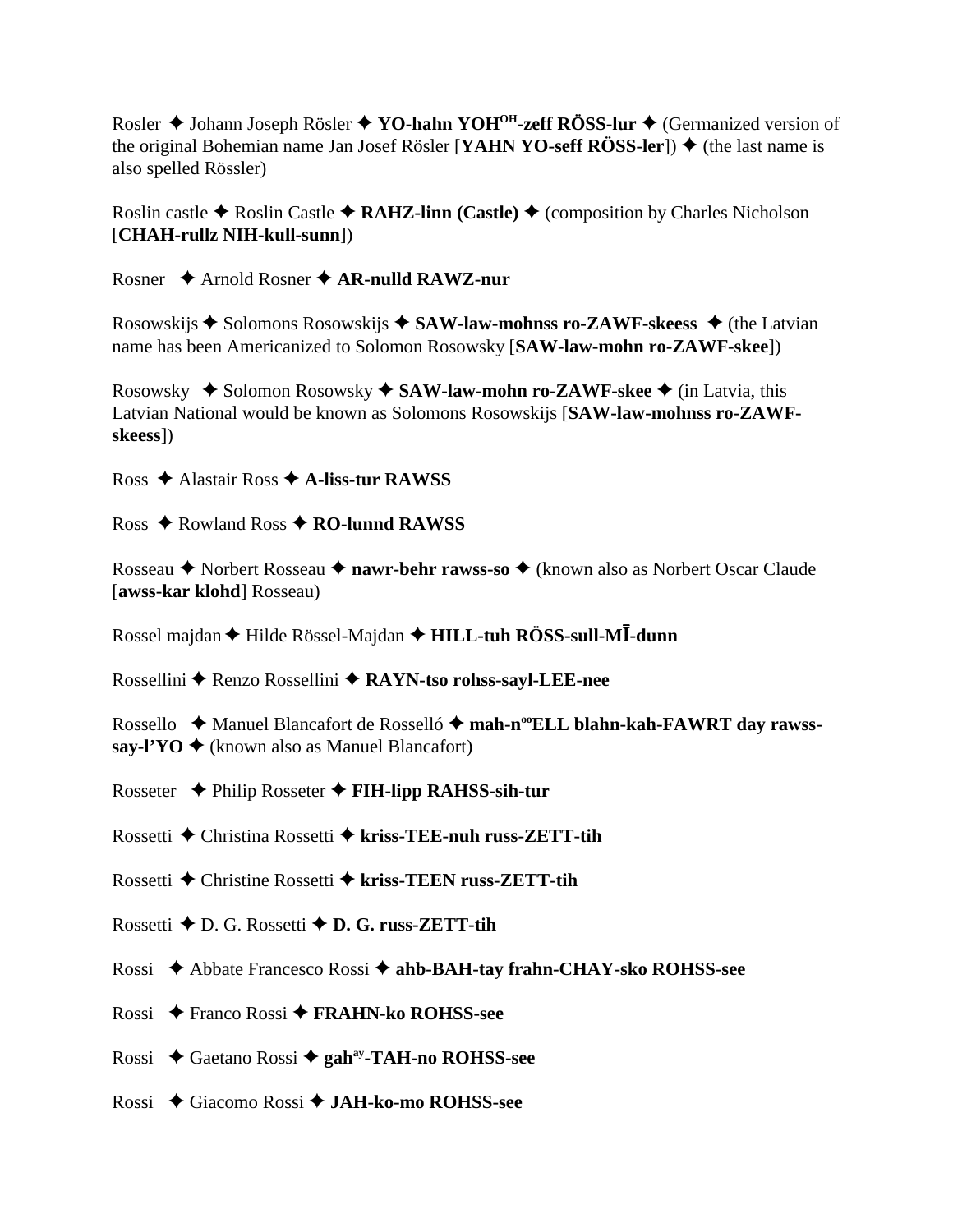Rossi ◆ Giovanni Rossi ◆ **jo-VAHN-nee ROHSS-see** ◆ (known also as Giovanni Gaetano [**gahay-TAH-no**] Rossi)

Rossi Giulio Rossi **JOO-leeo ROHSS-see**

Rossi John Carmen Rossi **JAHN KAR-m'n RAWSS-see**

Rossi Lauro Rossi **LAHOO-ro ROHSS-see**

Rossi Luigi Rossi **l ooEE-jee ROHSS-see**

Rossi Mario Rossi **MAH-reeo ROHSS-see**

Rossi ◆ Michel Angelo Rossi ◆ mee-KAYL ahn-JAY-lo ROHSS-see

Rossi  $\triangle$  Salamone Rossi  $\triangle$  sah-lah-MO-nay ROHSS-see  $\triangle$  (the first name is also spelled Salomone [**sah-lo-MO-nay**], Salamon de' [**SAH-lah-mohn day**], and Shlomo [**SHLO-mo**])

Rossi **→** Tino Rossi → tee-no rawss-see

Rossi lemeni ◆ Nicola Rossi-Lemeni ◆ nee-KO-lah ROHSS-see-lay-MAY-nee

Rossignol  $\triangle$  Au rossignol  $\triangle$  o rawss-see-n'yawl  $\triangle$  (To the Nightingale)  $\triangle$  (song by Charles Gounod [**sharl gôô-no**])

Rossignol  $\triangle$  Le rossignol  $\triangle$  luh rawss-see-n'yawl  $\triangle$  (The Nightingale)  $\triangle$  (character in the opera *L'enfant et les sortileges* [**lah**6**-fah**6 **ay leh sawr-tee-lehzh**] — *The Child and the Fantasies*; music by Maurice Ravel [**mo-reess rah-vell**] and libretto by Sidonie Gabrielle Gauthiers-Villars [see-daw-nee gah-br<sup>ee</sup>ell go-t<sup>ee</sup>av-veel-lar])

Rossignol des lilas  $\triangle$  luh rawss-see-n'yawl day lee-lah  $\triangle$  (The Nightingale Among the Lilacs (poem by Léopold Dauphin [**lay-aw-pawl doh-feh**6] set to music by Reynaldo Hahn [**ray-NAHL-doh HAHN**])

Rossignol mon mignon **→** Rossignol, mon mignon → rawss-see-n'yawl, maw6 mee-n'yaw6 → (poem by Pierre de Ronsard [**peeehr duh raw**6**-sar**] set to music by Albert Roussel [**ahl-ber rôôss-sell**])

Rossignolet du bois  $\triangle$  Rossignolet du Bois  $\triangle$  **raw-see-n'yaw-leh dü b'wah**  $\triangle$  (song by Luciano Berio [**loo-CHAH-no BAY-reeo**])

Rossignols amoureux **rawss-see-n'yawl ah-môô-rö** (poem by Simon Joseph [**see-maw**6 **zho-zeff**] set to music by Jean-Philippe Rameau [**zhah**6**-fee-leep rah-mo**])

Rossini ◆ Gioachino Rossini ◆ j<sup>oh</sup>ah-KEE-no rohss-SEE-nee ◆ (known also as Gioachino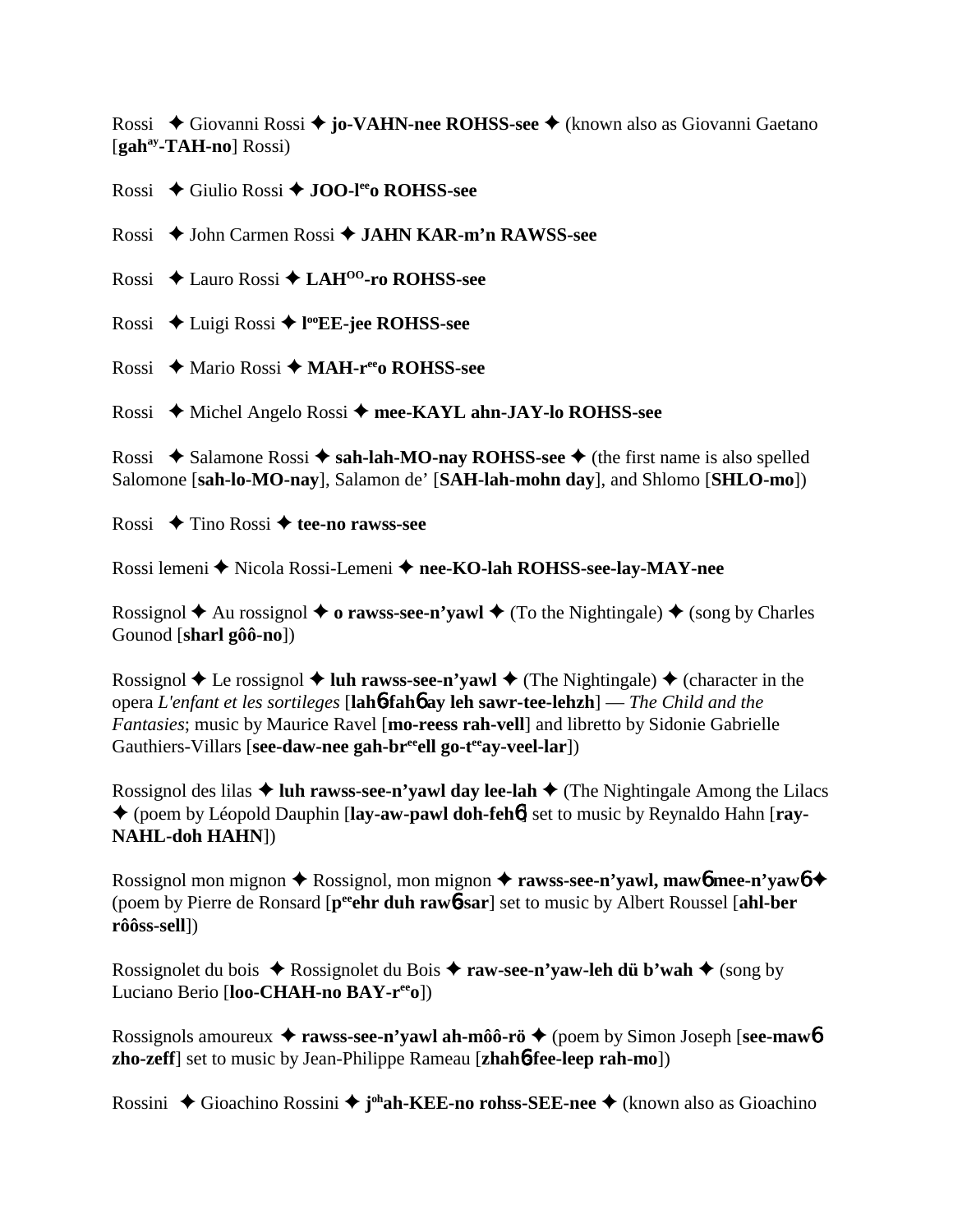Antonio [ahn-TAW-n<sup>ee</sup>o] Rossini) ♦ (the first name is also spelled Gioacchino [j<sup>oh</sup>ahk-KEE**no**])

Rossinyol ♦ Lo rossinyol ♦ lo rooss-seen-YAHL ♦ (The Nightingale) ♦ (Catalan [KAH**t'lunn**] folk song arranged by Miguel Llobet [**mee-GHELL l'yo-BETT**])

Rossl majdan Hildegard Rössl-Majdan **HILL-tuh-gart RÖSSL-M-dunn**

Rossler Ernst Karl Rössler **EHRNST KARL RÖSS-lur**

Rossler ◆ Johann Joseph Rössler ◆ YO-hahn YOH<sup>OH</sup>-zeff RÖSS-lur ◆ (Germanized version of the original Bohemian name Jan Josef Rössler [**YUNN YAW-seff RÖSS-ler**] ♦ (the last name is also spelled Rösler)

Rossum **→** Frederik van Rossum → FREH-deh-rick vunn RAWSS-summ → (known also as Frederik Leon Hendrik [**LAY-awn HENN-drick**] van Rossum)

Rossweisse  $\triangle$  **rawss-VISS-suh**  $\triangle$  (one of the *Walküren* [vahl-KÜ-runn] — mythical maidens of Odin who choose the heroes to be slain in battle and who conduct their souls into the hall of Odin — a character in the opera *Die Walküre* [**dee vahl-KÜ-ruh**], music and libretto by Richard Wagner [**RIH-hart VAHG-nur**])

Rostal ◆ Max Rostal ◆ {MACKSS RAWSS-tull} MAHKSS RAWSS-tahl

Rostand Claude Rostand **klohd rawss-tah**6

Rostand Edmond Rostand **edd-maw**6 **raw-stah**6

Rostropovich Leopold Rostropovich **lay-ah-PAWLT rahss-trah-PAW-vihch**

Rostropovich ◆ Mstislav Rostropovich ◆ m'st<sup>y</sup>ih-SLAHF rahss-trah-PAW-vihch ◆ (known also as Mstislav Leopoldovich [**lay-ah-PAWL-duh-vihch**] Rostropovich)

Rosvaenge **→** Helge Rosvaenge → **HELL-yuh WOHSS-vehng-uh** → (the last name is also spelled Roswaenge [**WOHSS-vehng-uh**])

Roswaenge ◆ Helge Roswaenge ◆ **HELL-yuh WOHSS-vehng-uh** ◆ (the last name is also spelled Rosvaenge [**WOHSS-vehng-uh**])

Rota **←** Nino Rota ← **NEE-no RO-tah** 

Rote  $\triangle$  Roté  $\triangle$  **raw-tay**  $\triangle$  (musical instrument)

Rote abendwolken  $\triangle$  Rote Abendwolken  $\triangle$  **RO-tuh AH-bennt-vawl-kunn**  $\triangle$  (Evening Clouds Loom Red) ♦ (song by Johanness Brahms [**yo-HAHN-nuss {BRAHMZ} BRAH<sup>AH</sup>MSS**])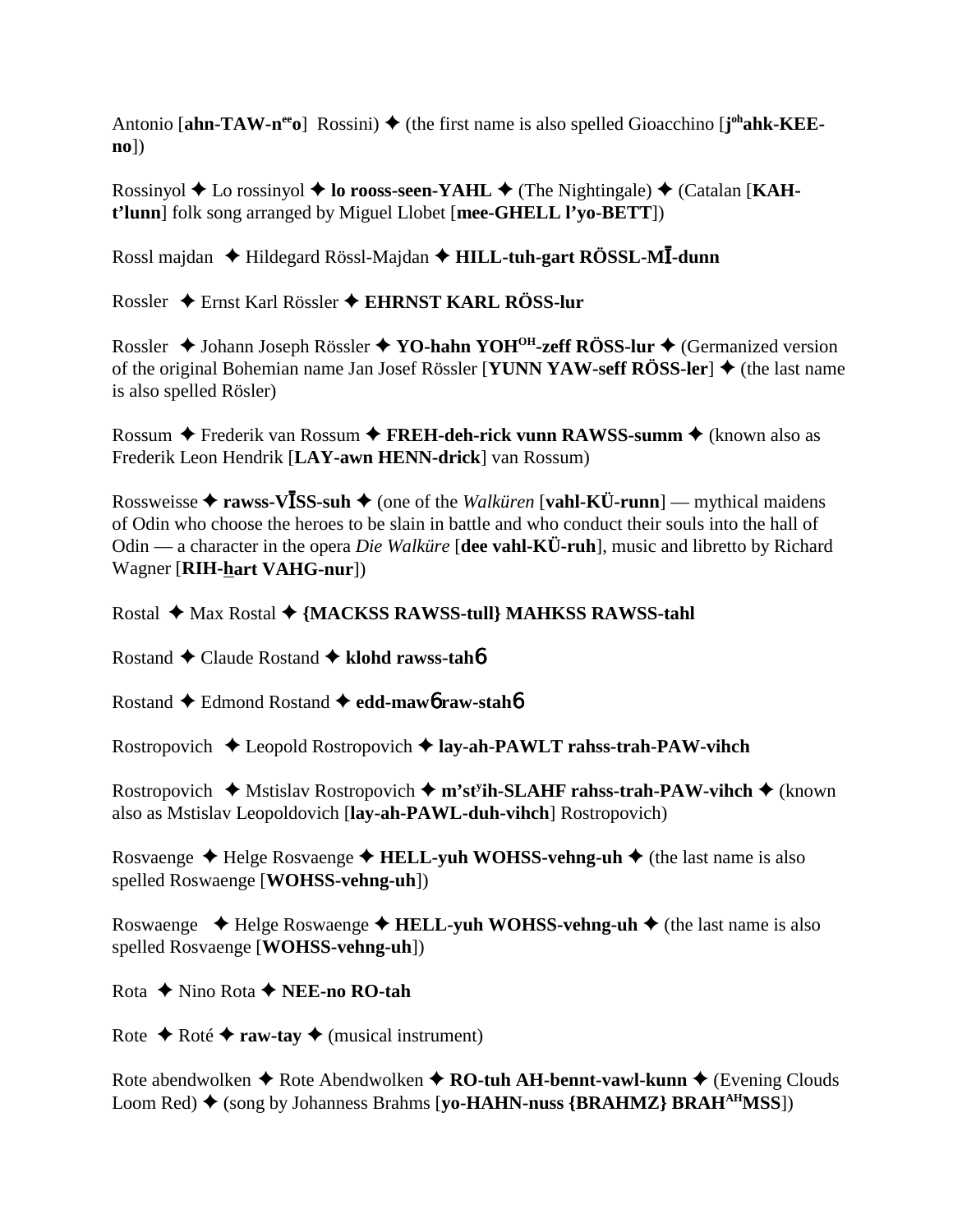Rotella  **→** Pasquale la Rotella **→ pah-sk<sup>oo</sup>AH-lay lah ro-TAYL-lah** 

Roters Ernst Roters **EHRNST RO-turss**

Roth **← Bertrand Roth ← BEHR-trahnt RAWT** 

Roth **←** Daniel Roth ← dah-n<sup>ee</sup>ell rawt

Roth Feri Roth **{FEH-ree RAWTH} FEH-ree RAWT**

 $R$ oth  $\triangle$  Fred Roth  $\triangle$  **FRETT RAWT** 

Roth **← Herman Roth ← HEHR-mahn RAWT** 

Rothenberger Anneliese Rothenberger **ahn-nuh-LEE-zuh RAW-tunn-pehr-gur**

Rother **◆** Artur Rother ◆ AR-tôôr RAW-tur ◆ (known also as Artur Martin [MAR-teen] Rother)

Rothier Léon Rothier **lay-aw**6 **raw-teeay**

Rothmuller ◆ Marko Rothmüller ◆ MAR-kaw RAWT-müll-ler ◆ (known also as Aron [AH**rawn**] Marko Rothmüller)

Rott **← Hans Rott ← HAHNSS RAWT** 

Rottenberg Ludwig Rottenberg **LOOT-vihh RAWT-tunn-pehrk**

Rottenburgh G. A. Rottenburgh **(**G. A.**) RAWT-tunn-pôôrk**

Rottenburgh Godefroid-Adrien-Joseph Rottenburgh **gaw-d'fr'wah-ah-dree-ah**6 **zho-zeff RAWT-tunn-pôôrk**

Rotter Fritz Rotter **FRITTSS RAWT-tur**

Rotterdam **{RAHT-tur-damm} RAWT-tur-dahm** (Netherlands city)

Rotterdam philharmonic orchestra ◆ Rotterdam Philharmonic Orchestra ◆ {RAHT-tur**damm} RAWT-tur-dahm** Philharmonic Orchestra**)**

Rotterdams philharmonisch orkest ◆ Rotterdams Philharmonisch Orkest ◆ RAWT-tur**dahmss fill-har-MO-nissk awr-KESST ♦ Rotterdam [RAHT-tur-damm] Philharmonic** Orchestra)

Rotzsch Hans-Joachim Rotsch **HAHNSS-YOHOH-ah-kimm RAWTSH**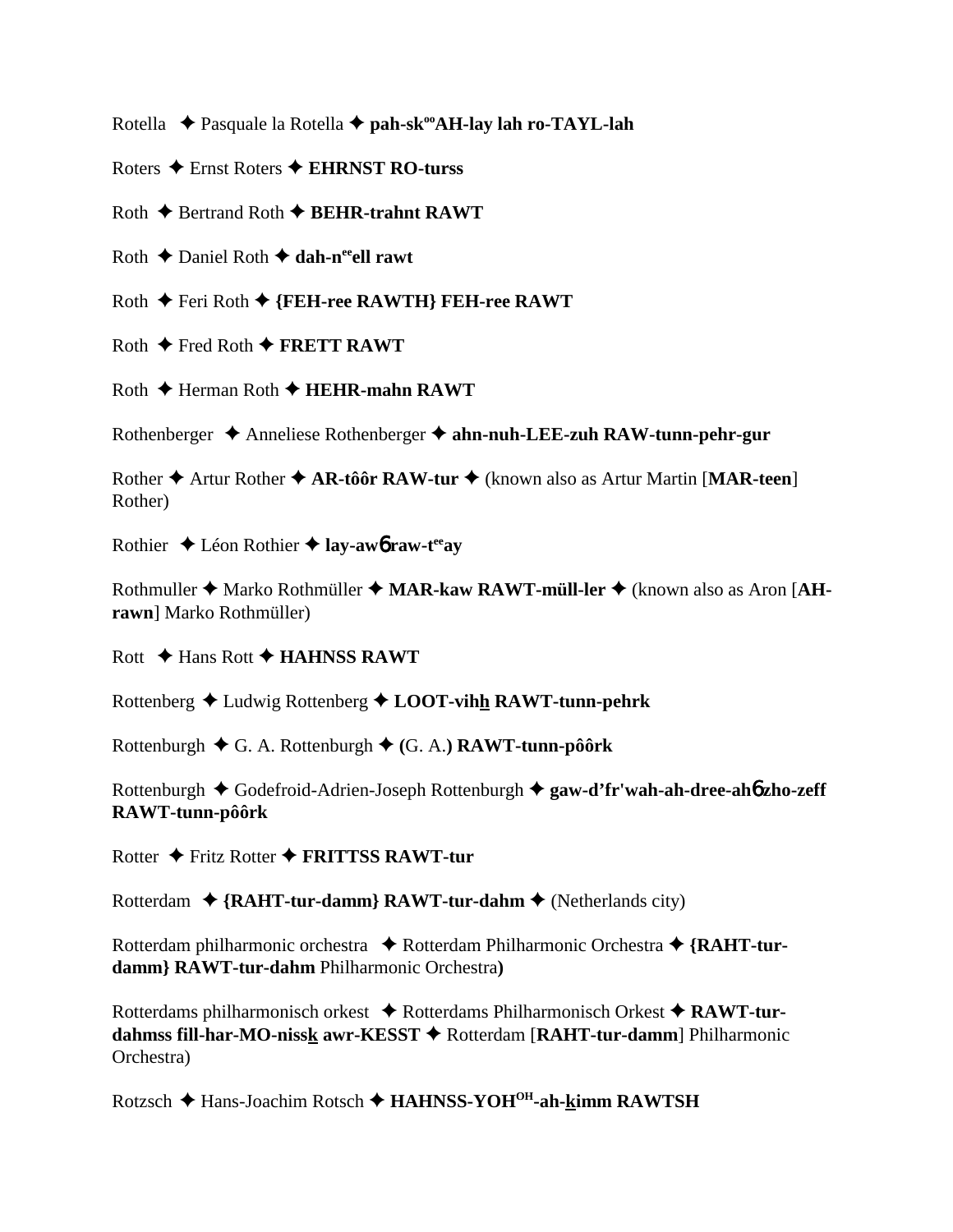#### Rouget Gilbert Rouget **zheel-behr rôô-zheh**

Rouget de lisle Claude-Joseph Rouget de l'Isle **klohd-zho-zeff rôô-zheh duh leel** (l'Isle is also spelled Lisle [**leel**])

Rouleau ◆ Joseph Rouleau ◆ zho-zeff rôô-lo ◆ (known also as Joseph Alfred Pierre Rouleau [**zho-zeff ahl-fredd peeehr rôô-lo**])

Rounseville  $\triangle$  Robert Rounseville  $\triangle$  RAH-burt RAH<sup> $0$ <sup>o</sup>NZ-vill</sup>

Roussakis ◆ Nicolas Roussakis ◆ {NIH-kuh-luss rooss-SAH-kiss} nee-KO-lahss rooss-S**Ikiss**

Rousseau Eugene Rousseau **yôô-JEEN rôôss-SO**

Rousseau Jean-Jacques Rousseau **zhah**6**-zhack rôôss-so**

Rousseau **→** Marcel Rousseau → mar-sell rôôss-so → (known also as Marcel-Auguste-Louis Rousseau [**mar-sell-o-güst-lôôee rôôss-so**])

Rousseau Marielle Renault-Rousseau **mah-reeell reh-no-rôôss-so**

Rousseau Samuel-Alexandre Rousseau **sah-mü ell-ah-leck-sah**6**-dr' rôôss-so**

Roussel ◆ Albert Roussel ◆ ahl-ber rôôss-sell ◆ (known also as Albert Charles Paul Marie Roussel [**ahl-ber sharl pohl mah-ree rôôss-sell**])

Rousseliere ◆ Charles Rousselière ◆ sharl rôôss-s'l<sup>ee</sup>ehr

Rousset Christophe Rousset **kreess-tawf rôôss-seh**

Roussier **→** Abbé Pierre-Joseph Roussier → ahb-bay peehr-zho-zeff rôôss-s<sup>ee</sup>ay

Rousslan et ludmilla Rousslan et Ludmilla **rôôss-lah**6 **ay lüd-mee-lah** (French version of an opera, with music by Mikhail Ivanovich Glinka [mee-k<sup>ah</sup>EEL ee-VAH-nuh-vihch GL<sup>Y</sup>INN**kuh**]; libretto by Valerian Fyodorovich Shirkov [**vah-leh-rihAHN f'YAW-duh-ruh-vihch shihr-KAWF**], Nestor Vasil'yevich Kukol'nik [**NYESS-tur vah-SEEL-yeh-vihch KOO-kull-ny ick**], Mikhail Alexandrovich Gedeonov [mee-kahEEL uh-l<sup>y</sup>ick-SAHN-druh-vihch gheh-dee-AW**nuff**], Nikolay Andreyevich Markevich [**ny ee-kah-L ahn-DRAY-yeh-vihch mar-KAY-vihch**], and Glinka after Alexander Sergeyevich Pushkin [**uh-ly ick-SAHN-d'r sehr-GAY-yeh-vihch POOSH-kinn**])  $\triangle$  (*Rousslan* is also transliterated as *Russlan* and *Ruslan*, and *Ludmilla* as *Lyudmila*)

Routch Robert Routch **RAH-burt RAHÔÔCH**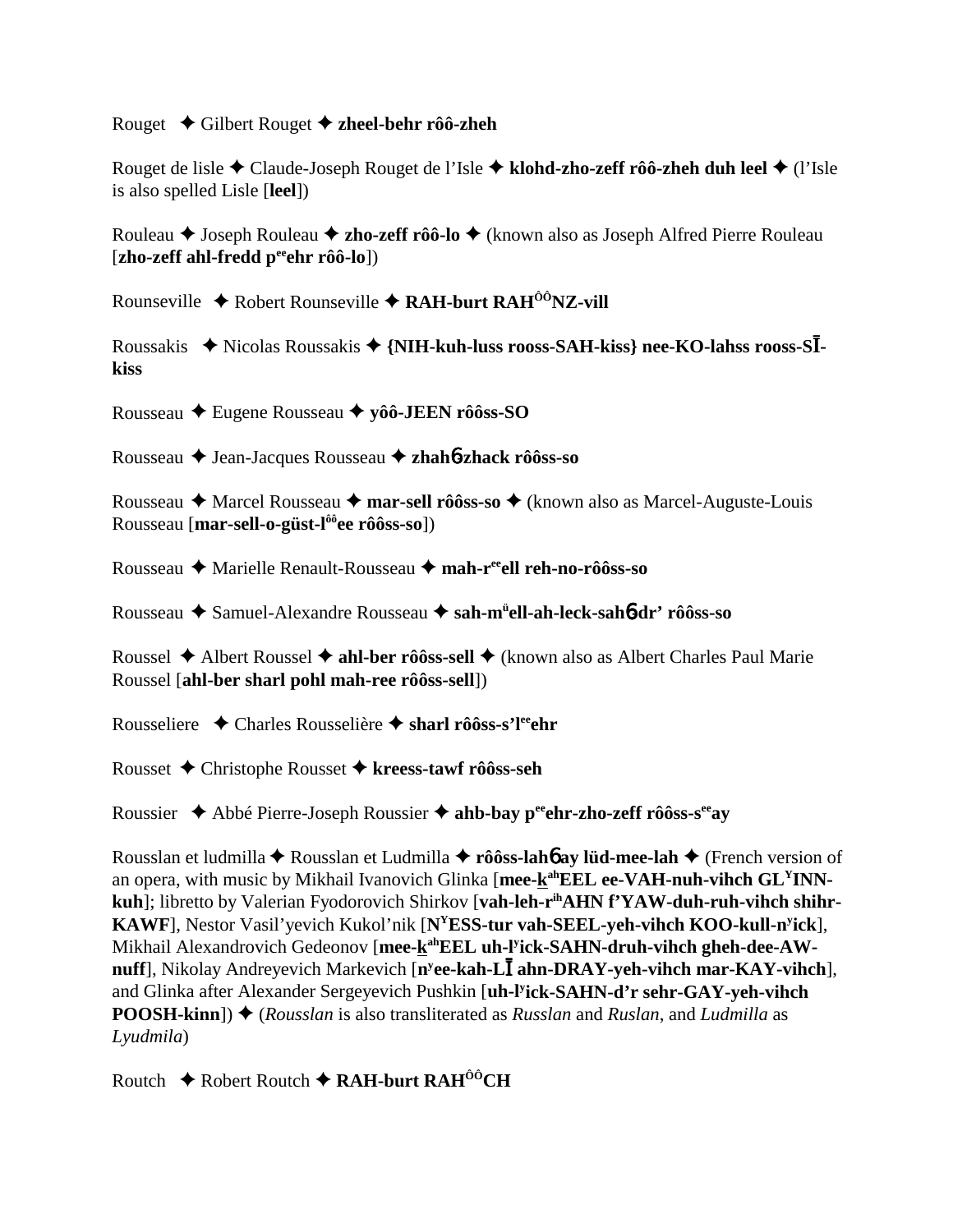Routh Francis Routh **FRANNT-suss RAHÔÔTH** (known also as Francis John [**JAHN**] Routh)

Rouvier Jacques Rouvier **zhack rôô-veeay**

Roux François le Roux **frah**6**-swah luh rôô**

Roux **→** Maurice Le Roux → mo-reess luh rôô

Rovelli ♦ Pietro Rovelli ♦ p<sup>ee</sup>AY-tro ro-VAYL-lee

Rovere Agostino Rovere **ah-go-STEE-no ro-VAY-ray**

Rovetta Giovanni Rovetta **jo-VAHN-nee ro-VAYT-tah**

Rovine son queste suore che riposate **→** Le rovine son queste ... Suore che riposate **→ lay ro-VEE-nay sohn k<sup>oo</sup>AY-stay ... s<sup>oo</sup>O-ray kay ree-po-ZAH-tay**  $\blacklozenge$  (excerpt from the opera *Roberto il Diavolo* [ro-BAYR-toh eel d<sup>ee</sup>AH-vo-lo] — *Robert the Devil*; music by Giacomo Meyerbeer [**JAH-ko-mo M-ur-bayr**] and libretto by Eugène Scribe [**ö-zhenn skreeb**])

Rowbotham ◆ Rev. John Frederick Rowbotham ◆ REH-vuh-runnd JAHN FREH-duh-rick **RW-bah-tumm**

Rowe Cheryl Bensman Rowe **CHEH-rull BENNZ-munn RO**

- Rowe  $\triangle$  Paul Rowe  $\triangle$  PAWL RO
- Rowell  $\triangle$  Mary Rowell  $\triangle$  MEH<sup>UH</sup>-ree ROW-ull
- Rowen ◆ Ruth Halle Rowen ◆ ROOTH HAHL-luh RO-wunn
- Rowicki Witold Rowicki **VEE-tawlt ro-VEETSS-kee**
- Rowland  $\triangle$  Neil Rowland  $\triangle$  **NEEL RO-lunnd**
- Rowley  $\triangle$  Alec Rowley  $\triangle$  A-lick ROW-lih
- Roxburgh Edwin Roxburgh **EDD-wunn RAHKSS-buh-ruh**
- Roy Adrian Le Roy **ah-dree-ah**6 **luh r'wah**
- Roy Klaus George Roy  **KLAHÔÔSS JAW-urj ROY**
- Roy René Le Roy **ruh-nay luh r'wah**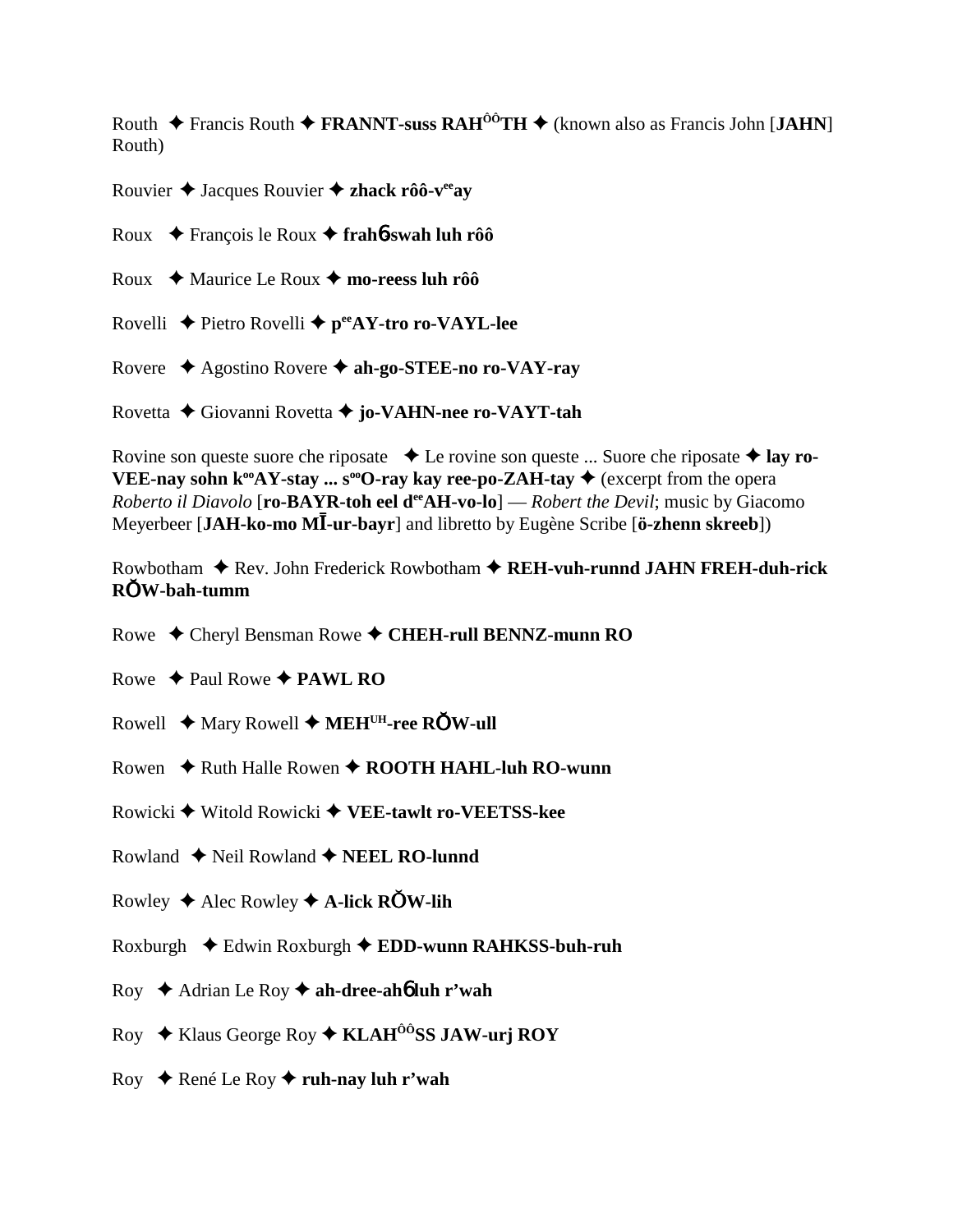Royal concertgebouw orchestra amsterdam  $\rightarrow$  Royal Concertgebouw Orchestra Amsterdam  $\rightarrow$ **(Royal) kawn-SERT-keh-bahoo (Orchestra of) AHM-ster-dahm**

Royer Alphonse Royer **ahl-faw**6**ss r'wah-yay**

Royer **→** Étienne Royer **→ ay-t<sup>ee</sup>enn raw-yay** 

Royer Joseph-Nicolas-Pancrace Royer **zho-zeff-nee-ko-lah-pah**6**-krahss raw-yay**

Royer et vaez Alphonse Royer et Gustave Vaëz **ahl-faw**6**ss r'wah-yay ay güss-tahv vahezz**

Rozario Patricia Rozario **puh-TRIH-shuh ro-ZAH-reeo**

Roze Marie Rôze **mah-ree rohz**

Roze **←** Raymond Rôze ← RAY-munnd ROHZ

Rozel Michel Lassère de Rozel **mee-shell lahss-sehr duh raw-zell**

Rozen Yegor Fyodorovich Rozen **yeh-GAWR f'YAW-duh-ruh-vihch RAW-zunn**

Rozenn  $\triangle$  **raw-zenn**  $\triangle$  (character in the opera *Le Roi D'Ys* [luh r'wah deess] — *The King of Ys* [**EESS**]; music by Édouard Lalo [**ay-d<sup>ôô</sup>ar lah-lo**] and libretto by Édouard Blau [**ay-d**<sup>ôô</sup>**ar blo**])

Rozgonyi **ROHZ-gohn-yee** (character in the opera *Hunyadi László* [**HÔÔN-yah-dee** LAH<sup>AH</sup>SS-loh<sup>oh</sup>]; music by Ferenc Erkel [**FEH-renntss EHR-kell**]; libretto by Béni Egressy [**BAY-nee EGG-rehsh-shee**] after Lrinc Tóth [**LÖÖ-rinntss TOHOHT**])

Rozhdestvensky ◆ Gennadi Rozhdestvensky ◆ ghenn-NAH-d<sup>y</sup>ee rahzh-D<sup>Y</sup>ESST-venn-skee ◆ (known also as Gennadi Nikolaievich [n<sup>y</sup>ee-kah-LAH<sup>IH</sup>-eh-vihch] Rozhdestvensky )

Rozkosny ◆ Josef Richard Rozkošný ◆ YO-seff RIH-hart RAWZ-kawsh-nee<sup>ee</sup>

Rozmowa **↓ rohz-MO-vah ♦** (A Conversation) ♦ (poem by Adam Mickiewicz [AH-dahm meetss-k<sup>ee</sup>AY-veech] set to music by Stanisław Moniuszko [stah-N<sup>Y</sup>EESS-wahf mah**neeÔÔSH-kaw**])

Rozsa ◆ Miklós Rózsa ◆ {MICK-lohss RO-zah} MICK-loh<sup>oh</sup>sh ROH<sup>OH</sup>-zhah

Rozsnyai ◆ Zoltán Rosnyai ◆ ZOHL-tah<sup>ah</sup>n RAWSH-n'yah<sup>ih</sup>

Rozycki ◆ Ludomir Różycki ◆ lôô-DAW-meer rôô-ZHITTSS-kee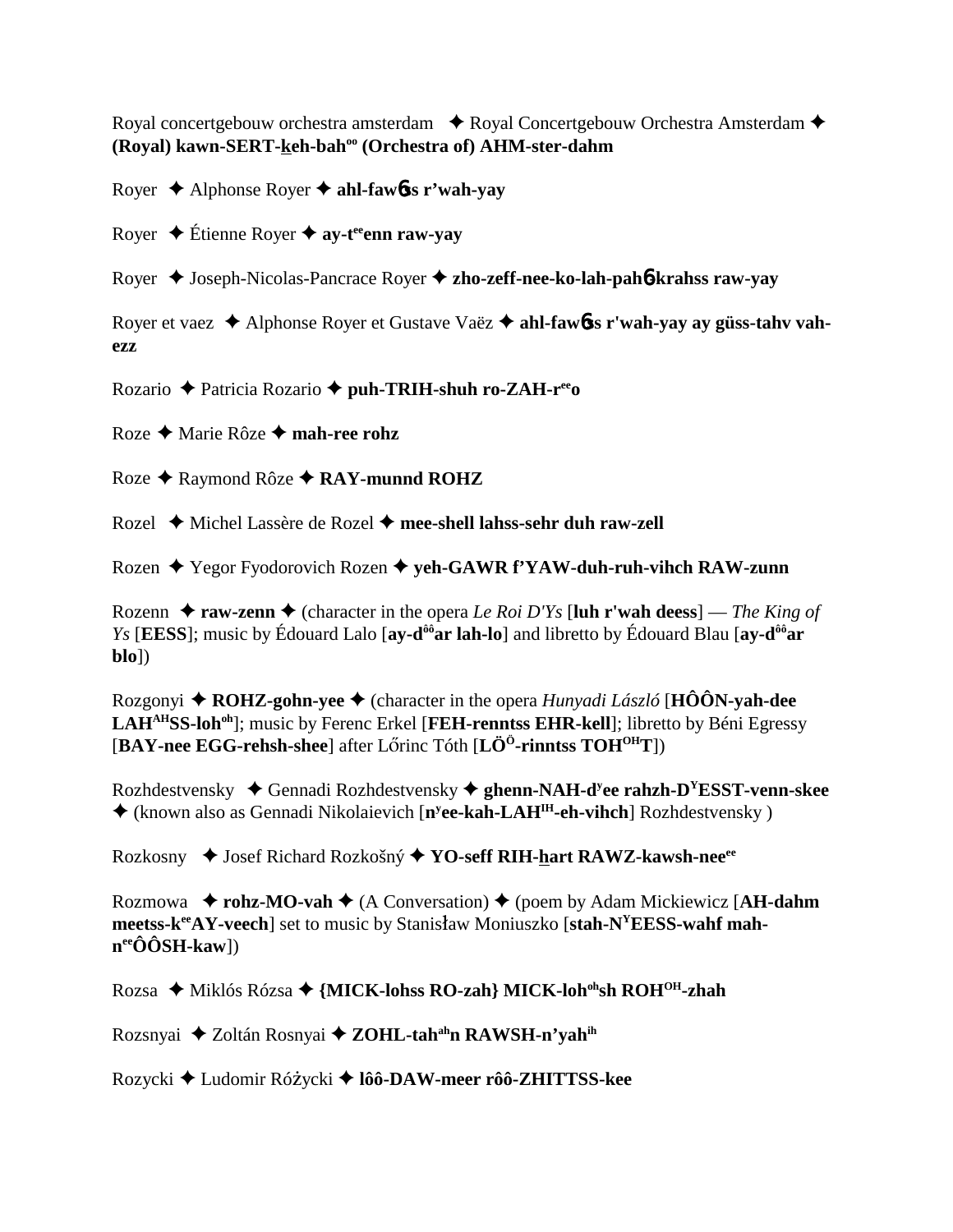Rubato lamentoso  **roo-BAH-toh lah-mayn-TOH-zo**

Rubbra Edmund Rubbra **EDD-munnd RUBB-bruh** (known also as Charles [**CHAHrullz**] Edmund Rubba)

Rube gli stupri glincendi le morti  $\triangle$  Le rube, gli stupri, gl'incendi, le morti  $\triangle$  lay ROO-bay, **l'yee STOO-pree, l'yeen-CHAYN-dee, lay MAWR-tee ♦** (Plunder, Rape, Arson, Murder) ♦ (choral excerpt from Act III of the opera *I Masnadieri* [**ee mahss-nah-deeAY-ree**] — *The Bandits*; music by Giuseppe Verdi [**joo-ZAYP-pay VAYR-dee**]; libretto by Andrea Maffei [**ahn-DRAY-ah mahf-FAYEE**] after Friedrich von Schiller [**FREET-rihh fawn SHILL-lur**])

Rubens  $\triangle$  Paul Rubens  $\triangle$  **PAWL ROO-b'nz**  $\triangle$  (known also as Paul Alfred [A<sup>L</sup>-frudd] Rubens)

Rubenson Albert Rubenson **AHL-bert RÜ-benn-sawn**

 $Rubin \rightarrow \text{Marcel}$  Rubin  $\rightarrow \text{mar-SELL}$  ROO-binn

Rubini Giovanni Battista Rubini **jo-VAHN-nee baht-TEE-stah roo-BEE-nee**

Rubinstein Anton Rubinstein **{ANN-tunn roo-b'n-STN} ahn-TAWN rôô-binn-SHTAYN ♦** (known also as Anton Grigorievich [**gree-GAW-r**<sup>ih</sup>eh-vihch] Rubinstein)

Rubinstein ◆ Arthur Rubinstein ◆ AR-thur ROO-b'n-st**īn** ◆ (this Polish national is known in Poland as Artur Rubinstein [AR-tôôr ROO-binn-shtīn])

**Rubinstein ♦ Beryl Rubinstein ♦ BEH-rull ROO-b'n-stin** 

Rubinstein Joseph Rubinstein **YAW-seff rôô-binn-SHTAYN**

Rubinstein ◆ Nikolai Rubinstein ◆ n<sup>y</sup>ee-kah-LAH<sup>IH</sup> rôô-binn-SHTAYN ◆ (known also as Nikolai Grigorievich [**gree-GAW-riheh-vihch**] Rubinstein)

Rubio David Rubio **DAY-vudd ROO-beeo**

Rubio piqueras ◆ Felipe Rubio Piqueras ◆ fay-LEE-pay ROO-b<sup>ee</sup> pee-KAY-rahss

Rubner ◆ Cornelius Rübner ◆ kawr-NAY-l<sup>ih</sup>ôôss WÜB-nur ◆ (known also as Peter Martin  $[PEE-tuh MAR-tinn]$  Cornelius Rübner  $\blacklozenge$  (the family is known also as Rybner  $[WUB-nur]$ )

Rubria  $\triangle$  **ROO-br<sup>ee</sup>ah**  $\triangle$  (character in the opera *Nerone* [**nay-RO-nay**], music and libretto by Arrigo Boito [**ar-REE-go bo-EE-toh**])

Rubsam Wolfgang Rübsam **VAWLF-gahng RÜB-sahm**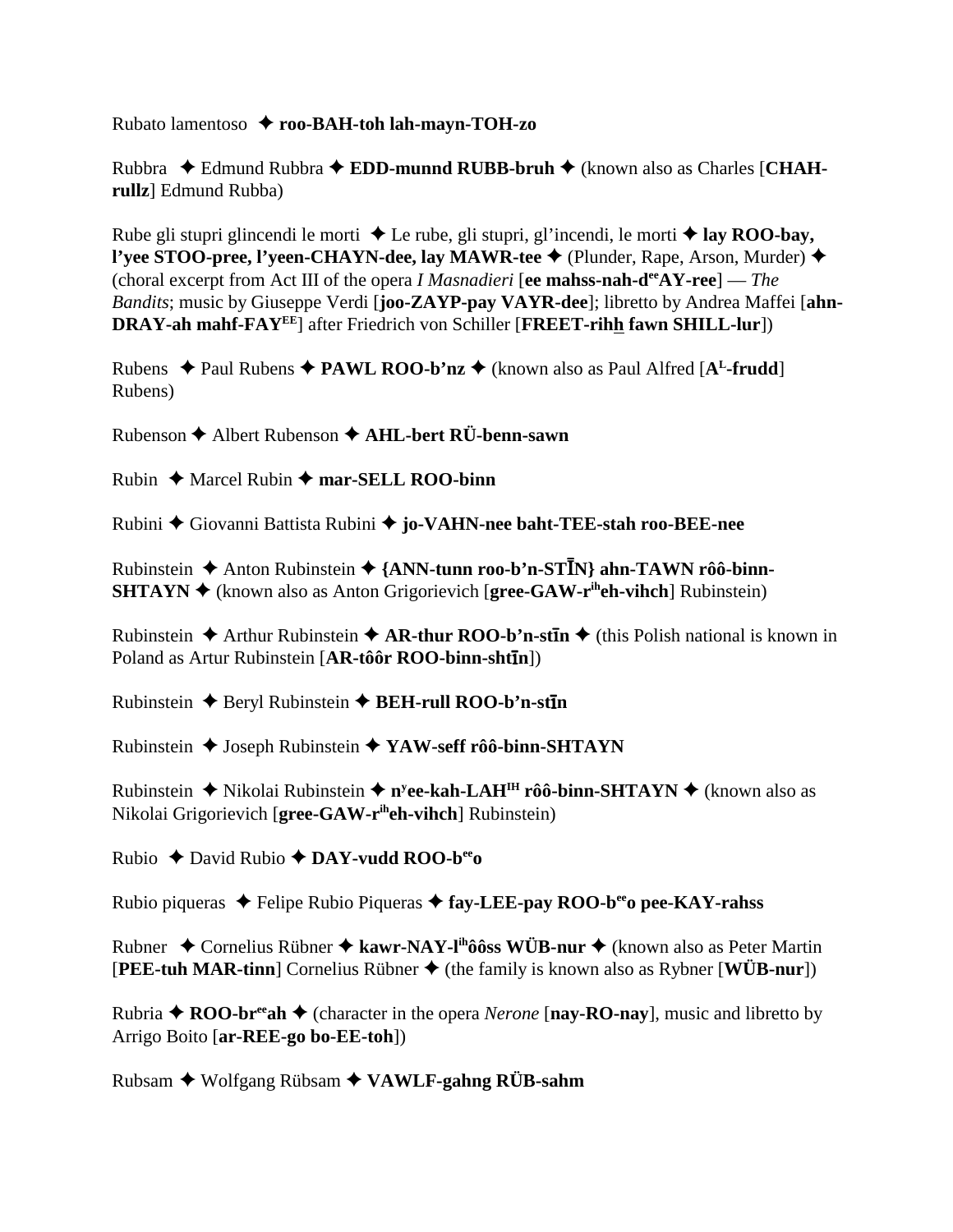Rubsamen  $\rightarrow$  Walter Rubsamen  $\rightarrow$  WAWL-tur ROOB-sah-m'n  $\rightarrow$  (known also as Walter Howard  $[H\ddot{\text{O}}W$ -urd Rubsamen)

Rubstein  $\triangle$  Ariel Rubstein  $\triangle$  AH-r<sup>ih</sup>ell RÔÔB-st**in** 

Ruccione  $\triangle$  roo-CHO-nay

Ruckauf ♦ Anton Rückauf ♦ AHN-tawn RÜ-kah<sup>ôô</sup>f

Ruckblick ◆ Rückblick ◆ RÜK-blick ◆ (Looking Back) ◆ (poem by Wilhelm Müller [VILLhellm MÜL-lur] set to music by Franz Schubert [FRAHNTSS SHOO-bert] in the song cycle Winterreise [VINN-tur-r $\overline{\mathbf{i}}$ -zuh] — The Winter's Journey)

Ruckers  $\triangle$  Andreas Ruckers  $\triangle$  ahn-DRAY-ahss RÜ-kurss  $\triangle$  (known also as Andries [ahn-**DREESS** Ruckers

Ruckers  $\triangle$  Hans Ruckers  $\triangle$  HAHNSS RÜ-kurss

Ruckers ◆ Johannes Ruckers ◆ yo-HAHN-nuss RÜ-kurss ◆ (known also as Hans [HAHNSS] and Jan [YAHN] Ruckers)

Ruckert  $\blacklozenge$  Friedrich Rückert  $\blacklozenge$  FREET-rihh RÜ-kert

Ruddigore  $\triangle$  RUD-dih-gawr  $\triangle$  (an opera, with music by Arthur Sullivan [AR-thur SULL-lihvunn] and libretto by William S. Gilbert [WILL-l<sup>ih</sup>umm S. GHILL-burt])

Rudel  $\triangle$  Hugo Rüdel  $\triangle$  HOO-go RÜ-dull

Rudel ◆ Jaufre Rudel ◆ zho-fr' rü-dell ◆ (known also as Jaufre Rudel de Blaja [zho-fr' rüdell duh blah-yah])  $\blacklozenge$  (the first name is known also as Jofre [zhaw-fr'], the second as Rudelh [ $\text{r\ddot{u}}\text{-d\dot{ell}}$ ], and the last as Blaye [blah<sup>y'</sup>])

Rudel  $\blacklozenge$  Julius Rudel  $\blacklozenge$  {JOO-l<sup>ih</sup>uss roo-DELL} YOO-l<sup>ih</sup>ôôss ROO-dull

Rudel de blaja  $\triangle$  Jaufre Rudel de Blaja  $\triangle$  zho-fr' rü-dell duh blah-yah  $\triangle$  (known also as Jaufre Rudel)  $\blacklozenge$  (the first name is known also as Jofre [zhaw-fr'], the second as Rudelh [rüdell], and the last as Blaye  $[\mathbf{blah}^y]$ 

Ruders  $\triangle$  Poul Ruders  $\triangle$  PAH<sup>00</sup>L WOO-dehrss

Rudersdorff ◆ Hermine Rudersdorff ◆ HEHR-mih-nuh ROO-dehrss-dawrf

Rudhyar  $\triangle$  Dane Rudhyar  $\triangle$  DAYN RUDD-yur

Rudinger  $\triangle$  Gottfried Rüdinger  $\triangle$  GAWT-freet RÜ-dihng-ur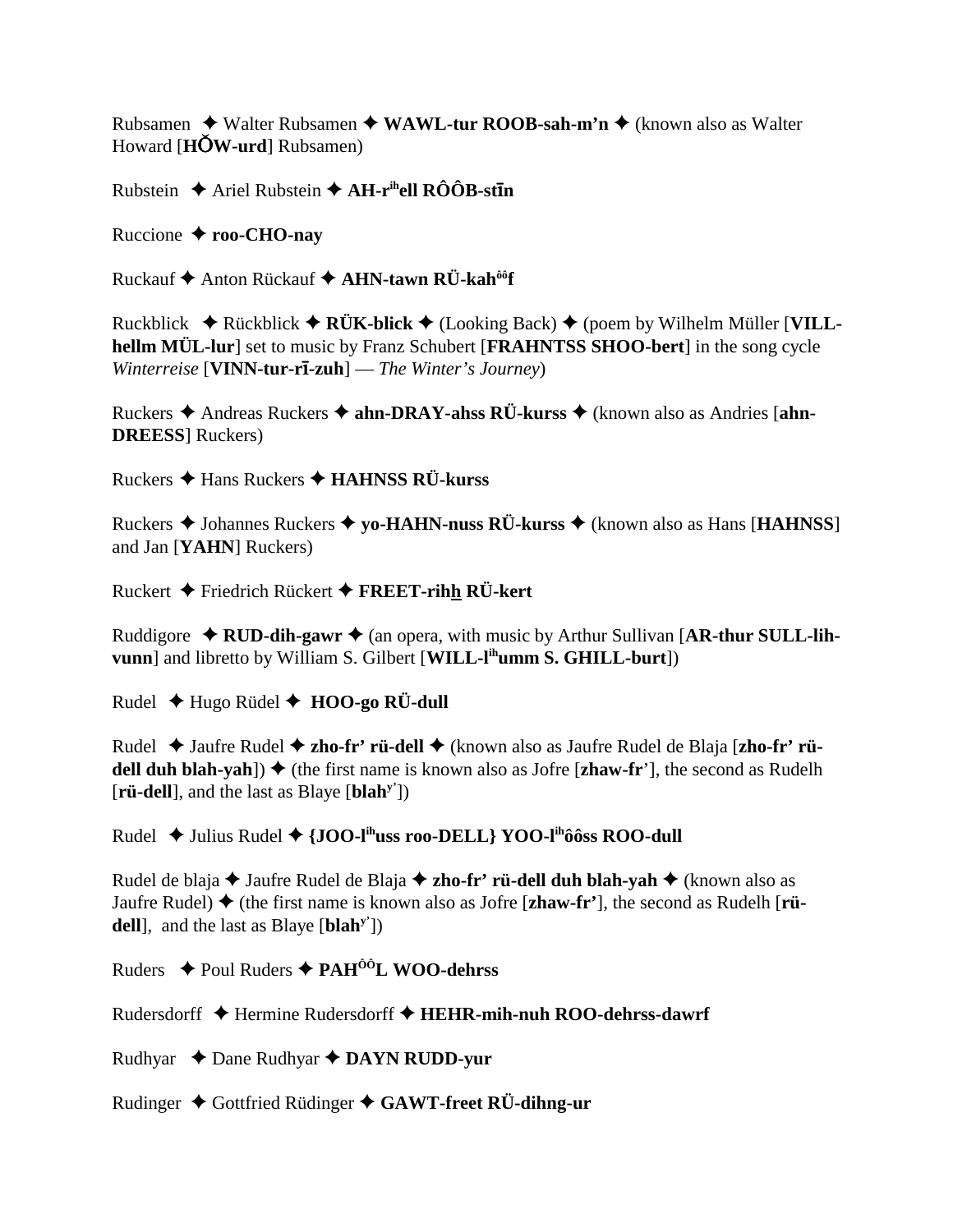Rudnick Wilhelm Rudnick **VILL-hellm RÔÔT-nick**

Rudnicki ◆ Marian Rudnicki ◆ MAH-r<sup>ee</sup>ahn rôôd-NEETSS-kee ◆ (known also as Marian Teofil [**teh-AW-feel**] Rudnicki)

Rudnytsky Antin Rudnytsky **{ANN-t'n rudd-NITT-skee} AHN-teen rôôd-NITT-skih**

Rudolf ◆ Max Rudolf ◆ {MACKSS ROO-dawlf} MAHKSS ROO-dawlf

Rudolf ♦ Richard Rudolf ♦ RIH-hart ROO-dawlf

Rudolph **→** Johann Joseph Rudolph ◆ YO-hahn YOH<sup>OH</sup>-zeff ROO-dawlf ◆ (known also as Jean Joseph Rodolphe [**zhah**6 **zho-zeff raw-dawlf**])

Rudolph **←** Roland Rudolph ← RO-lahnt ROO-dawlf

Rudorff Ernst Rudorff **EHRNST ROO-dawrf** (known also as Ernst Friedrich Karl [**FREET-rihh KARL**] Rudorff)

Rudzinski ◆ Witold Rudziński ◆ VEE-tawlt rôôd-ZEE6-skee

Rudzinski ◆ Zbigniew Rudziński ◆ zBEEG-n<sup>ee</sup>eff rôôd-ZEE6-skee

Rue **→** Jan la Rue ◆ **JANN lah ROO** ◆ (known also as Adrian Jan Pieters La Rue [AY-dree**unn JANN PEE-turz lah ROO**])

Rue Pierre de la Rue **peeehr deh lah rü**

Ruelle Charles Émile Ruelle **sharl ay-meel rü ell**

Rufer Josef Rufer **YOHOH-zeff ROO-fur** (known also as Josef Leopold [**LAY-opawlt**]) Rufer

Rufer Philippe Rüfer **fee-leep RÜ-fur** (known also as Philippe-Barthélemy Rüfer [**feeleep bar-tay-luh-mee RÜ-fur**])

Ruffo Titta Ruffo **TEET-tah ROOF-fo**

Ruffo Vincenzo Ruffo **veen-CHAYN-tso ROOF-fo**

Rugen Wizlaw von Rügen **VITTSS-lahv fawn RÜ-gunn**

Ruggeberg Wilhelm Brückner-Rüggeberg **VILL-hellm BRÜK-nur-RÜG-guh-behrk**

Ruggero  $\triangle$  **rood-JAY-ro**  $\triangle$  (character in the opera *La rondine* [lah ROHN-dee-nay] — *The*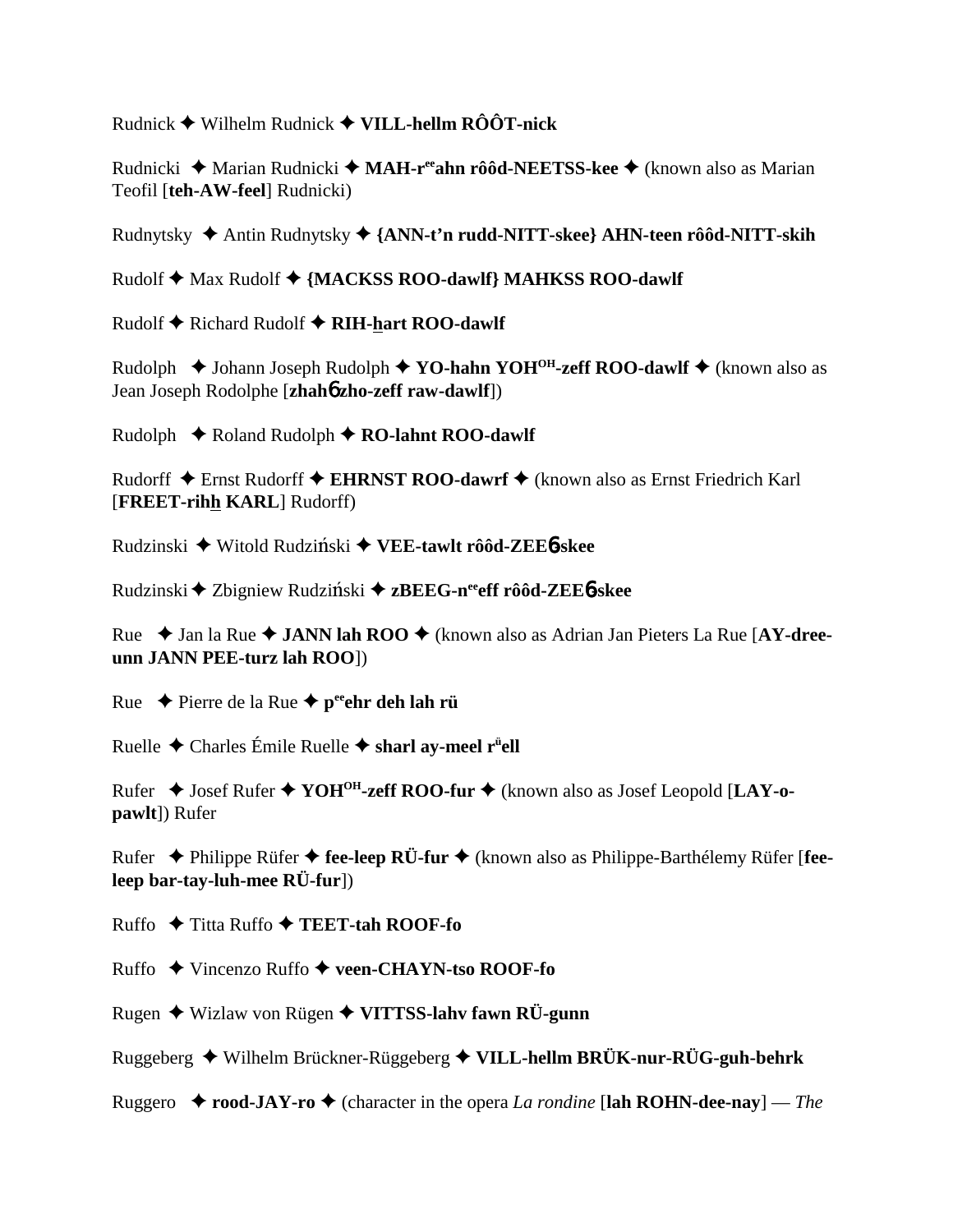Swallow; music by Giacomo Puccini [JAH-ko-mo poo-CHEE-nee]; libretto by Giuseppe Adami [joo-ZAYP-pay ah-DAH-mee] after Dr. A. M. Willner [VILL-nur] and Heinz Reichert [H $\bar{I}$ NTSS R $\bar{I}$ -hert])

Ruggero paradetas  $\triangle$  Ruggero Paradetas  $\triangle$  roog-HAY-ro pah-rah-THAY-tahss  $\triangle$  (excerpt from the suite *Danses populaires* [dah**6ss paw-pü-lehr**] by Gaspar Sanz [gahss-PAR] **SAHNTH])** 

Ruggi ◆ Francesco Ruggi ◆ frahn-CHAY-sko ROOD-jee

Ruggieri ◆ Vincenzo Ruggieri ◆ veen-CHAYN-tso rood-JAY-ree

Rugolo  $\triangle$  Pete Rugolo  $\triangle$  PEET ROO-guh-lo

Ruhe meine seele  $\blacklozenge$  Ruhe, meine Seele  $\blacklozenge$  ROO-uh, MI-nuh ZAY-luh  $\blacklozenge$  (Rest, My Soul)  $\blacklozenge$ (poem by Karl Henckell [KARL HEHNG-kull] set to music by Richard Strauss [RIH-hart] SHTRAH<sup>ôô</sup>SS])

Ruhe sussliebchen  $\triangle$  Ruhe, Süssliebchen  $\triangle$  ROO-uh ZÜSS-leep-hunn  $\triangle$  (Sleep, Sweetest Darling)  $\blacklozenge$  (poem by Johann Ludwig Tieck [YO-hahn LOOT-vihh TEEK] set to music by Johannes Brahms [vo-HAHN-nuss {BRAHMZ} BRAH<sup>AH</sup>MSS] in the song cycle *Die schöne Magelone* [dee SH $\ddot{\text{o}}$ -nuh mah-guh-LO-nuh] — *The Beautiful Magelone*)

Ruhland ♦ Dr. Konrad Ruhland ♦ (Dr.) KAWN-raht ROO-lahnt

Ruhlmann  $\triangle$  Frans Rühlmann  $\triangle$  FRAHNSS RÜL-mahn

Ruhlmann  $\triangle$  Franz Rühlmann  $\triangle$  FRAHNTSS RÜL-mahn

Ruhlmann  $\triangle$  Julius Rühlmann  $\triangle$  YOO-I<sup>th</sup> 66ss RÜL-mahn  $\triangle$  (known also as Adolf Julius Rühlmann [AH<sup>AH</sup>-dawlf YOO-l<sup>ih</sup>ôôss RÜL-mahn])

Ruhm  $\blacklozenge$  Wolfgang Ruhm  $\blacklozenge$  VAWLF-gahng ROOM

Ruiter  $\triangle$  Albert de Ruiter  $\triangle$  A<sup>L</sup>-burt dee RAY-tur

Ruiter  $\triangleq$  Wim de Ruiter  $\triangleq$  WIMM duh RAY-tur

Ruiz → Emilio Serrano y Ruiz → av-MEE-l<sup>ee</sup>o savr-RAH-no ee r<sup>oo</sup>EETH

Ruiz ♦ Jesús Ruiz ♦ hay-SOOSS r<sup>oo</sup>EETH

Ruiz ◆ Rafael Ruiz "El Macareno" ◆ rah-fah-ELL r<sup>oo</sup>EETH "ell mah-kah-RAY-no" ◆ (character in the opera El gato montés [ell GAH-toh mawn-TAYSS] — The Wildcat; music and libretto by Manuel Penella [mah-n<sup>oo</sup>ELL pay-NAY-l'yah])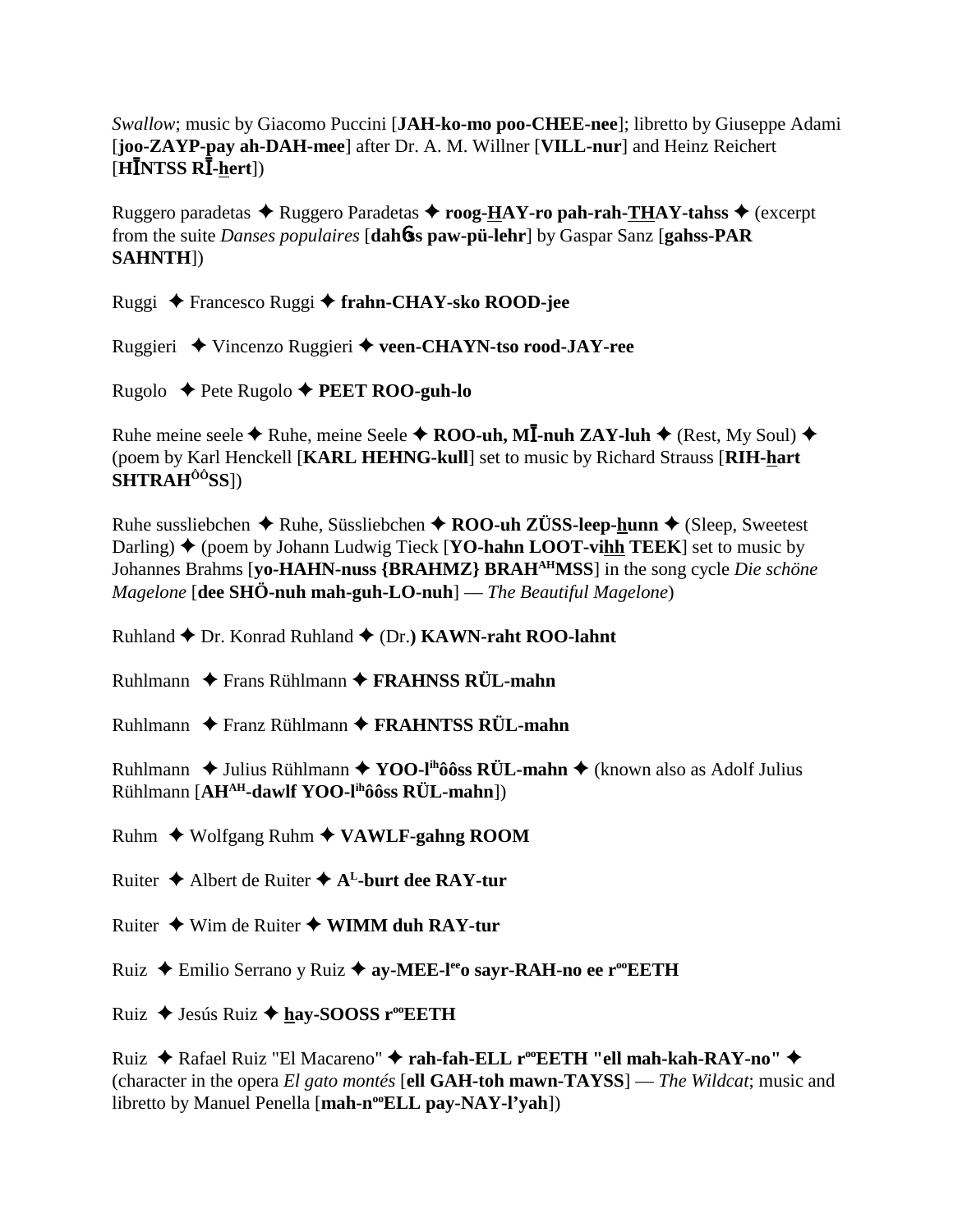Ruiz  $\blacklozenge$  **r**<sup>oo</sup>**EETH**  $\blacklozenge$  (character in the opera *Il trovatore* [**eel tro-vah-TOH-ray**] — *The Troubadour*; music by Giuseppe Verdi [**joo-ZAYP-pay VAYR-dee**]; libretto by Salvadore Cammarano [**sahl-vah-DOH-ray kahm-mah-RAH-no**] and Leone Emanuele Bardare [**lay-O**nay ay-mah-n<sup>oo</sup>AY-lay bar-DAH-ray] after Antonio García Gutiérrez [ahn-TOH-n<sup>ee</sup>o gar-**THEE-ah goo-teeAYR-rehth**])

Rumbo Luigi Rumbo **l ooEE-jee ROOM-bo**

Rummel ♦ August Rummel ♦ {AW-gusst RUMM-m'l} AH<sup>ôô</sup>-gôôst RÔÔM-mull

Rummel ◆ Christian Rummel ◆ KRIH-st<sup>ih</sup>ahn RÔÔM-mull ◆ (known also as Christian Franz Ludwig Friedrich Alexander Rummel [**KRIH-stihahn FRAHNTSS LOOT-vihh FREET-rihh ah-leck-SAHN-tur RÔÔM-mull**])

Rummel **←** Franz Rummel ← FRAHNTSS RÔÔM-mull

Rummel ♦ Joseph Rummel ♦ {**JO-zuff RUMM-m'l**} YOH<sup>OH</sup>-zeff RÔÔM-mull

Rummel Josephine Rummel **yo-zeh-FEE-nuh RÔÔM-mull**

Rummel **→** Walter Morse Rummel ◆ VAHL-tur MAWR-zuh RÔÔM-mull

Rumores de la caleta **roo-MO-rayss day lah kah-LAY-tah** (excerpt from *Recuerdos de viaje* [ray-k<sup>oo</sup>EHR-dawss day vee-AH-hay] by Isaac Albéniz [ee-SAHK ahl-VAY-neeth])

Runciman **→** John F. Runciman **→ JAHN F. RUNN-sih-munn** 

Rundfunk sinfonie orchester berlin ◆ Rundfunk-Sinfonie-Orchester Berlin ◆ RÔÔNT-fôôngk**zinn-fo-NEE-awr-KEH-stur behr-LEEN ♦** (Berlin Radio Symphony Orchestra)

Rundfunk sinfonie orchester leipzig ♦ Rundfunk-Sinfonie-Orchester Leipzig ♦ RÔÔNT-fôôngk **zinn-fo-NEE awr-KEH-stur L<sup>I</sup>P-tsihh →** (Leipzig Radio Symphony Orchestra)

Rundfunkchor **RÔÔNT-fôôngk-kohr** (Radio Chorus)

Rundfunkchor leipzig Rundfunkchor Leipzig **RÔÔNT-fôôngk-kohr LP-tsihh** (Leipzig Radio Chorus)

Runeberg ♦ Johan Ludvig Runeberg ♦ YOO-hahn LÜD-vigg RÜ-nuh-bar<sup>y'</sup>

Rung Frederik Rung **FREH-duh-rick WÔÔNG**

Rung Henrik Rung **HENN-rick WÔÔNG**

Runge Paul Runge **PAHÔÔL RÔÔNG-uh**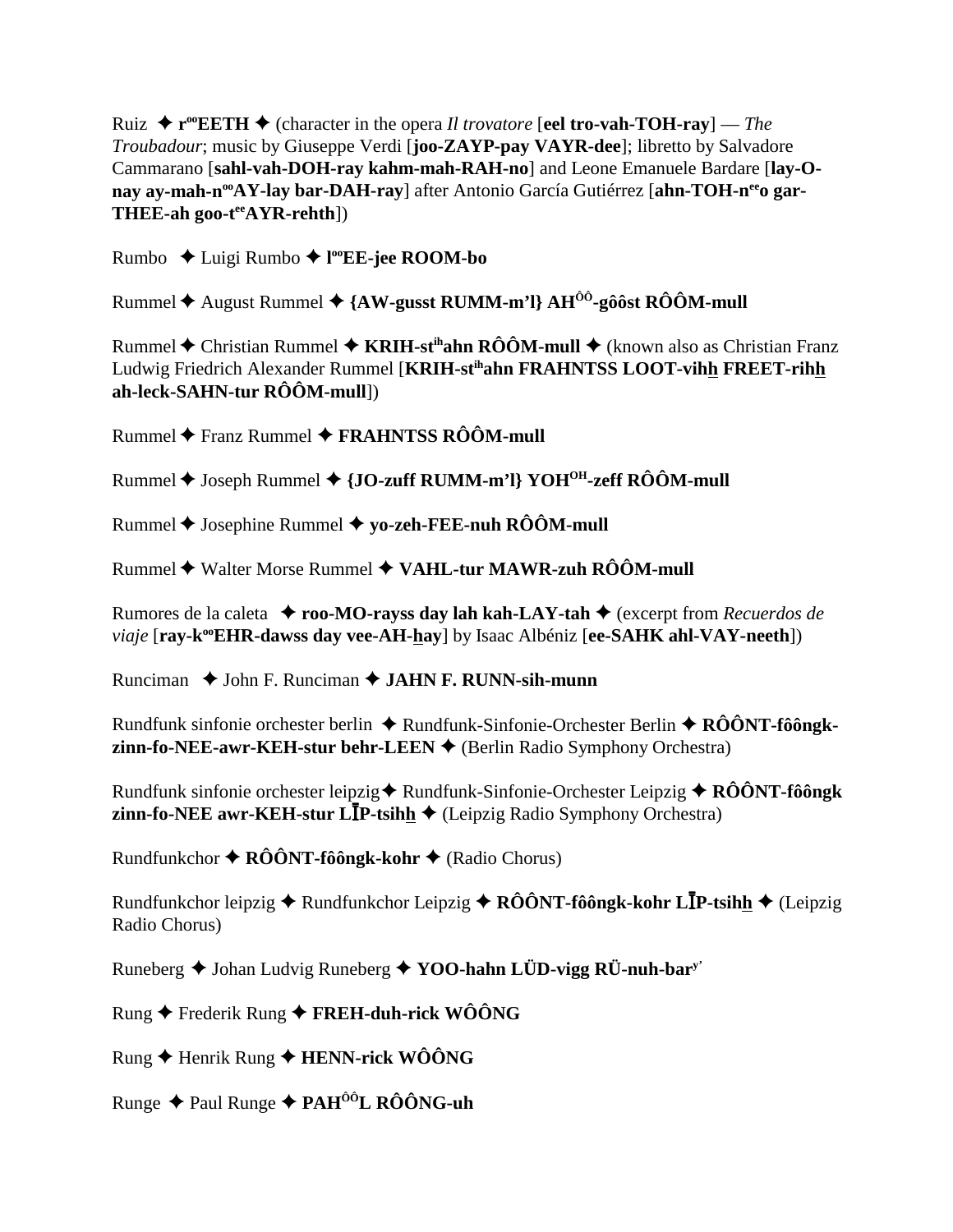Rungenhagen Carl Friedrich Rungenhagen **KARL FREET-rihh RÔÔNG-unn-hah-gunn**

Rungs Linda De Rungs **LINN-duh dee RUHNGZ**

Runkel Reinhild Runkel **RN-hillt RÔÔNG-kull**

Runolfsson ◆ Karl Ottó Rúnólfsson ◆ KARL AWT-toh woo-NAWLF-sunn

Runze Maximilian Runze **mahk-sih-MEE-lihahn RÔÔN-tsuh**

Ruolz montchal Henri, Comte de Ruolz-Montchal **ah**6**-ree, kaw**6**t duh rü-awl-maw**6**-shahl** (known also as Henri-Catherine-Camille, Comte de Ruolz-Montchal [**{ah**6**-ree-kah-t'reenkah-meel, kaw**6**t duh rü-awl-maw**6**-shahl} ah**6**-ree-kah-t'reen-kah-mee, kaw**6**t duh rü-awlmaw**6**-shahl**])

Ruperti Friedrich Ruperti  **FREET-rihh ROO-pehr-tee**

Rupnik Ivan Rupnik **EE-vahn ROOP-nick**

Ruralia hungarica ◆ Ruralia Hungarica ◆ roo-RAH-l<sup>ih</sup>uh hôôn-GAH-rih-kuh ◆ (compositions by Ernö Dohnányi [**EHR-nö dohk-NAHAHN-yee**])

Rusalka  $\triangle$  **RÔÔ-sall-kuh**  $\triangle$  (a lyric fairy tale, with music by Antonín Dvořák [AHN-taw**n<sup>y</sup>ee<sup>ee</sup>n d'VAW-<sup>r</sup>shah<sup>ah</sup>k]; libretto by Jaroslav Kvapil [<b>YAH-raw-slahf k'VAH-pill**] after Friedrich de la Motte Fouqué [**FREET-rihh duh lah mawt fôô-kay**])

Rusalka **← rôô-SAHL-kuh ←** (an opera, with music by Alexander Sergeievich Dargomïzhsky [**uh-ly ick-SAHN-d'r sehr-GAYEE-eh-vihch dur-gah-MIHZH-kee**] and libretto by Dargomïzhsky after Alexander Sergeyevich Pushkin [**uh-ly ick-SAHN-d'r sehr-GAY-yeh-vihch POOSH-kinn**])

Rusca Francesco Rusca **frahn-CHAY-sko ROO-skah**

Rusconi Gerardo Rusconi **jay-RAR-doh roo-SKO-nee**

Russlan and ludmilla / Russlan and Ludmilla / **rôôss-LAHN (and) ly ôôd-MEE-lah** / (an opera, with music by Mikhail Ivanovich Glinka [mee-k<sup>ah</sup>EEL ee-VAH-nuh-vihch GL<sup>Y</sup>INN-kuh]; libretto by Valerian Fyodorovich Shirkov [vah-leh-r<sup>ih</sup>AHN f'YAW-duh-ruh-vihch shihr-**KAWF**], Nestor Vasil'yevich Kukol'nik [**NYESS-tur vah-SEEL-yeh-vihch KOO-kull-ny ick**], Mikhail Alexandrovich Gedeonov [mee-kahEEL uh-l<sup>y</sup>ick-SAHN-druh-vihch gheh-dee-AW**nuff**], Nikolay Andreyevich Markevich [**ny ee-kah-L ahn-DRAY-yeh-vihch mar-KAY-vihch**], and Glinka after Alexander Sergeyevich Pushkin [**uh-ly ick-SAHN-d'r sehr-GAY-yeh-vihch POOSH-kinn**]) / (*Russlan* is also transliterated as *Rousslan* and *Ruslan*, and *Ludmilla* as *Lyudmila*)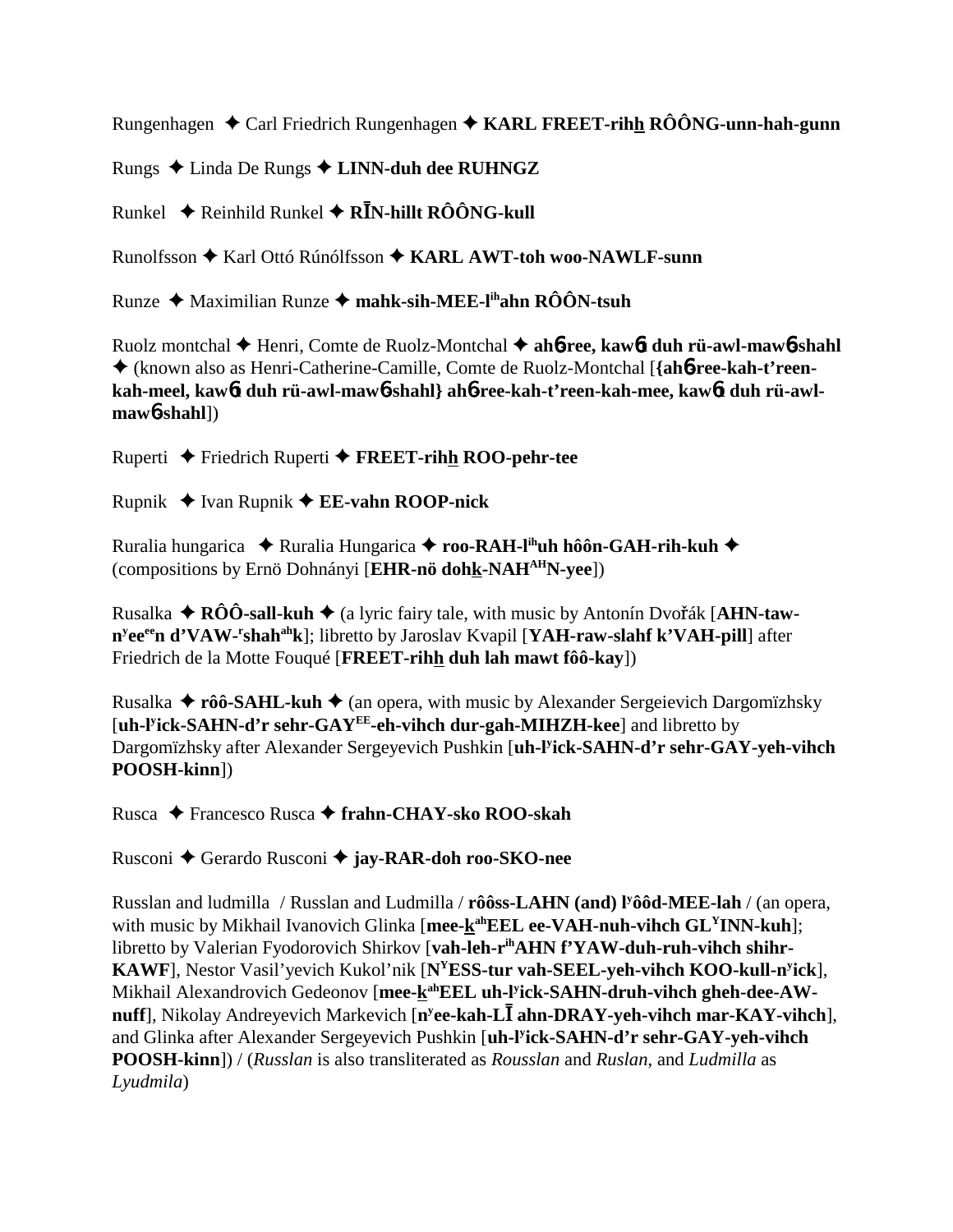Ruslan and lyudmila  $\blacklozenge$  Ruslan and Lyudmila  $\blacklozenge$  rôôss-LAHN (and) l'yôôd-MEE-luh  $\blacklozenge$  (an opera, with music by Mikhail Ivanovich Glinka [**mee-kahEEL ee-VAH-nuh-vihch GLYINNkuh**]; libretto by Valerian Fyodorovich Shirkov [**vah-leh-rihAHN f'YAW-duh-ruh-vihch shihr-KAWF**], Nestor Vasil'yevich Kukol'nik [**NYESS-tur vah-SEEL-yeh-vihch KOO-kull-ny ick**], Mikhail Alexandrovich Gedeonov [mee-kahEEL uh-l<sup>y</sup>ick-SAHN-druh-vihch gheh-dee-AW**nuff**], Nikolay Andreyevich Markevich [**ny ee-kah-L ahn-DRAY-yeh-vihch mar-KAY-vihch**], and Glinka after Alexander Sergeyevich Pushkin [**uh-ly ick-SAHN-d'r sehr-GAY-yeh-vihch POOSH-kinn**])  $\triangle$  (*Ruslan* is also transliterated as *Rousslan* and *Lyudmila* as *Ludmilla*)

Ruslan i lyudmila **◆** Ruslan i Lyudmila ◆ **ROOSS-lahn ee l'yood-MEE-lah** ◆ (Italian version of an opera, with music by Mikhail Ivanovich Glinka [**mee-kahEEL ee-VAH-nuh-vihch GLYINN-kuh**]; libretto by Valerian Fyodorovich Shirkov [**vah-leh-rihAHN f'YAW-duh-ruhvihch shihr-KAWF**], Nestor Vasil'yevich Kukol'nik [**NYESS-tur vah-SEEL-yeh-vihch KOOkull-n<sup>y</sup>ick**], Mikhail Alexandrovich Gedeonov [**mee-<u>k</u>ªʰEEL uh-l<sup>y</sup>ick-SAHN-druh-vihch gheh**dee-AW-nuff], Nikolay Andreyevich Markevich [n<sup>y</sup>ee-kah-L**I** ahn-DRAY-yeh-vihch mar-**KAY-vihch**], and Glinka after Alexander Sergeyevich Pushkin [**uh-ly ick-SAHN-d'r sehr-GAYyeh-vihch POOSH-kinn**])  $\triangle$  (*Ruslan* is also transliterated as *Rousslan* and *Russlan*, and *Lyudmila* as *Ludmilla*)

Russell Rosalind Russell **RAH-zuh-lunnd RUSS-s'l**

Russlan and ludmilla ◆ Russlan and Ludmilla ◆ rôôss-LAHN (and) l<sup>y</sup>ôôd-MEE-lah ◆ (an opera, with music by Mikhail Ivanovich Glinka [**mee-kahEEL ee-VAH-nuh-vihch GLYINN**kuh]; libretto by Valerian Fyodorovich Shirkov [vah-leh-r<sup>ih</sup>AHN f'YAW-duh-ruh-vihch shihr-**KAWF**], Nestor Vasil'yevich Kukol'nik [**NYESS-tur vah-SEEL-yeh-vihch KOO-kull-ny ick**], Mikhail Alexandrovich Gedeonov [mee-kahEEL uh-l<sup>y</sup>ick-SAHN-druh-vihch gheh-dee-AW**nuff**], Nikolay Andreyevich Markevich [n<sup>y</sup>ee-kah-L**I** ahn-DRAY-yeh-vihch mar-KAY-vihch], and Glinka after Alexander Sergeyevich Pushkin [**uh-ly ick-SAHN-d'r sehr-GAY-yeh-vihch POOSH-kinn**]) ♦ (*Russlan* is also transliterated as *Rousslan* and *Ruslan*, and *Ludmilla* as*Lyudmila*)

Russlan i ludmilla ◆ Russlan i Ludmilla ◆ **ROOSS-lahn ee lood-MEEL-lah ◆** (Italian version of an opera, with music by Mikhail Ivanovich Glinka [mee-kahEEL ee-VAH-nuh-vihch **GLYINN-kuh**]; libretto by Valerian Fyodorovich Shirkov [**vah-leh-rihAHN f'YAW-duh-ruhvihch shihr-KAWF**], Nestor Vasil'yevich Kukol'nik [**NYESS-tur vah-SEEL-yeh-vihch KOOkull-n<sup>y</sup>ick**], Mikhail Alexandrovich Gedeonov [**mee-<u>k</u>ªʰEEL uh-l<sup>y</sup>ick-SAHN-druh-vihch gheh**dee-AW-nuff], Nikolay Andreyevich Markevich [n<sup>y</sup>ee-kah-L**I** ahn-DRAY-yeh-vihch mar-**KAY-vihch**], and Glinka after Alexander Sergeyevich Pushkin [**uh-ly ick-SAHN-d'r sehr-GAYyeh-vihch POOSH-kinn**])  $\blacklozenge$  (*Russlan* is also transliterated as *Rousslan* and *Ruslan*, and *Ludmilla* as *Lyudmila*)

Russo ◆ William Russo ◆ WILL-I<sup>ih</sup>umm ROOSS-so ◆ (known also as William Joseph [**JOzuff**] Russo)

Russolo Luigi Russolo **l ooEE-jee rooss-SO-lo**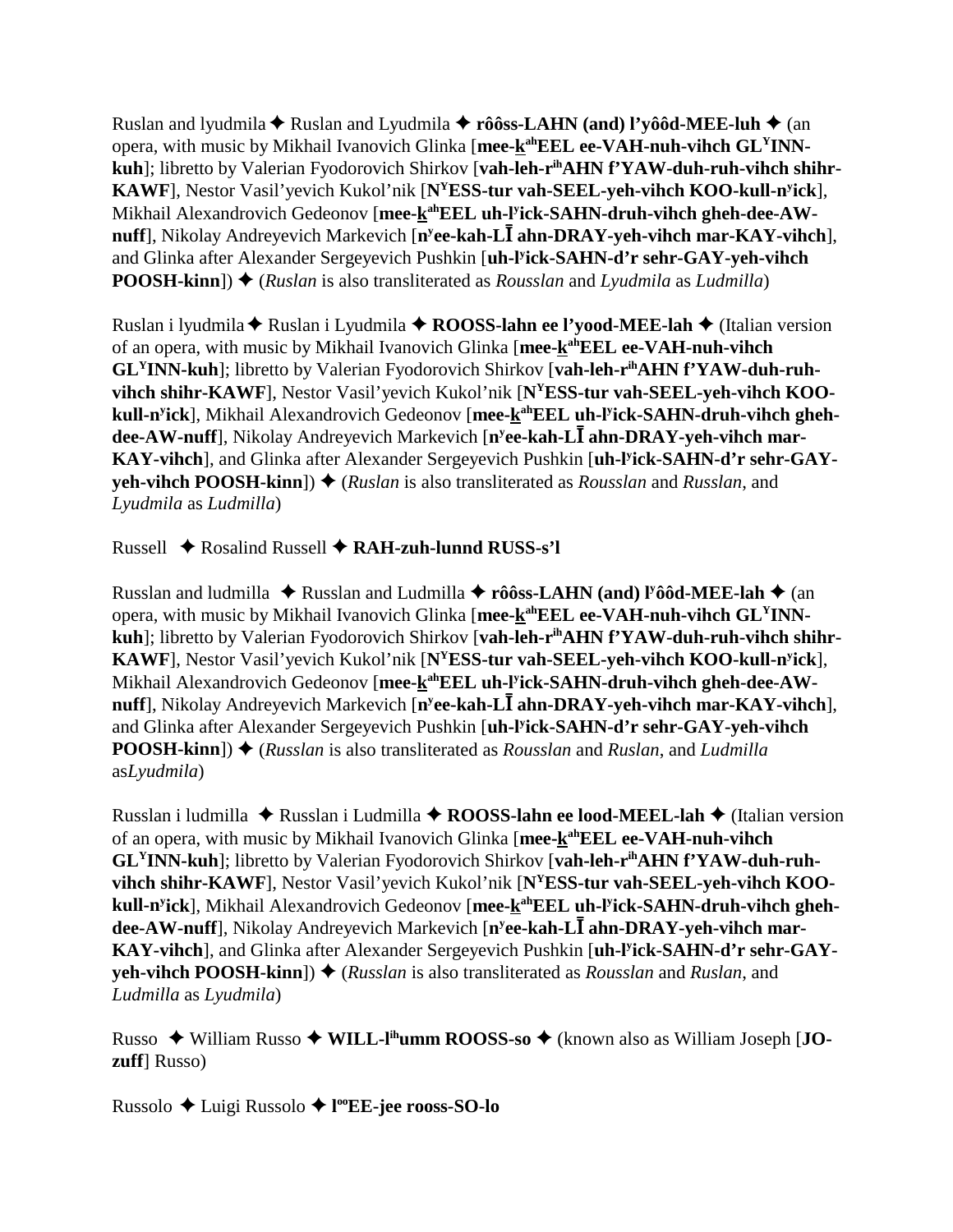Rust ◆ Friedrich Wilhelm Rust ◆ FREET-rihh VILL-hellm  $\angle$ RÔÔST

Rust  $\triangle$  Wilhelm Karl Rust  $\triangle$  VILL-hellm KARL RÔÔST

Rust ◆ Wilhelm Rust ◆ VILL-hellm RÔÔST

Rustiques  $\triangleq$  rüs-teek  $\triangleq$  (compositions by Eugène Bozza [ö-zhenn bawz-zah])

Rustomji → Parsi Rustomji → PAR-see rôôss-TÔÔM-jee → (character in the opera Satyagraha [saht-y<sup>ee</sup>AH-grah-hah] — To Insist on the Truth; music by Philip Glass [FIH-lupp GLASS] and libretto by Constance DeJong [KAHNT-stunntss duh-ZHAWNG])

Ruta ◆  $\angle$ RÔÔ-tah ◆ (Regret) ◆ (poem by Jan Prusinowski [YAHN prôô-see-NAWF-skee] set to music by Stanisław Moniuszko [stah- $N^{\gamma}$ EESS-wahf mah-n<sup>ee</sup>ÔÔSH-kaw])

Ruthardt  $\triangleq$  Adolf Ruthardt  $\triangleq$  AH<sup>AH</sup>-dawlf ROOT-hart

Ruthstrom → Julius Ruthström → YÜ-I<sup>ih</sup>**üss RÜT-ström** → (known also as Bror Olaf [BROHR] **O-lahf**] Julius Ruthström)

Ruthven  $\triangle$  Earl of Ruthven  $\triangle$  (Earl of) RUHTH-vunn  $\triangle$  (character in the opera *Mary*, *Queen* of Scots; music and libretto by Thea Musgrave [THEE-uh MUSS-grayv]; libretto after Amalia Elguera [ah-MAH-lee ah ell-GAY-rah])

Rutini ◆ Giovanni Marco Rutini ◆ jo-VAHN-nee MAR-ko roo-TEE-nee

Rutlage  $\triangle$  Charlie Rutlage  $\triangle$  CHAR-lee RUTT-lavi  $\triangle$  (cowboy ballad published in 1891, later arranged by Charles Ives [CHAH-rullz  $\bar{I}VZ$ ])

Rutter  $\triangle$  John Rutter  $\triangle$  JAHN RUTT-tur

Rutz  $\div$  Ottmar Rutz  $\div$  AWT-mar RÔÔTSS

Ruwet  $\triangle$  Nicolas Ruwet  $\triangle$  nee-kaw-lah rii-veh

Ruygrok  $\triangle$  Leo Ruygrok  $\triangle$  LAY-o R<sup>Ü</sup>EE-krawk  $\triangle$  (known also as Leo Leonard Petrus [lay**o-NART PAY-trüss**] Ruygrok)

Ruyneman  $\triangle$  Daniel Ruyneman  $\triangle$  DAH-n<sup>ih</sup>ell RAY-nuh-mahn

Ruzicka → Peter Ruzicka → PAY-tur ROO-zih-kah

Ruzicka  $\triangle$  Rudolf Růžička  $\triangle$  RÔÔ-dawlf ROO<sup>00</sup>-zhihch-kah

Ruzickova → Zuzana Růžičková → ZÔÔ-zuh-nah ROO<sup>00</sup>-zhihch-kaw-vah<sup>ah</sup>